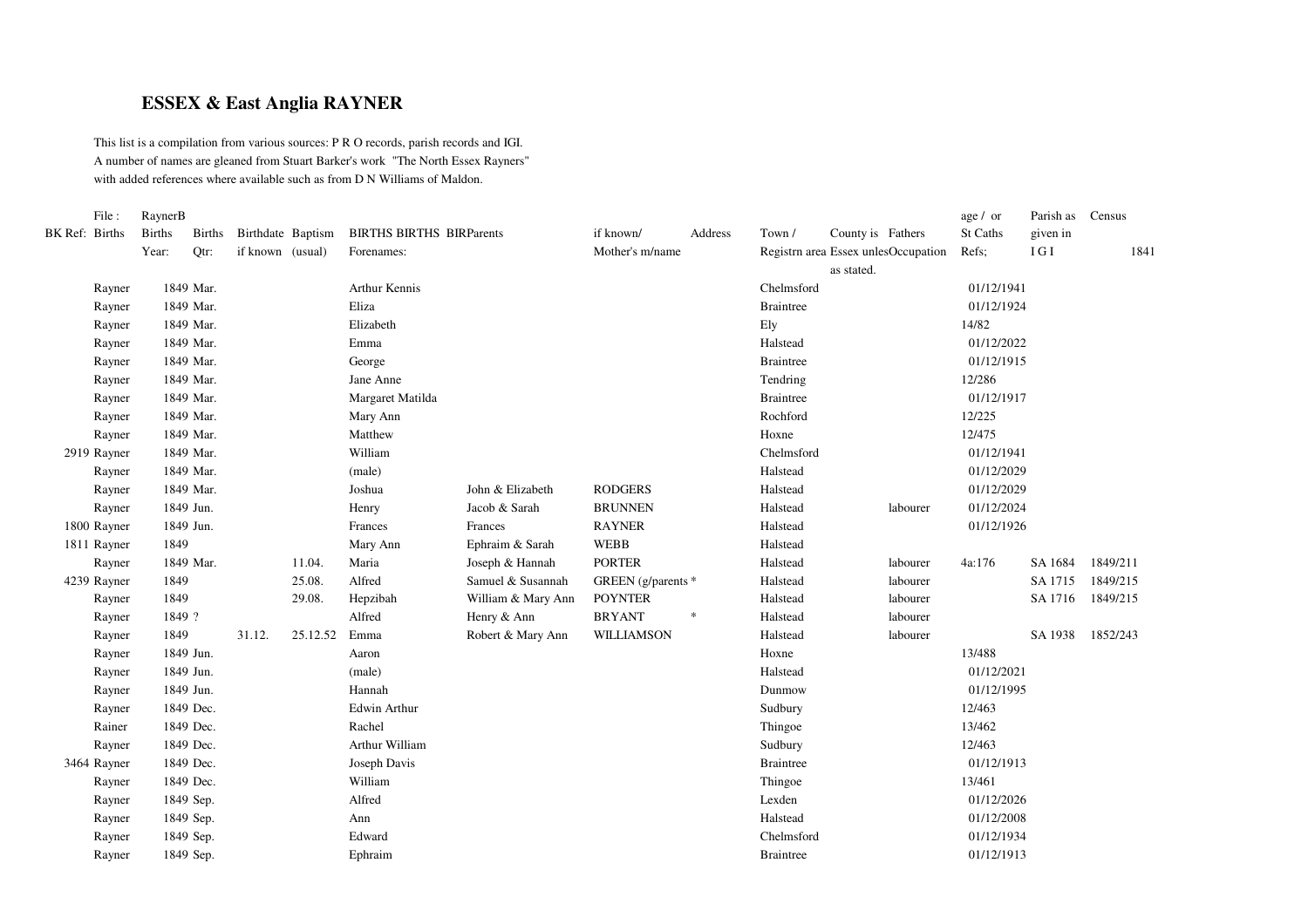| Rayner      | 1849 Sep. | Harriett                 |                        | Hoxne            | 13/442           |            |
|-------------|-----------|--------------------------|------------------------|------------------|------------------|------------|
| Rayner      | 1849 Sep. | Samuel                   |                        | Cambridge        |                  | 14/01/2001 |
| Rayner      | 1849 Sep. | William                  |                        | Rochford         | 12/192           |            |
| Rayner      | 1850 Mar. | Alfred                   |                        | Witham           | 12/300           |            |
| Rayner      | 1850 Mar. | <b>Emily Catherine</b>   |                        | Tendring         | 12/290           |            |
| Rayner      | 1850 Mar. | Emily Elizabeth          |                        | Halstead         | 12/121           |            |
| Rayner      | 1850 Mar. | Ellen Elizabeth          |                        | <b>Braintree</b> |                  | 01/12/1917 |
| Rayner      | 1850 Mar. | George                   |                        | Wisbeach         | 14/190           |            |
| Rayner      | 1850 Mar. | Henry Edward             |                        | Chelmsford       |                  | 01/12/1938 |
| Rayner      | 1850 Mar. | James                    |                        | Samford          | 12/456           |            |
| Rayner      | 1850 Mar. | Robert                   |                        | Ely              | 14/79            |            |
| Rayner      | 1850 Mar. | Sarah                    |                        | Saffron W        | 12/258           |            |
| Rayner      | 1850 Mar. | Susannah Eliza           |                        | Halstead         | 12/117           |            |
| Rayner      | 1850 Mar. | William                  |                        | Forehoe          | 13/144           |            |
| Rayner      | 1850 Mar. | Willson                  |                        | Ely              | 14/79            |            |
| Rayner      | 1850 Mar. | (female)                 |                        | Risbridge        | 12/443           |            |
| Rayner      | 1850 Mar. | (female)                 |                        | Risbridge        | 12/443           |            |
| Rayner      | 1850 Jun. | Arthur                   |                        | Halstead         |                  | 01/12/2025 |
| Rayner      | 1850 Jun. | Edward                   |                        | Ely              | 14/88            |            |
| Rayner      | 1850 Jun. | Edward                   |                        | <b>Braintree</b> |                  | 01/12/1915 |
| Rayner      | 1850 Jun. | Elizabeth                |                        | Halstead         | 12/122           |            |
| Rayner      | 1850 Jun. | <b>Elizabeth Frances</b> |                        | Halstead         | 12/130           |            |
| Rayner      | 1850 Jun. | Harriett Elizabeth       |                        | Mutford          | 13/237           |            |
| Rayner      | 1850 Jun. | Jane Elizabeth           |                        | Halstead         | 12/128           |            |
| 5085 Rayner | 1850 Jun. | John                     | Samuel Felton & Mary A | Maldon           | 12/164           |            |
| Rayner      | 1850 Jun. | Kate Emily               |                        | Tendring         | 12/281           |            |
| Rayner      | 1850 Jun. | Louisa                   |                        | Ipswich          | 12/409           |            |
| Rayner      | 1850 Jun. | Sarah Ann                |                        | Halstead         | XII 128          |            |
| Rayner      | 1850 Jun. | Walter Joshua            |                        | Rochford         | XII 223          |            |
| Rayner      | 1850 Jun. | Sophia                   |                        | <b>Braintree</b> | XII 13           |            |
| Rayner      | 1850 Jun. | William                  |                        | Wisbeach         | <b>XIV 181</b>   |            |
| Rayner      | 1850 Jun. | William                  |                        | Ely              | <b>XIV 77</b>    |            |
| Raynor      | 1850 Jun. | Charles                  |                        | Cambridge        | XIV <sub>1</sub> |            |
| Rayner      | 1850 Sep. | Charles John             |                        | Lexden           | XII 143          |            |
| Rainer      | 1850 Sep. | Henry                    |                        | Ipswich          |                  | XII 373 ?  |
| Rayner      | 1850 Sep. | Emily                    |                        | Halstead         | XII 12           |            |
| Rayner      | 1850 Sep. | Johnathan                |                        | Rochford         | XII 213          |            |
| Rayner      | 1850 Sep. | Mary Ann                 |                        | Saffron W        | XII 257          |            |
| Rayner      | 1850 Sep. | Stephen                  |                        | <b>Braintree</b> | <b>XII 11</b>    |            |
| Rayner      | 1850 Sep. | Susannah                 |                        | Kings Lynn       | XIII 177         |            |
| Rayner      | 1850 Sep. | Walter                   |                        | Halstead         | XII 114          |            |
| Rayner      | 1850 Dec. | Agnes                    |                        | Hartismere       | XIII 423         |            |
| Rayner      | 1850 Dec. | Anna Maria               |                        | Blything         | XIII 409         |            |
| Rayner      | 1850 Dec. | George John              |                        | Halstead         | XII 121          |            |
|             |           |                          |                        |                  |                  |            |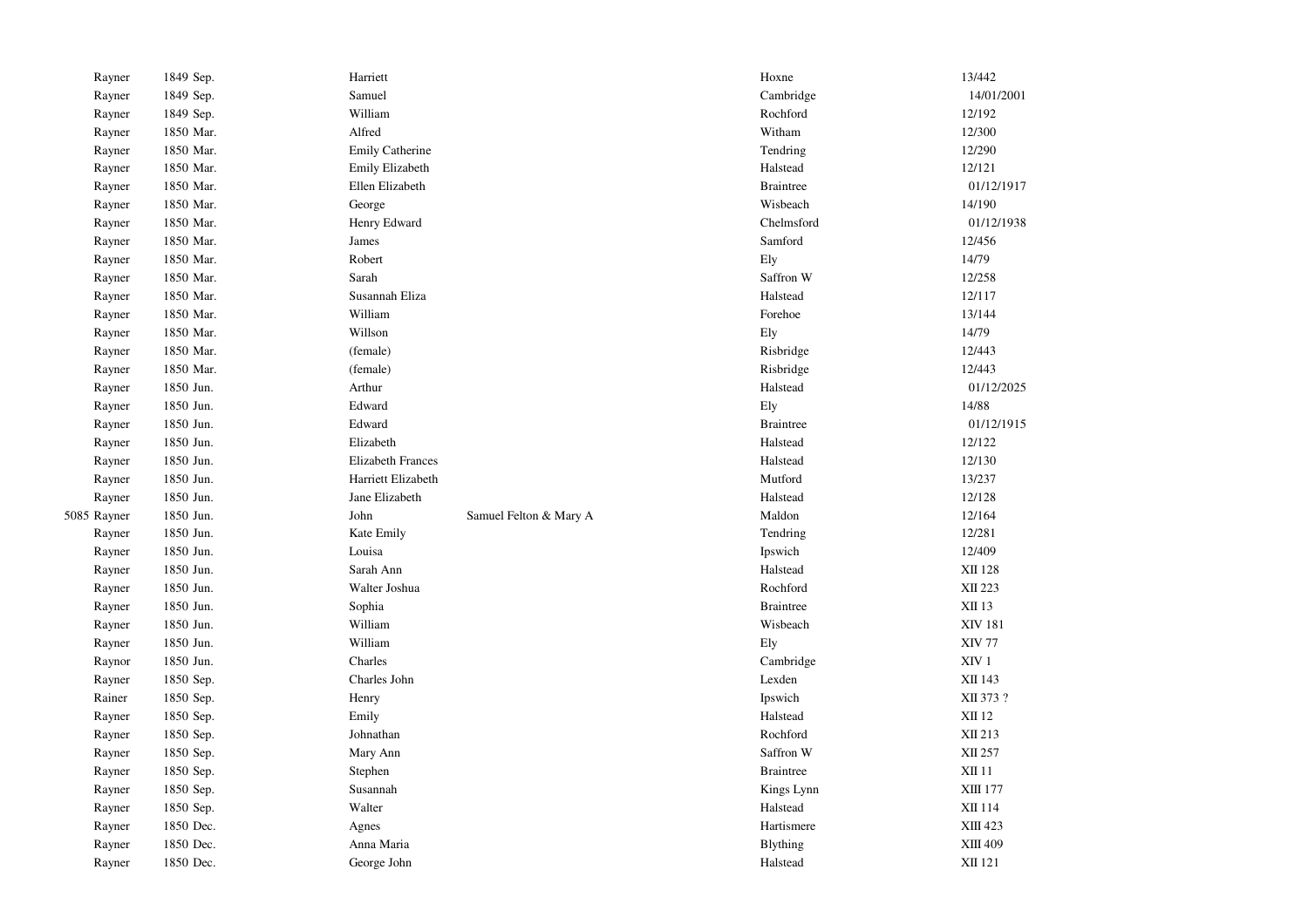| Rayner      | 1850 Dec.   |        |                  | Hepzibah Elizabeth   |                               |                                   |                       | Ipswich          |                     | XII 370  |          |          |
|-------------|-------------|--------|------------------|----------------------|-------------------------------|-----------------------------------|-----------------------|------------------|---------------------|----------|----------|----------|
| Rayner      | 1850 Dec.   |        |                  | Julia                |                               |                                   |                       | Witham           |                     | XII 322  |          |          |
| Rayner      | 1850 Dec.   |        |                  | Robert               |                               |                                   |                       | Halstead         |                     | XII 117  |          |          |
| 99 Rayner   | 1850        |        |                  | Martha KEMP          | wife of Alfred (1845)         |                                   |                       | Gosfield         | reference only      |          |          |          |
| 1787 Rayner | 1850 Mar.   |        | 01.03.           | <b>Walter George</b> | Henry & Mary Ann              | <b>WARWICK</b>                    | Chapel Hill Halstead  |                  | lbr                 | 12/122   | HT 274   |          |
| Rayner      | 1850        |        | 02.04.           | Henry                | Mary Ann                      | <b>RAYNER</b>                     |                       | Halstead         | single woman        |          | SA 1740  | 1850/218 |
| 470 Rayner  | 1850        |        | 02.04.           | Caroline             | Robert & Sarah                | <b>DISNEY</b>                     |                       | Halstead         | labourer            |          | SA 1747  | 1850/219 |
| Rayner      | 1850        |        | 14.04.           | Susannah Eliza       | Maria                         | <b>RAYNER</b>                     |                       | Halstead         | single woman        |          | HT 290   |          |
| 949 Rayner  | 1850 ?      |        | 04.11.67         | Emily                | Joseph & Hannah               | <b>UNKNOWN</b>                    | New St                | Halstead         | adult bap           |          | SA 463   | 1867/58  |
| 4838 Rayner | 1851 Dec. ? |        | 23.01.52. James  |                      | John & Emma                   | <b>SYCAMORE</b>                   | Mount PleasaiHalstead |                  | lbr                 |          | 2 HT 383 |          |
| 4843 Rayner | 1851 ?      |        |                  | 23.01.52. Elizabeth  | John & Emma                   | <b>SYCAMORE</b>                   | Mount Pleasa Halstead |                  | lbr                 |          | HT 384   |          |
| 471 Rayner  | 1851 Mar.   | 04.02. | 25.10.52. Louisa |                      | Rachel & Sarah                | <b>DISNEY</b>                     |                       | Halstead         | lbr                 | 12 128   | HT 440   |          |
| Rayner      | 1851 Mar.   |        | 10.04.           | Agatha               | Maria (mother)                | <b>RAYNER</b>                     |                       | Halstead         | single woman 12 136 |          | SA 1806  | 1851/226 |
| Rayner      | 1851 Jun.   |        | 14.06.           | Hannah               | William & Jane                |                                   |                       | Halstead         | mechanic            | 12 13 1  | SA 1820  | 1851/228 |
| Rayner      | 1851 Mar.   |        | 03.08.           | Ann                  | Jonathan & Ann                | ${\bf H} {\bf U} {\bf M} {\bf E}$ |                       | Halstead         | labourer            | 12 133   | SA 1827  | 1851/229 |
| Rayner      | 1850 Dec.   |        | 23.01.           | Susannah             | Henry & Sarah                 | <b>UNKNOWN</b>                    |                       | Halstead         | labourer            |          |          |          |
| 407 Rayner  | 1851 Mar.   |        |                  | Eliza                |                               |                                   |                       | <b>Braintree</b> |                     | 12 23    |          |          |
| Rayner      | 1851 Mar.   |        |                  | Elizabeth A          |                               |                                   |                       | W Ham            |                     | 12 3 25  |          |          |
| Rayner      | 1851 Mar.   |        |                  | Emma                 |                               |                                   |                       | Rochford         |                     | 12 23 1  |          |          |
| Rayner      | 1851 Mar.   |        |                  | George               |                               |                                   |                       | Witham           |                     | 12 3 5 3 |          |          |
| Rayner      | 1851 Mar.   |        |                  | George               |                               |                                   |                       | Thingoe          |                     | 13 542   |          |          |
| Rayner      | 1851 Mar.   |        |                  | George C             |                               |                                   |                       | Ipswich          |                     | 12 4 15  |          |          |
| Rayner      | 1851 Mar.   |        |                  | Henry                |                               |                                   |                       | Chelmsford       |                     | 1261     |          |          |
| Rayner      | 1851 Mar.   |        |                  | John                 |                               |                                   |                       | Dunmow           |                     | 12 99    |          |          |
| Rayner      | 1851 Mar.   |        |                  | Louisa               |                               |                                   |                       | <b>Braintree</b> |                     | 12 25    |          |          |
| Rayner      | 1851 Mar.   |        |                  | Martha A             |                               |                                   |                       | Chelmsford       |                     | 12 44    |          |          |
| Rayner      | 1851 Mar.   |        |                  | Mary                 |                               |                                   |                       | Maldon           |                     | 12 188   |          |          |
| Rayner      | 1851 Mar.   |        |                  | Walter J             |                               |                                   |                       | Chelmsford       |                     | 12 58    |          |          |
| 1590 Rayner | 1851 Mar.   |        |                  | William              |                               |                                   |                       | Orsett           |                     | 12 215   |          |          |
| Rayner      | 1851 Mar.   |        |                  | William              |                               |                                   |                       | Chelmsford       |                     | 1263     |          |          |
| Rayner      | 1851 Mar.   |        |                  | (male)               |                               |                                   |                       | Lexden           |                     | 12 15 6  |          |          |
| Rainer      | 1851 Jun.   |        |                  | Maria                |                               |                                   |                       | Rochford         |                     | 12 22 1  |          |          |
| Rayner      | 1851 Jun.   |        |                  | Bob                  |                               |                                   |                       | Hoxne            |                     | 13 5 22  |          |          |
| Rayner      | 1851 Jun.   |        |                  | Emma A               |                               |                                   |                       | Rochford         |                     | 12 227   |          |          |
| Rayner      | 1851 Jun.   |        |                  | James                |                               |                                   |                       | Chelmsford       |                     | 1241     |          |          |
| Rayner      | 1851 Jun.   |        |                  | Joseph               |                               |                                   |                       | Ely              |                     | 1472     |          |          |
| Rayner      | 1851 Jun.   |        |                  | Mary A               |                               |                                   |                       | Romford          |                     | 12 239   |          |          |
| Rayner      | 1851 Jun.   |        |                  | Nathan               |                               |                                   |                       | Hoxne            |                     | 13 5 19  |          |          |
| Rayner      | 1851 Jun.   |        |                  | Willson              |                               |                                   |                       | Ely              |                     | 1483     |          |          |
| Rayner      | 1851 Sep.   |        |                  | Eliza J              |                               |                                   |                       | Witham           |                     | 12 3 15  |          |          |
| 3109 Rayner | 1851 Sep.   |        |                  | Frank                | Samuel Felton & Mary ASIMPSON |                                   |                       | Maldon           |                     | 12 148   |          |          |
| Rayner      | 1851 Sep.   |        |                  | James                |                               |                                   |                       | Halstead         |                     | 12 11 1  |          |          |
| Rayner      | 1851 Sep.   |        |                  | Walter J             |                               |                                   |                       | Witham           |                     | 12 3 14  |          |          |
| Rainer      | 1851 Dec.   |        |                  | Henry                |                               |                                   |                       | Thingoe          |                     | 13 4 95  |          |          |
|             |             |        |                  |                      |                               |                                   |                       |                  |                     |          |          |          |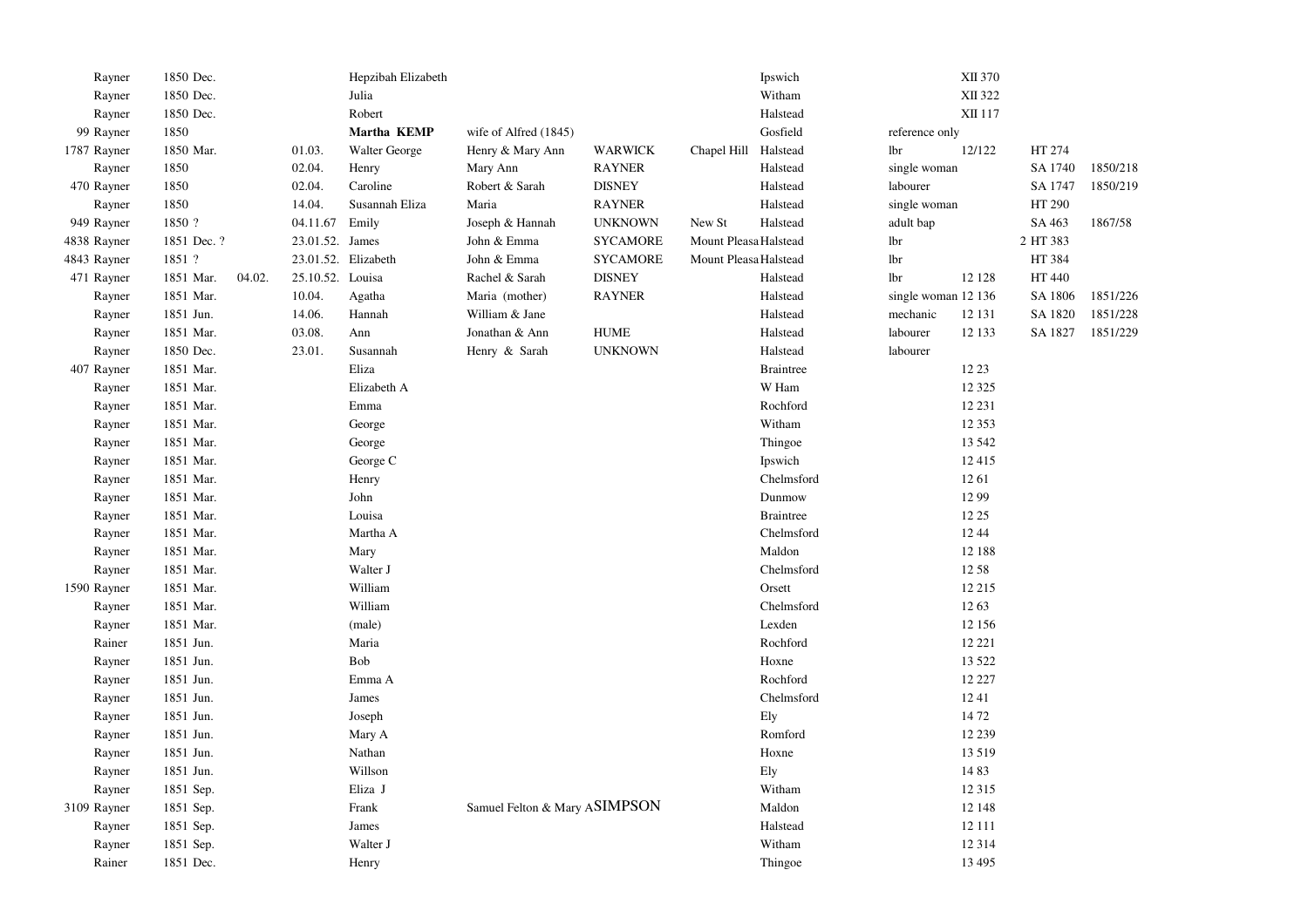| Rayner      | 1851 Dec. |        |                  | Ann                |                    |                 | <b>Braintree</b>         |                     | 12 15  |                |          |
|-------------|-----------|--------|------------------|--------------------|--------------------|-----------------|--------------------------|---------------------|--------|----------------|----------|
| Rayner      | 1851 Dec. |        |                  | Edward C           |                    |                 | Rochford                 |                     | 12 199 |                |          |
| Rayner      | 1851 Dec. |        |                  | Edward             |                    |                 | Ely                      |                     | 14 ??  |                |          |
| Rayner      | 1851 Dec. |        |                  | Mary A G           |                    |                 | Romford                  |                     | 12 211 |                |          |
| Rayner      | 1851 Dec. |        |                  | Samuel             |                    |                 | Halstead                 |                     | 12 108 |                |          |
| Rayner      | 1851 Dec. |        |                  | Theodosia E        |                    |                 | Newmarket                |                     | 14 108 |                |          |
| Rayner      | 1851 Dec. |        |                  | William J          |                    |                 | Chelmsford               |                     | 12 30  |                |          |
| Rayner      | 1852 Mar. |        |                  | Amy C              |                    |                 | Tendring                 |                     | 4a:405 |                |          |
| Rayner      | 1852 Mar. |        |                  | Benjamin           |                    |                 | Ely                      |                     | 3b:548 |                |          |
| Rayner      | 1852 Mar. |        |                  | Clara              |                    |                 | <b>Braintree</b>         |                     | 4a:302 |                |          |
| Rayner      | 1852 Mar. |        |                  | Elizabeth          |                    |                 | Wisbeach                 |                     | 3b:608 |                |          |
| Rayner      | 1852 Mar. |        |                  | Ellen              |                    |                 | Wangford                 |                     | 4a:664 |                |          |
| Rayner      | 1852 Mar. |        |                  | Emma               |                    |                 | Tendring                 |                     | 4a:200 |                |          |
| 6393 Rayner | 1852 Mar. |        |                  | Oliver             | John & Emma        | <b>SYCAMORE</b> | Halstead                 |                     | 4a:275 | see below also |          |
| Rayner      | 1852 Mar. |        |                  | Sarah              |                    |                 | Wisbech                  |                     | 3b:621 |                |          |
| 1175 Rayner | 1852 Jun. |        |                  | Emily Jane         | Daniel & Mary Ann? | <b>CHAPLIN</b>  | Halstead                 |                     | 4a:276 |                |          |
| 1173 Rayner | 1852 ?    |        |                  | Samuel             | Samuel & Charlotte | <b>RAYNER</b>   | Halstead                 | see marriages       |        |                |          |
| 4848 Rayner | 1852      |        | 23.01.           | Mary Ann           | John & Emma        | <b>SYCAMORE</b> | Mount Pleasa Halstead    | lbr                 |        | HT 385         |          |
| 4845 Rayner | 1852      |        | 23.01.           | Ellen              | John & Emma        | <b>SYCAMORE</b> | Mount Pleasa Halstead    | lbr                 |        | HT 386         |          |
| 4846 Rayner | 1852      |        | 23.01.           | Ann                | John & Emma        | <b>SYCAMORE</b> | Mount Pleasa Halstead    | lbr                 |        | HT 387         |          |
| 4847 Rayner | 1852      |        | 23.01.           | Robert             | John & Emma        | <b>SYCAMORE</b> | Mount Pleasa Halstead    | lbr                 |        | HT 388         |          |
| Rayner      | 1852      |        | 27.01.           | Frances            | William & Sarah    | <b>UNKNOWN</b>  | Halstead                 | weaver              |        | SA 1857        | 1852/233 |
| Rayner      | 1852 Mar. | 31.05. | 07.09.           | Sarah Ann          | Emma               | <b>RAYNER</b>   | private baptis: Halstead | single woman 4a:282 |        | SA 1920        | 1852/240 |
| Rayner      | 1852      |        | 31.12.184925.12. | Emma               | Robert & Mary      | WILLIAMSON      | Halstead                 |                     |        | SA 1938        | 1852/243 |
| 1102 Rayner | 1852 Mar. | 09.04. | 25.12.           | Emily              | Robert & Mary Ann  | WILLIAMSON      | Halstead                 | labourer            | 4a:276 | SA 1939        | 1852/243 |
| Rainer      | 1852 Jun. |        |                  | James              |                    |                 | Thingoe                  |                     | 4a:436 |                |          |
| Rayner      | 1852 Jun. |        |                  | Martha Amelia      |                    |                 | Ipswich                  |                     | 4a:564 |                |          |
| Rayner      | 1852 Jun. |        |                  | Arthur             |                    |                 | Halstead                 |                     | 4a:271 |                |          |
| Rayner      | 1852 Jun. |        |                  | Charles John       |                    |                 | <b>Braintree</b>         |                     | 4a:303 |                |          |
| Rayner      | 1852 Jun. |        |                  | Emma               |                    |                 | Rochford                 |                     | 4a:154 |                |          |
| Rayner      | 1852 Jun. |        |                  | Emma Frost         |                    |                 | Risbridge                |                     | 4a:361 |                |          |
| Rayner      | 1852 Jun. |        |                  | George             |                    |                 | Halstead                 |                     | 4a:275 |                |          |
| Rayner      | 1852 Jun. |        |                  | Jane               |                    |                 | Halstead                 |                     | 4a:281 |                |          |
| Rayner      | 1852 Jun. |        |                  | John William       |                    |                 | Hoxne                    |                     | 4a:517 |                |          |
| Rayner      | 1852 Jun. |        |                  | Joseph Charles     |                    |                 | Lexden                   |                     | 4a:234 |                |          |
| 2209 Rayner | 1852 Jun. |        |                  | Julia              |                    |                 | <b>Braintree</b>         |                     | 4a:300 |                |          |
| Rayner      | 1852 Jun. |        |                  | Mary Ann           |                    |                 | W Ham                    |                     | 4a:26  |                |          |
| Rayner      | 1852 Jun. |        |                  | Rebecca Jane       |                    |                 | Halstead                 |                     | 4a:274 |                |          |
| Rayner      | 1852 Sep. |        |                  | Clara Mahalah      |                    |                 | Cambridge                |                     | 3b:429 |                |          |
| Rayner      | 1852 Sep. |        |                  | Edgar              |                    |                 | Hoxne                    |                     | 4a:433 |                |          |
| Rayner      | 1852 Sep. |        |                  | Elizabeth          |                    |                 | Halstead                 |                     | 4a:249 |                |          |
| Rayner      | 1852 Sep. |        |                  | Emily              |                    |                 | Halstead                 |                     | 4a:254 |                |          |
| Rayner      | 1852 Sep. |        |                  | <b>Emily Sarah</b> |                    |                 | Chelmsford               |                     | 4a:114 |                |          |
| Rayner      | 1852 Sep. |        |                  | Frank William      |                    |                 | Witham                   |                     | 4a:243 |                |          |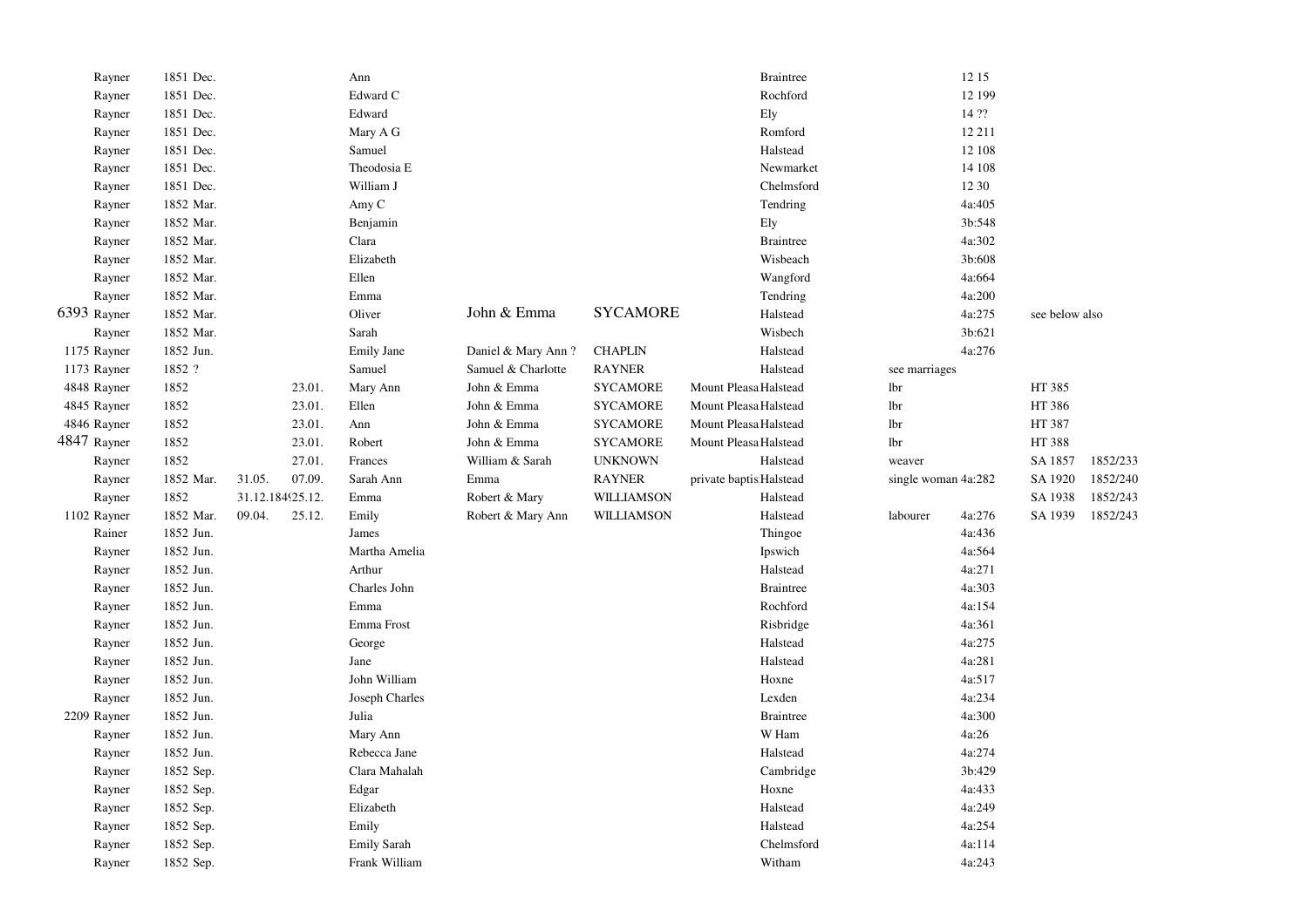| Rayner | 1852 Sep. |        | John Thomas    |                  |                |                      | Ongar            |        | 4a:30  |          |                   |
|--------|-----------|--------|----------------|------------------|----------------|----------------------|------------------|--------|--------|----------|-------------------|
| Rayner | 1852 Sep. |        | Robert         |                  |                |                      | Chelmsford       |        | 4a:105 |          |                   |
| Rayner | 1852 Sep. |        | Sarah Ann      |                  |                |                      | Halstead         |        | 4a:247 |          |                   |
| Rayner | 1852 Sep. |        | Thomas Stephen |                  |                |                      | Halstead         |        | 4a:251 |          |                   |
| Rayner | 1852 Sep. |        | William        |                  |                |                      | Ely              |        | 3b:575 |          |                   |
| Rayner | 1852 Sep. |        | Wilson         |                  |                |                      | Ely              |        | 3b:575 |          |                   |
| Rainer | 1852 Dec. |        | Sarah Ann      |                  |                |                      | Thingoe          |        | 4a:391 |          |                   |
| Rayner | 1852 Dec. |        | Ann Frances    |                  |                |                      | Rochford         |        | 4a:131 |          |                   |
| Rayner | 1852 Dec. |        | Eliza          |                  |                |                      | Halstead         |        | 4a:265 |          |                   |
| Rayner | 1852 Dec. |        | Emma Eliza     |                  |                |                      | Ipswich          |        | 4a:522 |          |                   |
| Rayner | 1852 Dec. |        | Esther         |                  |                |                      | Wisbeach         |        | 3b:570 |          |                   |
| Rayner | 1852 Dec. |        | James          |                  |                |                      | Dunmow           |        | 4a:291 |          |                   |
| Rayner | 1852 Dec. |        | Jemima         |                  |                |                      | Romford          |        | 4a:66  |          |                   |
| Rayner | 1852 Dec. |        | Joseph         |                  |                |                      | Ongar            |        | 4a:53  |          |                   |
| Rayner | 1852 Dec. |        | Joseph         |                  |                |                      | <b>Braintree</b> |        | 4a:28  |          |                   |
| Rayner | 1852 Dec. |        | Mary Ann       |                  |                |                      | Blything         |        | 4a:581 |          |                   |
| Rayner | 1852 Dec. |        | Rosabella      |                  |                |                      | Mildenhall       |        | 4a:419 |          |                   |
| Rayner | 1852 Dec. |        | Sarah Ann      |                  |                |                      | Mildenhall       |        | 4a:421 |          |                   |
| Rayner | 1852 Dec. |        | Thomas William |                  |                |                      | Hartismere       |        | 4a:450 |          |                   |
| Rainer | 1853 Mar. |        | Emily          |                  |                |                      | Kings Lynn       |        | 4b:363 |          |                   |
| Rayner | 1853 Mar. |        | Eberneezer     |                  |                |                      | Halstead         |        | 4a:273 |          |                   |
| Rayner | 1853 Mar. |        | Ellen          |                  |                |                      | Kings Lynn       |        | 4b:358 |          |                   |
| Rayner | 1853 Mar. |        | Emma           |                  |                |                      | Ely              |        | 3b:546 |          |                   |
| Rayner | 1853 Mar. |        | Isaac          |                  |                |                      | Halstead         |        | 4a:276 |          |                   |
| Rayner | 1853 Mar. |        | Lizey          |                  |                |                      | Saffron W        |        | 4a:339 |          |                   |
| Rayner | 1853 Mar. |        | Sarah Ann      |                  |                |                      | Cambridge        |        | 4a:486 |          |                   |
| Rayner | 1853 Mar. |        | William        |                  |                |                      | Witham           |        | 4a:258 |          |                   |
| Rayner | 1853 Mar. |        | William        |                  |                |                      | Cambridge        |        | 3b:479 |          |                   |
| Rayner | 1853      | 24.02. | James          | Alfred & Susan   | <b>UNKNOWN</b> | Causeway             | Halstead         | ostler |        | 4 HT 448 |                   |
| Rayner | 1853      | 16.03. | Emma           | Jacob & Mary Ann | <b>UNKNOWN</b> |                      | Halstead         | lbr    |        | HT 462   |                   |
| Rayner | 1853      | 16.03. | Mary Ann       | Jacob & Mary Ann | <b>UNKNOWN</b> |                      | Halstead         | lbr    |        | HT 463   |                   |
| Rayner | 1853      |        | George         | Henry & Mary Ann | <b>WARWICK</b> |                      | Halstead         |        |        |          | <b>CHECK THIS</b> |
| Rayner | 1853 ?    |        | Jessie         | $\gamma$         | $\overline{?}$ |                      | Halstead         |        |        |          |                   |
| Rayner | 1853 Jun. | 09.03. | Sarah Ann      | Sophy            | <b>RAYNER</b>  |                      | Halstead         | lbr    | 4a:272 | HT 451   |                   |
| Rayner | 1853      | 16.09. | Sarah          | Jacob & Sarah    | <b>BRUNNEN</b> | Gosfield Rd Halstead |                  | lbr    |        | HT 501   |                   |
| Rayner | 1853      | 16.09. | William        | Jacob & Sarah    | <b>BRUNNEN</b> | Gosfield Rd Halstead |                  | lbr    |        | HT 502   |                   |
| Rayner | 1853      | 16.09. | Henry          | Jacob & Sarah    | <b>BRUNNEN</b> | Gosfield Rd Halstead |                  | lbr    |        | HT 503   |                   |
| Rayner | 1853 Jun. |        | Agnes          |                  |                |                      | Chelmsford       |        | 4a:121 |          |                   |
| Rayner | 1853 Jun. |        | Emma           |                  |                |                      | Lexden           |        | 4a:239 |          |                   |
| Rayner | 1853 Jun. |        | Emma Mary      |                  |                |                      | Sudbury          |        | 4a:377 |          |                   |
| Rayner | 1853 Jun. |        | Frances Martha |                  |                |                      | W Ham            |        | 4a:20  |          |                   |
| Rayner | 1853 Jun. |        | Hannah         |                  |                |                      | Rochford         |        | 4a:151 |          |                   |
| Rayner | 1853 Jun. |        | Jane Ann       |                  |                |                      | Blything         |        | 4a:635 |          |                   |
| Rayner | 1853 Jun. |        | Reuben         |                  |                |                      | Chelmsford       |        | 4a:132 |          |                   |
|        |           |        |                |                  |                |                      |                  |        |        |          |                   |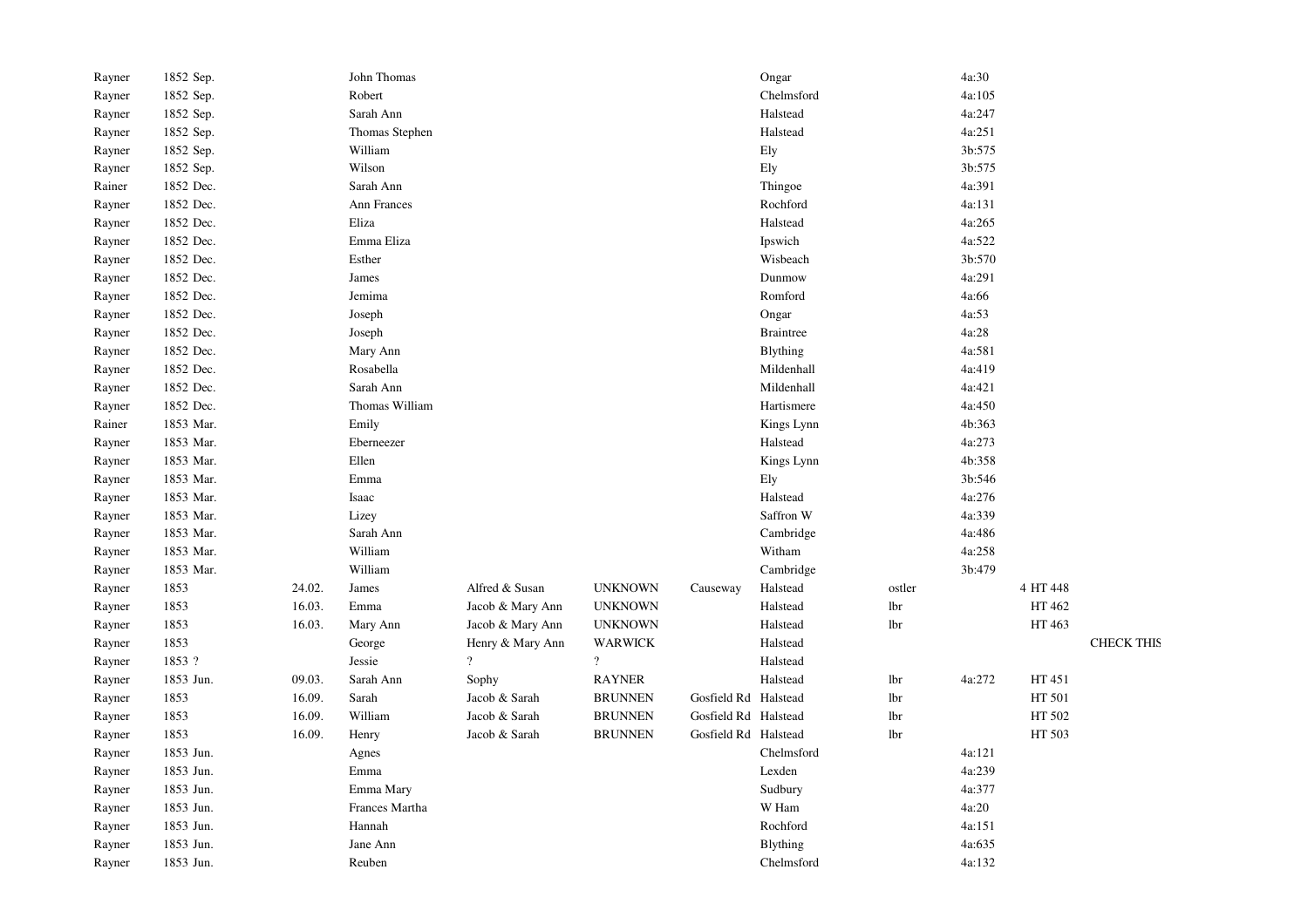| Rayner      | 1853 Jun. |                    | Richard           |                |                 |                        | Risbridge        |              | 4a:363 |           |          |
|-------------|-----------|--------------------|-------------------|----------------|-----------------|------------------------|------------------|--------------|--------|-----------|----------|
| Rayner      | 1853 Jun. |                    | Samuel            |                |                 |                        | Woodbridge       |              | 4a:595 |           |          |
| Rayner      | 1853 Jun. |                    | Sarah Ann         |                |                 |                        | Halstead         |              | 4a:272 |           |          |
| Rayner      | 1853 Jun. |                    | Stephen           |                |                 |                        | <b>Braintree</b> |              | 4a:297 |           |          |
| Rayner      | 1853 Jun. |                    | William           |                |                 |                        | Saffron W        |              | 4a:339 |           |          |
| Rayner      | 1853 Jun. |                    | William James     |                |                 |                        | Huntingdon       |              | 3b:241 |           |          |
| 4700 Rayner | 1853 Sep. | 00.09.185.25.09.57 | Alfred            | George & Ann   | <b>BECKWITH</b> | $\overline{?}$         | Halstead         | lbr          | 4a:250 | HT 764    |          |
| 177 Rayner  | 1853 Sep. | 09.05.1855Arthur   |                   | Henry & Sarah  |                 | <b>Trinity Sq</b>      | Halstead         | factory hand | 4a:246 | HT 583    |          |
| 7548 Rayner | 1853 Sep. |                    | Clara             |                |                 |                        | Witham           |              | 4a:241 |           |          |
| Rayner      | 1853 Sep. |                    | Edith Elizabeth   |                |                 |                        | Sudbury          |              | 4a:327 |           |          |
| Rayner      | 1853 Sep. |                    | Ellen             |                |                 |                        | Wangford         |              | 4a:562 |           |          |
| Rayner      | 1853 Sep. |                    | Emma              |                |                 |                        | <b>Braintree</b> |              | 4a:276 |           |          |
| Rayner      | 1853 Sep. |                    | Emma              |                |                 |                        | Halstead         |              | 4a:247 |           |          |
| Rayner      | 1853 Sep. |                    | Hannah Mary Groom |                |                 |                        | Kings Lynn       |              | 4b:299 |           |          |
| Rayner      | 1853 Sep. |                    | James             |                |                 |                        | Halstead         |              | 4a:251 |           |          |
| Rayner      | 1853 Sep. |                    | Mary              |                |                 |                        | Ely              |              | 3b:462 |           |          |
| Rayner      | 1853 Sep. |                    | Mary Ann          |                |                 |                        | Hoxne            |              | 4a:433 |           |          |
| Rayner      | 1853 Sep. |                    | Samuel            |                |                 |                        | Witham           |              | 4a:243 |           |          |
| Rayner      | 1853 Sep. |                    | Sarah             |                |                 |                        | Halstead         |              | 4a:253 |           |          |
| Rayner      | 1853 Sep. |                    | Susanna Jane      |                |                 |                        | Halstead         |              | 4a:252 |           |          |
| Rainer      | 1853 Dec. |                    | Emily Sarah       |                |                 |                        | Kings Lynn       |              | 4b:277 |           |          |
| Rayner      | 1853 Dec. |                    | Emma Eliza        |                |                 |                        | Colchester       |              | 4a:192 |           |          |
| Rayner      | 1853 Dec. |                    | Emma Eliza        |                |                 |                        | Ipswich          |              | 4a:470 |           |          |
| Rayner      | 1853 Dec. |                    | Rose              |                |                 |                        | Tendring         |              | 4a:184 |           |          |
| Rainer      | 1854 Mar. |                    | Emma              |                |                 |                        | Thingoe          |              | 4a:409 |           |          |
| 4700 Rayner | 1854 Mar. |                    | Alfred            |                |                 |                        | Halstead         |              | 4a:280 |           |          |
| Rayner      | 1854 Mar. |                    | Ann               |                |                 |                        | <b>Braintree</b> |              | 4a:297 |           |          |
| Rayner      | 1854 Mar. |                    | Charles           |                |                 |                        | Halstead         |              | 4a:283 |           |          |
| Rayner      | 1854 Mar. |                    | Emma              |                |                 |                        | Cambridge        |              | 3b:451 |           |          |
| Rayner      | 1854 Mar. |                    | George            |                |                 |                        | Halstead         |              | 4a:277 |           |          |
| Rayner      | 1854 Mar. |                    | Harriot Emma      |                |                 |                        | Chelmsford       |              | 4a:130 |           |          |
| Rayner      | 1854 Mar. |                    | Henry Reuben      |                |                 |                        | Chelmsford       |              | 4a:120 |           |          |
| Rayner      | 1854 Mar. |                    | James             |                |                 |                        | Orsett           |              | 4a:102 |           |          |
| Rayner      | 1854 Mar. |                    | Mary Ann          |                |                 |                        | Sudbury          |              | 4a:374 |           |          |
| Rayner      | 1854 Mar. |                    | Mary Ann          |                |                 |                        | <b>Braintree</b> |              | 4a:227 |           |          |
| Rayner      | 1854 Mar. |                    | Richard           |                |                 |                        | Wisbeach         |              | 3b:575 |           |          |
| 398 Rayner  | 1854 ?    |                    | Edith C           | ? & Elizabeth  | <b>UNKNOWN</b>  |                        | Gesthingthorpe   |              |        |           |          |
| Rayner      | 1854 Mar. | 10.03.             | George Thomas     | Isaac & Sarah  | <b>WHISTLER</b> | Gosfield Rd Halstead   |                  | lbr          | 4a:276 | HT 518    |          |
| 6393 Rayner | 1852 Mar. | 1852 25.03.54      | Oliver ?          | John & Emma    | <b>SYCAMORE</b> | Mount Pleasa Halstead  |                  | sawyer       | 4a:275 | HT 523    |          |
| Rayner      | 1854 Mar. |                    | Hannah Maria      |                |                 | Mount Pleasa: Halstead |                  |              | 4a:284 |           |          |
| Rayner      | 1854 Mar. | 02.04.             | Pamela Ann        | Arthur & Ann   | <b>UNKNOWN</b>  |                        | Cambridge        |              | 3a:450 | $\lambda$ |          |
| Rayner      | 1854 Mar. | 05.07.             | Jonathan          | Jonathan & Ann |                 |                        | Halstead         | labourer     | 4a:282 | SA 2031   | 1854/254 |
| Rayner      | 1854 Mar. |                    | Thomas Maurice    |                |                 |                        | I.o.W.           |              | 2b:461 |           |          |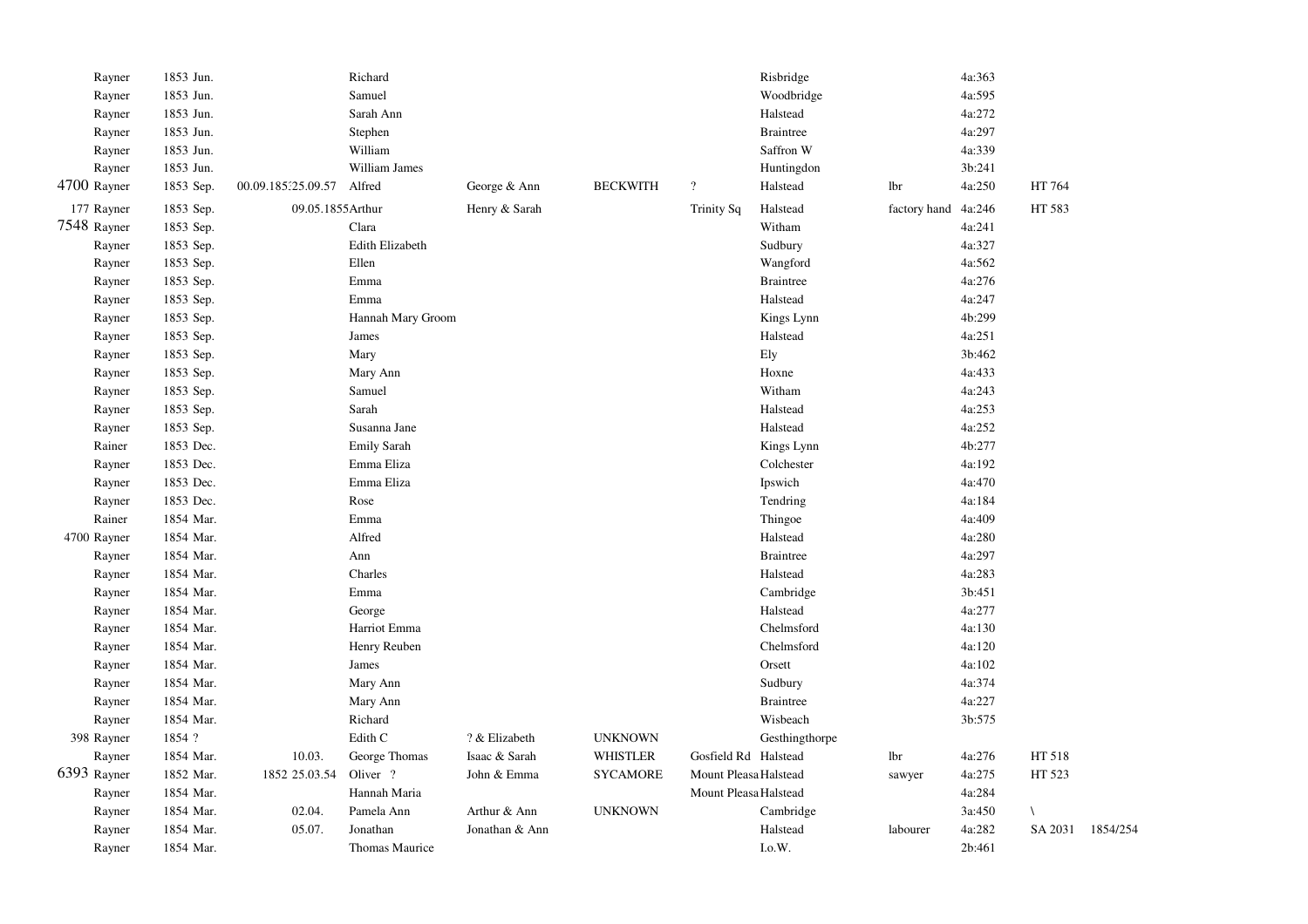| Rayner      | 1854 Jun. | Alfred               |              |                                             | <b>Braintree</b>     | 4a:316 |
|-------------|-----------|----------------------|--------------|---------------------------------------------|----------------------|--------|
| Rayner      | 1854 Jun. | Alice                |              |                                             | Saffron W            | 4a:345 |
| Rayner      | 1854 Jun. | Alice Rebecca        |              |                                             | Hoxne                | 4a:520 |
| Rayner      | 1854 Jun. | Elizabeth            |              |                                             | Halstead             | 4a:288 |
| Rayner      | 1854 Jun. | Charles              |              |                                             | Mitford              | 4b:275 |
| Rayner      | 1854 Jun. | Caroline Emma        |              |                                             | Norwich              | 4b:103 |
| Rayner      | 1854 Jun. | Gilbert Henry        |              |                                             | Luton                | 3b:401 |
| Rayner      | 1854 Jun. | Henry                |              |                                             | W London             | 1c:44  |
| Rayner      | 1854 Jun. | Robert William       |              |                                             | Erpingham            | 4b:69  |
| Rayner      | 1854 Jun. | Sarah Ann            |              |                                             | Downham              | 4b:383 |
| Rayner      | 1854 Jun. | Henry William        |              |                                             | W Ham                | 4a:6   |
| Rayner      | 1854 Jun. | Jonathan             |              |                                             | W Ham                | 4a:29  |
| Rayner      | 1854 Jun. | Martha Ellen         |              |                                             | Halstead             | 4a:295 |
| Rayner      | 1854 Jun. | William              |              |                                             | Ely                  | 3b:544 |
| Rayner      | 1854 Jun. | William Harry        |              |                                             | Mildenhall           | 4a:468 |
| Rayner      | 1854 Jun. | William Henry        |              |                                             | Hartismere           | 4a:503 |
| Rayner      | 1854 Jun. | William John         |              |                                             | Mildenhall           | 4a:463 |
| Rayner      | 1854 Sep. | Henry T              |              |                                             | Ipswich              | 4a:497 |
| Rayner      | 1854 Sep. | Eliza                |              |                                             | Halstead             | 4a:248 |
| Rayner      | 1854 Sep. | Elijah Rayner        |              |                                             | Walsingham           | 4b:275 |
| 6394 Rayner | 1854 Sep. | Emily                | John & Emma  | <b>SYCAMORE</b>                             | Halstead             | 4a:256 |
| Rayner      | 1854 Sep. | Emily                |              |                                             | Halstead             | 4a:250 |
| Rayner      | 1854 Sep. | Emma                 | George & Ann | <b>BECKWITH</b><br>$\overline{\mathcal{L}}$ | Halstead             | 4a:251 |
| Rayner      | 1854 Sep. | George               |              |                                             | <b>Braintree</b>     | 4a:274 |
| Rayner      | 1854 Sep. | James                |              |                                             | <b>Braintree</b>     | 4a:272 |
| Rayner      | 1854 Sep. | Mary                 |              |                                             | Halstead             | 4a:250 |
| Rayner      | 1854 Sep. | William              |              |                                             | Ely                  | 3b:529 |
| Rayner      | 1854 Sep. | Emma Dawson          |              |                                             | Erpingham            | 4b:69  |
| Rayner      | 1854 Sep. | Emmeline             |              |                                             | <b>St Faiths</b>     | 4b:87  |
| Rayner      | 1854 Sep. | Frederick James      |              |                                             | Shoreditch           | 1c:172 |
| Rayner      | 1854 Sep. | George               |              |                                             | Downham              | 4b:549 |
| Rayner      | 1854 Sep. | Hannah Reade         |              |                                             | Depwade              | 4b:209 |
| Rayner      | 1854 Sep. | Henry                |              |                                             | Wandsworth           | 1d:375 |
| Rayner      | 1854 Sep. | Henry William        |              |                                             | Stepney              | 1c:574 |
| Rayner      | 1854 Sep. | Martha Temperance    |              |                                             | Westminster          | 1a:215 |
| Rayner      | 1854 Sep. | Mary Ann             |              |                                             | Guilteross           | 4b:217 |
| Rayner      | 1854 Sep. | William              |              |                                             | Depwade              | 4b:196 |
| Rayner      | 1854 Sep. | Alfred Horace Philip |              |                                             | Holborn              | 1b:377 |
| Rayner      | 1854 Sep. | Caroline             |              |                                             | Erpingham            | 4b:66  |
| Rayner      | 1854 Sep. | Charles              |              |                                             | Thetford             | 4b:577 |
| Rayner      | 1854 Sep. | Charles John         |              |                                             | E London             | 1c:32  |
| Rayner      | 1854 Sep. | Emma Sarah           |              |                                             | Norwich              | 4b:135 |
| Rayner      | 1854 Sep. | Rosina Hanna         |              |                                             | E London             | 1c:2   |
| Rayner      | 1854 Sep. | Samuel               |              |                                             | <b>Bethnal Green</b> | 1c:269 |
|             |           |                      |              |                                             |                      |        |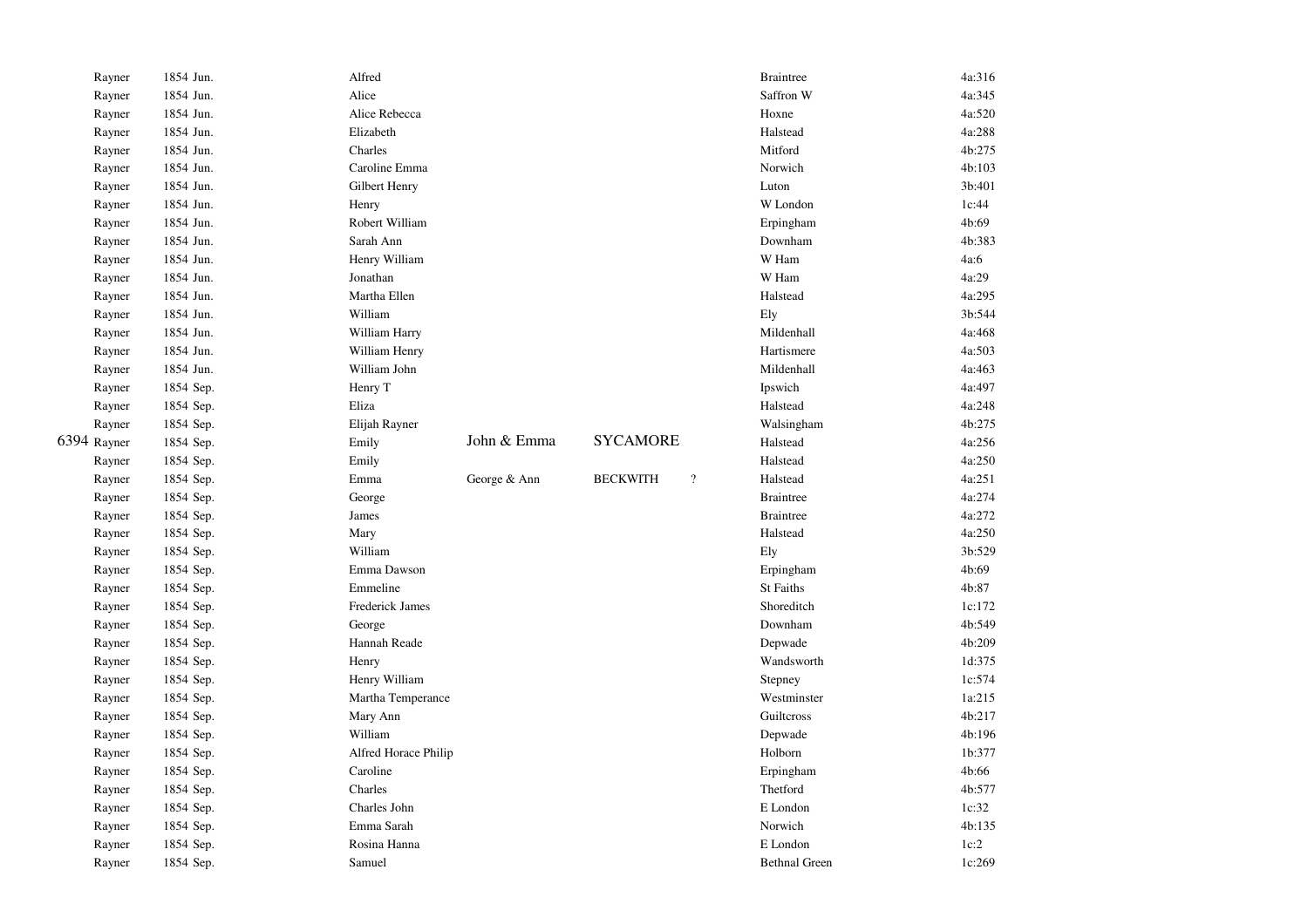| Rayner      | 1854 Sep. |                  | Thomas                |                      |                 |                     | Aylsham          |                    | 4b:80    |         |          |
|-------------|-----------|------------------|-----------------------|----------------------|-----------------|---------------------|------------------|--------------------|----------|---------|----------|
| Rayner      | 1854 Sep. |                  | William Henry         |                      |                 |                     | $_{\rm I.0.}$ W. |                    | 2b:407   |         |          |
| 1211 Rayner | 1854      |                  | Abram                 | William & Sarah      | <b>UNKNOWN</b>  |                     | Halstead         |                    | no rec   |         |          |
| Rayner      | 1854 Sep. |                  |                       |                      |                 |                     |                  |                    |          |         |          |
| Rayner      | 1854 Dec. |                  |                       |                      |                 |                     |                  |                    |          |         |          |
| 1706 Rayner | 1854      | 29.09.           | Horace Nanton         | William & Louisa     |                 | Hedingham LHalstead |                  | blacksmith         |          | SA 2044 | 1854/256 |
| Rayner      | 1854      | 29.09.           | Edwin George          | William & Louisa     |                 | Hedingham LHalstead |                  | blacksmith         |          | SA 2045 | 1854/256 |
| Rayner      | 1854 Dec. |                  | Charles               |                      |                 |                     | Cambridge        |                    | 3b:406   |         |          |
| Rayner      | 1854 Dec. |                  | Charles               |                      |                 |                     | Halstead         |                    | 4a:244   |         |          |
| Rayner      | 1854 Dec. |                  | Emily                 |                      |                 |                     | Halstead         |                    | 4a:246   |         |          |
| Rayner      | 1854 Dec. |                  | Emily                 |                      |                 |                     | Halstead         |                    | 4a:245   |         |          |
| 978 Rayner  | 1854 Dec. |                  | Emma                  | John & Emma          | <b>SYCAMORE</b> |                     | Halstead         |                    | 4a:241   |         |          |
| Rayner      | 1854 Dec. |                  | Isabella              |                      |                 |                     | Sudbury          |                    | 4a:325   |         |          |
| Rayner      | 1854 Dec. |                  | Mary Ann              |                      |                 |                     | Halstead         |                    | 4a:244   |         |          |
| Rayner      | 1854 Dec. |                  | Robert                |                      |                 |                     | Wisbeach         |                    | 3b:518   |         |          |
| Rayner      | 1854 Dec. |                  | William               |                      |                 |                     | Rochford         |                    | 4a:131   |         |          |
| Rayner      | 1854 Dec. |                  | William Alfred        |                      |                 |                     | Halstead         |                    | 4a:245   |         |          |
| 177 Rayner  | 1855 Mar. | 00.00.53. 09.05. | Arthur                | Henry & Sarah        |                 | <b>Trinity Sq</b>   | Halstead         | factory man        | 4a:291   | HT 583  |          |
| Rayner      | 1855 Mar. |                  | Arthur                |                      |                 |                     | Wayland          |                    | 4b:203   |         |          |
| Rayner      | 1855 Mar. |                  | Alfred                |                      |                 |                     | Norwich          |                    | 4b:164 ? |         |          |
| Rayner      | 1855 Mar. |                  | Anna                  |                      |                 |                     | Henstead         |                    | 4b:xxx   |         |          |
| Rayner      | 1855 Mar. |                  | Adelaide A B          |                      |                 |                     | Saffron W        |                    | 4a:343   |         |          |
| Rayner      | 1855 Mar. |                  | Arthur Edward         |                      |                 |                     | Huntingdon       |                    | 3b:253   |         |          |
| Rayner      | 1855 Mar. |                  | <b>Charles Robert</b> |                      |                 |                     | <b>B</b> lything |                    | 4a:636   |         |          |
| Rayner      | 1855 Mar. |                  | Edward                |                      |                 |                     | Samford          |                    | 4a:547   |         |          |
| Rayner      | 1855 Mar. |                  | Eliza                 |                      |                 |                     | Halstead         |                    | 4a:291   |         |          |
| Rayner      | 1855 Mar. |                  | Eliza                 |                      |                 |                     | Witham           |                    | 4a:266   |         |          |
| Rayner      | 1855 Mar. |                  | Ellen Harriet?        |                      |                 |                     | Norwich          |                    | 4b:154   |         |          |
| Rayner      | 1855 Mar. |                  | George                |                      |                 |                     | Woodbridge       |                    | 4a:605   |         |          |
| Rayner      | 1855 Mar. |                  | George                | George Miles & Betsy |                 | Wivenhoe            | Lexden           |                    | 4a:242   |         |          |
| Rayner      | 1855 Mar. |                  | George                |                      |                 |                     | I.o.W.           |                    | 2b:461   |         |          |
| 4511 Rayner | 1855 Mar. |                  | George W <sub>H</sub> | William & Elizabeth  | <b>CANDLER</b>  | Wivenhoe            | Lexden           |                    | 4a:243   |         |          |
| Rayner      | 1855 Mar. |                  | Hannah                |                      |                 |                     | Witham           |                    | 4a:272   |         |          |
| Rayner      | 1855 Mar. |                  | Henry                 |                      |                 |                     | Rochford         |                    | 4a:167   |         |          |
| Rayner      | 1855 Mar. |                  | James                 |                      |                 |                     | Sudbury          |                    | 4a:395   |         |          |
| Rayner      | 1855 Mar. |                  | Sarah Alice           |                      |                 |                     | <b>Braintree</b> |                    | 4a:308   |         |          |
| Rayner      | 1855 Mar. |                  | Thomas                |                      |                 |                     | Dunmow           |                    | 4a:320   |         |          |
| Rayner      | 1855 Mar. |                  | William               |                      |                 |                     | Chelmsford       |                    | 4a:126   |         |          |
| Rayner      | 1855 Mar. |                  | William               |                      |                 |                     | <b>Braintree</b> |                    | 4a:313   |         |          |
| Rayner      | 1855 Mar. |                  | (male)                |                      |                 |                     | <b>Blything</b>  |                    | 4a:645   |         |          |
| Rayner      | 1855 Mar. | ???????          | Alfred                | William &            |                 |                     | Halstead         | wheelwright 4a:460 |          |         |          |
| 432 Rayner  | 1855 Mar. | 02.03.           | Robert                | Robert & Sarah       | <b>DISNEY</b>   |                     | Halstead         | lbr                | 4a:286   | HT 560  |          |
| 1267 Rayner | 1855      | 27.04.           | Emily                 | Alfred & Elizabeth   |                 | Trinity Sq          | Halstead         | weaver             |          | HT 582  |          |
| Rayner      | 1855 Mar. | 29.05.           | Eliza                 | Robert & Mary        |                 | Hedingham LHalstead |                  | labourer           | 4a:292   | SA 2105 | 1855/264 |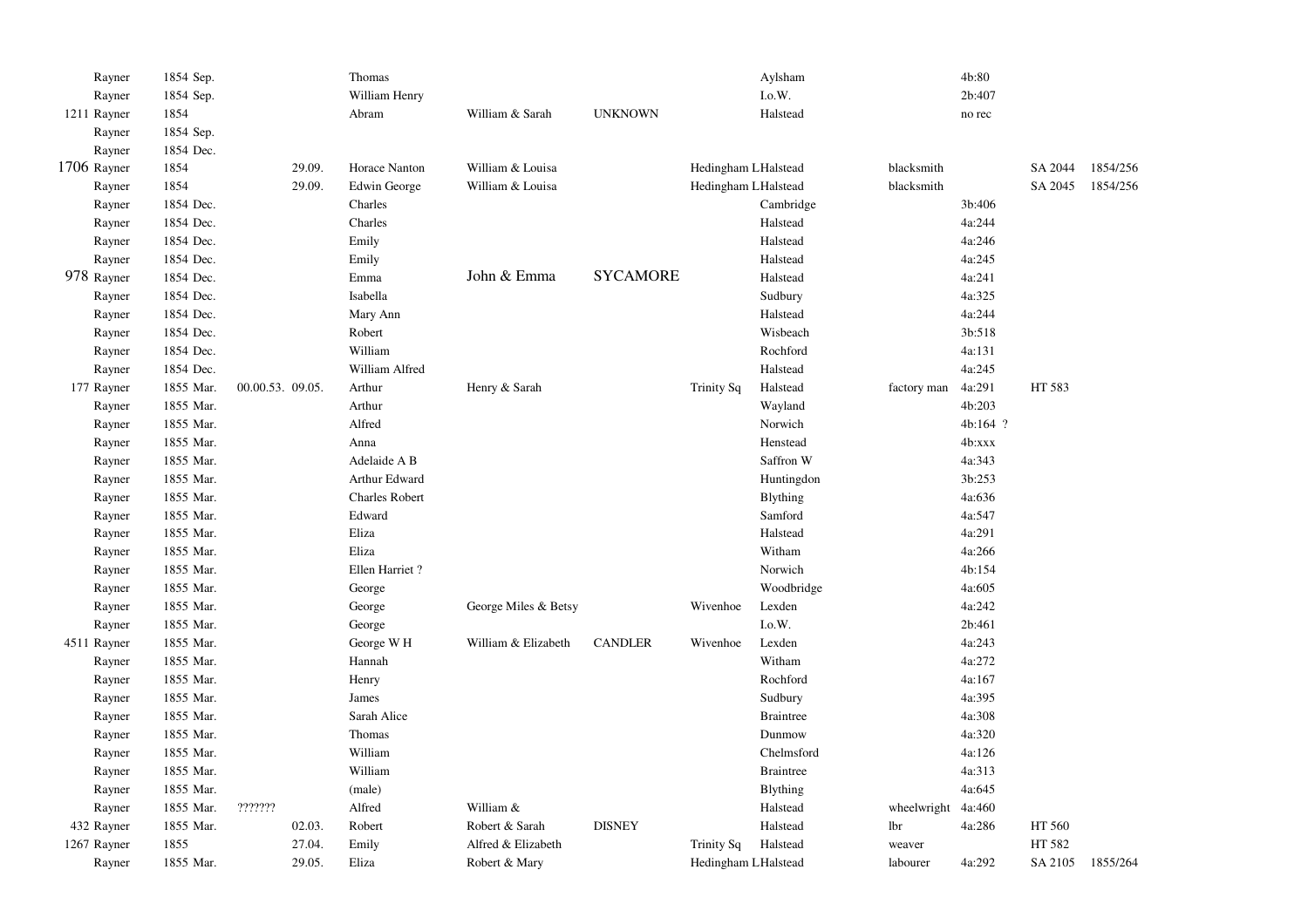| Rayner      | 1855 Jun. | 03.09. | David                | George & Ann                 |               | <b>Trinity Str</b> | Halstead             | lbr         | 4a:277 | HT 618 |
|-------------|-----------|--------|----------------------|------------------------------|---------------|--------------------|----------------------|-------------|--------|--------|
| Rayner      | 1855      |        | Matilda              |                              |               |                    | Halstead             |             |        | 5      |
| 1160 Rayner | 1855 Jun. |        | Louisa               | Joseph & Hannah              | <b>PORTER</b> |                    | Halstead             | silk weaver | 4a:273 |        |
| Rayner      | 1855 Jun. |        | Selina Ann           | William &                    |               |                    | Halstead             | shoemaker   | 4a:272 |        |
| Rayner      | 1855 Jun. |        | Ellen                |                              |               |                    | Saffron W            |             | 4a:337 |        |
| Rayner      | 1855 Jun. |        | Emily                |                              |               |                    | Lexden               |             | 4a:249 |        |
| Rayner      | 1855 Jun. |        | George               |                              |               |                    | Mildenhall           |             | 4a:443 |        |
| Rayner      | 1855 Jun. |        | George Edward        |                              |               |                    | Cambridge            |             | 3b:454 |        |
| Rayner      | 1855 Jun. |        | Harry                |                              |               |                    | Sudbury              |             | 4a:370 |        |
| Rayner      | 1855 Jun. |        | John                 |                              |               |                    | Hoxne                |             | 4a:491 |        |
| Rayner      | 1855 Jun. |        | Mahala               |                              |               |                    | Wayland              |             | 4b:244 |        |
| Rayner      | 1855 Jun. |        | Margaret             |                              |               |                    | Erpingham            |             | 4b:57  |        |
| Rayner      | 1855 Jun. |        | Robert               |                              |               |                    | Henstead             |             | 4b:165 |        |
| Rayner      | 1855 Jun. |        | Sarah Bell           |                              |               |                    | Erpingham            |             | 4b:54  |        |
| Rayner      | 1855 Jun. |        | Walker William Brown |                              |               |                    | Depwade              |             | 4b:222 |        |
| Rayner      | 1855 Jun. |        | William              |                              |               |                    | Hoxne                |             | 4a:491 |        |
| Rayner      | 1855 Jun. |        | William Joseph       |                              |               |                    | Lambeth              |             | 1d:272 |        |
| Rayner      | 1855 Jun. |        | female               |                              |               |                    | Islington            |             | 1b:196 |        |
| Raynor      | 1855 Jun. |        | James Edward         |                              |               |                    | W Ham                |             | 4a:23  |        |
| 1713 Rayner | 1855      | 22.07. | George               | George & Emma                |               |                    | Halstead             | <b>lbr</b>  |        | HT 596 |
| Rayner      | 1855 Sep. |        | Alice                |                              |               |                    | Hackney              |             | 1b:267 |        |
| Rayner      | 1855 Sep. |        | Arthur               |                              |               |                    | Clerkenwell          |             | 1b:482 |        |
| Rayner      | 1855 Sep. |        | Charles Felix        |                              |               |                    | Shoreditch           |             | 1c:157 |        |
| Rayner      | 1855 Sep. |        | Eliza                |                              |               |                    | Stepney              |             | 1c:522 |        |
| 2163 Rayner | 1855 Sep. |        | Elizabeth Caroline   | Edward C & Elizabeth UNKNOWN |               |                    | Colchester           |             | 4a:213 |        |
| Rayner      | 1855 Sep. |        | Emeline              |                              |               |                    | Witham               |             | 4a:254 |        |
| Rayner      | 1855 Sep. |        | Emma                 |                              |               |                    | Stepney              |             | 1c:492 |        |
| Rayner      | 1855 Sep. |        | Frances              |                              |               |                    | Cambridge            |             | 3b:455 |        |
| Rayner      | 1855 Sep. |        | George               |                              |               |                    | Mildenhall           |             | 4a:420 |        |
| Rayner      | 1855 Sep. |        | Levi                 |                              |               |                    | Ely                  |             | 3b:505 |        |
| Rayner      | 1855 Sep. |        | Mary Ann             |                              |               |                    | Halstead             |             | 4a:265 |        |
| Rayner      | 1855 Sep. |        | Robert               |                              |               |                    | Wangford             |             | 4a:598 |        |
| Rayner      | 1855 Sep. |        | Samuel               |                              |               |                    | W London             |             | 1c:41  |        |
| Rayner      | 1855 Sep. |        | Sarah                |                              |               |                    | Henstead             |             | 4b:159 |        |
| Rayner      | 1855 Sep. |        | William              |                              |               |                    | Sudbury              |             | 4a:266 |        |
| Rayner      | 1855 Sep. |        | William Cooper       |                              |               |                    | Maldon               |             | 4a:170 |        |
| Rayner      | 1855 Sep. |        | William James        |                              |               |                    | Tendring             |             | 4a:179 |        |
| Rayner      | 1855 Sep. |        | William Richard      |                              |               |                    | Islington            |             | 1b:180 |        |
| Raynor      | 1855 Sep. |        | Charles Leonard      |                              |               |                    | Luton                |             | 3b:383 |        |
| Rayner      | 1855 Dec. |        | Elizabeth            |                              |               |                    | Sudbury              |             | 4a:331 |        |
| Rayner      | 1855 Dec. |        | Alfred               |                              |               |                    | Ely                  |             | 3b:456 |        |
| Rayner      | 1855 Dec. |        | Benjamin             |                              |               |                    | St Faiths            |             | 4b:77  |        |
| Rayner      | 1855 Dec. |        | Charles              |                              |               |                    | <b>Bethnal Green</b> |             | 1c:223 |        |
| Rayner      | 1855 Dec. |        | Elizabeth Caroline   |                              |               |                    | Colchester           |             | 4a:213 |        |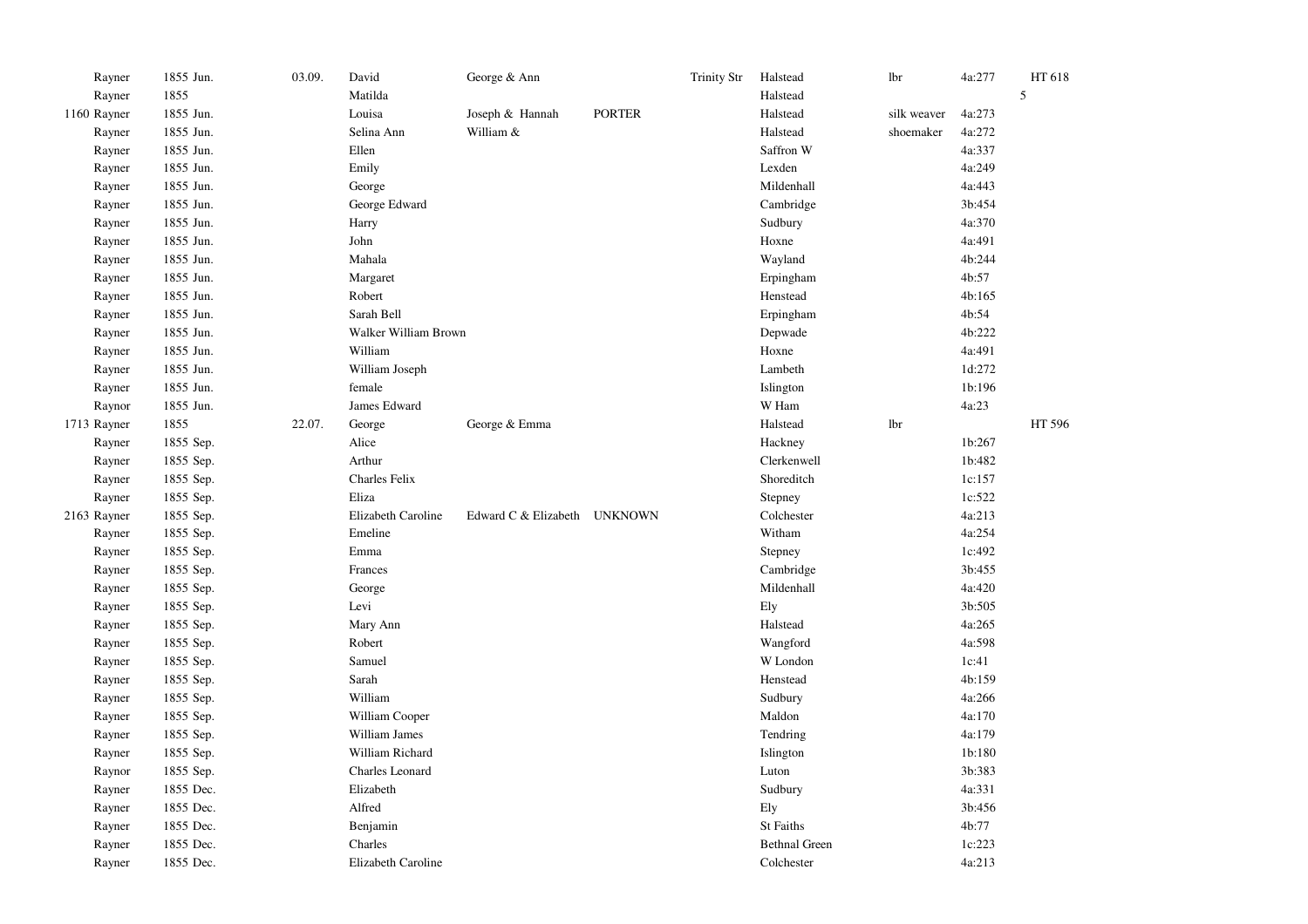|      | Rayner      | 1855 Dec. |        | Ellen Ann                      |                |                |                   | <b>Braintree</b>     |        | 4a:269 |        |
|------|-------------|-----------|--------|--------------------------------|----------------|----------------|-------------------|----------------------|--------|--------|--------|
|      | Rayner      | 1855 Dec. |        | Emila Louisa                   |                |                |                   | Sudbury              |        | 4a:327 |        |
|      | Rayner      | 1855 Dec. |        | Emma                           |                |                |                   | Rochford             |        | 4a:137 |        |
|      | Rayner      | 1855 Dec. |        | Ernest Edward                  |                |                |                   | I.o.W.               |        | 2b:435 |        |
|      | Rayner      | 1855 Dec. |        | Frederic William               |                |                |                   | Hartismere           |        | 4a:422 |        |
|      | Rayner      | 1855 Dec. |        | George                         |                |                |                   | Newington            |        | 1d:209 |        |
|      | Rayner      | 1855 Dec. |        | George Henry                   |                |                |                   | I.o.W.               |        | 2b:434 |        |
|      | Rayner      | 1855 Dec. |        | Henry                          |                |                |                   | Mitford              |        | 4b:223 |        |
|      | Rayner      | 1855 Dec. |        | Louisa Ann                     |                |                |                   | Chelmsford           |        | 4a:251 |        |
|      | Rayner      | 1855 Dec. |        | Mary Ann Maria                 |                |                |                   | Halstead             |        | 4a:251 |        |
|      | Rayner      | 1855 Dec. |        | Robert                         |                |                |                   | St Geo H.S.          |        | 1a:189 |        |
|      | Rayner      | 1855 Dec. |        | <b>Robert Charles</b>          |                |                |                   | Shoreditch           |        | 1c:156 |        |
|      | Rayner      | 1855 Dec. |        | Roger Reade                    |                |                |                   | Depwade              |        | 4b:199 |        |
|      | Rayner      | 1855 Dec. |        | William                        |                |                |                   | Chelsea              |        | 1a:149 |        |
|      | Rayner      | 1855 Dec. |        | William                        |                |                |                   | Walsingham           |        | 4b:243 |        |
|      | Rayner      | 1855 Dec. |        | William George                 |                |                |                   | Billericay           |        | 4a:100 |        |
|      | 3043 Rayner | 1856 Mar. | 12.03. | Emily                          | Edward & Eliza | <b>BENTALL</b> | <b>Trinity Sq</b> | Halstead             | weaver |        | HT 653 |
| err. | Rayner      | 1856 Mar. |        | Amanda                         |                |                |                   | Lexden               |        | 4a:315 |        |
|      | Rayner      | 1856 Mar. |        | Alfred                         |                |                |                   | Sudbury              |        | 4a:405 |        |
|      | Rayner      | 1856 Mar. |        | Ann                            |                |                |                   | Shoreditch           |        | 1c:142 |        |
|      | Rayner      | 1856 Mar. |        | Ann Elizabeth                  |                |                |                   | St Geo H.S.          |        | 1a:173 |        |
| err  | Rayner      | 1856 Mar. |        | Benjamin                       |                |                |                   | Halstead             |        | 4a:373 |        |
|      | Rayner      | 1856 Mar. |        | Arthur                         |                |                |                   | <b>Braintree</b>     |        | 4a:325 |        |
|      | Rayner      | 1856 Mar. |        | Charles William                |                |                |                   | Mitford              |        | 4b:280 |        |
|      | Rayner      | 1856 Mar. |        | <b>Edward Frederick George</b> |                |                |                   | <b>St Saviours</b>   |        | 1d:1   |        |
|      | Rayner      | 1856 Mar. |        | Elizabeth                      |                |                |                   | Royston              |        | 3b:222 |        |
|      | Rayner      | 1856 Mar. |        | Elizabeth                      |                |                |                   | Rochford             |        | 4a:177 |        |
|      | Rayner      | 1856 Mar. |        | Emily                          |                |                |                   | Witham               |        | 4a:291 |        |
|      | Rayner      | 1856 Mar. |        | George                         |                |                |                   | Thetford             |        | 4b:415 |        |
|      | Rayner      | 1856 Mar. |        | George                         |                |                |                   | Witham               |        | 4a:295 |        |
|      | Rayner      | 1856 Mar. |        | Henry Jesse                    |                |                |                   | <b>St Pancras</b>    |        | 1b:14  |        |
|      | Rayner      | 1856 Mar. |        | Jane                           |                |                |                   | Bury St E            |        | 4a:465 |        |
|      | Rayner      | 1856 Mar. |        | John                           |                |                |                   | Chelmsford           |        | 4a:138 |        |
|      | Rayner      | 1856 Mar. |        | Priscilla Bastin               |                |                |                   | Newmarket            |        | 3b:513 |        |
|      | Rayner      | 1856 Mar. |        | Sarah Ann                      |                |                |                   | Halstead             |        | 4a:305 |        |
|      | Rayner      | 1856 Mar. |        | Thomas                         |                |                |                   | Lambeth              |        | 1d:24  |        |
|      | Rayner      | 1856 Mar. |        | Thomas Hasheof?                |                |                |                   | <b>St Pancras</b>    |        | 1b:68  |        |
|      | Rayner      | 1856 Mar. |        | Walter Elmer                   |                |                |                   | Downham              |        | 4b:386 |        |
|      | Rayner      | 1856 Mar. |        | William                        |                |                |                   | <b>Bethnal Green</b> |        | 1c:264 |        |
|      | Rayner      | 1856 Mar. |        | Willson                        |                |                |                   | Ely                  |        | 3b:xx  |        |
|      | Raynor      | 1856 Mar. |        | Charles Spurgeon               |                |                |                   | Hackney              |        | 1b:335 |        |
| err. | Rayner      | 1856 Mar. |        | Charlotte Maria                |                |                |                   | Halstead             |        | 4a:383 |        |
| err. | Rayner      | 1856 Mar. |        | Susanna                        |                |                |                   | Sudbury              |        | 4a:499 |        |
| err. | Rayner      | 1856 Mar. |        | Frances                        |                |                |                   | Sudbury              |        | 4a:513 |        |
|      |             |           |        |                                |                |                |                   |                      |        |        |        |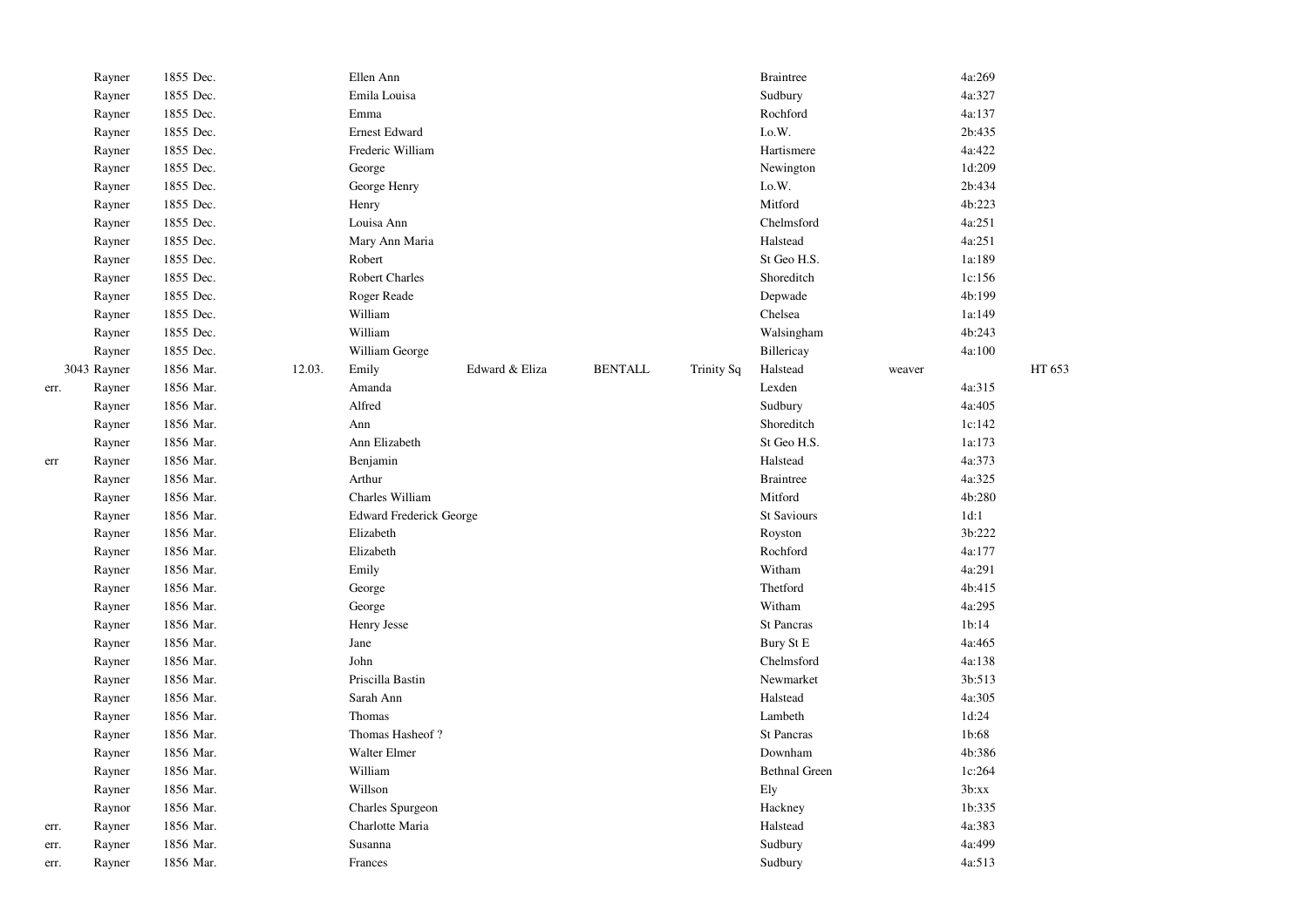| err. | Rayner      | 1856 Mar. |        | Mahala                 |                 |                |            | Hoxne                |        | 4a:721   |        |
|------|-------------|-----------|--------|------------------------|-----------------|----------------|------------|----------------------|--------|----------|--------|
| err. | Rayner      | 1856 Mar. |        | William Allen          |                 |                |            | St Faith             |        | 4b:165   |        |
| err. | Rayner      | 1856 Mar. |        | Sophia                 |                 |                |            | Norwich              |        | 4b:271   |        |
|      | Rayner      | 1856 Jun. |        | Elizabeth              |                 |                |            | Halstead             |        | 4a:285   |        |
|      | Rayner      | 1856 Jun. |        | Arthur                 |                 |                |            | Wisbeach             |        | 3b:605   |        |
|      | Rayner      | 1856 Jun. |        | Caroline               |                 |                |            | Bury St E            |        | 4a:460   |        |
|      | Rayner      | 1856 Jun. |        | Cecilia                |                 |                |            | <b>Bethnal Green</b> |        | 1c:219   |        |
|      | Rayner      | 1856 Jun. |        | Charlotte              |                 |                |            | Mitford              |        | 4b:592   |        |
|      | Rayner      | 1856 Jun. |        | Charlotte              |                 |                |            | St Faiths            |        | 4b:93    |        |
|      | Rayner      | 1856 Jun. |        | Emma                   |                 |                |            | <b>Braintree</b>     |        | 4a:305   |        |
|      | Rayner      | 1856 Jun. |        | Emma                   |                 |                |            | Chelmsford           |        | 4a:131   |        |
|      | Rayner      | 1856 Jun. |        | Emma Elizabeth         |                 |                |            | Lexden               |        | 4a:237   |        |
|      | 6091 Rayner | 1856 Jun. |        | Flora                  |                 |                |            | Maldon               |        | 4a:180   |        |
|      | Rayner      | 1856 Jun. |        | George                 |                 |                |            | W Ham                |        | 4a:41    |        |
|      | Rayner      | 1856 Jun. |        | George C               |                 |                |            | Bury St E            |        | 4a:136 ? |        |
|      | Rayner      | 1856 Jun. |        | Jemima                 |                 |                |            | I.o.W.               |        | 2b:188 ? |        |
|      | Rayner      | 1856 Jun. |        | John                   |                 |                |            | Cambridge            |        | 3b:477   |        |
|      | Rayner      | 1856 Jun. |        | Mary Alice             |                 |                |            | Norwich              |        | 4b:108?  |        |
|      | Rayner      | 1856 Jun. |        | Mary Ann               |                 |                |            | Islington            |        | 1b:186 ? |        |
|      | Rayner      | 1856 Jun. |        | Robertson Flora        |                 |                |            | Chelmsford           |        | 4a:123   |        |
|      | Rayner      | 1856 Jun. |        | (male)                 |                 |                |            | Chelmsford           |        | 4a:128   |        |
|      | Rayner      | 1856 Sep. |        | Alice                  |                 |                |            | Wayland              |        | 4b:221   |        |
|      | Rayner      | 1856 Sep. |        | Alice Jeannette        |                 |                |            | Shoreditch           |        | 1c:188   |        |
|      | Rayner      | 1856 Sep. |        | Alice Louisa           |                 |                |            | Camberwell           |        | 1d:431   |        |
|      | Rayner      | 1856 Sep. |        | Arthur William Webster |                 |                |            | Wayland              |        | 4b:219   |        |
|      | Rayner      | 1856 Sep. |        | Berthia                |                 |                |            | St Faiths            |        | 4b:85    |        |
|      | Rayner      | 1856 Sep. |        | Elizabeth              |                 |                |            | Halstead             |        | 4a:266   |        |
|      | Rayner      | 1856 Sep. |        | Emma                   |                 |                |            | Camberwell           |        | 1d:434   |        |
|      | Rayner      | 1856 Sep. | 30.09. | Allen George           | George & Sarah  |                | Trinity Sq | Halstead             | weaver | 4a:624   | HT 690 |
|      | Rayner      | 1856 Sep. |        | Elizabeth              |                 |                |            | Halstead             |        | 4a:266   |        |
|      | Rayner      | 1856 Sep. |        | Catherine Ann          |                 |                |            | Colchester           |        | 4a:216   |        |
|      | Rayner      | 1856 Sep. |        | Elizabeth              |                 |                |            | <b>Blything</b>      |        | 4a:579   |        |
|      | Rayner      | 1856 Sep. |        | Frederick              |                 |                |            | Downham              |        | 4b:327   |        |
|      | Rayner      | 1856 Sep. |        | George                 |                 |                |            | Thetford             |        | 4b:371   |        |
|      | Rayner      | 1856 Sep. |        | Henry John             |                 |                |            | Rochford             |        | 4a:159   |        |
|      | Rayner      | 1856 Sep. |        | James Henry            |                 |                |            | Orsett               |        | 4a:100   |        |
|      | Rayner      | 1856 Sep. |        | John Bell              |                 |                |            | Erpingham            |        | 4b:60    |        |
|      | Rayner      | 1856 Sep. |        | John Henry             |                 |                |            | Erpingham            |        | 4b:61    |        |
|      | Rayner      | 1856 Sep. |        | Kate                   |                 |                |            | I.o.W.               |        | 2b:413   |        |
|      | Rayner      | 1856 Sep. |        | Patrick                |                 |                |            | Whitechapel          |        | 1c:319   |        |
|      | 2952 Rayner | 1856 Sep. |        | Phoebe                 | Charles & Betsy | <b>UNKNOWN</b> |            | <b>Braintree</b>     |        | 4a:284   |        |
|      | Rayner      | 1856 Sep. |        | Sophia                 |                 |                |            | Hackney              |        | 1b:329   |        |
|      | Rayner      | 1856 Sep. |        | Thomas Philip          |                 |                |            | Erpingham            |        | 4b:59    |        |
|      | Rayner      | 1856 Sep. |        | William                |                 |                |            | Poplar               |        | 1c:573   |        |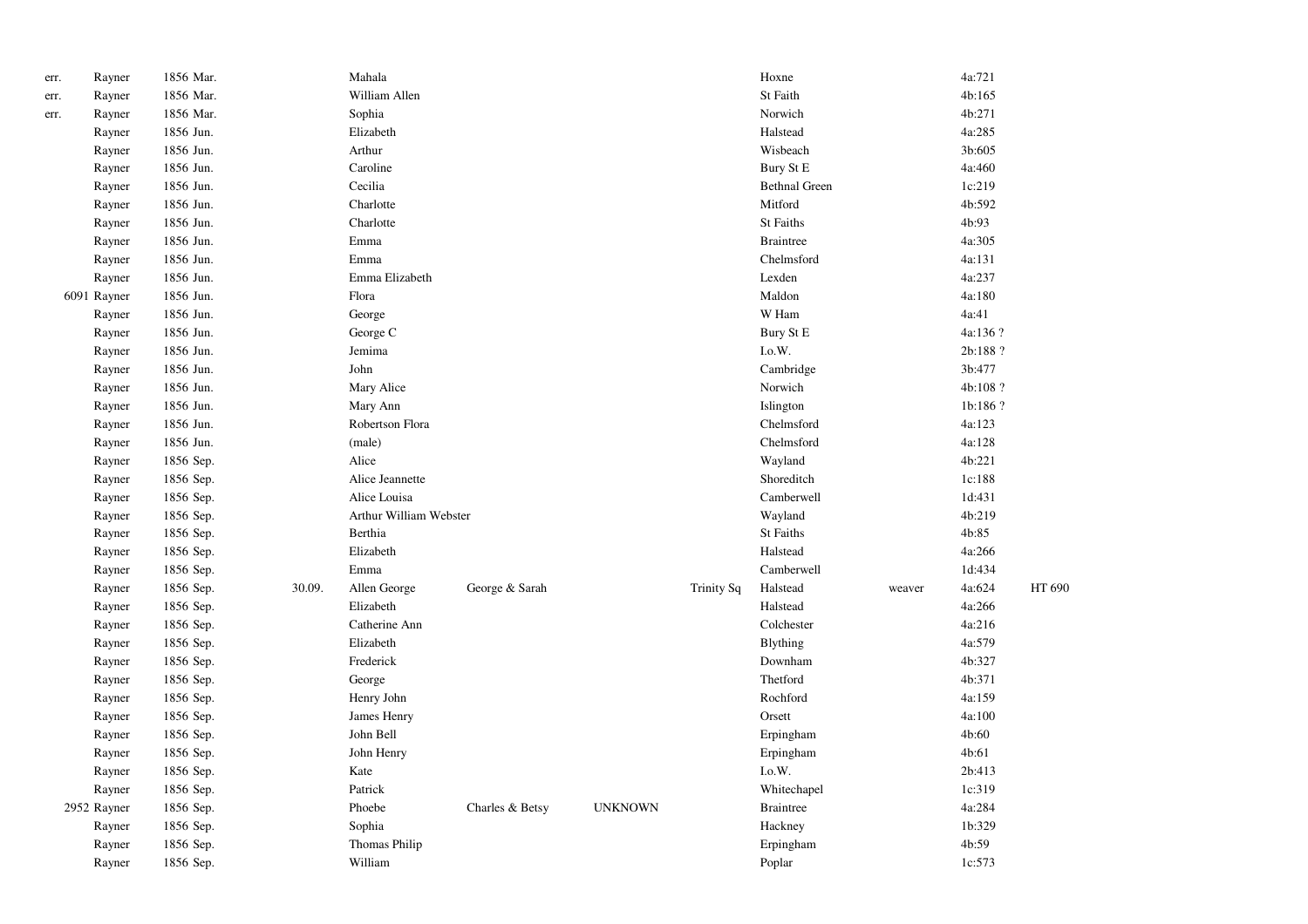| Rayner      | 1856 Sep. |        |        | William                  |                                 |                 |                       | Ipswich              |           | 4a:515 |         |          |
|-------------|-----------|--------|--------|--------------------------|---------------------------------|-----------------|-----------------------|----------------------|-----------|--------|---------|----------|
| Rayner      | 1856 Sep. |        | 20.01. | Mary Ann Maria           | George & Elizabeth              |                 | Chapel Hill Halstead  |                      | lbr       | 4a:265 | HT 639  |          |
| 1205 Rayner | 1856 ?    |        |        | Emily Laura              | ? & Elizabeth                   | <b>UNKNOWN</b>  |                       | Gestingthorpe        |           |        |         |          |
| 978 Rayner  | 1856 Jun. |        | 10.04. | Emma                     | John & Emma                     | <b>SYCAMORE</b> | High Street Halstead  |                      | labourer  |        |         |          |
| 1040 Rayner | 1856 Dec. |        | 01.10. | Sarah Ann                | Charles Henry & Sarah MOSS      |                 | Hedingham LHalstead   |                      | weaver    |        | SA 2194 | 1856/275 |
| 1272 Rayner | 1856 Sep. | 15.09. | 16.11. | George William           | Jonathan Jr                     |                 | Does Corner Halstead  |                      | labourer  | 4a:266 | SA 2201 | 1856/276 |
| 2803 Rayner | 1856 Jun. | 04.04. | 16.11. | Louisa Elizabeth         | James & Maria Hanson            |                 | Parsons Lane Halstead |                      | carpenter | 4a:282 | SA 2204 | 1856/276 |
| Rainer      | 1856 Dec. |        |        | Amelia T                 |                                 |                 |                       | Ipswich              |           | 4a:503 |         |          |
| 4868 Rayner | 1856 Dec. |        |        | Hannah                   |                                 |                 |                       | Halstead             |           | 4a:272 |         |          |
| Rayner      | 1856 Dec. |        |        | Herbert                  |                                 |                 |                       | Halstead             |           | 4a:265 |         |          |
| Rayner      | 1856 Dec. |        |        | Thomas                   |                                 |                 |                       | Halstead             |           | 4a:269 |         |          |
| Rayner      | 1856 Dec. |        |        | Walter                   |                                 |                 |                       | Halstead             |           | 4a:270 |         |          |
| Rayner      | 1856 Dec. |        |        | Walter                   |                                 |                 |                       | Halstead             |           | 4a:271 |         |          |
| 1217 Rayner | 1856 Dec. |        |        | William                  | William & Mary Anne ? PARMINTER |                 |                       | Halstead             |           | 4a:268 |         |          |
| Rayner      | 1856 Dec. |        |        | Emily                    |                                 |                 |                       | <b>Braintree</b>     |           | 4a:290 |         |          |
| Rayner      | 1856 Dec. |        |        | Henry Charles            |                                 |                 |                       | Sudbury              |           | 4a:348 |         |          |
| Rayner      | 1856 Dec. |        |        | Juel Augusta             |                                 |                 |                       | Sudbury              |           | 4a:346 |         |          |
| Rayner      | 1856 Dec. |        |        | Louis A Benjamin         |                                 |                 |                       | Chelmsford           |           | 4a:130 |         |          |
| Rayner      | 1856 Dec. |        |        | Matilda                  |                                 |                 |                       | Hoxne                |           | 4a:459 |         |          |
| Rayner      | 1856 Dec. |        |        | Maria Sophia             |                                 |                 |                       | Hackney              |           | 1b:233 |         |          |
| Rayner      | 1856 Dec. |        |        | Robert William           |                                 |                 |                       | Wayland              |           | 4b:253 |         |          |
| Rayner      | 1856 Dec. |        |        | Stephen                  |                                 |                 |                       | Wandsworth           |           | 1d:253 |         |          |
| Rayner      | 1857 Mar. |        |        | Eliza Ann                |                                 |                 |                       | Halstead             |           | 4a:304 |         |          |
| Rayner      | 1857 Mar. |        |        | James                    |                                 |                 |                       | Halstead             |           | 4a:307 |         |          |
| 7971 Rayner | 1857 Mar. |        |        | Osmond                   |                                 |                 |                       | Halstead             |           | 4a:305 |         |          |
| Rayner      | 1857 Mar. |        |        | Walter                   |                                 |                 |                       | Halstead             |           | 4a:297 |         |          |
| Rayner      | 1857 Mar. |        |        | <b>Charles Frederick</b> |                                 |                 |                       | Halstead             |           | 4a:307 |         |          |
| Rayner      | 1857 Mar. |        |        | Alfred                   |                                 |                 |                       | Lambeth              |           | 1d:345 |         |          |
| Rayner      | 1857 Mar. |        |        | Ann Jane                 |                                 |                 |                       | Cambridge            |           | 3b:476 |         |          |
| Rayner      | 1857 Mar. |        |        | Caroline                 |                                 |                 |                       | Hoxne                |           | 4a:525 |         |          |
| Rayner      | 1857 Mar. |        |        | Charles                  |                                 |                 |                       | Wayland              |           | 4b:272 |         |          |
| Rayner      | 1857 Mar. |        |        | Harriet Jane             |                                 |                 |                       | Erpingham            |           | 4b:72  |         |          |
| Rayner      | 1857 Mar. |        |        | Henry Charles            |                                 |                 |                       | Faversham            |           | 2a:576 |         |          |
| Rayner      | 1857 Mar. |        |        | James Goodswen           |                                 |                 |                       | Depwade              |           | 4b:244 |         |          |
| Rayner      | 1857 Mar. |        |        | James Arthur             |                                 |                 |                       | <b>Braintree</b>     |           | 4a:329 |         |          |
| Rayner      | 1857 Mar. |        |        | Joe                      |                                 |                 |                       | Saffron W            |           | 4a:361 |         |          |
| Rayner      | 1857 Mar. |        |        | John                     |                                 |                 |                       | Ely                  |           | 3b:562 |         |          |
| Rayner      | 1857 Mar. |        |        | John                     |                                 |                 |                       | <b>Bethnal Green</b> |           | 1c:242 |         |          |
| Rayner      | 1857 Mar. |        |        | John                     |                                 |                 |                       | <b>Bethnal Green</b> |           | 1c:257 |         |          |
| Rayner      | 1857 Mar. |        |        | John Elbon               |                                 |                 |                       | Biggleswade          |           | 3a:356 |         |          |
| Rayner      | 1857 Mar. |        |        | Joseph                   |                                 |                 |                       | Saffron W            |           | 4a:367 |         |          |
| Rayner      | 1857 Mar. |        |        | Julia                    |                                 |                 |                       | Mitford              |           | 4b:294 |         |          |
| Rayner      | 1857 Mar. |        |        | Levi                     |                                 |                 |                       | Ely                  |           | 3b:544 |         |          |
| Rayner      | 1857 Mar. |        |        | Margaret Caroline        |                                 |                 |                       | <b>Blything</b>      |           | 4a:651 |         |          |
|             |           |        |        |                          |                                 |                 |                       |                      |           |        |         |          |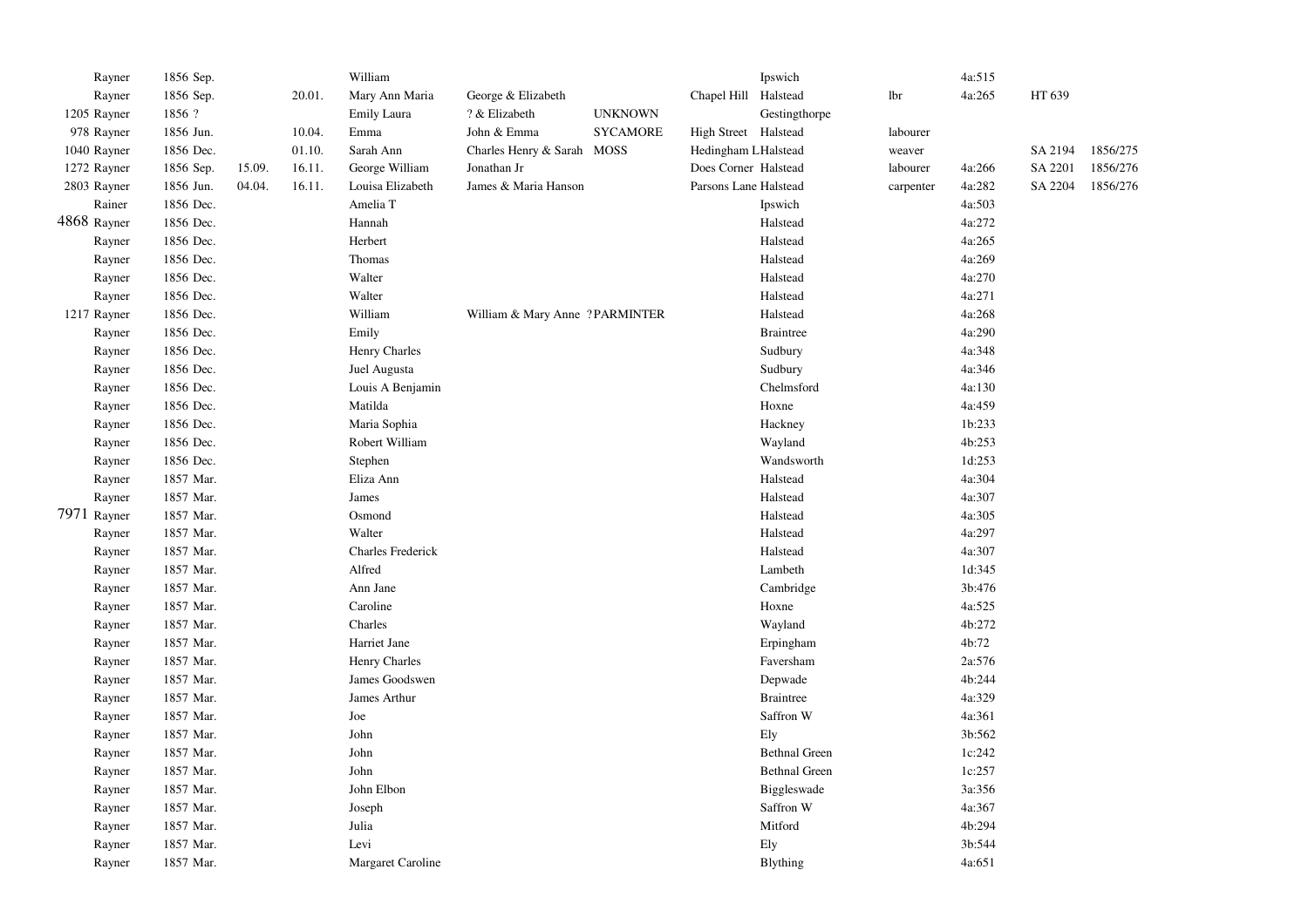| Rayner      | 1857 Mar. |                 |        | Mary                  |                    |                 |                       | Cosford           |          | 4a:442   |         |          |
|-------------|-----------|-----------------|--------|-----------------------|--------------------|-----------------|-----------------------|-------------------|----------|----------|---------|----------|
| Rayner      | 1857 Mar. |                 |        | Osmond                |                    |                 |                       | Halstead          |          | 4a:300   |         |          |
| Rayner      | 1857 Mar. |                 |        | Robert                |                    |                 |                       | Stow              |          | 4a:449   |         |          |
| Rayner      | 1857 Mar. |                 |        | Thomas                |                    |                 |                       | Ely               |          | 3b:550   |         |          |
| 1236 Rayner | 1857 ?    |                 |        | Elizabeth             | Samuel & Charlotte | <b>RAYNER</b>   |                       | Halstead          |          |          |         |          |
| Rayner      | 1857 Mar. |                 | 22.02. | Eliza Ann             | George & Elizabeth |                 | Chapel Hill           | Halstead          | lbr      | 4a:299   | HT 717  |          |
| Raynor      | 1857 Mar. |                 |        | Philip Edwin          |                    |                 |                       | Ongar             |          | 4a:72    |         |          |
| Raynor      | 1857 Mar. |                 |        | Robert                |                    |                 |                       | <b>St Faiths</b>  |          | 4b:91    |         |          |
| Rayner      | 1857 Jun. |                 |        | Eliza                 |                    |                 |                       | Samford           |          | 4a:563   |         |          |
| Rayner      | 1857 Jun. |                 |        | Alice Charlotte       |                    |                 |                       | Norwich           |          | 4b:136   |         |          |
| Rayner      | 1857 Jun. |                 |        | Charles               |                    |                 |                       | I.o.W.            |          | 2b:450   |         |          |
| Rayner      | 1857 Jun. |                 |        | Emily                 |                    |                 |                       | Hoxne             |          | 4a:524   |         |          |
| Rayner      | 1857 Jun. |                 |        | Emily                 |                    |                 |                       | Wandsworth        |          | 1d:399   |         |          |
| Rayner      | 1857 Jun. |                 |        | Emily                 |                    |                 |                       | Lambeth           |          | 1d:312   |         |          |
| Rayner      | 1857 Jun. |                 |        | George                |                    |                 |                       | Rochford          |          | 4a:167   |         |          |
| Rayner      | 1857 Jun. |                 |        | James George          |                    |                 |                       | W Ham             |          | 4a:23    |         |          |
| Rayner      | 1857 Jun. |                 |        | Harriet               |                    |                 |                       | St Geo H S        |          | 1a:207   |         |          |
| Rayner      | 1857 Jun. |                 |        | James Browne          |                    |                 |                       | Norwich           |          | 4b:150   |         |          |
| Rayner      | 1857 Jun. |                 |        | James John            |                    |                 |                       | W London          |          | 1c:49    |         |          |
| Rayner      | 1857 Jun. |                 |        | James Marvel          |                    |                 |                       | Lambeth           |          | 1d:342   |         |          |
| Rayner      | 1857 Jun. |                 |        | Louisa                |                    |                 |                       | Islington         |          | 1b:232   |         |          |
| Rayner      | 1857 Jun. |                 |        | Martha                |                    |                 |                       | Marylebone        |          | 1a:383   |         |          |
| Rayner      | 1857 Jun. |                 |        | Martha                |                    |                 |                       | Royston           |          | 3a:190   |         |          |
| Rayner      | 1857 Jun. |                 |        | Mary Ann              |                    |                 |                       | Depwade           |          | 4b:216   |         |          |
| Rayner      | 1857 Jun. |                 |        | Rosa Ellen            |                    |                 |                       | $_{\rm I. o. W.}$ |          | 2b:479   |         |          |
| Rayner      | 1857 Jun. |                 |        | Sarah Ann             |                    |                 |                       | Mitford           |          | 4b:274   |         |          |
| Rayner      | 1857 Jun. |                 |        | Sarah Rozilla         |                    |                 |                       | Norwich           |          | 4b:125   |         |          |
| Rayner      | 1857 Jun. |                 |        | Sophia Maria          |                    |                 |                       | Yarmouth          |          | 4b:14    |         |          |
| Rayner      | 1857 Jun. |                 |        | Thomas                |                    |                 |                       | Woodbridge        |          | 4a:616   |         |          |
| Rayner      | 1857 Sep. |                 | 03.09. | Emma                  | William & Emma     | <b>BUTCHER</b>  | Colchester RcHalstead |                   | weaver   |          | SA 2226 | 1856/279 |
| Rayner      | 1857 Sep. |                 | 07.04. | Eliza (Ann)           | Edward & Eliza     |                 | Trinity Sq            | Halstead          | weaver   | 4a:267?  | HT 738  |          |
| Rayner      | 1857 Dec. |                 | 29.11. | Herbert               | Benjamin & Emma    | <b>JEGGO</b>    | <b>Trinity Sq</b>     | Halstead          | painter  | 4a:280   | HT 777  |          |
| Rayner      | 1857 Mar. |                 | 02.08. | James                 | Alfred & Susan     |                 | <b>Trinity Sq</b>     | Halstead          |          | 4a:307   | HT 751  |          |
| 525 Rayner  | 1857 Sep. |                 |        | Frederick             | William & Emma?    | <b>BUTCHER?</b> |                       | Halstead          | labourer | 4a:271   |         |          |
| 1284 Rayner | 1857 Sep. | 00.00.49 25.09. |        | Emma                  | George & Ann       | <b>BECKWITH</b> |                       | Halstead          | lbr      |          | HT 763  |          |
| 95 Rayner   | 1857 Sep. | 00.09.53 25.09. |        | Alfred                | George & Ann       | <b>BECKWITH</b> |                       | Halstead          | lbr      |          | HT 764  |          |
| 168 Rayner  | 1857 Sep. | 00.00.47        | 25.09. | Arthur                | George & Ann       | <b>BECKWITH</b> |                       | Halstead          | lbr      |          | HT 765  |          |
| 6231 Rayner | 1857 Sep. |                 | 25.09. | Anna                  | George & Ann       | <b>BECKWITH</b> |                       | Halstead          | lbr      |          | HT 766  |          |
| Rayner      | 1857 Sep. |                 |        | Alice                 |                    |                 |                       | Thetford          |          | 4b:68x ? |         |          |
| Rayner      | 1857 Sep. |                 |        | <b>Arthur Charles</b> |                    |                 |                       | Stepney           |          | 1c:504   |         |          |
| Rayner      | 1857 Sep. |                 |        | David Frederick       |                    |                 |                       | W London          |          | 1c:48    |         |          |
| Rayner      | 1857 Sep. |                 |        | Edward                |                    |                 |                       | Aylsham           |          | 4b:80    |         |          |
| Rayner      | 1857 Sep. |                 |        | Elizabeth Jane        |                    |                 |                       | Lambeth           |          | 1d:249   |         |          |
| Rayner      | 1857 Sep. |                 |        | George                |                    |                 |                       | Guilteross        |          | 4b:229   |         |          |
|             |           |                 |        |                       |                    |                 |                       |                   |          |          |         |          |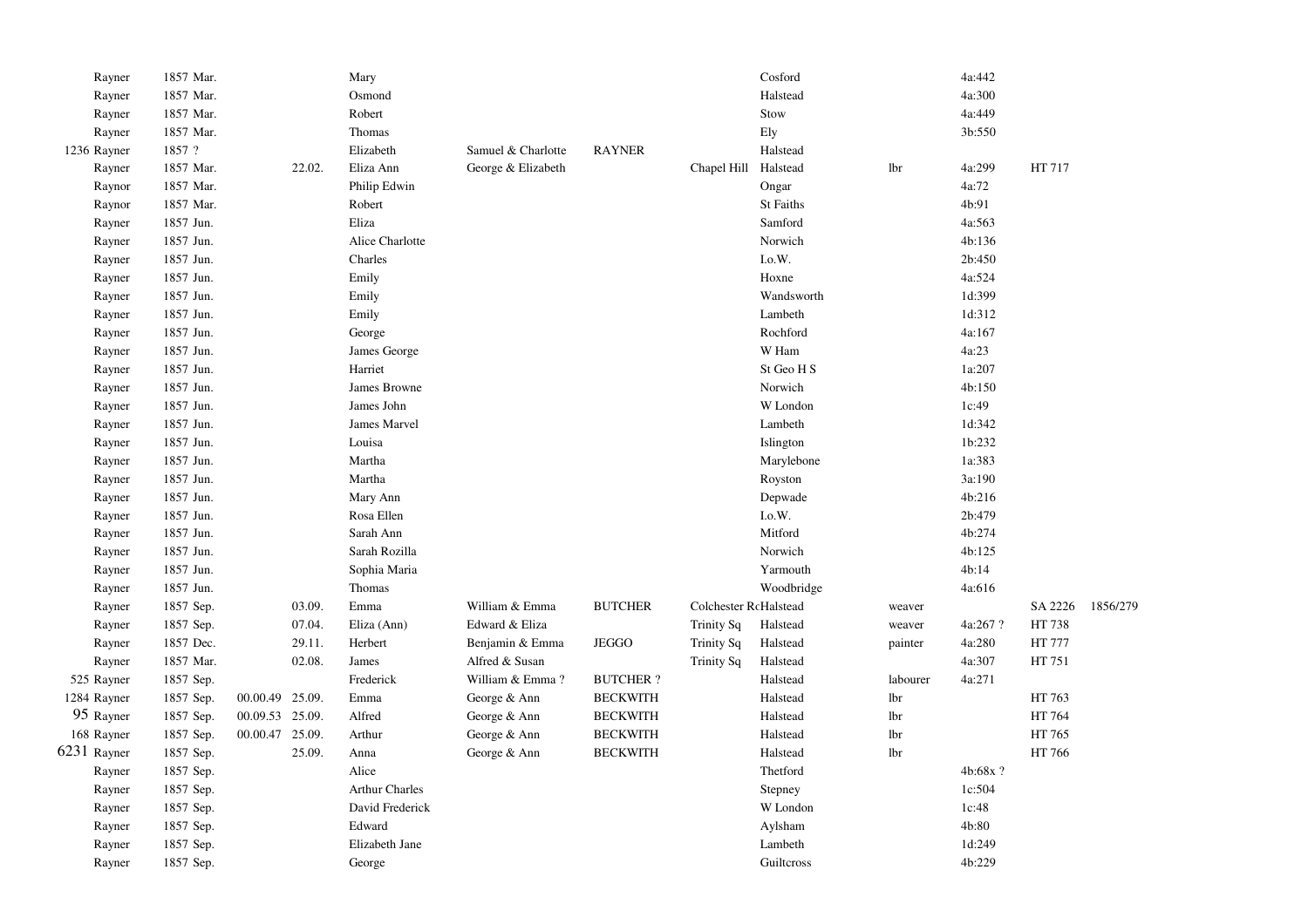| Rayner      | 1857 Sep. |        | George                  |                              |                 |                       | Aylsham          |           | 4b:80  |         |          |
|-------------|-----------|--------|-------------------------|------------------------------|-----------------|-----------------------|------------------|-----------|--------|---------|----------|
| Rayner      | 1857 Sep. |        | James John              |                              |                 |                       | Royston          |           | 3a:193 |         |          |
| Rayner      | 1857 Sep. |        | Robert                  |                              |                 |                       | Halstead?        |           | 4a:26x |         |          |
| Rayner      | 1857 Sep. |        | Robert John             |                              |                 |                       | Woburn           |           | 3b:358 |         |          |
| Rayner      | 1857 Sep. |        | Sydney Herbert          |                              |                 |                       | I.o.W.           |           | 2b:463 |         |          |
| Raynor      | 1857 Sep. |        | Jeffery                 |                              |                 |                       | Thetford         |           | 4b:378 |         |          |
| Rayner      | 1857 Sep. |        | Eliza                   |                              |                 |                       | Halstead         |           | 4a:273 |         |          |
| 374 Rayner  | 1857 Sep. |        | <b>Edward Charles</b>   | Edward C & Elizabeth UNKNOWN |                 |                       | Colchester       |           | 4a:223 |         |          |
| Rayner      | 1857 Sep. |        | George                  |                              |                 |                       | Bury St E        |           | 4a:423 |         |          |
| Rayner      | 1857 Sep. |        | Harriett Heloras?       |                              |                 |                       | Cambridge        |           | 3b:456 |         |          |
| Rayner      | 1857 Sep. |        | Henry Edward            |                              |                 |                       | Rochford         |           | 4a:152 |         |          |
| 3110 Rayner | 1857 Sep. |        | Kate                    | Samuel Felton & Mary A?      |                 |                       | Maldon           |           | 4a:180 |         |          |
| Rayner      | 1857 Sep. |        | Rose Amy                |                              |                 |                       | Billericay       |           | 4a:111 |         |          |
| Rayner      | 1857 Sep. |        | Susannah Elizabeth      |                              |                 |                       | Romford          |           | 4a:75  |         |          |
| Rayner      | 1857 Sep. |        | William John Wellington |                              |                 |                       | Chelmsford       |           | 4a:126 |         |          |
| Rayner      | 1857      | 07.10. | Walter                  | Alfred & Susan               |                 | <b>Trinity Sq</b>     | Halstead         | lbr       |        | HT 768  |          |
| Rayner      | 1857 Dec. | 07.10. | George                  | Alfred & Susan               |                 | <b>Trinity Sq</b>     | Halstead         | lbr       | 4a:281 | HT 769  |          |
| Rayner      | 1857      | 07.10. | Mary Ann                | Alfred & Susan               |                 | Trinity Sq            | Halstead         | lbr       |        | HT 770  |          |
| 1213 Rayner | 1857 Sep. |        | Robert                  | Samuel & Sarah               | <b>COGERTON</b> |                       | Halstead         |           | 4a:268 |         |          |
| Rayner      | 1857 Dec. | 02.04. | Eliza                   | William & Emma               |                 | Colchester RdHalstead |                  | weaver    | 4a:282 | SA 2262 | 1857/283 |
| Rayner      | 1857 Dec. |        | Edwin                   |                              |                 |                       | Wandsworth       |           | 1d:401 |         |          |
| Rayner      | 1857 Dec. |        | Emma                    |                              |                 |                       | Mile End         |           | 1c:453 |         |          |
| Rayner      | 1857 Dec. |        | Frances Elizabeth       |                              |                 |                       | Downham          |           | 4b:355 |         |          |
| Rayner      | 1857 Dec. |        | George                  |                              |                 |                       | Henstead         |           | 4b:174 |         |          |
| Rayner      | 1857 Dec. |        | George                  |                              |                 |                       | Erpingham        |           | 4b:62  |         |          |
| Rayner      | 1857 Dec. |        | George                  |                              |                 |                       | Kensington       |           | 1a:107 |         |          |
| Rayner      | 1857 Dec. |        | Henry Charles           |                              |                 |                       | Westminster      |           | 1a:286 |         |          |
| Rayner      | 1857 Dec. |        | Herbert                 |                              |                 |                       | Halstead         |           | 4a:280 |         |          |
| Rayner      | 1857 Dec. |        | Mary Ann                |                              |                 |                       | Thetford         |           | 4b:383 |         |          |
| Rayner      | 1857 Dec. |        | Ann                     |                              |                 |                       | Hoxne            |           | 4a:467 |         |          |
| Rayner      | 1857 Dec. |        | Arthur                  |                              |                 |                       | Wisbeach         |           | 3b:580 |         |          |
| Rayner      | 1857 Dec. |        | Francis William         |                              |                 |                       | Wisbeach         |           | 3b:579 |         |          |
| Rayner      | 1857 Dec. |        | George                  |                              |                 |                       | Witham           |           | 4a:271 |         |          |
| Rayner      | 1857 Dec. |        | George Ellice           |                              |                 |                       | Maldon           |           | 4a:182 |         |          |
| Rayner      | 1857 Dec. |        | Henry Thomas            |                              |                 |                       | <b>Braintree</b> |           | 4a:297 |         |          |
| Rayner      | 1857 Dec. |        | Joseph                  |                              |                 |                       | <b>Braintree</b> |           | 4a:304 |         |          |
| 1514 Rayner | 1857 Dec. | 02.04. | Osgood                  | Osgood & Elizabeth           |                 | Hedingham LHalstead   |                  | shoemaker | 4a:281 | SA 2284 | 1858/286 |
| Rayner      | 1858 Mar. | 02.04. | Eliza                   | Robert & Mary                |                 | Hedingham LHalstead   |                  | labourer  |        | SA 2293 | 1858/287 |
| 4332 Rayner | 1858 Mar. |        | Sarah                   | John &                       | t. b. i.        | $\lambda$             | Halstead         | labourer  |        |         |          |
| Rayner      | 1858 Mar. |        | Clara                   |                              |                 |                       | Halstead         |           | 4a:304 |         |          |
| 1086 Rayner | 1858 Mar. |        | Emily                   | George & Elizabeth           | <b>GALLEY</b>   |                       | Halstead         |           | 4a:300 |         |          |
| Rayner      | 1858 Mar. |        | Pamula                  |                              |                 |                       | Halstead         |           | 4a:299 |         |          |
| Rayner      | 1858 Mar. |        | William                 |                              |                 |                       | Halstead         |           | 4a:299 |         |          |
| Rayner      | 1858 Mar. |        | Agnes                   |                              |                 |                       | Sudbury          |           | 4a:410 |         |          |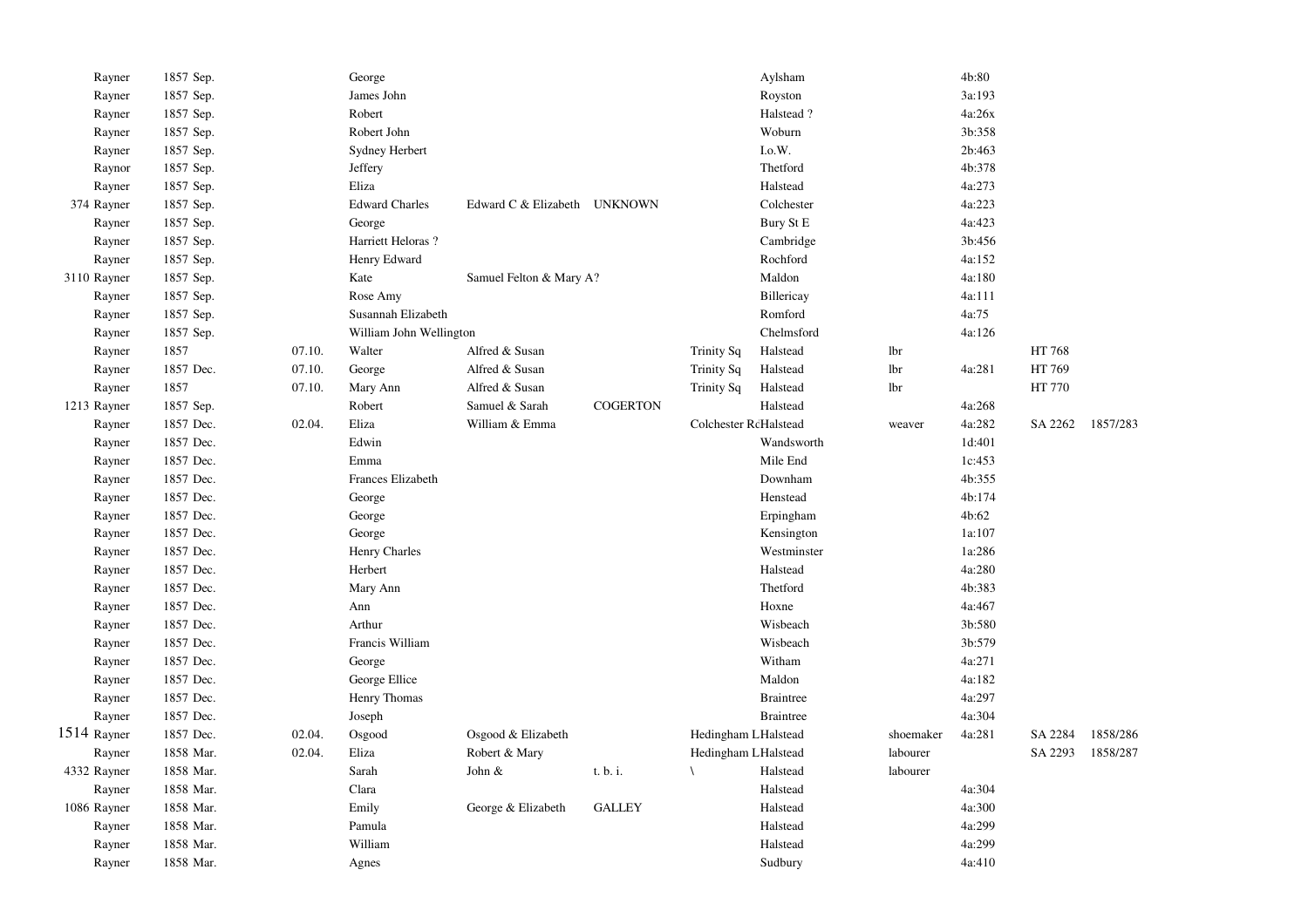| 444 Rayner  | 1858 Sep. | 14.11. | Eliza                 | Isaac & Elizabeth   | <b>UNKNOWN</b> | Mt Pleasant Halstead |                  | weaver  |         | HT 867 |
|-------------|-----------|--------|-----------------------|---------------------|----------------|----------------------|------------------|---------|---------|--------|
| 1254 Rayner | 1858 Sep. | 19.09. | Herbert William       | William & Eliza     | <b>GALLEY</b>  | Gosfield rd          | Halstead         | lbr     | 4a:259  | HT 857 |
| Rayner      | 1858 Jun. |        | William Walace        |                     |                |                      | Halstead         |         | 4a:275  |        |
| Rayner      | 1858 Jun. |        | William               |                     |                |                      | <b>Braintree</b> |         | 4a:307  |        |
| Rainer      | 1858 Jun. |        | Sarah                 |                     |                |                      | Thingoe          |         | 4a:428  |        |
| Rainer      | 1858 Jun. |        | Robert                |                     |                |                      | Downham          |         | 4b:360  |        |
| Rayner      | 1858 Jun. |        | Rosa                  |                     |                |                      | Depwade          |         | 4b:287  |        |
| Rayner      | 1858 Jun. |        | Robert John           |                     |                |                      | Shoreditch       |         | 1c:109  |        |
| Rayner      | 1858 Jun. |        | Robert Albert         |                     |                |                      | $_{\rm I.0.}$ W. |         | 2b:467  |        |
| Rayner      | 1858 Jun. |        | John Henry            |                     |                |                      | Docking          |         | 4b:322  |        |
| Rayner      | 1858 Jun. |        | Jane                  |                     |                |                      | Cambridge        |         | 3b:477  |        |
| Rayner      | 1858 Jun. |        | Henry William         |                     |                |                      | Sudbury          |         | 4a:374  |        |
| Rayner      | 1858 Jun. |        | Henry                 |                     |                |                      | Wangford         |         | 4a:650  |        |
| Rayner      | 1858 Jun. |        | Harriet               |                     |                |                      | Cambridge        |         | 3b:479  |        |
| Rayner      | 1858 Jun. |        | George                |                     |                |                      | Sudbury          |         | 4a:377  |        |
| Rayner      | 1858 Jun. |        | Frederick William     |                     |                |                      | Wandsworth       |         | 1d:401  |        |
| Rayner      | 1858 Jun. |        | Frederick             |                     |                |                      | Pancras          |         | 1b:38   |        |
| Rayner      | 1858 Jun. |        | Fred                  |                     |                |                      | Ely              |         | 3b:340  |        |
| Rayner      | 1858 Jun. |        | Ellen Cuthbert        |                     |                |                      | Norwich          |         | 4b:105  |        |
| Rayner      | 1858 Jun. |        | Elizabeth             |                     |                |                      | Depwade          |         | 4b:236  |        |
| Rayner      | 1858 Jun. |        | Emma                  |                     |                |                      | <b>Braintree</b> |         | 4a:300  |        |
| Rayner      | 1858 Jun. |        | Charles               |                     |                |                      | Risbridge        |         | 4a:359  |        |
| Rayner      | 1858 Jun. |        | Arthur Robert         |                     |                |                      | Newmarket        |         | 3b:515  |        |
| Rayner      | 1858 Jun. |        | Alice                 |                     |                |                      | <b>Braintree</b> |         | 4a:305  |        |
| 4514 Rayner | 1858 Jun. |        | Adela Elizabeth       | William & Elizabeth | <b>CANDLER</b> | Wivenhoe             | Lexden           | mariner | 4a:236  |        |
| Rayner      | 1858 Jun. |        | Ada Jane              |                     |                |                      | Witham           |         | 4a:269  |        |
| Rainer      | 1858 Jun. |        | Sarah                 |                     |                |                      | Thingoe          |         | 4a:428  |        |
| Rayner      | 1858 Mar. |        | William               |                     |                |                      | Sudbury          |         | 4a:395  |        |
| Rayner      | 1858 Mar. |        | William               |                     |                |                      | Halstead         |         | 4a:299  |        |
| Rayner      | 1858 Mar. |        | Sophia Ellen          |                     |                |                      | Islington        |         | 1b:262  |        |
| Rayner      | 1858 Mar. |        | Sarah Anne            |                     |                |                      | Tendring         |         | 4a:203  |        |
| Rayner      | 1858 Mar. |        | Samuel                |                     |                |                      | Mildenhall       |         | 4a:475  |        |
| Rayner      | 1858 Mar. |        | Richard               |                     |                |                      | W Ham            |         | 4a:38   |        |
| Rayner      | 1858 Mar. |        | Mary                  |                     |                |                      | Chelmsford       |         | 4a:146  |        |
| Rayner      | 1858 Mar. |        | Marian Elizabeth      |                     |                |                      | Hartismere       |         | 4a:411  |        |
| Rayner      | 1858 Mar. |        | John E                |                     |                |                      | Cambridge        |         | 3b:491  |        |
| Rayner      | 1858 Mar. |        | Henry                 |                     |                |                      | Bury St E        |         | 4a:461  |        |
| Rayner      | 1858 Mar. |        | George                |                     |                |                      | Henstead         |         | 4b:387? |        |
| Rayner      | 1858 Mar. |        | Emma                  |                     |                |                      | Ely              |         | 3b:567  |        |
| Rayner      | 1858 Mar. |        | Ellen                 |                     |                |                      | Sudbury          |         | 4a:406  |        |
| Rayner      | 1858 Mar. |        | Eliza                 |                     |                |                      | Dunmow           |         | 4a:334  |        |
| Rayner      | 1858 Mar. |        | <b>Edward Barratt</b> |                     |                |                      | Depwade          |         | 4b:221  |        |
| Rayner      | 1858 Mar. |        | Anne Mitchell         |                     |                |                      | Colchester       |         | 4a:233  |        |
| Rayner      | 1858 Mar. |        | Anna Maria            |                     |                |                      | <b>Braintree</b> |         | 4a:324  |        |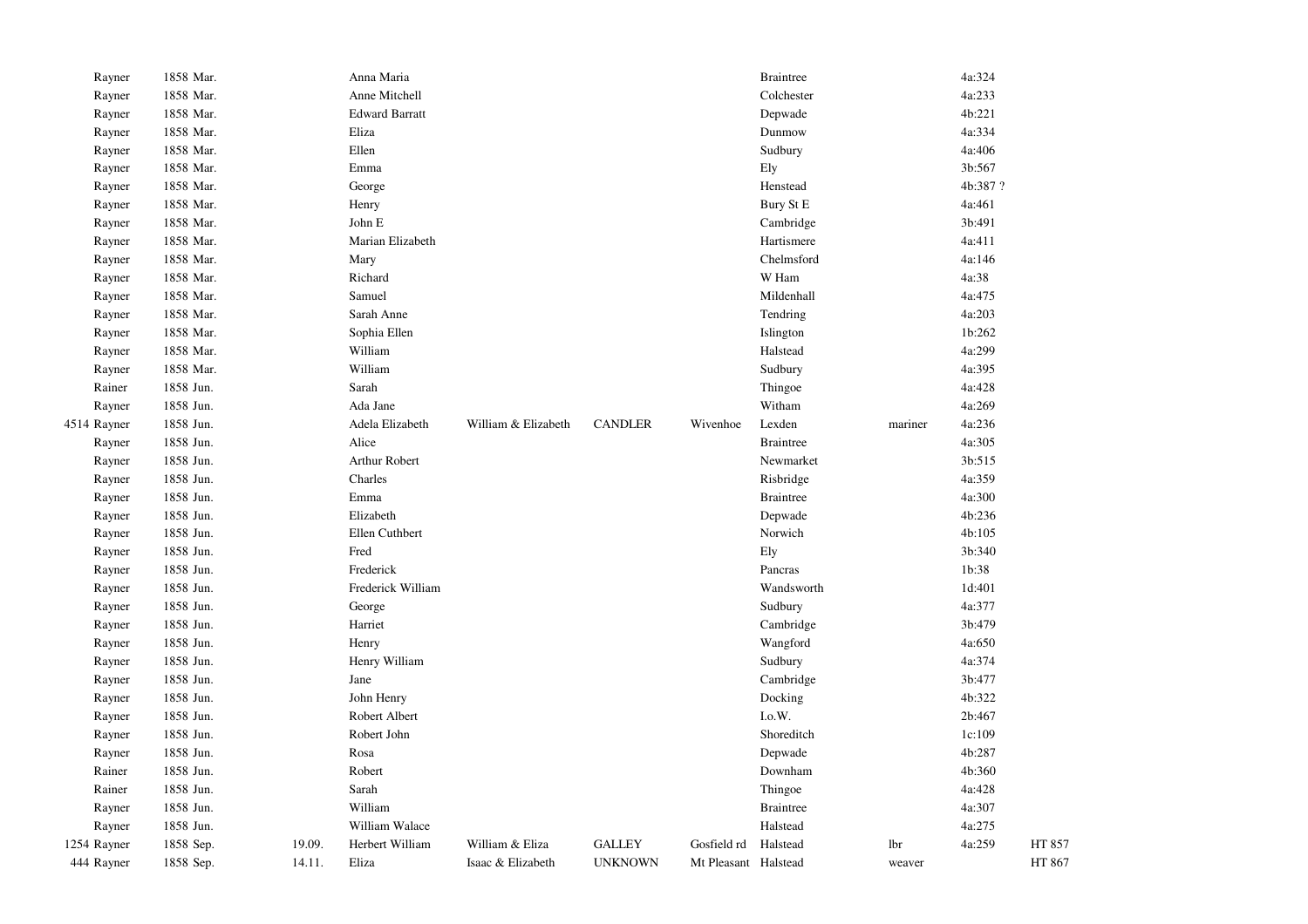| 1484 Rayner | 1858 Sep. | Ellen                  | Jonathan & Sarah | <b>UNKNOWN</b> | Halstead             | 4a:263 |
|-------------|-----------|------------------------|------------------|----------------|----------------------|--------|
| Rayner      | 1858 Sep. | Alice                  |                  |                | I.o.W.               | 2b:423 |
| Rayner      | 1858 Sep. | Ann                    |                  |                | Islington            | 1b:185 |
| Rayner      | 1858 Sep. | Ann Mary Elizabeth     |                  |                | Docking              | 4b:294 |
| Rayner      | 1858 Sep. | <b>Beatrice Mertha</b> |                  |                | Hackney              | 1b:293 |
| Rayner      | 1858 Sep. | Eliza                  |                  |                | Erpingham            | 4b:66  |
| Rayner      | 1858 Sep. | Emily                  |                  |                | Royston              | 3a:203 |
| Rayner      | 1858 Sep. | Frederick Robert John  |                  |                | Hackney              | 1b:321 |
| Rayner      | 1858 Sep. | George John Pike       |                  |                | Wayland              | 4b:222 |
| Rayner      | 1858 Sep. |                        |                  |                |                      | 4a:412 |
| Rayner      | 1858 Sep. | Mary Elizabeth         |                  |                | Thetford             | 4b:376 |
| Rayner      | 1858 Sep. | Robert John            |                  |                | W London             | 1c:48  |
| Rayner      | 1858 Sep. | Rosa                   |                  |                | Depwade              | 4b:189 |
| Rayner      | 1858 Sep. | Sarah Harriet          |                  |                | Lambeth              | 1d:229 |
| Rayner      | 1858 Sep. | <b>Charles Henry</b>   |                  |                | Halstead             | 4a:254 |
| Rayner      | 1858 Sep. | Clara                  |                  |                | Halstead             | 4a:262 |
| Rayner      | 1858 Sep. | Susannah               |                  |                | Halstead             | 4a:261 |
| Rayner      | 1858 Sep. | Alice Louisa           |                  |                | <b>Braintree</b>     | 4a:275 |
| Rayner      | 1858 Sep. | Harriet Louise         |                  |                | Romford              | 4a:73  |
| Rayner      | 1858 Sep. | Katherine              |                  |                | Bury St E            | 4a:412 |
| Rayner      | 1858 Sep. | Philip                 |                  |                | Rochford             | 4a:149 |
| Rayner      | 1858 Sep. | Thomas                 |                  |                | Sudbury              | 4a:344 |
| Rayner      | 1858 Sep. | William                |                  |                | Hoxne                | 4a:463 |
| Rayner      | 1858 Sep. | (female)               |                  |                | Chelmsford           | 4a:117 |
| Rayner      | 1858 Dec. | Emily                  |                  |                | Halstead             | 4a:279 |
| Rayner      | 1858 Dec. | Clara                  |                  |                | Chelmsford           | 4a:131 |
| Rayner      | 1858 Dec. | Edward John            |                  |                | Rochford             | 4a:154 |
| Rayner      | 1858 Dec. | Elberta                |                  |                | Chelmsford           | 4a:125 |
| Rayner      | 1858 Dec. | Eliza                  |                  |                | Ely                  | 3b:527 |
| Rayner      | 1858 Dec. | Emma                   |                  |                | Ely                  | 3b:530 |
| Rayner      | 1858 Dec. | Frederick William      |                  |                | <b>Braintree</b>     | 4a:298 |
| Rayner      | 1858 Dec. | George Thomas          |                  |                | Rochford             | 4a:159 |
| Rayner      | 1858 Dec. | Isaac                  |                  |                | <b>Braintree</b>     | 4a:298 |
| Rayner      | 1858 Dec. | James Frederick        |                  |                | Tendring             | 4a:207 |
| Rayner      | 1858 Dec. | Ada Ellen              |                  |                | Norwich              | 4b:132 |
| Rayner      | 1858 Dec. | Alice                  |                  |                | Norwich              | 4b:136 |
| Rayner      | 1858 Dec. | Benjamin Bell          |                  |                | Erpingham            | 4b:70  |
| Rayner      | 1858 Dec. | <b>Charles Henry</b>   |                  |                | Lambeth              | 1d:280 |
| Rayner      | 1858 Dec. | Clara                  |                  |                | Chelmsford           | 4a:132 |
| Rayner      | 1858 Dec. | Eliza                  |                  |                | Halstead             | 4a:282 |
| Rayner      | 1858 Dec. | Eliza                  |                  |                | <b>Bethnal Green</b> | 1c:255 |
| Rayner      | 1858 Dec. | Ellen Jane             |                  |                | Pancras              | 1b:14  |
| Rayner      | 1858 Dec. | <b>Emily Augusta</b>   |                  |                | Islington            | 1b:266 |
| Rayner      | 1858 Dec. | Harry                  |                  |                | Shoreditch           | 1c:168 |
|             |           |                        |                  |                |                      |        |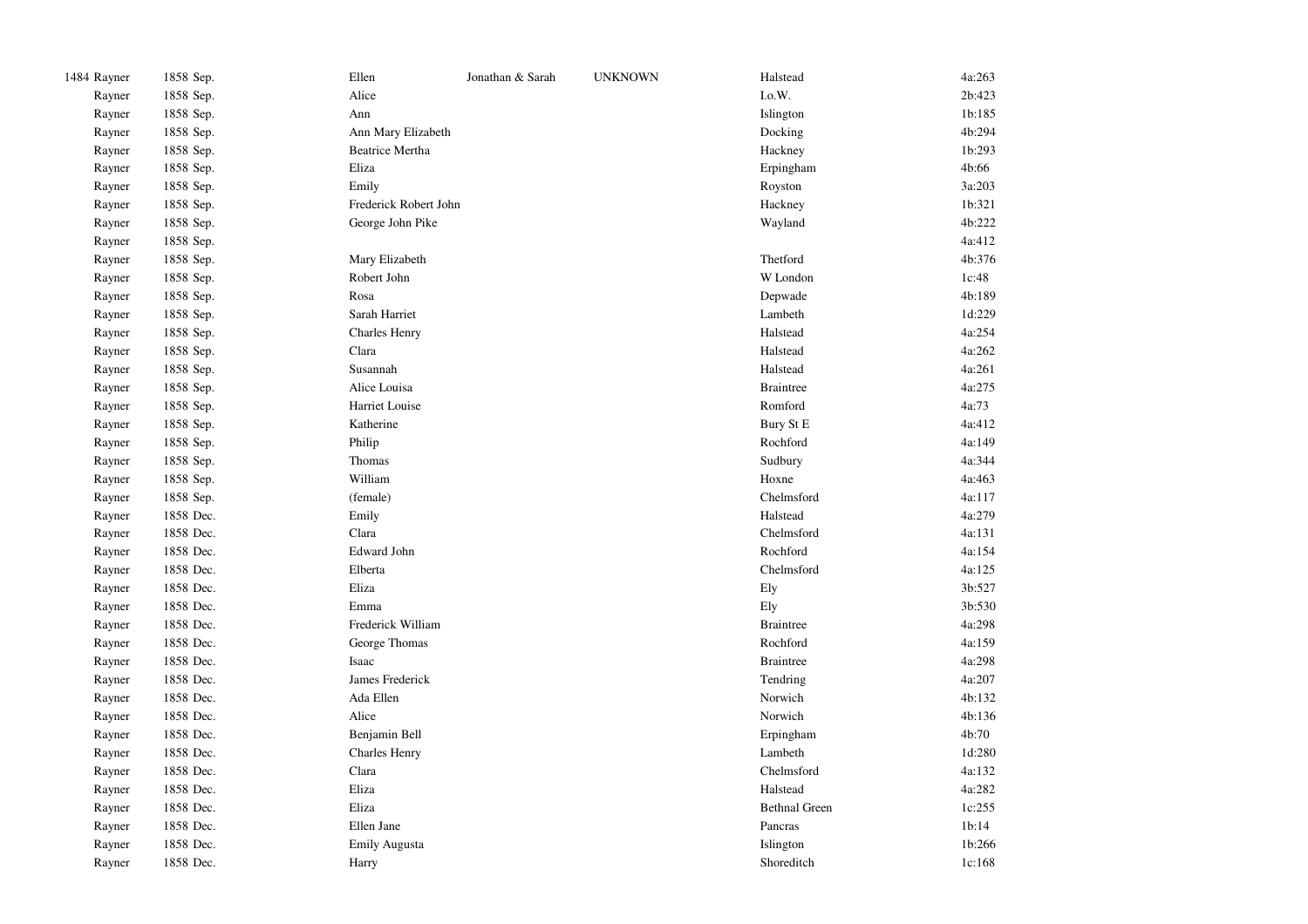| Rayner      | 1858 Dec. |                | Isaac               |                              |                |                       | Norwich          |             | 4b:152 |                 |          |
|-------------|-----------|----------------|---------------------|------------------------------|----------------|-----------------------|------------------|-------------|--------|-----------------|----------|
| Rayner      | 1858 Dec. |                | John Alfred         |                              |                |                       | Mitford          |             | 4b:271 |                 |          |
| Rayner      | 1858 Dec. |                | Mary Ann            |                              |                |                       | I.o.W.           |             | 2b:454 |                 |          |
| Raynor      | 1858 Dec. |                | John Quintus        |                              |                |                       | Ongar            |             | 4a:71  |                 |          |
| Rayner      | 1858 Dec. |                |                     |                              |                |                       |                  |             |        |                 |          |
| Rayner      | 1859 Mar. |                | Alice               |                              |                |                       | Rochford         |             | 4a:179 |                 |          |
| Rayner      | 1859 Mar. |                | Frank               |                              |                |                       | Witham           |             | 4a:319 |                 |          |
| Rayner      | 1859 Mar. |                | George              |                              |                |                       | Witham           |             | 4a:319 |                 |          |
| 2953 Rayner | 1859 Mar. |                | Harry               | Charles & Betsy              | <b>UNKNOWN</b> |                       | <b>Braintree</b> |             | 4a:353 |                 |          |
| Rayner      | 1859 Mar. |                | Harry               |                              |                |                       | Halstead         |             | 4a:327 |                 |          |
| Rayner      | 1859 Mar. |                | Isabella L          |                              |                |                       | Chelmsford       |             | 4a:147 |                 |          |
| Rayner      | 1859 Mar. |                | Sophie H            |                              |                |                       | Cambridge        |             | 3b:510 |                 |          |
| Rayner      | 1859 Mar. |                | (male)              |                              |                |                       | Samford          |             | 4a:614 |                 |          |
| 1721 Rayner | 1859 Dec. | 22.04.         | William Wallace     | James & Maria Hanson PRIOR   |                | Chapel Hill           | Halstead         | carpenter   | 4a:285 | SA 2346         | 1859/294 |
| 2802 Rayner | 1859      | $\overline{?}$ | William             | ? & Elizabeth                | <b>UNKNOWN</b> |                       | Gestingthorpe    | brick maker |        |                 |          |
| Rayner      | 1859 Mar. | 22.04.         | Emily               | Henry & Sarah                |                | Parsons Lane Halstead |                  | labourer    | 4a:330 | SA 2362         | 1859/296 |
| Rayner      | 1859 Mar. | 29.09.         | Edward John         | Jonathan & Ann               |                | Does Corner Halstead  |                  | labourer    | 4a:334 | SA 2397         | 1859/300 |
| Rayner      | 1859 Mar. |                | George              | Henry $&$                    |                | Chapel Hill Halstead  |                  | labourer    | 4a:326 |                 |          |
| 1224 Rayner | 1859 Mar. |                | Susannah            | Henry & Mary Ann             | <b>WARWICK</b> |                       | Halstead         |             |        |                 |          |
| 1231 Rayner | 1859 ?    |                | Lucy                | William & Lucy               |                |                       | Margaretting     | wheelwright |        |                 |          |
| Rayner      | 1859 Mar. |                | 29.10.1858Frederick | Osgood & Elizabeth           |                | High St               | Halstead         |             | 4a:333 | SA <sub>1</sub> | 1859/1   |
| 2598 Rayner | 1860      | 06.10.         | Walter John         | George & Elizabeth           | <b>GALLEY</b>  | Chapel Hill Halstead  |                  | lbr         |        | HT 1012         |          |
| 1086 Rayner | 1859      | 06.04.         | Emily               | George & Elizabeth           | <b>GALLEY</b>  | Chapel Hill Halstead  |                  | lbr         |        | HT 887          |          |
| Rayner      | 1859 Jun. |                | Albert              |                              |                |                       | Halstead         |             | 4a:304 |                 |          |
| 202 Rayner  | 1859 Jun. |                | Albert T            | Edward C & Elizabeth UNKNOWN |                |                       | Colchester       |             | 4a:262 |                 |          |
| Rayner      | 1859 Jun. |                | Alice               |                              |                |                       | Rochford         |             | 4a:183 |                 |          |
| Rayner      | 1859 Jun. |                | Ann                 |                              |                |                       | Witham           |             | 4a:290 |                 |          |
| 351 Rayner  | 1859 Jun. |                | Clifford            | Samuel Felton & Mary A       |                |                       | Maldon           |             | 4a:210 |                 |          |
| Rayner      | 1859 Jun. |                | David               |                              |                |                       | Halstead         |             | 4a:304 |                 |          |
| Rayner      | 1859 Jun. |                | Edwin               |                              |                |                       | Mildenhall       |             | 4a:484 |                 |          |
| Rayner      | 1859 Jun. |                | George              |                              |                |                       | Halstead         |             | 4a:311 |                 |          |
| Rayner      | 1859 Jun. |                | Louisa C            |                              |                |                       | Halstead         |             | 4a:308 |                 |          |
| Rayner      | 1859 Jun. |                | Martha              |                              |                |                       | Romford          |             | 4a:93  |                 |          |
| Rayner      | 1859 Jun. |                | Mary A              |                              |                |                       | Ely              |             | 3b:574 |                 |          |
| Rayner      | 1859 Jun. |                | Mary A              |                              |                |                       | Wisbeach         |             | 3b:628 |                 |          |
| 6395 Rayner | 1859 Jun. |                | Sarah               |                              |                |                       | Halstead         |             | 4a:303 |                 |          |
| Rayner      | 1859 Jun. |                | Sarah A             |                              |                |                       | Cambridge        |             | 3b:505 |                 |          |
| Rayner      | 1859 Jun. |                | Susannah WC         |                              |                |                       | Chelmsford       |             | 4a:139 |                 |          |
| Rayner      | 1859 Sep. |                | Alfred              |                              |                |                       | Halstead         |             | 4a:287 |                 |          |
| Rayner      | 1859 Sep. |                | Emma                |                              |                |                       | Halstead         |             | 4a:283 |                 |          |
| Rayner      | 1859 Sep. |                | Esther              |                              |                |                       | <b>Braintree</b> |             | 4a:310 |                 |          |
| Rayner      | 1859 Sep. |                | John                |                              |                |                       | Cosford          |             | 4a:412 |                 |          |
| Rayner      | 1859 Dec. |                | Alice M             |                              |                |                       | Rochford         |             | 4a:163 |                 |          |
| Rayner      | 1859 Dec. |                | Alma                |                              |                |                       | Halstead         |             | 4a:277 |                 |          |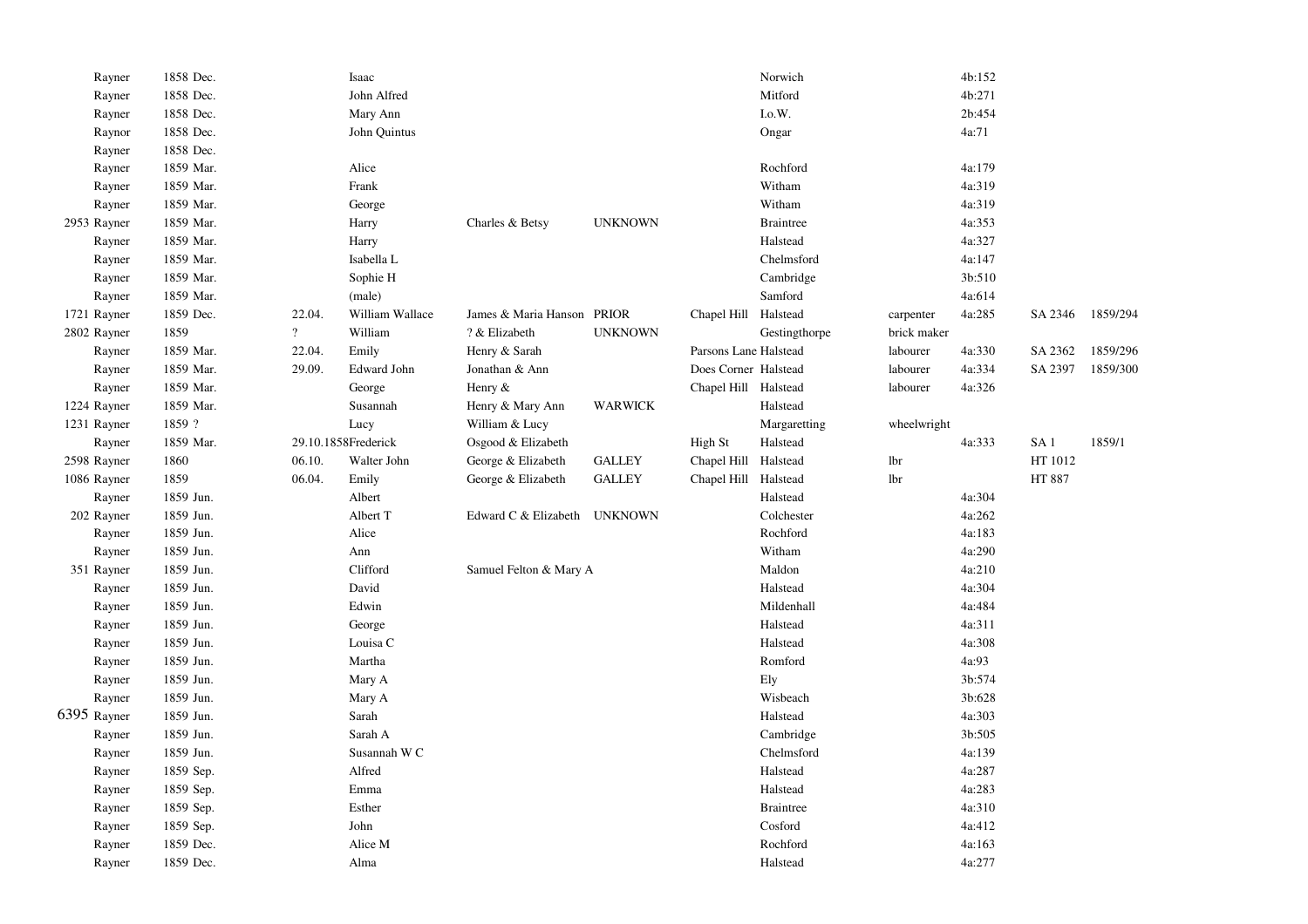| 499 Rayner  | 1859 Dec. |                                  | Arthur                 | Robert?                      |                   |                       | Halstead         |         | 4a:281 |        |         |
|-------------|-----------|----------------------------------|------------------------|------------------------------|-------------------|-----------------------|------------------|---------|--------|--------|---------|
| Rayner      | 1859 Dec. |                                  | Charles                |                              |                   |                       | Wangford         |         | 4a:634 |        |         |
| Rayner      | 1859 Dec. |                                  | Elizabeth A            |                              |                   |                       | Billericay       |         | 4a:111 |        |         |
| Rayner      | 1859 Dec. |                                  | Ellen                  |                              |                   |                       | Ely              |         | 3b:528 |        |         |
| Rayner      | 1859 Dec. |                                  | George H               |                              |                   |                       | Hoxne            |         | 4a:489 |        |         |
| Rayner      | 1859 Dec. |                                  | James                  |                              |                   |                       | <b>Braintree</b> |         | 4a:309 |        |         |
| Rayner      | 1859 Dec. | 00.00.59 01.01.1860Jessie Selina |                        | Decimus & Mary Ann           |                   |                       | Halstead         | butcher | 4a:284 | HT 946 |         |
| Rayner      | 1859 Dec. |                                  | Mary E                 |                              |                   |                       | Hoxne            |         | 4a:483 |        |         |
| Rayner      | 1859 Dec. |                                  | Sarah A                |                              |                   |                       | Rochford         |         | 4a:169 |        |         |
| Rayner      | 1859 Dec. |                                  | William                |                              |                   |                       | Thingoe          |         | 4a:421 |        |         |
| Rayner      | 1859 Dec. |                                  | William                |                              |                   |                       | Lexden           |         | 4a:258 |        |         |
| Rayner      | 1859 Dec. |                                  | William P              |                              |                   |                       | Ipswich          |         | 4a:540 |        |         |
| Rayner      | 1859 Dec. |                                  | (male)                 |                              |                   |                       | Sudbury          |         | 4a:365 |        |         |
| 2495 Rayner | 1859 Jun. | 07.03.                           | David                  | Edward & Eliza Ann           | <b>BENTALL</b>    | Trinity Sq            | Halstead         |         | 4a:304 | HT 962 |         |
| 1571 Rayner | 1860 Mar. | 05.04.                           | Alice Elizabeth        | Charles & Elizabeth          | <b>CHAPLIN</b>    | Hedingham RHalstead   |                  | tanner  | 4a:322 | SA 48  | 1860/6  |
| Rayner      | 1860 Mar. |                                  | Amelia Julia           | Amuel & Sarah                | <b>COGERTON ?</b> |                       | Halstead         |         | 4a:318 |        |         |
| Rayner      | 1860 Mar. |                                  | <b>Edmund Robert</b>   |                              |                   |                       | Epping           |         | 4a:49  |        |         |
| Rayner      | 1860 Mar. |                                  | <b>Edwin Frederick</b> |                              |                   |                       | Sudbury          |         | 4a:413 |        |         |
| Rayner      | 1860 Mar. |                                  | Eugene                 |                              |                   |                       | Maldon           |         | 4a:210 |        |         |
| Rayner      | 1860 Mar. |                                  | George                 |                              |                   |                       | Colchester       |         | 4a:263 |        |         |
| Rayner      | 1860 Mar. |                                  | George                 |                              |                   |                       | Dunmow           |         | 4a:357 |        |         |
| Rayner      | 1860 Mar. |                                  | George John Crack      |                              |                   |                       | Bury St E        |         | 4a:489 |        |         |
| Rayner      | 1860 Mar. |                                  | Mary Elizabeth         |                              |                   |                       | Cambridge        |         | 3b:523 |        |         |
| Rayner      | 1860 Mar. |                                  | Mary Elizabeth         |                              |                   |                       | W Ham            |         | 4a:24  |        |         |
| Rayner      | 1860 Mar. |                                  | Percy Charles          |                              |                   |                       | Norwich          |         | 4b:140 |        |         |
| Rayner      | 1860 Mar. |                                  | Philip Henry           |                              |                   |                       | Maldon           |         | 4a:212 |        |         |
| Rayner      | 1860 Mar. |                                  | Sarah Jane             |                              |                   |                       | Norwich          |         | 4b:164 |        |         |
| Rayner      | 1860 Mar. |                                  | Thomas                 |                              |                   |                       | Chelmsford       |         | 4a:141 |        |         |
| 5953 Rayner | 1860 Mar. | 21.04.                           | Walter John            | Daniel & Ann                 |                   | Mount Hill            | Halstead         | weaver  | 4a:289 | HT 980 |         |
| Rayner      | 1860 Mar. |                                  | female                 |                              |                   |                       | Rochford         |         | 4a:180 |        |         |
| Rayner      | 1860 Mar. |                                  | female                 |                              |                   |                       | Hoxne            |         | 4a:546 |        |         |
| Rayner      | 1860 Jun. | 06.06.                           | Alice Prior            | James & Maria Hanson HANSON? |                   | Chapel Hill           | Halstead         |         | 4a:292 | HT 984 |         |
| Rayner      | 1860 Jun. |                                  | Charles John           |                              |                   |                       | Tendring         |         | 4a:217 |        |         |
| Rayner      | 1860 Jun. |                                  | Elijah Edmund          |                              |                   |                       | Halstead         |         | 4a:297 |        |         |
| 7850 Rayner | 1860 Jun. |                                  | Eliza Ann              |                              |                   |                       | Halstead         |         | 4a:298 |        |         |
| Rayner      | 1860 Jun. |                                  | Emma                   |                              |                   |                       | Risbridge        |         | 4a:398 |        |         |
| Rayner      | 1860 Jun. |                                  | Fred                   |                              |                   |                       | Sudbury          |         | 4a:394 |        |         |
| 1010 Rayner | 1860 Jun. |                                  | George Edward          |                              |                   |                       | Halstead         |         | 4a:292 |        |         |
| Rayner      | 1860 Jun. |                                  | Hannah                 |                              |                   |                       | Norwich          |         | 4b:136 |        |         |
| Rayner      | 1860 Jun. | 06.04.                           | Herbert                | Osgood & Elizabeth           |                   | High St               | Halstead         |         | 4a:291 | SA 35  | 1860/5  |
| Rayner      | 1860 Jun. |                                  | William                |                              |                   |                       | Hoxne            |         | 4a:527 |        |         |
| Rayner      | 1860 Sep. |                                  | Alma                   |                              |                   |                       | Halstead         |         | 4a:203 |        |         |
| Rayner      | 1860 Sep. |                                  | Clara                  | William & Sarah              | <b>UNKNOWN</b>    |                       | Halstead         |         | 4a:288 |        |         |
| Rayner      | 1860 Sep. | 20.01.61                         | Eliza                  | Charles & Sarah              |                   | Box Mill LandHalstead |                  | weaver  | 4a:285 | SA 76  | 1861/10 |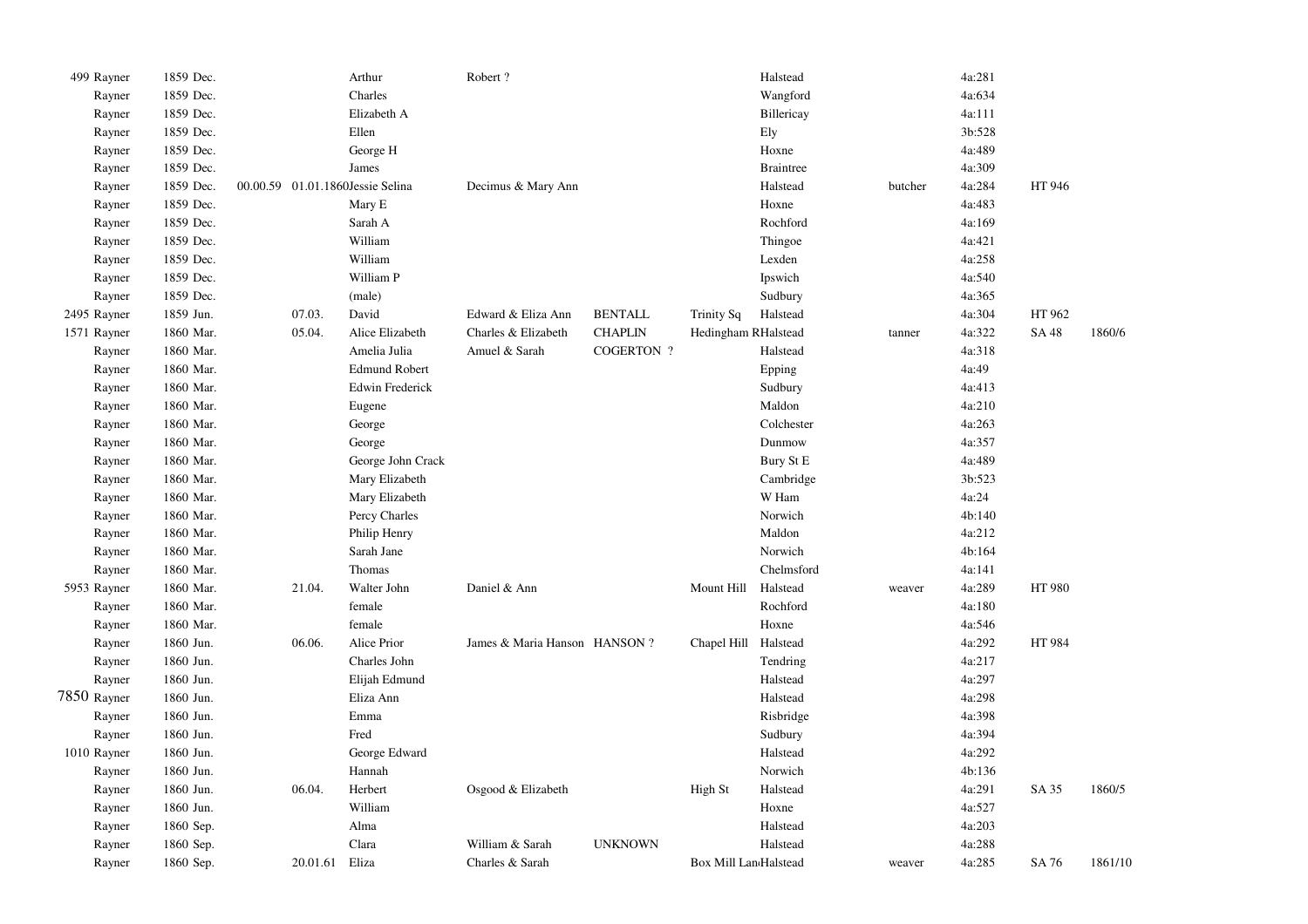|             | Rayner     | 1860 Sep. |        | Francis Herbert          |                     |                 |                       | Chelmsford           |                    | 4a:127          |         |        |
|-------------|------------|-----------|--------|--------------------------|---------------------|-----------------|-----------------------|----------------------|--------------------|-----------------|---------|--------|
|             | Rayner     | 1860 Sep. |        | Frederic                 |                     |                 |                       | Halstead             |                    | 4a:207          |         |        |
|             | Rayner     | 1860 Sep. |        | Herbert                  |                     |                 |                       | Halstead             |                    | 4a:292          |         |        |
|             | Rayner     | 1860 Sep. |        | Herbert                  |                     |                 |                       | Halstead             |                    | 4a:285          |         |        |
|             | Rayner     | 1860 Sep. | 05.08. | Herbert                  | Benjamin & Emma     | <b>JEGGO</b>    | Trinity Sq            | Halstead             | painter            |                 | HT 992  | d 2yrs |
|             | Rayner     | 1860 Sep. |        | Mary Ann Elizabeth       |                     |                 |                       | Sudbury              |                    | 4a:375          |         |        |
|             | Rayner     | 1860 Sep. |        | Walter                   |                     |                 |                       | Norwich              |                    | 4b:155          |         |        |
|             | Rayner     | 1860 Sep. |        | William                  |                     |                 |                       | Sudbury              |                    | 4a:378          |         |        |
|             | Rayner     | 1860 Sep. |        | William                  |                     |                 |                       | <b>Braintree</b>     |                    | 4a:304          |         |        |
|             | Rayner     | 1860 Sep. |        | William                  |                     |                 |                       | Bury St E            |                    | 4a:428          |         |        |
|             | Rayner     | 1860 Dec. |        | Alfred                   | William & Hannah    | <b>PERRY</b>    |                       | Chelmsford           |                    | 4a:137          |         |        |
|             | Rayner     | 1860 Dec. |        | Alice                    |                     |                 |                       | Bury St E            |                    | 4a:421          |         |        |
|             | Rayner     | 1860 Dec. |        | <b>Edward John</b>       |                     |                 |                       | Ipswich              |                    | 4a:517          |         |        |
|             | Rayner     | 1860 Dec. |        | <b>Florence Caroline</b> |                     |                 |                       | Chelmsford           |                    | 4a:131          |         |        |
|             | Rayner     | 1860 Dec. |        | Harriet                  |                     |                 |                       | Maldon               |                    | 4a:187          |         |        |
|             | Rayner     | 1860 Dec. |        | Harriott                 |                     |                 |                       | Hoxne                |                    | 4a:471          |         |        |
|             | Rayner     | 1860 Dec. |        | Henry                    |                     |                 |                       | Halstead             |                    | 4a:276          |         |        |
|             | Rayner     | 1860 Dec. |        | James                    |                     |                 |                       | Sudbury              |                    | 4a:360          |         |        |
|             | Rayner     | 1860 Dec. |        | John                     |                     |                 |                       | Lexden               |                    | 4a:252          |         |        |
| 1239 Rayner |            | 1860 Dec. |        | Rosetta                  | William & Elizabeth | <b>CANDLER</b>  | Wivenhoe              | Lexden               |                    | 4a:239          |         |        |
|             | Rayner     | 1860 Dec. |        | Ruth Louisa              |                     |                 |                       | <b>Braintree</b>     |                    | 4a:294          |         |        |
|             | Rayner     | 1860 Dec. |        | William                  |                     |                 |                       | Halstead             |                    | 4a:276          |         |        |
|             | Rayner     | 1860 Dec. |        | Emma                     | William & Sarah     | <b>UNKNOWN</b>  |                       | Halstead             | labourer           | 4a:275          |         |        |
|             | Rayner     | 1860      |        | George                   | George              |                 |                       | Halstead             | labourer           | 18m             |         |        |
| 1214 Rayner |            | 1860?     |        | Julia                    | Samuel & Sarah      | <b>COGERTON</b> |                       | Halstead             |                    |                 |         |        |
| 1061 Rayner |            | 1861 ?    |        | Emily                    | William & Sarah?    | <b>UNKNOWN</b>  |                       | Halstead             |                    |                 |         |        |
| 3042 Rayner |            | 1861 ?    |        | Arthur                   | Henry & Mary Ann    | <b>WARWICK</b>  |                       | Halstead             |                    |                 |         |        |
| 169 Rayner  |            | 1861      |        | Arthur                   | Maria               | <b>RAYNER</b>   |                       | Halstead             | single woman       |                 |         |        |
| 1099 Rayner |            | 1861 Sep. |        | Clara                    | Edward & Elizabeth  | <b>BENTALL</b>  |                       | Halstead             | weaver             | 4a:303          |         |        |
| 2749 Rayner |            | 1860 ?    |        | John J                   | ? & Elizabeth       | <b>UNKNOWN</b>  |                       | Gestingthorpe        |                    |                 |         |        |
|             | Rayner     | 1861      | 27.11. | George                   | Isaac & Elizabeth   | <b>UNKNOWN</b>  | Mount Pleasa Halstead |                      | weaver             | 18 <sub>m</sub> | HT 1086 |        |
|             | Rayner     | 1861      | 29.09. | William                  | Decimus & Mary Ann  |                 | <b>Trinity Sq</b>     | Halstead             | journeyman butcher |                 | HT 1077 |        |
|             | Rayner     | 1861      | 03.11. | Alfred                   | Elizabeth Rayner    | single woman    | Tidings Hill Halstead |                      | weaver             |                 | HT 1081 |        |
|             | Rayner     | 1861      | 03.11. | Frederick                | Elizabeth Rayner    | single woman    | Tidings Hill Halstead |                      | weaver             |                 | HT 1082 |        |
|             | 264 Rayner | 1860 ?    |        | Anna E                   | ? & Elizabeth       | <b>UNKNOWN</b>  |                       | Gestingthorpe        |                    |                 |         |        |
|             | Rainer     | 1861 Mar. |        | William                  |                     |                 |                       | Thingoe              |                    | 4a:440          |         |        |
|             | Rainer     | 1861 Mar. |        | Edward                   |                     |                 |                       | St Georges S         |                    | 1d:160          |         |        |
|             | Rayner     | 1861 Mar. |        | Clara                    |                     |                 |                       | W Ham                |                    | 4a:24           |         |        |
|             | Rayner     | 1861 Mar. |        | Alfred William           |                     |                 |                       | St Saviour           |                    | 1d:23           |         |        |
|             | Rayner     | 1861 Mar. |        | Anne Maria Eliza         |                     |                 |                       | Docking              |                    | 4b:315          |         |        |
|             | Rayner     | 1861 Mar. |        | Annie                    |                     |                 |                       | <b>Bethnal Green</b> |                    | 1c:267          |         |        |
|             | Rayner     | 1861 Mar. |        | Charlotte Mary           |                     |                 |                       | Lambeth              |                    | 1d:292          |         |        |
|             | Rayner     | 1861 Mar. |        | David                    |                     |                 |                       | Wangford             |                    | 4a:661          |         |        |
|             | Rayner     | 1861 Mar. |        | <b>Edward James</b>      |                     |                 |                       | Holborn              |                    | 1b:496          |         |        |
|             |            |           |        |                          |                     |                 |                       |                      |                    |                 |         |        |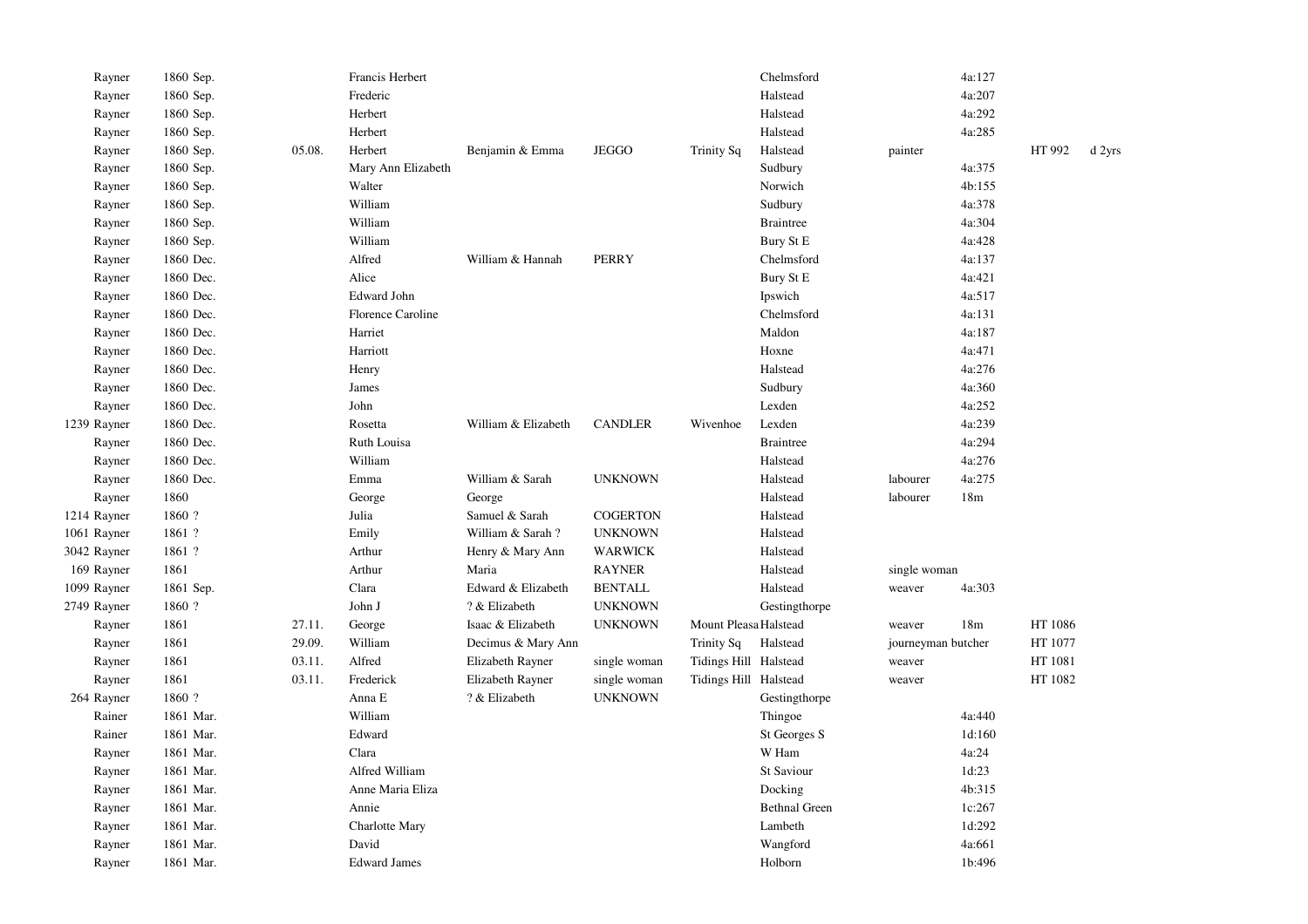| Rayner     | 1861 Mar. | Elizabeth             |                    |                | Lambeth              |         | 1d:288 |
|------------|-----------|-----------------------|--------------------|----------------|----------------------|---------|--------|
| Rayner     | 1861 Mar. | Emma                  |                    |                | Henstead             |         | 4b:188 |
| Rayner     | 1861 Mar. | Hannah Elizabeth      |                    |                | Thingoe              |         | 4a:440 |
| Rayner     | 1861 Mar. | Harriott              |                    |                | Hoxne                |         | 4a:519 |
| Rayner     | 1861 Mar. | Helen Rebecca         |                    |                | Shoreditch           |         | 1c:93  |
| Rayner     | 1861 Mar. | James Elijah          |                    |                | Forehoe              |         | 4b:177 |
| Rayner     | 1861 Mar. | Jemima                |                    |                | <b>St Faiths</b>     |         | 4b:96  |
| Rayner     | 1861 Mar. | Margaret              |                    |                | Islington            |         | 1b:196 |
| Rayner     | 1861 Mar. | Mary Ann              |                    |                | Westminster          |         | 1a:310 |
| Rayner     | 1861 Mar. | Mary Jane             |                    |                | Thetford             |         | 4b:395 |
| Rayner     | 1861 Mar. | Thomas                |                    |                | Stow                 |         | 4a:489 |
| Rayner     | 1861 Mar. | William               |                    |                | I.o.W.               |         | 2b:511 |
| Rayner     | 1861 Mar. | William               |                    |                | Erpingham            |         | 4b:74  |
| Rayner     | 1861 Mar. | John                  |                    |                | Wisbech              |         | 3b:597 |
| Rayner     | 1861 Mar. | Sarah Ann             |                    |                | Romford              |         | 4a:91  |
| Rayner     | 1861 Mar. | William               |                    |                | Mildenhall           |         | 4a:468 |
| 313 Rayner | 1861 Jun. | Charles               | Charles & Betsy    | <b>UNKNOWN</b> | <b>Braintree</b>     |         | 4a:331 |
| Rayner     | 1861 Jun. | Ann Alice             |                    |                | Pancras              |         | 1b:31  |
| Rayner     | 1861 Jun. | Augustus Newman       |                    |                | Marylebone           |         | 1a:402 |
| 368 Rayner | 1861 Jun. | Clara                 | Decimus & Mary Ann | <b>SMITH</b>   | Halstead             | butcher | 4a:310 |
| Rayner     | 1861 Jun. | Elizabeth             |                    |                | Rochford             |         | 4a:100 |
| Rayner     | 1861 Jun. | Elizabeth             |                    |                | Erpingham            |         | 4b:70  |
| Rayner     | 1861 Jun. | Elizabeth             |                    |                | Wandsworth           |         | 1d:438 |
| Rayner     | 1861 Jun. | <b>Charles Samuel</b> |                    |                | Cambeerwell          |         | 1d:494 |
| Rayner     | 1861 Jun. | Emma Eliza            |                    |                | Thingoe              |         | 4a:477 |
| Rayner     | 1861 Jun. | Emily                 |                    |                | Lambeth              |         | 1d:278 |
| Rayner     | 1861 Jun. | Frances Mary          |                    |                | Colchester           |         | 4a:248 |
| Rayner     | 1861 Jun. | Frederick             |                    |                | Royston              |         | 3a:229 |
| Rayner     | 1861 Jun. | James                 |                    |                | Lambeth              |         | 1d:251 |
| Rayner     | 1861 Jun. | James                 |                    |                | <b>Bethnal Green</b> |         | 1c:237 |
| Rayner     | 1861 Jun. | John                  |                    |                | Shoreditch           |         | 1c:225 |
| Rayner     | 1861 Jun. | John                  |                    |                | <b>Bethnal Green</b> |         | 1c:235 |
| Rayner     | 1861 Jun. | Mary                  |                    |                | Royston              |         | 3a:215 |
| Rayner     | 1861 Jun. | Mary Ann              |                    |                | Mayland              |         | 4b:261 |
| Rayner     | 1861 Jun. | Mary Ann Elizabeth    |                    |                | W London             |         | 1c:58  |
| Rayner     | 1861 Jun. | Robert William        |                    |                | Depwade              |         | 4b:224 |
| Rayner     | 1861 Jun. | Rose                  |                    |                | Lambeth              |         | 1d:300 |
| Rayner     | 1861 Jun. | Thomas James          |                    |                | Hackney              |         | 1b:364 |
| Rayner     | 1861 Jun. | William               |                    |                | Blofield             |         | 4b:197 |
| Rayner     | 1861 Jun. | male                  |                    |                | Pancras              |         | 1b:79  |
| Rayner     | 1861 Jun. | George                |                    |                | Sudbury              |         | 4a:424 |
| Rayner     | 1861 Jun. | John                  |                    |                | Ely                  |         | 3b:577 |
| Rayner     | 1861 Jun. | Walter                |                    |                | Halstead             |         | 4a:307 |
| Rayner     | 1861 Sep. | Alice                 |                    |                | Hartismere           |         | 4a:493 |
|            |           |                       |                    |                |                      |         |        |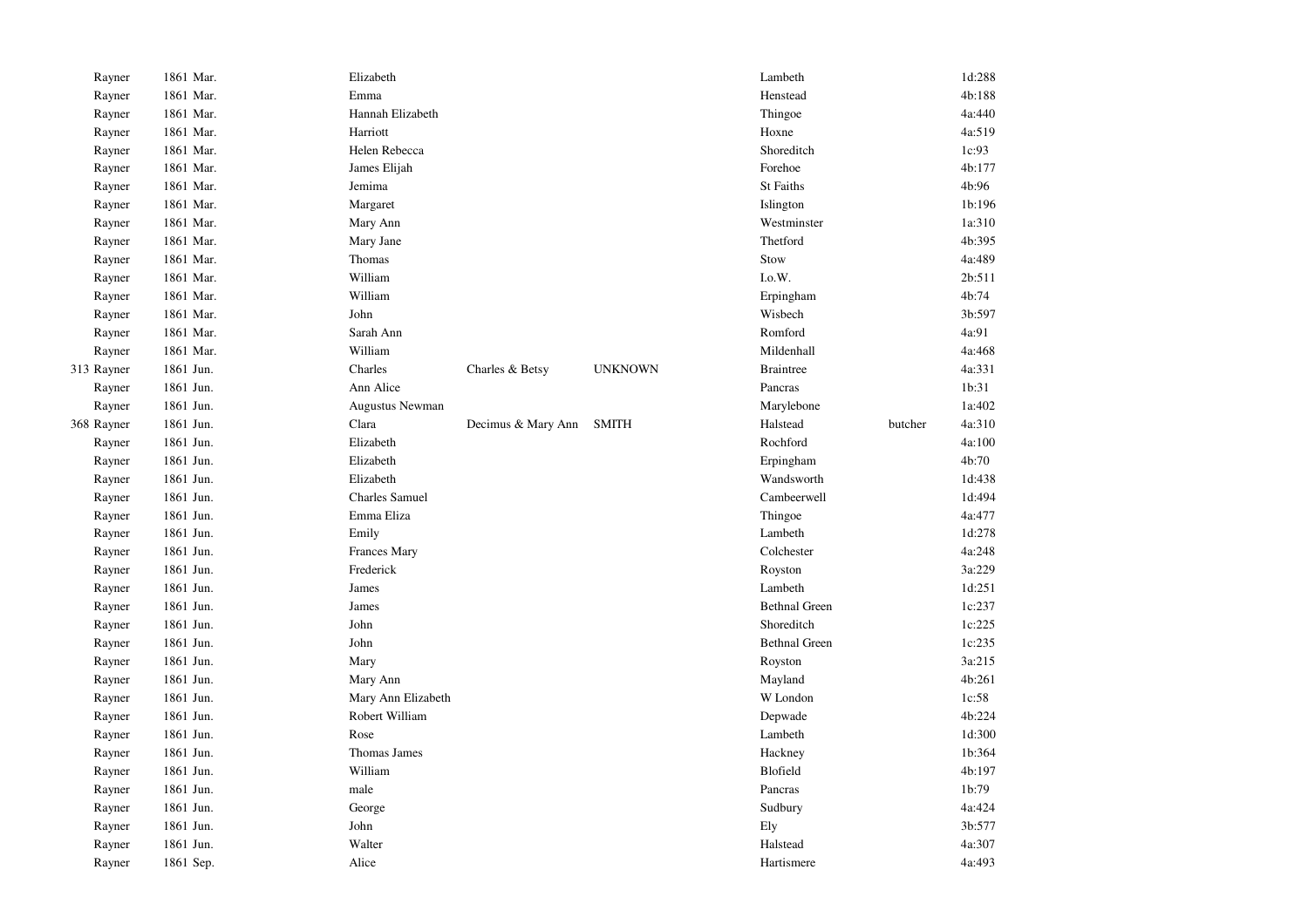|       | Rayner      | 1861 Sep. | Frederick                   |          |         | <b>Braintree</b> | 4a:321 |
|-------|-------------|-----------|-----------------------------|----------|---------|------------------|--------|
|       | Rayner      | 1861 Sep. | Adeline Ellen               |          |         | Royston          | 3a:195 |
|       | Rayner      | 1861 Sep. | Agnes Rosina                |          |         | Pancras          | 1b:60  |
|       | Rayner      | 1861 Sep. | Alfred Hudson               |          |         | I.o.W.           | 2b:494 |
|       | Rayner      | 1861 Sep. | Alice                       |          |         | Hartismere       | 4a:493 |
|       | Rayner      | 1861 Sep. | Cecilia                     |          |         | Wandsworth       | 1d:398 |
|       | Rayner      | 1861 Sep. | <b>Charles Arthur Moore</b> |          |         | Islington        | 1b:313 |
|       | 5809 Rayner | 1861 Sep. | Clara                       | George & | Unknown | Halstead         | 4a:303 |
|       | Rayner      | 1861 Sep. | Eliza                       |          |         | Whitechapel      | 1c:327 |
|       | Rayner      | 1861 Sep. | Frederick                   |          |         | Royston          | 3a:197 |
|       | Rayner      | 1861 Sep. | Frederick William           |          |         | W London         | 1c:54  |
|       | Rayner      | 1861 Sep. | George                      |          |         | Shoreditch       | 1c:135 |
|       | Rayner      | 1861 Sep. | Harriet Isabella Georgina   |          |         | Clerkenwell      | 1b:542 |
|       | Rayner      | 1861 Sep. | James                       |          |         | Royston          | 3a:207 |
|       | Rayner      | 1861 Sep. | Maria                       |          |         | Camberwell       | 1d:467 |
|       | Rayner      | 1861 Sep. | Sarah Ann                   |          |         | <b>St Faiths</b> | 4b:96  |
|       | Rayner      | 1861 Sep. | Thomas                      |          |         | Royston          | 3a:207 |
|       | Rayner      | 1861 Sep. | Thomas                      |          |         | Pancras          | 1b:45  |
|       | Rayner      | 1861 Sep. | Thomas George               |          |         | Romford          | 4a:90  |
|       | Rayner      | 1861 Sep. | Joseph Frederick            |          |         | Hoxne            | 4a:510 |
|       | Rayner      | 1861 Sep. | <b>Walter Henry</b>         |          |         | Shoreditch       | 1c:200 |
|       | Rayner      | 1861 Sep. | William                     |          |         | Halstead         | 4a:306 |
|       | Rayner      | 1861 Sep. | William                     |          |         | <b>Braintree</b> | 4a:305 |
|       | Rayner      | 1861 Sep. | William John                |          |         | Kensington       | 1a:39  |
|       | Raynor      | 1861 Sep. | Mary Ellen                  |          |         | Ongar            | 4a:75  |
|       | Rayner      | 1861 Dec. | Adelaide Kate               |          |         | Sudbury          | 4a:365 |
|       | Rayner      | 1861 Dec. | Caroline Emily              |          |         | Colchester       | 4a:245 |
|       | Rayner      | 1861 Dec. | Caroline Mary               |          |         | Tendring         | 4a:215 |
|       | Rayner      | 1861 Dec. | Charles                     |          |         | Poplar           | 1c:617 |
| 5809? | Rayner      | 1861 Dec. | Clara                       |          |         | Halstead         | 4a:294 |
|       | Rayner      | 1861 Dec. | David John                  |          |         | Islington        | 1b:241 |
|       | Rayner      | 1861 Dec. | Eliza Ann                   |          |         | Shoreditch       | 1c:104 |
|       | Rayner      | 1861 Dec. | Eliza Emma                  |          |         | Witham           | 4a:282 |
|       | Rayner      | 1861 Dec. | Ellen Jemima                |          |         | Cambridge        | 3b:435 |
|       | Rayner      | 1861 Dec. | Ellen Martha                |          |         | Hackney          | 1b:321 |
|       | Rayner      | 1861 Dec. | Emma                        |          |         | St Luke          | 1b:607 |
|       | Rayner      | 1861 Dec. | Emma                        |          |         | Pancras          | 1b:43  |
|       | Rayner      | 1861 Dec. | Frances                     |          |         | W Ham            | 4a:41  |
|       | Rayner      | 1861 Dec. | Frederic William            |          |         | Wisbeach         | 3b:566 |
|       | Rayner      | 1861 Dec. | Frederick Linton            |          |         | <b>Braintree</b> | 4a:308 |
|       | Rayner      | 1861 Dec. | George                      |          |         | Cosford          | 4a:402 |
|       | Rayner      | 1861 Dec. | George                      |          |         | Halstead         | 4a:288 |
|       | Rayner      | 1861 Dec. | Georgiana                   |          |         | Wisbeach         | 3b:552 |
|       | Rayner      | 1861 Dec. | Joseph Herbert              |          |         | Colchester       | 4a:240 |
|       |             |           |                             |          |         |                  |        |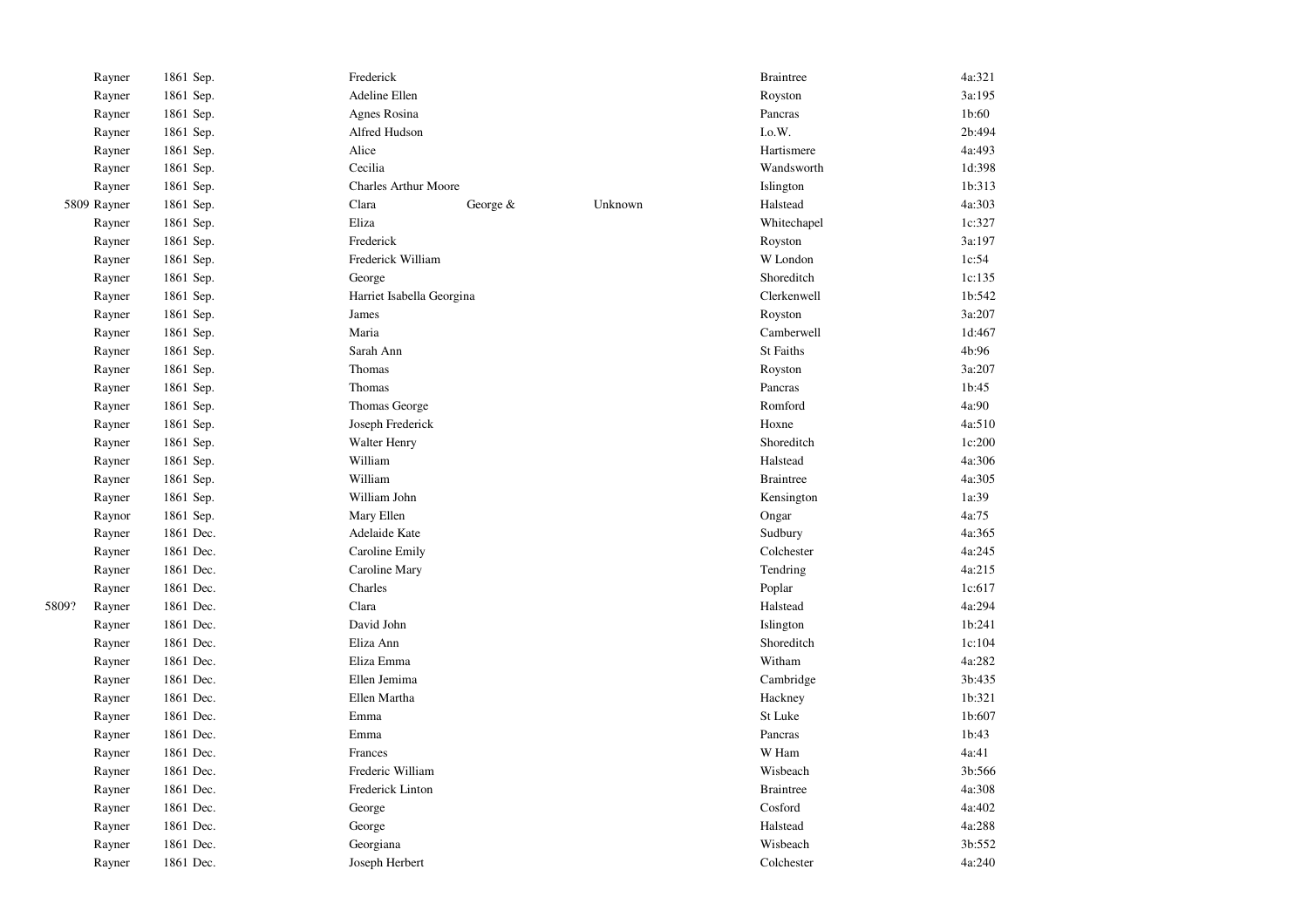| Rayner      | 1861 Dec. |        | Lavinia Frances Jane    |                     |                | St Georges S         |                     | 1d:140 |        |         |
|-------------|-----------|--------|-------------------------|---------------------|----------------|----------------------|---------------------|--------|--------|---------|
| 1121 Rayner | 1861 Dec. |        | Robert                  | John & Mary Ann?    | <b>RAYNER</b>  | Halstead             |                     | 4a:292 |        |         |
| Rayner      | 1861 Dec. |        | James William           |                     |                | Lewisham             |                     | 1d:695 |        |         |
| Rayner      | 1861 Dec. |        | John                    |                     |                | Wandsworth           |                     | 1d:449 |        |         |
| Rayner      | 1861 Dec. |        | John George             |                     |                | Cambridge            |                     | 3b:453 |        |         |
| Rayner      | 1861 Dec. |        | Louisa                  |                     |                | Kensington           |                     | 1a:125 |        |         |
| Rayner      | 1861 Dec. |        | Mary                    |                     |                | Marylebone           |                     | 1a:381 |        |         |
| Rayner      | 1861 Dec. |        | Mary Ann                |                     |                | Mitford              |                     | 4b:274 |        |         |
| Rayner      | 1861 Dec. |        | William                 |                     |                | Islington            |                     | 1b:194 |        |         |
| Rayner      | 1861 Dec. |        | William                 |                     |                | St Luke              |                     | 1b:607 |        |         |
| Rayner      | 1861 Dec. |        | William Robert          |                     |                | Norwich              |                     | 4b:137 |        |         |
| Rayner      | 1861 Dec. |        | Male                    | Is this Robert?     |                | Halstead             |                     | 4a:286 |        |         |
| Raynor      | 1861 Dec. |        | James Henry             |                     |                | Henstead             |                     | 4b:179 |        |         |
| Rainer      | 1862 Mar. |        | Albert William          |                     |                | St Georges Sq        |                     | 1d:171 |        |         |
| Rayner      | 1862 Mar. |        | Albert Ernest Frederick |                     |                | Mitford              |                     | 4b:292 |        |         |
| Rayner      | 1862 Mar. |        | Alfred George           |                     |                | Downham              |                     | 4b:378 |        |         |
| Rayner      | 1862 Mar. |        | Alice                   |                     |                | Hoxne                |                     | 4a:507 |        |         |
| Rayner      | 1862 Mar. |        | Alice                   |                     |                | Royston              |                     | 3a:220 |        |         |
| 1285 Rayner | 1862 Mar. |        | Henry                   | Charles & Sarah Ann | <b>UNKNOWN</b> | Halstead             |                     | 4a:296 |        |         |
| 1 Rayner    | 1862 Mar. | 16.01. | <b>Henry William</b>    | <b>Susannah</b>     | <b>RAYNER</b>  | <b>Halstead</b>      | single woman 4a:295 |        |        |         |
| Rayner      | 1862 Mar. |        | Ada Ellen               |                     |                | Ipswich              |                     | 4a:566 |        |         |
| Rayner      | 1862 Mar. |        | Benjamin                |                     |                | <b>St Faiths</b>     |                     | 4b:98  |        |         |
| Rayner      | 1862 Mar. |        | Anna Eliza              |                     |                | Sudbury              |                     | 4a:380 |        |         |
| Rayner      | 1862 Mar. |        | Eliza Emmeline          |                     |                | Witham               |                     | 4a:285 |        |         |
| Rayner      | 1862 Mar. |        | <b>Edward Henry</b>     |                     |                | Hackney              |                     | 1b:383 |        |         |
| Rayner      | 1862 Mar. |        | George                  |                     |                | Depwade              |                     | 4b:223 |        |         |
| Rayner      | 1862 Mar. |        | Harriet                 |                     |                | Lambeth              |                     | 1d:330 |        |         |
| Rayner      | 1862 Mar. |        | Harriett Emma           |                     |                | Kings Lynn           |                     | 4b:367 |        |         |
| Rayner      | 1862 Mar. |        | Hugh                    |                     |                | Royston              |                     | 3a:204 |        |         |
| Rayner      | 1862 Mar. |        | Jane                    |                     |                | Depwade              |                     | 4b:227 |        |         |
| Rayner      | 1862 Mar. |        | Mary Ann                |                     |                | Clerkenwell          |                     | 1b:586 |        |         |
| Rayner      | 1862 Mar. |        | Mary Ann Jane           |                     |                | Strand               |                     | 1b:466 |        |         |
| Rayner      | 1862 Mar. |        | Mary Elizabeth          |                     |                | Wisbeach             |                     | 3b:620 |        |         |
| Rayner      | 1862 Mar. |        | Mary Maud Lydia         |                     |                | Docking              |                     | 4b:331 |        |         |
| Rayner      | 1862 Mar. |        | Peter Alfred            |                     |                | St Luke              |                     | 1b:618 |        |         |
| Rayner      | 1862 Mar. |        | Samuel                  |                     |                | Mildenhall           |                     | 4a:464 |        |         |
| Rayner      | 1862 Mar. |        | Susan Matilda           |                     |                | St Giles             |                     | 1b:439 |        |         |
| Rayner      | 1862 Mar. |        | Susanna                 |                     |                | Ely                  |                     | 3b:571 |        |         |
| Rayner      | 1862 Mar. |        | Thomas James            |                     |                | Shoreditch           |                     | 1c:227 |        |         |
| Rayner      | 1862 Mar. |        | <b>Walter Stuart</b>    |                     |                | <b>Bethnal Green</b> |                     | 1c:259 |        |         |
| Rayner      | 1862 Mar. |        | William                 |                     |                | <b>St Faiths</b>     |                     | 4b:98  |        |         |
| Rayner      | 1862 Mar. |        | Alice                   | William &           |                | Halstead             | labourer            | 4a:291 |        |         |
| 76 Rayner   | 1862 Mar. |        | Walter                  | Charles & Sarah Ann | <b>UNKNOWN</b> | Halstead             | labourer            | 4a:291 |        |         |
| Rayner      | 1862 Mar. | 18.04. | George                  | Robert & Mary       |                | Hedingham LHalstead  | labourer            | 4a:292 | SA 163 | 1862/21 |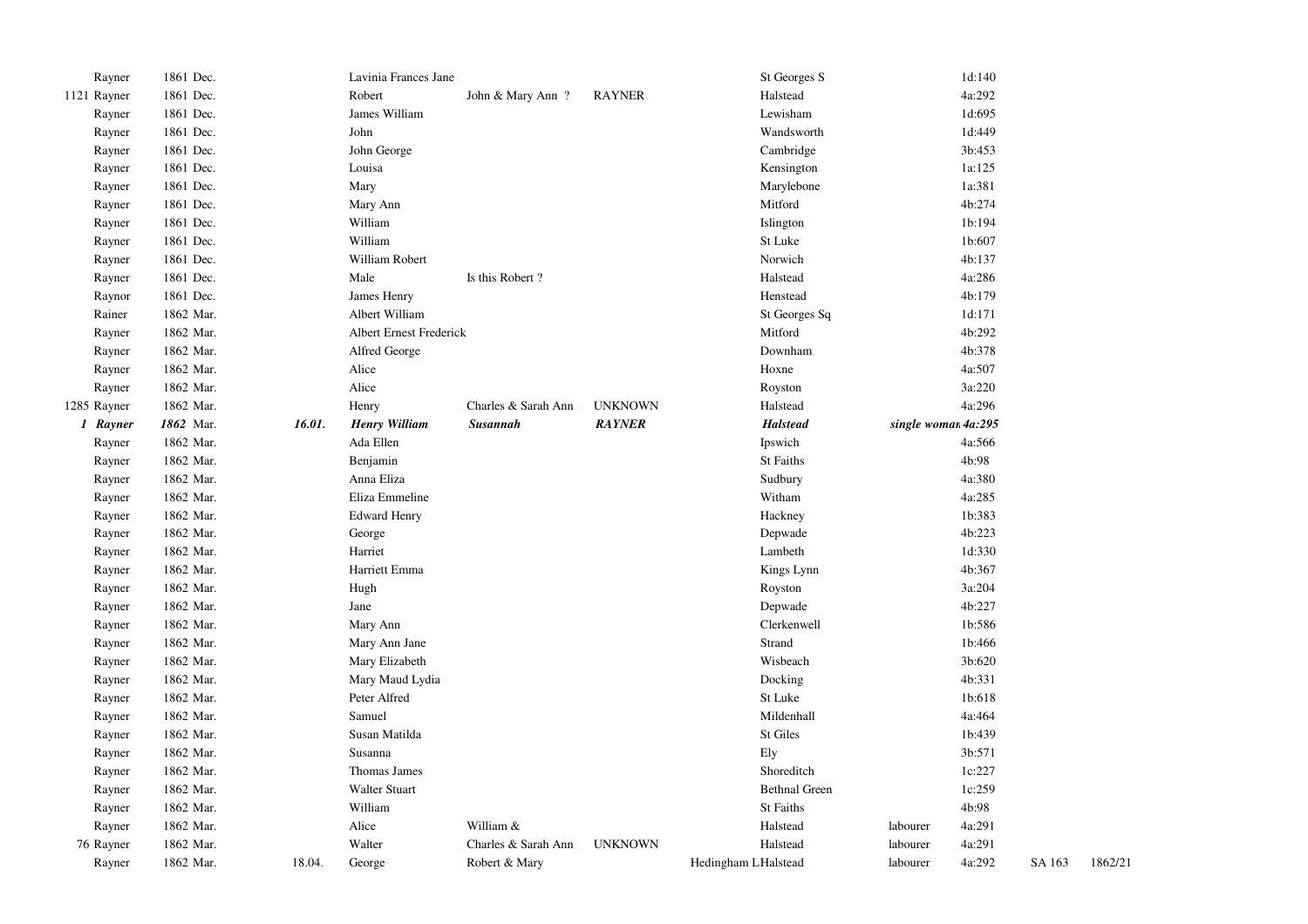| Rayner     | 1862      |                      |                    |                 |                        |          |        |
|------------|-----------|----------------------|--------------------|-----------------|------------------------|----------|--------|
| Rayner     | 1862 Jun. | Alice                |                    |                 | Islington              |          | 1b:187 |
| Rayner     | 1862 Jun. | <b>Arthur Frank</b>  |                    |                 | Depwade                |          | 4b:213 |
| Rayner     | 1862 Jun. | Caroline             |                    |                 | Cambridge              |          | 3b:503 |
| Rayner     | 1862 Jun. | John                 |                    |                 | Halstead               |          | 4a:313 |
| Rayner     | 1862 Jun. | Emily                |                    |                 | Halstead               |          | 4a:315 |
| Rayner     | 1862 Jun. | <b>Edith Alice</b>   |                    |                 | Blofield               |          | 4b:190 |
| Rayner     | 1862 Jun. | Eliza Catherine      |                    |                 | I.o.W.                 |          | 2b:495 |
| Rayner     | 1862 Jun. | Ellen Maria          |                    |                 | I.o.W.                 |          | 2b:476 |
| 81 Rayner  | 1862 Jun. | Jessie               | Edward & Elizabeth | <b>BENTALL</b>  | Halstead               | weaver   | 4a:320 |
| Rayner     | 1862 Jun. | William              |                    |                 | Halstead               |          | 4a:322 |
| Rayner     | 1862 Jun. | Charles Hayward      |                    |                 | Lexden                 |          | 4a:285 |
| Rayner     | 1862 Jun. | <b>Charles James</b> |                    |                 | I.o.W.                 |          | 2b:492 |
| Rayner     | 1862 Jun. | Clara                |                    |                 | Mile End               |          | 1c:574 |
| Rayner     | 1862 Jun. | George               |                    |                 | Wandsworth             |          | 1d:436 |
| Rayner     | 1862 Jun. | Gertrude Mary        |                    |                 | Chelsea                |          | 1a:205 |
| Rayner     | 1862 Jun. | Hannah Lydia         |                    |                 | Docking                |          | 4b:310 |
| Rayner     | 1862 Jun. | Fred                 |                    |                 | Sudbury                |          | 4a:415 |
| Rayner     | 1862 Jun. | Frederick John       |                    |                 | W Ham                  |          | 4a:49  |
| Rayner     | 1862 Jun. | Jessie               | Samuel & Sarah     | <b>COGERTON</b> | Halstead               |          | 4a:320 |
| Rayner     | 1862 Jun. | James                |                    |                 | <b>Bethnal Green</b>   |          | 1c:257 |
| Rayner     | 1862 Jun. | James                |                    |                 | <b>St Georges East</b> |          | 1c:449 |
| Rayner     | 1862 Jun. | John                 |                    |                 | Epping                 |          | 4a:64  |
| Rayner     | 1862 Jun. | John Robert          |                    |                 | Depwade                |          | 4b:225 |
| Rayner     | 1862 Jun. | John                 |                    |                 | Halstead               |          | 4a:313 |
| Rayner     | 1862 Jun. | Julia                |                    |                 | Lambeth                |          | 1d:280 |
| Rayner     | 1862 Jun. | Laura Louise         |                    |                 | Mitford                |          | 4b:273 |
| Rayner     | 1862 Jun. | Martha               |                    |                 | Bury St E              |          | 4a:486 |
| Rayner     | 1862 Jun. | May.                 |                    |                 | Erpingham              |          | 4b:65  |
| Rayner     | 1862 Jun. | Sarah Saunders       |                    |                 | Pancras                |          | 1b:4   |
| Rayner     | 1862 Jun. | Walter               |                    |                 | <b>St Faiths</b>       |          | 4b:88  |
| Rayner     | 1862 Jun. | Walter               |                    |                 | Witham                 |          | 4a:307 |
| Rayner     | 1862 Jun. | William              |                    |                 | Depwade                |          | 4b:233 |
| Rayner     | 1862 Jun. | William Thomas       |                    |                 | <b>Bethnal Green</b>   |          | 1c:327 |
| Rayner     | 1862 Jun. | male                 |                    |                 | Depwade                |          | 4b:233 |
| Rayner     | 1862 Jun. | male                 |                    |                 | Docking                |          | 4b:321 |
| Rayner     | 1862 Jun. | male                 |                    |                 | Newmarket              |          | 3b:541 |
| Rayner     | 1862 Sep. | Arthur Joseph        |                    |                 | Hoxne                  |          | 4a:500 |
| Rayner     | 1862 Sep. | Arthur               |                    |                 | St Faiths              |          | 4b:87  |
| Rayner     | 1862 Sep. | Albert Lawrence      |                    |                 | Hackney                |          | 1b:367 |
| Rayner     | 1862 Sep. | <b>Betsy</b>         |                    |                 | Hoxne                  |          | 4a:502 |
| 383 Rayner | 1862 Sep. | David                | Henry & Mary Ann   | <b>WARWICK</b>  | Halstead               | labourer | 4a:291 |
| Rayner     | 1862 Sep. | David James          |                    |                 | Royston                |          | 3a:217 |
| Rayner     | 1862 Sep. | Edmund               |                    |                 | Erpingham              |          | 4b:65  |
|            |           |                      |                    |                 |                        |          |        |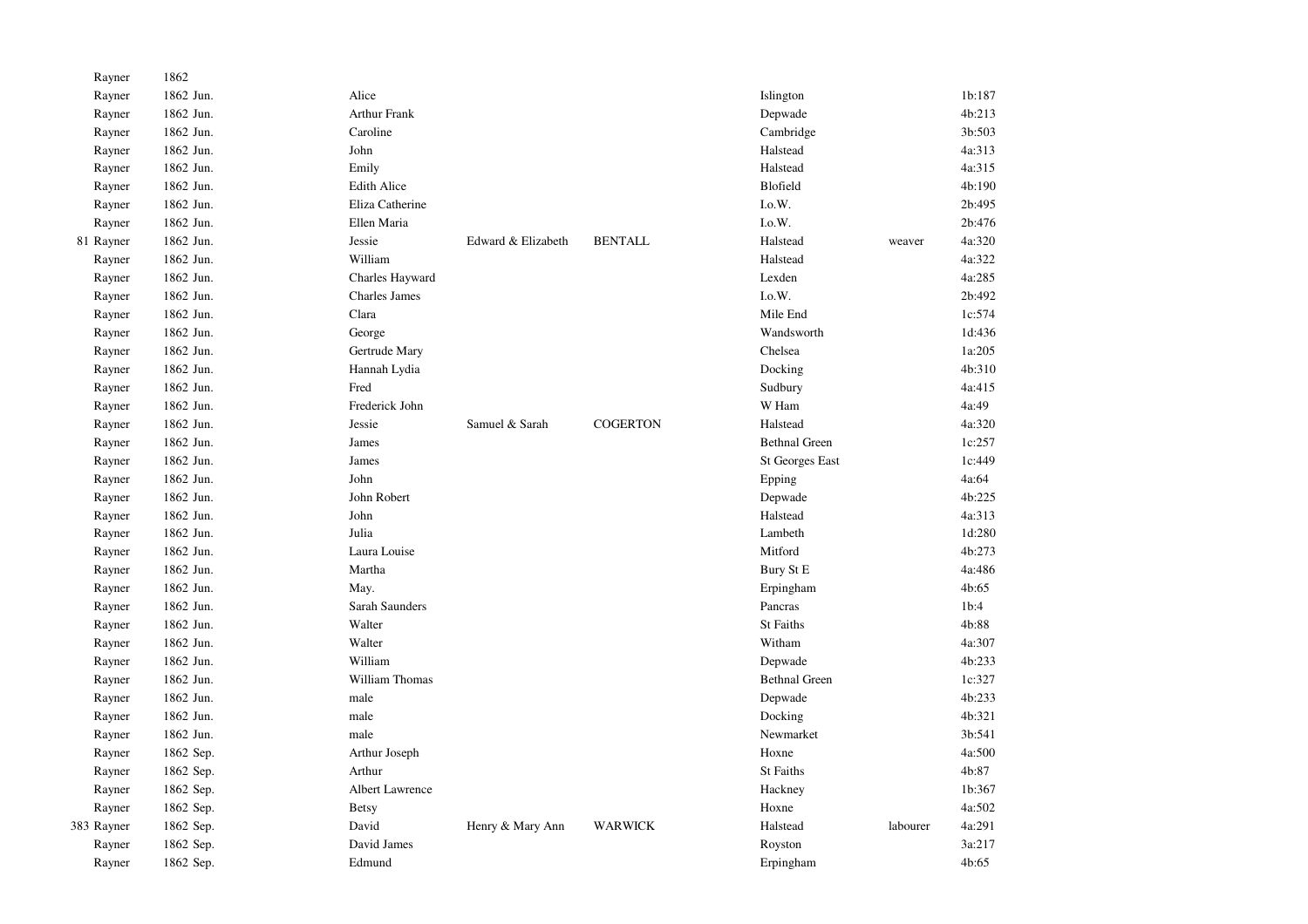| Rayner      | 1862 Sep. |          | Eliza Jane          |                           |                |                      | Rochford             |         | 4a:161 |         |         |
|-------------|-----------|----------|---------------------|---------------------------|----------------|----------------------|----------------------|---------|--------|---------|---------|
| Rayner      | 1862 Sep. |          | Eliza               |                           |                |                      | Thetford             |         | 4b:376 |         |         |
| Rayner      | 1862 Sep. |          | Emily (Alice ?)     |                           |                |                      | Halstead             |         | 4a:297 | $10\,$  |         |
| Rayner      | 1862 Sep. |          | <b>Emily Louisa</b> |                           |                |                      | Newmarket            |         | 3b:489 |         |         |
| Rayner      | 1862 Sep. |          | Emmanuel            |                           |                |                      | Freebridge           |         | 4b:311 |         |         |
| Rayner      | 1862 Sep. | 05.10.   | Florence            | Benjamin & Emma           | <b>JEGGO</b>   | Trinity Sq           | Halstead             | painter | 4a:298 | HT 1143 |         |
| 502 Rayner  | 1862 Sep. |          | Harriet             | Alfred & Mary             | <b>NEWBY</b>   |                      | Halstead             |         | 4a:299 |         |         |
| Rayner      | 1862 Sep. |          | George              |                           |                |                      | <b>Bethnal Green</b> |         | 1c:217 |         |         |
| Rayner      | 1862 Sep. |          | Henry               |                           |                |                      | Hackney              |         | 1b:374 |         |         |
| Rayner      | 1862 Sep. |          | Lewis               |                           |                |                      | Erpingham            |         | 4b:66  |         |         |
| Rayner      | 1862 Sep. |          | Mary                |                           |                |                      | Royston              |         | 3a:208 |         |         |
| Rayner      | 1862 Sep. |          | Mary Ann            |                           |                |                      | Shoreditch           |         | 1c:94  |         |         |
| Rayner      | 1862 Sep. |          | Thomas John         |                           |                |                      | Pancras              |         | 1b:131 |         |         |
| Rayner      | 1862 Sep. |          | William             |                           |                |                      | Docking              |         | 4b:299 |         |         |
| Rayner      | 1862 Sep. |          | William             |                           |                |                      | St Georges           |         | 1d:168 |         |         |
| Rayner      | 1862 Sep. |          | William Gardner     |                           |                |                      | Poplar               |         | 1c:555 |         |         |
| Rayner      | 1862 Sep. |          | Zipporah            |                           |                |                      | Royston              |         | 3a:215 |         |         |
| Rayner      | 1862 Sep. |          | Female              |                           |                |                      | Lexden               |         | 4a:272 |         |         |
| 2496 Rayner | 1862 Dec. | 29.11.   | Walter              | Alfred & Elizabeth        | <b>SEARL</b>   | Trinity Sq           | Halstead             | weaver  |        | HT 1153 |         |
| 368 Rayner  | 1863 Mar. | 03.04.   | Clara               | Decimus Wm & Mary ArSMITH |                | School Lane Halstead |                      | butcher |        | SA 210  | 1863/27 |
| 2796 Rayner | 1863 /    |          | Sarah M             | ? & Elizabeth             | <b>UNKNOWN</b> |                      | Gestingthorpe        |         |        |         |         |
| 2317 Rayner | 1862 Jun. | 05.04.   | Walter              | Edward & Elizabeth        |                | <b>Trinity Sq</b>    | Halstead             | weaver  |        | HT 1323 |         |
| Rayner      | 1862 Jun. | 05.04.   | Clara               | Isaac                     |                | Trinity Sq           | Halstead             | weaver  | 4a:301 | HT 1322 |         |
| Rayner      | 1862 Dec. |          | Alfred              |                           |                |                      | Islington            |         | 1b:219 |         |         |
| Rayner      | 1862 Dec. |          | Alice Jane          |                           |                |                      | St Faiths            |         | 4b:96  |         |         |
| Rayner      | 1862 Dec. |          | Charles             |                           |                |                      | Shoreditch           |         | 1c:145 |         |         |
| Rayner      | 1862 Dec. |          | Clara               |                           |                |                      | Depwade              |         | 4b:221 |         |         |
| Rayner      | 1862 Dec. |          | Elizabeth           |                           |                |                      | Walsingham           |         | 4b:299 |         |         |
| Rayner      | 1862 Dec. |          | Elizabeth           |                           |                |                      | W Ham                |         | 4a:6   |         |         |
| Rayner      | 1862 Dec. |          | Elizabeth Kate      |                           |                |                      | Shoreditch           |         | 1c:128 |         |         |
| Rayner      | 1862 Dec. |          | Ellen               |                           |                |                      | <b>Bethnal Green</b> |         | 1c:235 |         |         |
| Rayner      | 1862 Dec. | 08.04.63 | Emily               | Jonathan & Ann            |                | labourer             | Witham               |         | 4a:294 | SA 217  | 1863/28 |
| 1337 Rayner | 1862 Dec. |          | Frederick           | Charles                   |                |                      | <b>Braintree</b>     |         | 4a:318 |         |         |
| Rayner      | 1862 Dec. |          | Frederick Arthur    |                           |                |                      | Billericay           |         | 4a:132 |         |         |
| Rayner      | 1862 Dec. |          | George              |                           |                |                      | Wangford             |         | 4a:641 |         |         |
| Rayner      | 1862 Dec. |          | George Arthur       |                           |                |                      | Hackney              |         | 1b:399 |         |         |
| Rayner      | 1862 Dec. |          | Georgianna          |                           |                |                      | Norwich              |         | 4b:111 |         |         |
| Rayner      | 1862 Dec. |          | Harry               |                           |                |                      | Witham               |         | 4a:282 |         |         |
| Rayner      | 1862 Dec. |          | John William James  |                           |                |                      | Henstead             |         | 4b:187 |         |         |
| Rayner      | 1862 Dec. |          | Joaeph Thomas       |                           |                |                      | St Georges Sq        |         | 1d:140 |         |         |
| Rayner      | 1862 Dec. |          | Louisa Anne         |                           |                |                      | Mile End             |         | 1c:574 |         |         |
| Rayner      | 1862 Dec. |          | Malthus Bromley     |                           |                |                      | Chelmsford           |         | 4a:167 |         |         |
| Rayner      | 1862 Dec. |          | Robert Edward       |                           |                |                      | Mitford              |         | 4b:278 |         |         |
| Rayner      | 1862 Dec. |          | Rosanna             |                           |                |                      | Dunmow               |         | 4a:328 |         |         |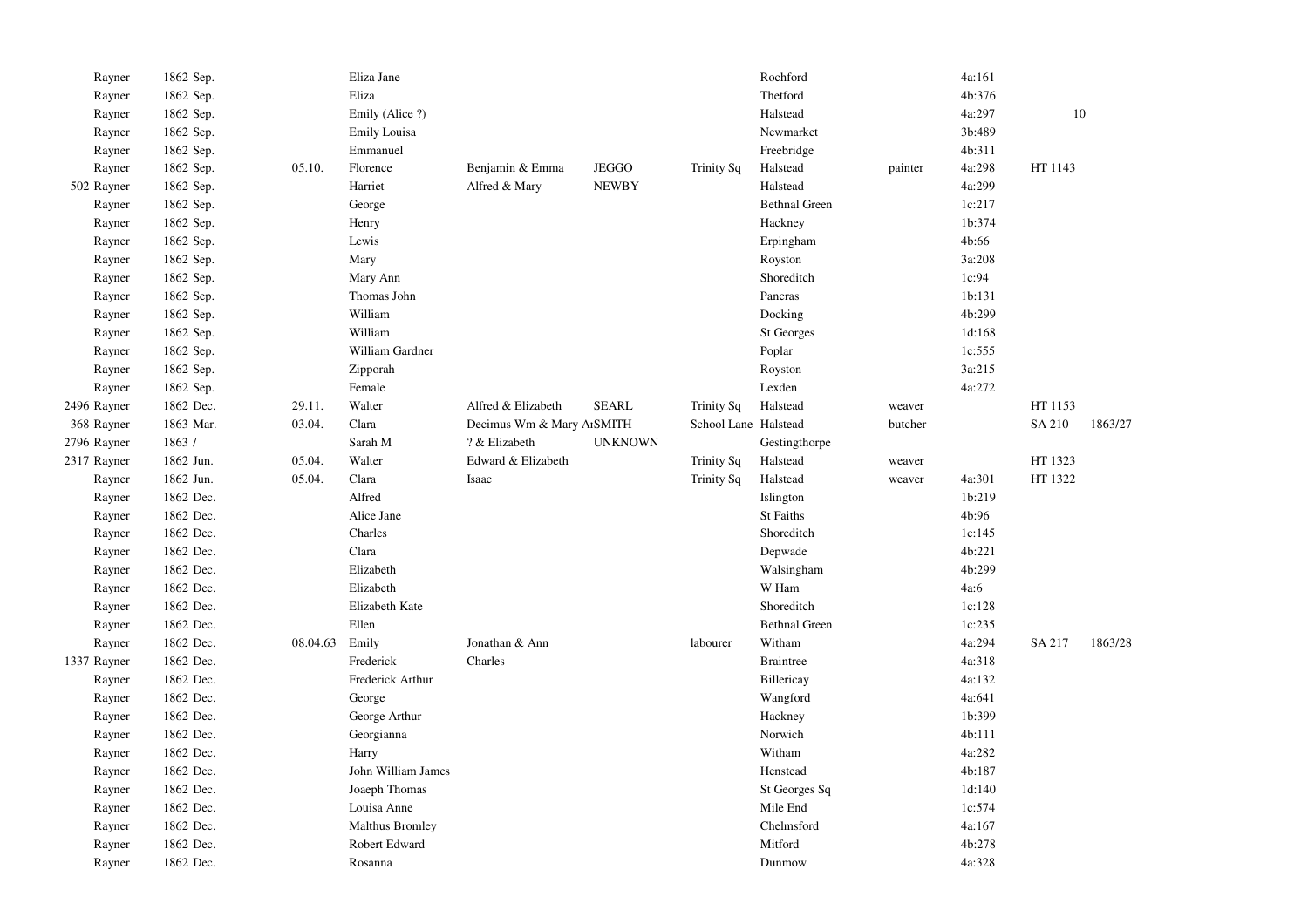| Rayner      | 1862 Dec. |        | Susannah             |                             |                |                     | Stow       |                    | 4a:466 |            |         |
|-------------|-----------|--------|----------------------|-----------------------------|----------------|---------------------|------------|--------------------|--------|------------|---------|
| Rayner      | 1862 Dec. |        | Thomas               |                             |                |                     | Rochford   |                    | 4a:185 |            |         |
| Rayner      | 1862 Dec. |        | Walter               |                             |                |                     | Lambeth    |                    | 1d:319 |            |         |
| Rayner      | 1862 Dec. |        | William Walter       |                             |                |                     | Shoreditch |                    | 1c:208 |            |         |
| Rayner      | 1862 Dec. |        | male                 |                             |                |                     | St Faiths  |                    | 4b:98  |            |         |
| Rayner      | 1863 Mar. |        | Alice                |                             |                |                     | Sudbury    |                    | 4a:440 |            |         |
| Rayner      | 1863 Mar. |        | Alice                |                             |                |                     | Kings Lynn |                    | 4b:362 |            |         |
| Rayner      | 1863 Mar. | 07.06. | Asa Allen            | James & Maria               |                | Chapel Hill         | Halstead   |                    | 4a:336 | <b>lbr</b> | HT 1197 |
| Rayner      | 1863 Mar. |        | Emily                |                             |                |                     | Chelmsford |                    | 4a:159 |            |         |
| Rayner      | 1863 Mar. |        | Harry William        |                             |                |                     | Norwich    |                    | 4b:167 |            |         |
| Rayner      | 1863 Mar. |        | Henry                |                             |                |                     | Thingoe    |                    | 4a:480 |            |         |
| Rayner      | 1863 Mar. |        | John Thomas          |                             |                |                     | Rochford   |                    | 4a:197 |            |         |
| 4512 Rayner | 1863 Mar. |        | Lizzie Blanche       | William & Elizabeth         | <b>CANDLER</b> | Wivenhoe            | Lexden     |                    | 4a:291 |            |         |
| 1091 Rayner | 1863 Mar. | 05.04. | Timothy              | Robert & Mary Ann           | WILLIAMSON     | Hedingham LHalstead |            | labourer           | 4a:331 | SA 215     | 1863/27 |
| 151 Rayner  | 1863 Jun. |        | Albert Edward        | Charles & Sarah             | <b>UNKNOWN</b> |                     | Halstead   |                    | 4a:323 |            |         |
| Rayner      | 1863 Jun. |        | Hannah Maria         |                             |                |                     | Romford    |                    | 4a:102 |            |         |
| 1232 Rayner | 1863 Jun. |        | Herbert              | William & Lucy              | Unknown        |                     | Halstead   | wheelwright 4a:326 |        |            |         |
| Rayner      | 1863 Jun. |        | Louisa Selina        |                             |                |                     | Chelmsford |                    | 4a:151 |            |         |
| Rayner      | 1863 Jun. |        | female               |                             |                |                     | Cambridge  |                    | 3b:520 |            |         |
| Rayner      | 1863 Sep. |        | Arthur George        |                             |                |                     | Cambridge  |                    | 3b:468 |            |         |
| Rayner      | 1863 Sep. |        | George               |                             |                |                     | Bury St E  |                    | 4a:439 |            |         |
| Rayner      | 1863 Sep. |        | George Berthold      |                             |                |                     | Sudbury    |                    | 4a:385 |            |         |
| Rayner      | 1863 Sep. |        | George Green         |                             |                |                     | Cambridge  |                    | 3b:461 |            |         |
| Rayner      | 1863 Sep. |        | Hannah               |                             |                |                     | Halstead   |                    | 4a:302 |            |         |
| Rayner      | 1863 Sep. |        | Hannah               |                             |                |                     | Chelmsford |                    | 4a:146 |            |         |
| Rayner      | 1863 Sep. | 25.10. | Mary Ann             | Osgood & Elizabeth          |                | Hedingham LSudbury  |            | shoemaker          | 4a:396 | SA 240     | 1863/30 |
| Rayner      | 1863 Sep. |        | <b>Sidney Dale</b>   |                             |                |                     | Chesterton |                    | 3b:457 |            |         |
| Rayner      | 1863 Sep. |        | Susan                |                             |                |                     | Chesterton |                    | 3b:454 |            |         |
| Rayner      | 1863 Sep. |        | Walter               |                             |                |                     | Maldon     |                    | 4a:210 |            |         |
| Rayner      | 1863 Sep. |        | William              |                             |                |                     | Risbridge  |                    | 4a:375 |            |         |
| Rayner      | 1863 Sep. |        | female               |                             |                |                     | Sudbury    |                    | 4a:398 |            |         |
| 153 Rayner  | 1863 Dec. |        | Alice                | George & Emma Louisa Parker |                |                     | Halstead   |                    | 4a:309 |            |         |
| Rayner      | 1863 Dec. |        | Amos                 |                             |                |                     | Ely        |                    | 3b:563 |            |         |
| Rayner      | 1863 Dec. |        | Caroline Elizabeth   |                             |                |                     | Witham     |                    | 4a:55  |            |         |
| Rayner      | 1863 Dec. |        | <b>Charles Henry</b> |                             |                |                     | Ipswich    |                    | 4a:562 |            |         |
| Rayner      | 1863 Dec. |        | Clara                |                             |                |                     | Wisbeach   |                    | 3b:614 |            |         |
| Rayner      | 1863 Dec. |        | Edward               |                             |                |                     | Epping     |                    | 4a:70  |            |         |
| Rayner      | 1863 Dec. |        | Elizabeth Emma       |                             |                |                     | Halstead   |                    | 4a:313 |            |         |
| Rayner      | 1863 Dec. |        | Emily Laura          |                             |                |                     | Halstead   |                    | 4a:310 |            |         |
| Rayner      | 1863 Dec. |        | Emma                 |                             |                |                     | Halstead   |                    | 4a:312 |            |         |
| Rayner      | 1863 Dec. |        | Emma Louisa          |                             |                |                     | Saffron W  |                    | 4a:365 |            |         |
| Rayner      | 1863 Dec. |        | Flora Frances        |                             |                |                     | Billericay |                    | 4a:139 |            |         |
| 1293 Rayner | 1863 Dec. |        | <b>Frances Sarah</b> | Osgood & Elizabeth          | <b>COOPER</b>  |                     | Halstead   | shoemaker          | 4a:317 |            |         |
| Rayner      | 1863 Dec. |        | Frederick            |                             |                |                     | Wangford   |                    | 4a:644 |            |         |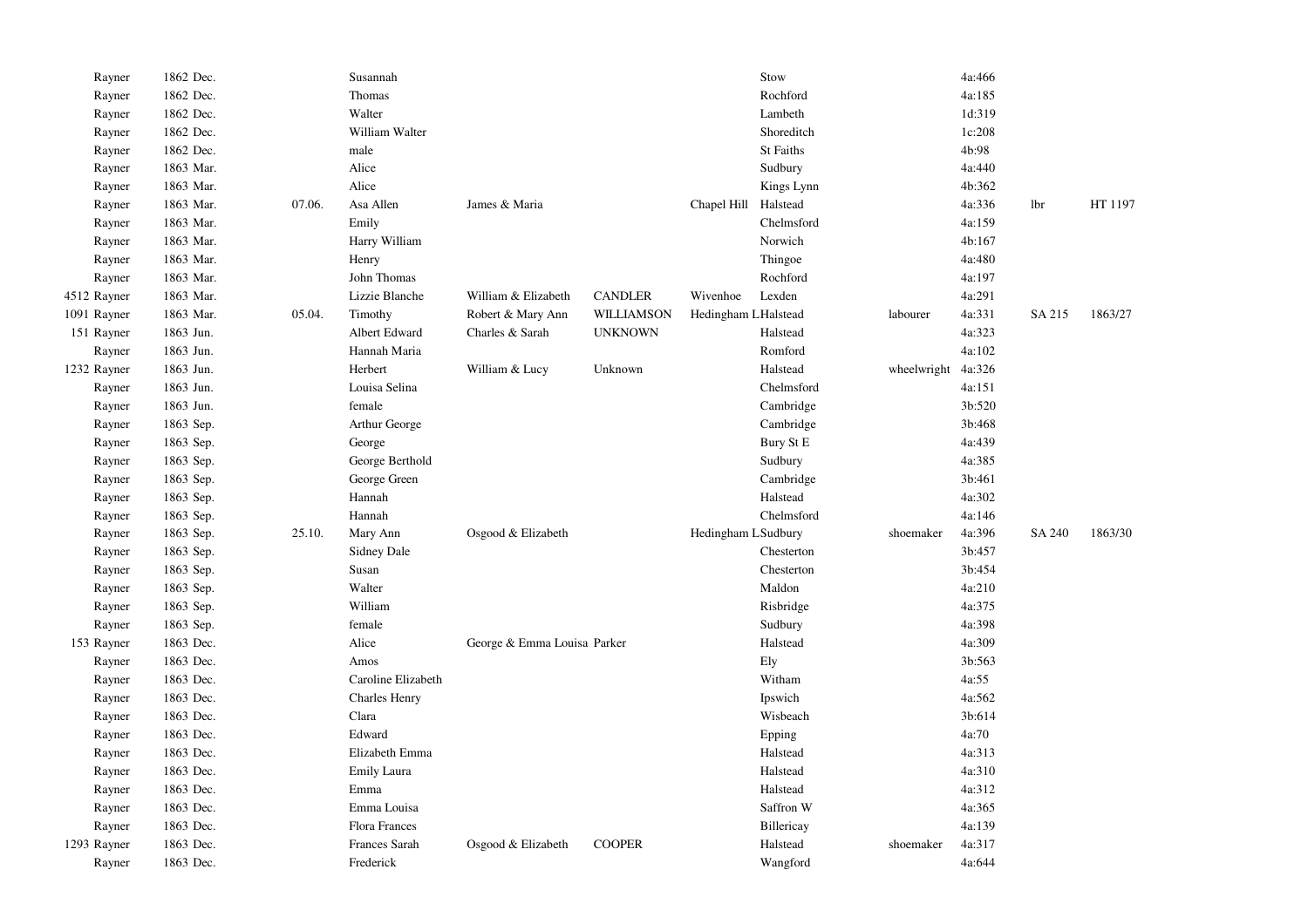| Rayner      | 1863 Dec.   |        | George               |                             |                |                     | Witham           |      |          | 4a:303 |         |         |
|-------------|-------------|--------|----------------------|-----------------------------|----------------|---------------------|------------------|------|----------|--------|---------|---------|
| Rayner      | 1863 Dec.   |        | Harriet Rosanna      |                             |                |                     | Norwich          |      |          | 4b:170 |         |         |
| 1302 Rayner | 1863 Dec.   | 01.11. | Isabella             | Benjamin & Emma             | <b>JEGGO</b>   | <b>Trinity Str</b>  | Halstead         |      | painter  | 4a:312 | HT 1221 |         |
| Rayner      | 1863 Dec.   |        | John                 |                             |                |                     | Witham           |      |          | 4a:303 |         |         |
| Rayner      | 1863 Dec.   |        | John                 |                             |                |                     | Chesterton       |      |          | 3b:491 |         |         |
| Rayner      | 1863 Dec.   |        | Lucy                 |                             |                |                     | Epping           |      |          | 4a:70  |         |         |
| Rayner      | 1863 Dec.   |        | Mary Ann             |                             |                |                     | Halstead         |      |          | 4a:311 |         |         |
| Rayner      | 1863 Dec.   |        | William Stephen      |                             |                |                     | Sudbury          |      |          | 4a:387 |         |         |
| Raynor      | 1863 Dec.   |        | Arthur Guy Sanders   |                             |                |                     | Ongar            |      |          | 4a:91  |         |         |
| Raynor      | 1863 Dec.   |        | George               |                             |                |                     | Hartismere       |      |          | 4a:497 |         |         |
| 1515 Rayner | 1863 ?      |        | William              | Abraham & Mary              | <b>UNKNOWN</b> |                     | Gestingthorpe    |      | ag lab   |        |         |         |
| Rayner      | 1863 27.11. |        | George               | Isaac & Elizabeth           | <b>UNKNOWN</b> | Mt Pleasant         | Halstead         |      |          |        | HT 1096 |         |
| 159 Rayner  | 1863        | 30.10. | Alice                | Henry & Sarah               |                | Causeway            | Halstead         |      | lbr      |        | HT 1219 |         |
| 2830 Rayner | 1863        |        | Walter               | Jonathan & Hannah           | <b>AMEY</b>    |                     | Maldon           |      |          | 13m    |         |         |
| 161 Rayner  | 1863 ?      |        | Alice                | George & Emma Louise PARKER |                |                     | Halstead         |      |          |        |         |         |
| Rayner      | 1864        |        | John                 | Robert & Mary Ann           | <b>SKINNER</b> |                     | Stone            | Kent |          |        |         |         |
| 137 Rayner  | 1864 Mar.   |        | Abraham              | William & Sarah             | <b>UNKNOWN</b> |                     | Halstead         |      |          | 4a:341 |         |         |
| 5666 Rayner | 1864 Mar.   |        | <b>Charles James</b> |                             |                |                     | Bury St E        |      |          | 4a:511 |         |         |
| Rayner      | 1864 Mar.   |        | David                |                             |                |                     | Hoxne            |      |          | 4a:567 |         |         |
| Rayner      | 1864 Mar.   |        | Eliza                |                             |                |                     | Hoxne            |      |          | 4a:573 |         |         |
| Rayner      | 1864 Mar.   |        | Fanny                |                             |                |                     | Cosford          |      |          | 4a:576 |         |         |
| Rayner      | 1864 Mar.   |        | George               |                             |                |                     | Thingoe          |      |          | 4a:494 |         |         |
| Rayner      | 1864 Mar.   |        | George Thomas        |                             |                |                     | W Ham            |      |          | 4a:28  |         |         |
| Rayner      | 1864 Mar.   |        | Harry                |                             |                |                     | Chesterton       |      |          | 3b:509 |         |         |
| Rayner      | 1864 Mar.   |        | Herbert Edward       |                             |                |                     | Colchester       |      |          | 4a:281 |         |         |
| Rayner      | 1864 Mar.   |        | Joseph William       |                             |                |                     | <b>Braintree</b> |      |          | 4a:366 |         |         |
| Rayner      | 1864 Mar.   |        | Maria                |                             |                |                     | Ely              |      |          | 3b:605 |         |         |
| Rayner      | 1864 Mar.   |        | Peter                |                             |                |                     | Norwich          |      |          | 4b:154 |         |         |
| Rayner      | 1864 Mar.   |        | Sarah Ann            |                             |                |                     | Chesterton       |      |          | 3b:508 |         |         |
| Raynor      | 1864 Mar.   |        | Jeremiah Frederick   |                             |                |                     | Mutford          |      |          | 4a:746 |         |         |
| Rayner      | 1864 Jun.   |        | Alice Elaenor        |                             |                |                     | Cambridge        |      |          | 3b:503 |         |         |
| Rayner      | 1864 Jun.   | 20.08. | Ann Ruth             | Robert & Mary Ann           |                | Hedingham LHalstead |                  |      | labourer | 4a:327 | SA 283  | 1964/36 |
| Rayner      | 1864 Jun.   |        | Emily                |                             |                |                     | Halstead         |      |          | 4a:330 |         |         |
| Rayner      | 1864 Jun.   |        | <b>Emily Sarah</b>   |                             |                |                     | Rochford         |      |          | 4a:195 |         |         |
| Rayner      | 1864 Jun.   |        | George               |                             |                |                     | Halstead         |      |          | 4a:326 |         |         |
| Rayner      | 1864 Jun.   |        | Rebecca              |                             |                |                     | Ely              |      |          | 3b:567 |         |         |
| Rayner      | 1864 Jun.   |        | Sarah Ann            |                             |                |                     | Wisbeach         |      |          | 3b:612 |         |         |
| Rayner      | 1864 Jun.   |        | Sarah Mehetabel      |                             |                |                     | Sudbury          |      |          | 4a:432 |         |         |
| Rayner      | 1864 Jun.   |        | Thomas               |                             |                |                     | Risbridge        |      |          | 4a:418 |         |         |
| Rayner      | 1864 Jun.   |        | Walter               |                             |                |                     | Halstead         |      |          | 4a:323 |         |         |
| Rayner      | 1864 Jun.   |        | William              |                             |                |                     | Chesterton       |      |          | 3b:475 |         |         |
| Rayner      | 1864 Jun.   |        | WorthingtonThomas    |                             |                |                     | Chelmsford       |      |          | 4a:179 |         |         |
| Rayner      | 1864 Jun.   |        | female               |                             |                |                     | <b>Braintree</b> |      |          | 4a:350 |         |         |
| Rayner      | 1864 Jun.   |        |                      |                             |                |                     |                  |      |          |        |         |         |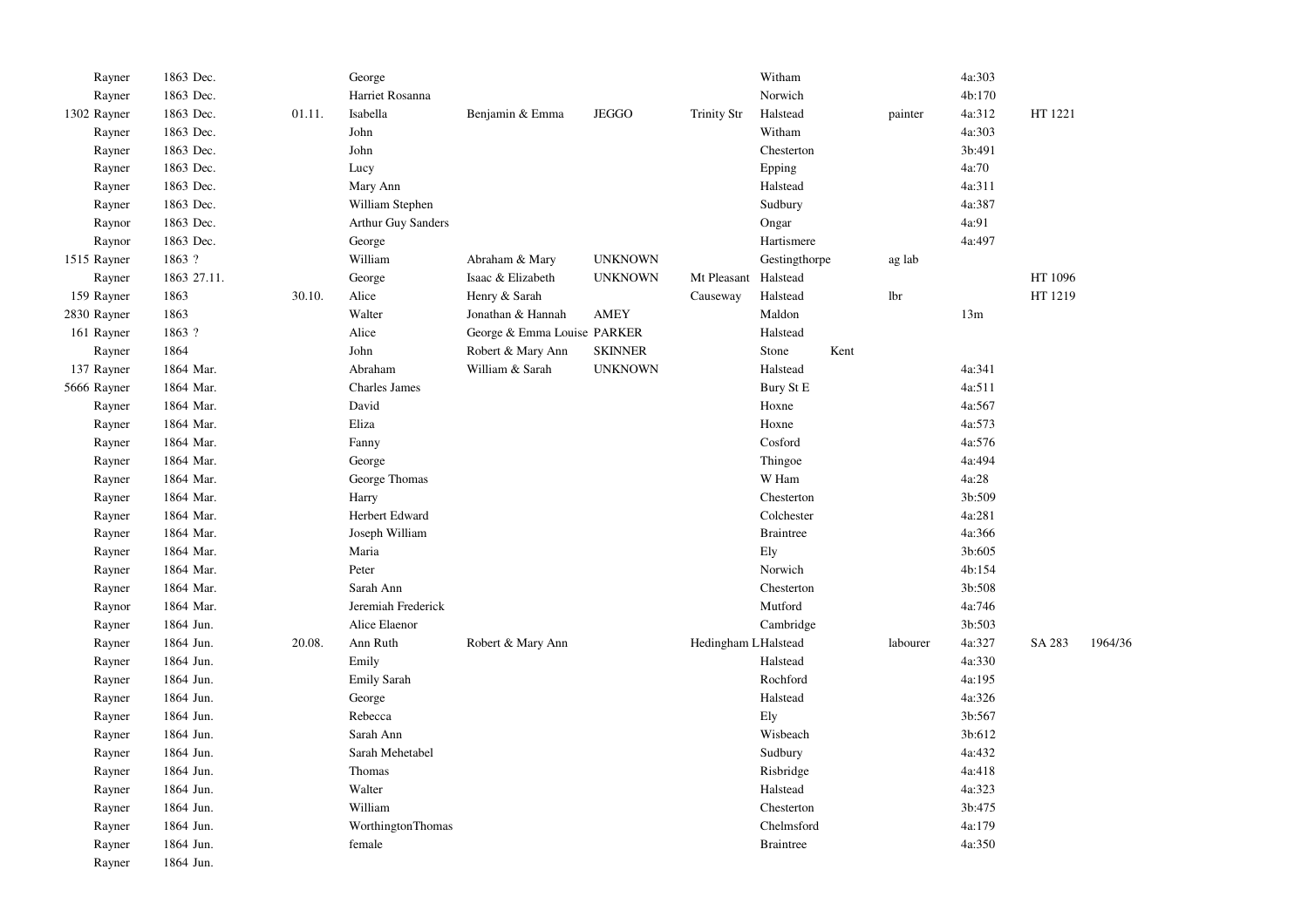| 1242 Rayner | 1864 ?    |          | Jessie                 | William & Emma                               | <b>BUTCHER</b> |                       | Halstead   |                      |        |         |         |
|-------------|-----------|----------|------------------------|----------------------------------------------|----------------|-----------------------|------------|----------------------|--------|---------|---------|
| 2452 Rayner | 1864 Sep. | 23.07.   | William                | William & Hannah                             | <b>PERRY</b>   | <b>Braintree</b>      | Chelmsford |                      | 4a:158 |         |         |
| Rayner      | 1864      | 24.07.   | William Walter         | Elizabeth                                    |                | Chapel Hill           | Halstead   |                      |        | HT 1275 |         |
| 1283 Rayner | 1864 ?    |          | Laura                  | ? & Sophia                                   | <b>UNKNOWN</b> |                       | Halstead   |                      |        |         |         |
| 1243 Rayner | 1864 ?    |          | Mary A                 | $\gamma$                                     | $\gamma$       |                       | Halstead   | servant to Wm LEE    |        |         |         |
| Rayner      | 1864 Sep. |          | Alfred                 |                                              |                |                       | Hoxne      |                      | 4a:517 |         |         |
| Rayner      | 1864 Sep. |          | Charles John           |                                              |                |                       | Halstead   |                      | 4a:307 |         |         |
| Rayner      | 1864 Sep. |          | Ellen Anna             |                                              |                |                       | Munsford?  |                      | 4a:676 |         |         |
| Rayner      | 1864 Sep. |          | <b>Esther Eliza</b>    |                                              |                |                       | Mildenhall |                      | 4a:470 |         |         |
| Rayner      | 1864 Sep. |          | Frederick John Hodges  |                                              |                |                       | Bedford    |                      | 3b:297 |         |         |
| Rayner      | 1864 Sep. |          | George Charles         |                                              |                |                       | Newmarket  |                      | 3b:516 |         |         |
| 7393 Rayner | 1864 Sep. | 26.09.   |                        | Harry William Nanton Horace Nanton & Matilda |                | Chelmsford            | Braintree  | whitesmith           | 4a:332 | SA 290  | 1864/37 |
| Rayner      | 1864 Sep. |          | Mary Ann               |                                              |                |                       | Mildenhall |                      | 4a:471 |         |         |
| Rayner      | 1864 Sep. |          | male                   |                                              |                |                       | Colchester |                      | 4a:261 |         |         |
| Rayner      | 1864 Dec. |          | Elijah Edmund          |                                              |                |                       | Halstead   |                      | 4a:305 |         |         |
| Rayner      | 1864 Dec. |          | Eliza                  |                                              |                |                       | Halstead   |                      | 4a:311 |         |         |
| Rayner      | 1864 Dec. |          | Eliza                  |                                              |                |                       | W Ham      |                      | 4a:19  |         |         |
| Rayner      | 1864 Dec. |          | Eliza Bays             |                                              |                |                       | Bury St E  |                      | 4a:450 |         |         |
| Rayner      | 1864 Dec. |          | Frank                  |                                              |                |                       | Witham     |                      | 4a:300 |         |         |
| Rayner      | 1864 Dec. | 27.12.   | George Walter          | George & Elizabeth                           |                | ChapelHill            | Halstead   | lbr                  | 4a:303 | HT 1300 |         |
| Rayner      | 1864 Dec. |          | George William         |                                              |                |                       | W Ham      |                      | 4a:44  |         |         |
| Rayner      | 1864 Dec. |          | James                  |                                              |                |                       | Hoxne      |                      | 4a:508 |         |         |
| Rayner      | 1864 Dec. |          | Susannah               |                                              |                |                       | Rochford   |                      | 4a:187 |         |         |
| Rayner      | 1864 Dec. |          | Walter                 |                                              |                |                       | Ongar      |                      | 4a:86  |         |         |
| Rayner      | 1865 Mar. |          | George Alfred          |                                              |                |                       | Halstead   |                      | 4a:347 |         |         |
| Rayner      | 1865 Mar. |          | Anne Agnes             |                                              |                |                       | Saffron W  |                      | 4a:412 |         |         |
| Rayner      | 1865 Mar. |          | Charles                |                                              |                |                       | Rochford   |                      | 4a:208 |         |         |
| Rayner      | 1865 Mar. |          | George Richard         |                                              |                |                       | Risbridge  |                      | 4a:429 |         |         |
| Rayner      | 1865 Mar. | 30.03.   | <b>Herbert Charles</b> | John & Mary Ann                              |                |                       | Halstead   | weaver               | 4a:349 | SA 387  | 1866/49 |
| Rayner      | 1865 Mar. |          | Samuel Robert          |                                              |                |                       | Sudbury    |                      | 4a:440 |         |         |
| Rayner      | 1865 Mar. |          | Sarah Ann              |                                              |                |                       | Cochester  |                      | 4a:294 |         |         |
| Rayner      | 1865 Mar. |          | Sarah Kate             |                                              |                |                       | Witham     |                      | 4a:342 |         |         |
| Rayner      | 1865 Mar. | 14.06.   | Catherine              | Alfred & Elizabeth                           | <b>SEARL</b>   | <b>Trinity Sq</b>     | Halstead   | weaver               | 4a:350 | HT 1342 |         |
| Rayner      | 1865 Mar. |          | Thomas Allen           |                                              |                |                       | Saffron W  |                      | 4a:412 |         |         |
| 1007 Rayner | 1865 Mar. | 14.04.   | William                | Charles & Elizabeth                          | <b>CHAPLIN</b> |                       | Halstead   | labourer             | 4a:344 | SA 317  | 1865/40 |
| Rayner      | 1865 Jun. |          | Ada Elizabeth          |                                              |                |                       | Cambridge  |                      | 3b:519 |         |         |
| Rayner      | 1865 Jun. |          | Arthur                 |                                              |                |                       | Halstead   |                      | 4a:321 |         |         |
| Rayner      | 1865 Jun. |          | Charles                |                                              |                |                       | Sudbury    |                      | 4a:428 |         |         |
| 183 Rayner  | 1865 Jun. |          | Charles (Henry ?)      | William & Susannah                           | <b>FROST</b>   |                       | Halstead   | no father on m4a:321 |        |         |         |
| Rayner      | 1865 Jun. |          | Ephraim Vincent        |                                              |                |                       | Mutford    |                      | 4a:728 |         |         |
| Rayner      | 1865 Jun. |          | Harry                  |                                              |                |                       | Hoxne      |                      | 4a:555 |         |         |
| Rayner      | 1865 Jun. |          | <b>Herbert Charles</b> |                                              |                |                       | Halstead   |                      | 4a:317 |         |         |
| Rayner      | 1865 Jun. | 03.08.67 | Herbert                | William & Lucy                               | <b>UNKNOWN</b> | Parsonage Ln Halstead |            | publican             | 4a:325 | HT 1402 |         |
| Rayner      | 1865 Jun. |          | Isabella               |                                              |                |                       | Sudbury    |                      | 4a:434 |         |         |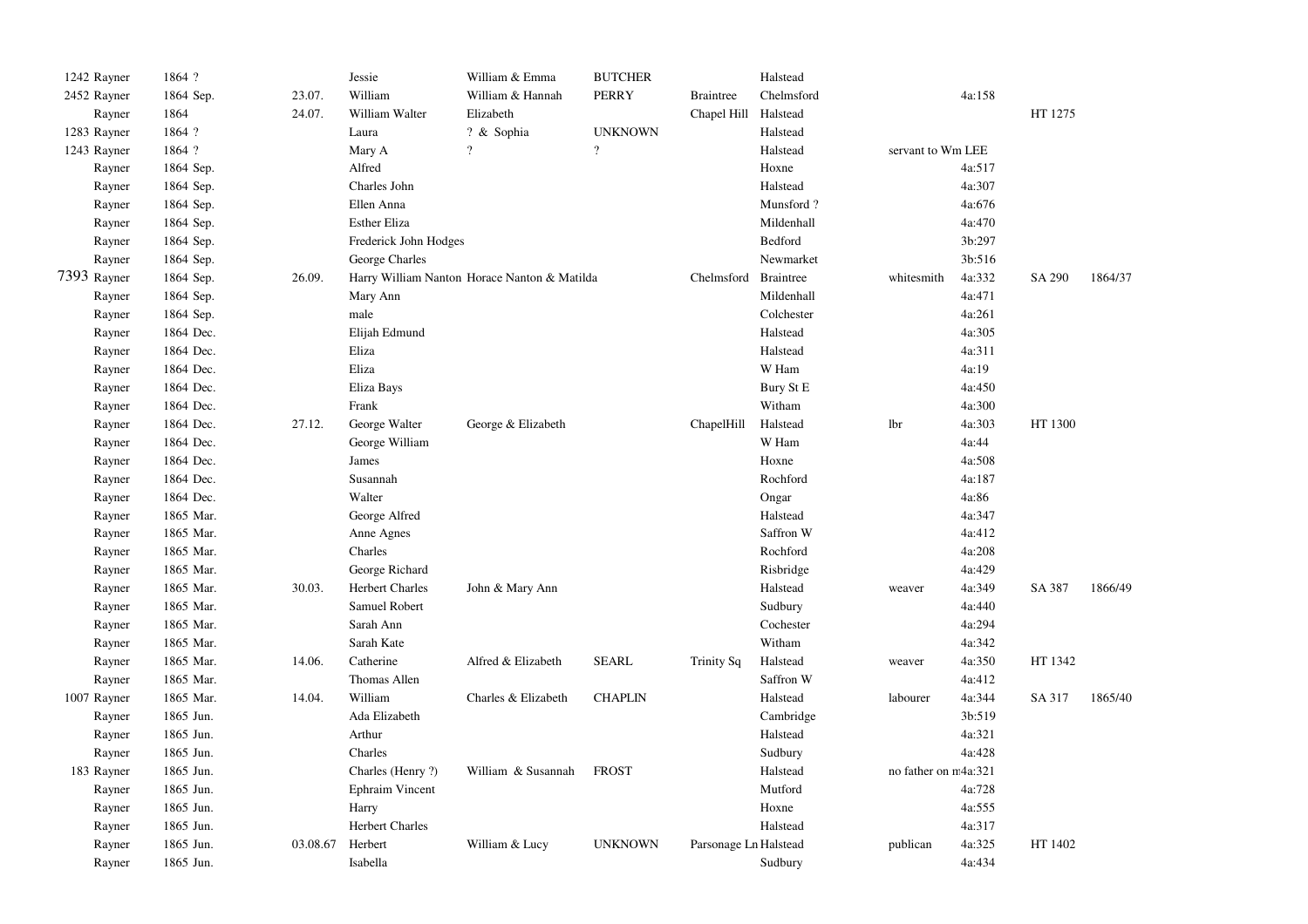| Rayner      | 1865 Jun. |        |          | Robert               |                            |                  |                    | Ely               |                           | 3b:590 |         |                |
|-------------|-----------|--------|----------|----------------------|----------------------------|------------------|--------------------|-------------------|---------------------------|--------|---------|----------------|
| Rayner      | 1865 Jun. |        |          | Sarah                |                            |                  |                    | Sudbury           |                           | 4a:435 |         |                |
| Rayner      | 1865 Jun. |        |          | Susannah             |                            |                  |                    | Lexden            |                           | 4a:295 |         |                |
| Rayner      | 1865 Sep. |        |          | Charles Edward       |                            |                  |                    | Mutford           |                           | 4a:655 |         |                |
| Rayner      | 1865 Sep. |        |          | <b>Edward Alfred</b> |                            |                  |                    | Chelmsford        |                           | 4a:154 |         |                |
| Rayner      | 1865 Sep. |        |          | Eliza Adelaide       |                            |                  |                    | Halstead          |                           | 4a:314 |         |                |
| Rayner      | 1865 Sep. |        |          | Ellen                |                            |                  |                    | Hartismere        |                           | 4a:499 |         |                |
| Rayner      | 1865 Sep. |        |          | <b>Emily Sarah</b>   |                            |                  |                    | Cambridge         |                           | 3b:473 |         |                |
| Rayner      | 1865 Sep. |        |          | Frederic William     |                            |                  |                    | Ipswich           |                           | 4a:560 |         |                |
| Rayner      | 1865 Sep. |        |          | Georgiana            |                            |                  |                    | Wisbeach          |                           | 3b:591 |         |                |
| Rayner      | 1865 Sep. |        |          | John William         |                            |                  |                    | Rochford          |                           | 4a:183 |         |                |
| Rayner      | 1865 Sep. |        |          | Julia Alice          |                            |                  |                    | Maldon            |                           | 4a:218 |         |                |
| Rayner      | 1865 Sep. |        |          | William              |                            |                  |                    | Maldon            |                           | 4a:211 |         |                |
| 4513 Rayner | 1865 Sep. | 24.06. | 30.03.66 | William Clifford     | William & Elizabeth        | <b>CANDLER</b>   | Wivenhoe           | Lexden<br>to Aus. |                           | 4a:275 |         |                |
| Rayner      | 1865 Sep. |        |          | William Thomas       |                            |                  |                    | Hoxne             |                           | 4a:208 |         |                |
| Rayner      | 1865 Dec. |        |          | Anna Maria           | ? and Emma                 | <b>UNKNOWN</b>   |                    | Sudbury           |                           | 4a:398 |         |                |
| Rayner      | 1865 Dec. |        |          | Beatrice             |                            |                  |                    | Lexden            |                           | 4a:280 |         |                |
| Rayner      | 1865 Dec. |        |          | Emily                |                            |                  |                    | Wangford          |                           | 4a:368 |         |                |
| Rayner      | 1865 Dec. |        |          | Joseph               |                            |                  |                    | Risbridge         |                           | 4a:379 |         |                |
| Rayner      | 1865 Dec. |        |          | Louisa Ellen         |                            |                  |                    | Sudbury           |                           | 4a:391 |         |                |
| Rayner      | 1865 Dec. |        |          | Lucy                 |                            |                  |                    | Ely               |                           | 3b:554 |         |                |
| Rayner      | 1865 Dec. |        |          | Robert               |                            |                  |                    | Hoxne             |                           | 4a:496 |         |                |
| Rayner      | 1865 Dec. |        |          | Robert Raymond       |                            |                  |                    | Wangford          |                           | 4a:631 |         |                |
| Rayner      | 1865 Dec. |        | 21.12.   | Ruth                 | Robert & Mary              |                  |                    | Halstead          | labourer                  | 4a:308 | SA 361  | 1865/46        |
| 1212 Rayner | 1865 Dec. |        | 01.10.   | Maud Ethel           | Benjamin & Emma            | <b>JEGGO</b>     | <b>Trinity Str</b> | Halstead          | plumber $\&$ gal $4a:310$ |        | HT 1351 |                |
| 370 Rayner  | 1865 Dec. |        | 08.10.   | Clara                | Isaac & Elizabeth          | <b>UNKNOWN</b>   | Mt Pleasant        | Halstead          | weaver                    | 4a:303 | HT 1354 |                |
| 1189 Rayner | 1865 ?    |        |          | Emily                | David & Charlotte          | <b>BROOKS</b>    |                    | Halstead          |                           |        |         |                |
| 2191 Rayner | 1866 ?    |        |          | Ellen                | Abraham & Mary             | <b>UNKNOWN</b>   |                    | Gestingthorpe     | ag lab                    |        |         |                |
| 901 Rayner  | 1865 Jun. |        |          | Emily                | William & Mary Anne        | <b>PARMINTER</b> |                    | Halstead          | crepe factory ł4a:323     |        |         |                |
| 2200 Rayner | 1867 ?    |        |          | Emma                 | ? & Elizabeth              | <b>UNKNOWN</b>   |                    | Gestingthorpe     |                           |        |         |                |
| Rayner      | 1864      |        |          | Ann                  |                            |                  |                    | Halstead          |                           | 4m     |         |                |
| 180 Rayner  | 1865 ?    |        |          | Arthur               | Charles & Sarah Ann        | <b>UNKNOWN</b>   |                    | Halstead          |                           |        |         |                |
| 1294 Rayner | 1865 ?    |        |          | Herbert              | Osgood & Elizabeth         | <b>COOPER</b>    |                    | Halstead          | shoemaker                 |        |         |                |
| 445 Rayner  | 1865 ?    |        |          | Eliza (Adelaide ?)   | Charles Henry & Sarah MOSS |                  |                    | Halstead          | labourer                  |        |         |                |
| Rayner      | 1865 Dec. |        |          | Thirza               |                            |                  |                    | Hoxne             |                           | 4a:494 |         |                |
| 371 Rayner  | 1866 Jun. |        |          | Clara                | Osgood & Elizabeth         | <b>COOPER</b>    |                    | Halstead          | shoemaker                 | 4a:346 |         |                |
| 1192 Rayner | 1866 ?    |        |          | Rose                 | William & Mary Ann         | <b>ELLIS</b>     |                    | Halstead          | bricklayer                |        |         | From later inf |
| 553 Rayner  | 1866 ?    |        |          | Charles              | William & Mary Ann         | <b>ELLIS</b>     |                    | Halstead          | bricklayer                |        |         | From later inf |
| Rayner      | 1866      |        |          | Jessie               | Edward & Eliza Ann         | <b>BENTALL</b>   |                    | Halstead          | weaver                    |        |         |                |
| 1059 Rayner | 1866      |        |          | Eliza                | George                     |                  |                    | Halstead          | thatcher                  |        |         |                |
| 1077 Rayner | 1866 ?    |        |          | Mary Ann             | Decimus Wm & Mary ArSMITH  |                  |                    | Halstead          | butcher                   |        |         |                |
| 1613 Rayner | 1866      |        |          | Emma Minnie          | Alfred & Elizabeth         | <b>SEARLE</b>    |                    | Halstead          | silk weaver               |        |         |                |
| Rayner      | 1866 Mar. |        |          | Annie                |                            |                  |                    | Saffron W         |                           | 4a:400 |         |                |
| Rayner      | 1866 Mar. |        |          | Arthur               |                            |                  |                    | <b>Braintree</b>  |                           | 4a:367 |         |                |
|             |           |        |          |                      |                            |                  |                    |                   |                           |        |         |                |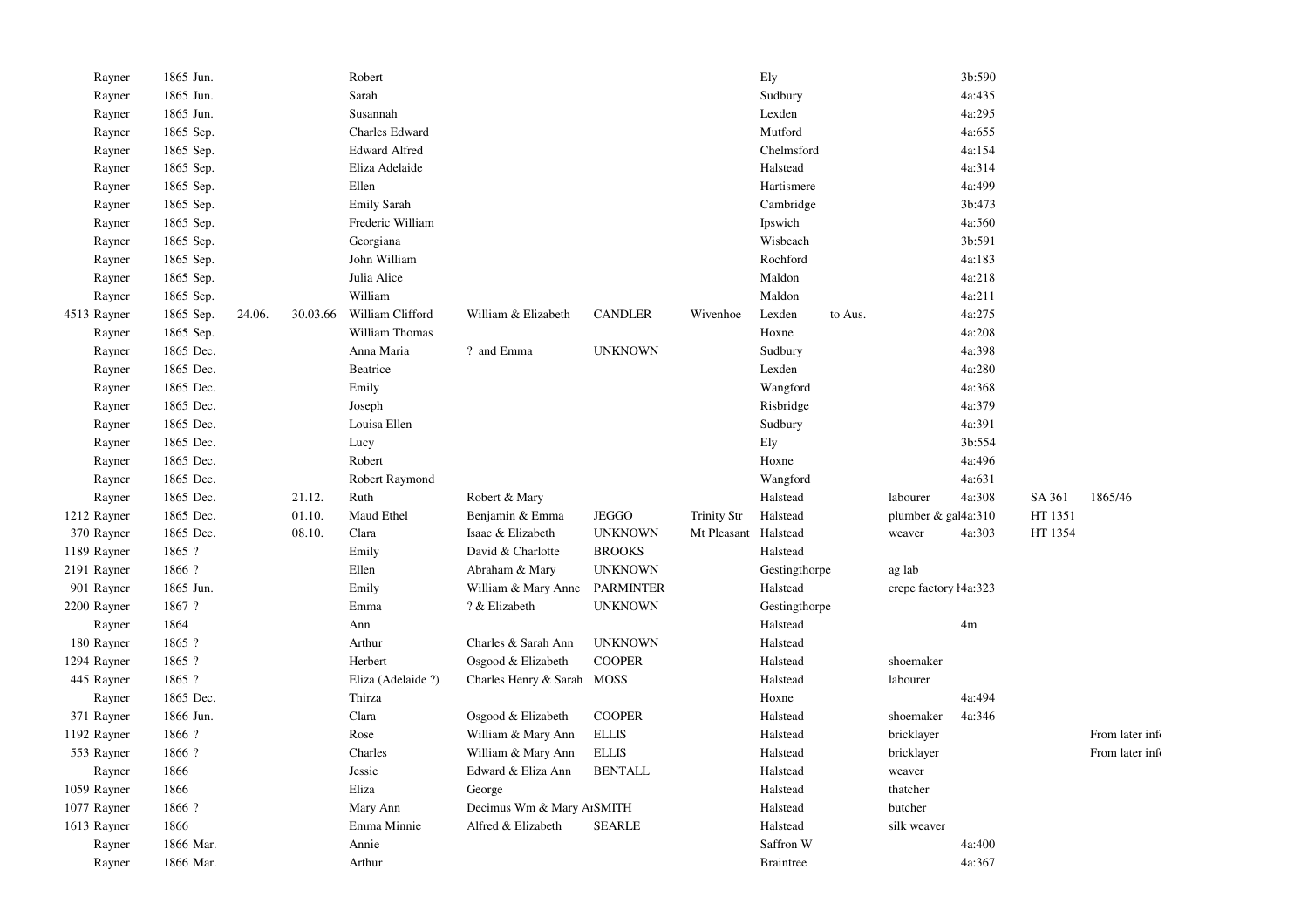| Rayner      | 1866 Mar. | Arthur G      |                   |                | Chelmsford        | 4a:198   |
|-------------|-----------|---------------|-------------------|----------------|-------------------|----------|
| Rayner      | 1866 Mar. | Clara         |                   |                | Thingoe           | 4a:495   |
| Rayner      | 1866 Mar. | Eliza         |                   |                | Hoxne             | 4a:572   |
| Rayner      | 1866 Mar. | Emma          |                   |                | Sudbury           | 4a:439   |
| Rayner      | 1866 Mar. | Felix R H     |                   |                | Chelmsford        | 4a:192   |
| Rayner      | 1866 Mar. | Florence      |                   |                | Colchester        | 4a:275   |
| Rayner      | 1866 Mar. | Henry T       |                   |                | Halstead          | 4a:343   |
| 1122 Rayner | 1866 Mar. | Louisa C      | ? & Mary Ann      | <b>RAYNER</b>  | Halstead          | 4a:339   |
| Rayner      | 1866 Mar. | Matilda       |                   |                | Epping            | 4a:79    |
| Rayner      | 1866 Mar. | Thomas        |                   |                | Newmarket         | 3b:548   |
| Rayner      | 1866 Jun. | Alfred        |                   |                | <b>Braintree</b>  | 4a:361   |
| Rayner      | 1866 Jun. | Alfred C      |                   |                | Bury St E         | 4a:400   |
| Rayner      | 1866 Jun. | Charlotte     |                   |                | Rochford          | 4a:203   |
| Rayner      | 1866 Jun. | Clara         |                   |                | Halstead          | 4a:346   |
| Rayner      | 1866 Jun. | Edwin         |                   |                | Chelmsford        | 4a:165   |
| Rayner      | 1866 Jun. | Elizabeth     |                   |                | Thingoe           | 4a:469   |
| Rayner      | 1866 Jun. | Emily A       |                   |                | Halstead          | 4a:341   |
| Rayner      | 1866 Jun. | George        |                   |                | Witham            | 4a:334   |
| Rayner      | 1866 Jun. | Hannah        |                   |                | Maldon            | 4a:227   |
| Rayner      | 1866 Jun. | John E        |                   |                | Ely               | 3b:580   |
| Rayner      | 1866 Jun. | Julia         |                   |                | Wisbeach          | 3b:268   |
| Rayner      | 1866 Jun. | Lilla L       |                   |                | Chelmsford        | 4a:169   |
| Rayner      | 1866 Jun. | Mary A        |                   |                | Halstead          | 4a:348   |
| Rayner      | 1866 Jun. | Sarah F F     |                   |                | Chelmsford        | 4a:169   |
| Rayner      | 1866 Jun. | Thirza M      |                   |                | Bury St E         | 4a:502   |
| Rayner      | 1866 Jun. | William J D   |                   |                | Chelmsford        | 4a:173   |
| Rayner      | 1866 Sep. | Alice         |                   |                | Romford           | 4a:108   |
| Rayner      | 1866 Sep. | Anne          |                   |                | Lexden            | 4a:284   |
| Rayner      | 1866 Sep. | Charles       | William & Hannah  | <b>PERRY</b>   | Chelmsford        | 4a:156   |
| Rayner      | 1866 Sep. | Edward        |                   |                | Ely               | 3b:345   |
| Rayner      | 1866 Sep. | Georgiana M   |                   |                | Stow <sub>S</sub> | 4a:479   |
| Rayner      | 1866 Sep. | Jessie        |                   |                | Halstead          | 4a:311   |
| Rayner      | 1866 Sep. | Sophia        |                   |                | Halstead          | 4a:306   |
| Rayner      | 1866 Dec. | Charles       |                   |                | Colchester        | 4a:271   |
| Rayner      | 1866 Dec. | George        |                   |                | Mutford           | 4a:689   |
| Rayner      | 1866 Dec. | Henry G       |                   |                | <b>Braintree</b>  | 4a:360   |
| Rayner      | 1866 Dec. | Sarah         |                   |                | Risbridge         | 4a:412   |
| Rayner      | 1866 Dec. | Thomas        |                   |                | Thingoe           | 4a:467   |
| Rayner      | 1866 Dec. | Walter W      |                   |                | Lexden            | 4a:309   |
| Rayner      | 1866      | Mary J        | Robert & Mary Ann | <b>SKINNER</b> |                   |          |
| Rayner      | 1867 Mar. | Alfred        |                   |                | Henstead          | 4b:183?  |
| Rayner      | 1867 Mar. | Eliza         |                   |                | Mitford           | 4b:270   |
| Rayner      | 1867 Mar. | Henry         |                   |                | St Faiths         | 4b:95    |
| Rayner      | 1867 Mar. | Henry William |                   |                | Loddon            | 4b:201 ? |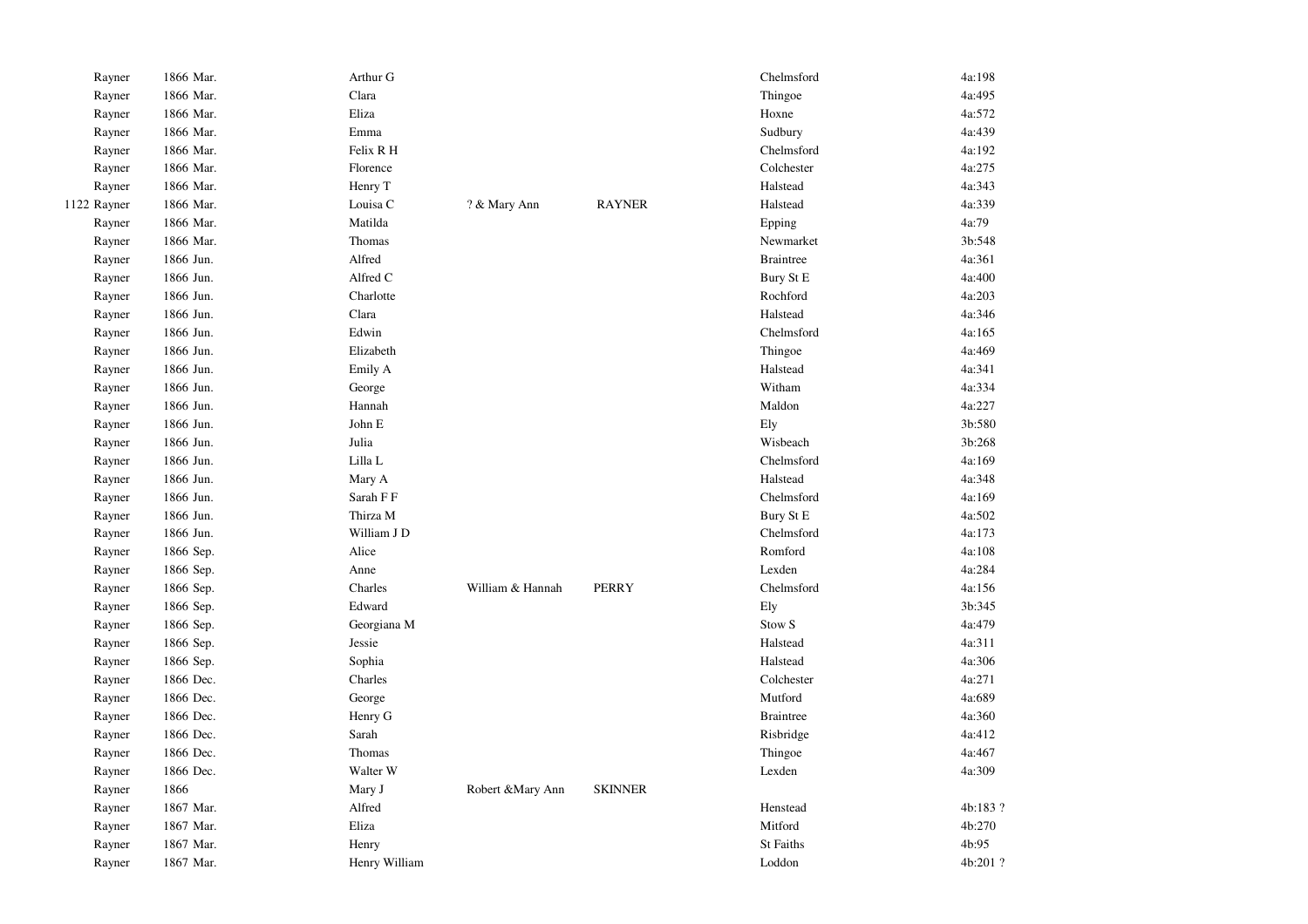| Rayner      | 1867 Mar. |          | Jessy Julia            |                      |                 |                   | Depwade          |                   | 4b:217 |         |         |
|-------------|-----------|----------|------------------------|----------------------|-----------------|-------------------|------------------|-------------------|--------|---------|---------|
| 5129 Rayner | 1867 Mar. |          | William Walston        |                      |                 |                   | Forehoe          |                   | 4b:176 |         |         |
| Rayner      | 1867 Mar. |          | Eleanor                |                      |                 |                   | Colchester       |                   | 4a:275 |         |         |
| Rayner      | 1867 Mar. |          | Frank William C        |                      |                 |                   | <b>Braintree</b> |                   | 4a:369 |         |         |
| Rayner      | 1867 Mar. |          | James Frederic         |                      |                 |                   | Halstead         |                   | 4a:343 |         |         |
| Rayner      | 1867 Jun. |          | Alice Anne             |                      |                 |                   | Depwade          |                   | 4b:233 |         |         |
| Rayner      | 1867 Jun. |          | Alice Jane             |                      |                 |                   | Royston          |                   | 3b:278 |         |         |
| Rayner      | 1867 Jun. |          | Anna Sophia            |                      |                 |                   | Norwich          |                   | 4b:172 |         |         |
| Rayner      | 1867 Jun. |          | Edith Rebecca          |                      |                 |                   | Erpingham        |                   | 4b:74  |         |         |
| Rayner      | 1867 Jun. |          | Ellen                  |                      |                 |                   | Thetford         |                   | 4b:418 |         |         |
| Rayner      | 1867 Jun. |          | Kate                   |                      |                 |                   | Cosford          |                   | 4a:469 |         |         |
| Rayner      | 1867 Jun. |          | Alice                  |                      |                 |                   | Rochford         |                   | 4a:212 |         |         |
| Rayner      | 1867 Jun. |          | Arthur                 |                      |                 |                   | <b>Braintree</b> |                   | 4a:351 |         |         |
| Rayner      | 1867 Jun. |          | <b>Augustus Daniel</b> |                      |                 |                   | Cambridge        |                   | 3b:501 |         |         |
| Rayner      | 1867 Jun. |          | <b>Charles Henry</b>   |                      |                 |                   | Cambridge        |                   | 3b:498 |         |         |
| Rayner      | 1867 Jun. |          | Charlotte Susanna      |                      |                 |                   | Halstead         |                   | 4a:333 |         |         |
| Rayner      | 1867 Jun. |          | David                  |                      |                 |                   | Colchester       |                   | 4a:280 |         |         |
| Rayner      | 1867 Jun. |          | Edith Rebecca          |                      |                 |                   | Erpingham        |                   | 4b:74  |         |         |
| Rayner      | 1867 Jun. |          | <b>Edward Albert</b>   |                      |                 |                   | Hoxne            |                   | 4a:562 |         |         |
| Rayner      | 1867 Jun. |          | Elizabeth Ellen        |                      |                 |                   | Ipswich          |                   | 4a:602 |         |         |
| Rayner      | 1867 Jun. |          | Ellen                  |                      |                 |                   | Thetford         |                   | 4b:418 |         |         |
| Rayner      | 1867 Jun. |          | Ellen Maria            |                      |                 |                   | I.o.W.           |                   | 2b:531 |         |         |
| Rayner      | 1867 Jun. |          | Emily                  |                      |                 |                   | Royston          |                   | 3a:274 |         |         |
| Rayner      | 1867 Jun. |          | Fanny                  |                      |                 |                   | Royston          |                   | 3a:266 |         |         |
| Rayner      | 1867 Jun. |          | James                  |                      |                 |                   | Rochford         |                   | 4a:213 |         |         |
| Rayner      | 1867 Jun. |          | Kate                   |                      |                 |                   | Cosford          |                   | 4a:469 |         |         |
| Rayner      | 1867 Jun. |          | Lizzie                 |                      |                 |                   | Wisbeach         |                   | 3b:640 |         |         |
| Rayner      | 1867 Jun. |          | Mary Ann               |                      |                 |                   | Rochford         |                   | 4a:212 |         |         |
| Rayner      | 1867 Jun. |          | Mary Ann E             |                      |                 |                   | Mutford          |                   | 4a:729 |         |         |
| Rayner      | 1867 Jun. |          | Rosa Charlotte         |                      |                 |                   | Halstead         |                   | 4a:336 |         |         |
| Rayner      | 1867 Jun. |          | Susanna Laura          |                      |                 |                   | Halstead         |                   | 4a:330 |         |         |
| Rayner      | 1867 Jun. |          | Thomas William         |                      |                 |                   | St George E      |                   | 1c:429 |         |         |
| Rayner      | 1867 Sep. |          | William Robert         |                      |                 |                   | St Faiths        |                   | 4b:87  |         |         |
| 1184 Rayner | 1867      |          | Sarah Selina           | Samuel & Sarah       | <b>COGERTON</b> |                   | Halstead         |                   |        |         |         |
| 360 Rayner  | 1867      |          | Charles                | William & Hannah     | <b>PERRY</b>    |                   | Chelmsford       | bricklayer        |        |         |         |
| 553 Rayner  | 1867      |          | Charles Henry          | William & Mary Ann   | <b>ELLIS</b>    |                   | Halstead         |                   |        |         |         |
| 143 Rayner  | 1867      | 20.10.   | Ada Emma               | Benjamin & Emma      | <b>JEGGO</b>    | <b>Trinity Sq</b> | Halstead         | plumber & glazier |        | HT 1468 |         |
| Rayner      | 1867      | 27.10.   | James Frederick        | Eliza                |                 | Chapel Hill       | Halstead         |                   |        | HT 1473 |         |
| Rayner      | 1867 Jun. | 05.05.   | Susannah Laura         | James & Maria Hanson |                 |                   | Halstead         | carpenter         | 4a:330 | SA 440  | 1867/55 |
| Rayner      | 1866 Jun. | 05.05.67 | <b>Emily Alice</b>     | William & Emma       |                 |                   | Halstead         | weaver            | 4a:341 | SA 441  | 1867/50 |
| Rayner      | 1867 Sep. | 07.07.   | George                 | Robert & Mary        |                 |                   | Halstead         | labourer          | 4a:341 | SA 446  | 1867/56 |
| Owers       | 1867      | 07.07.   | Henry William          | Walter & Susannah    | <b>RAYNER</b>   | Head St           | Halstead         | labourer          |        | SA 451  | 1867/57 |
| Owers       | 1867      | 07.07.   | Walter William         | Walter & Susannah    | <b>RAYNER</b>   | Head St           | Halstead         | labourer          |        | SA 451  | 1867/57 |
| Rayner      | 1866 Jun. |          | 06.10.67 Mary Ann      | Decimus & Mary Ann   |                 |                   | Halstead         | butcher           | 4a:348 | SA 456  | 1867/57 |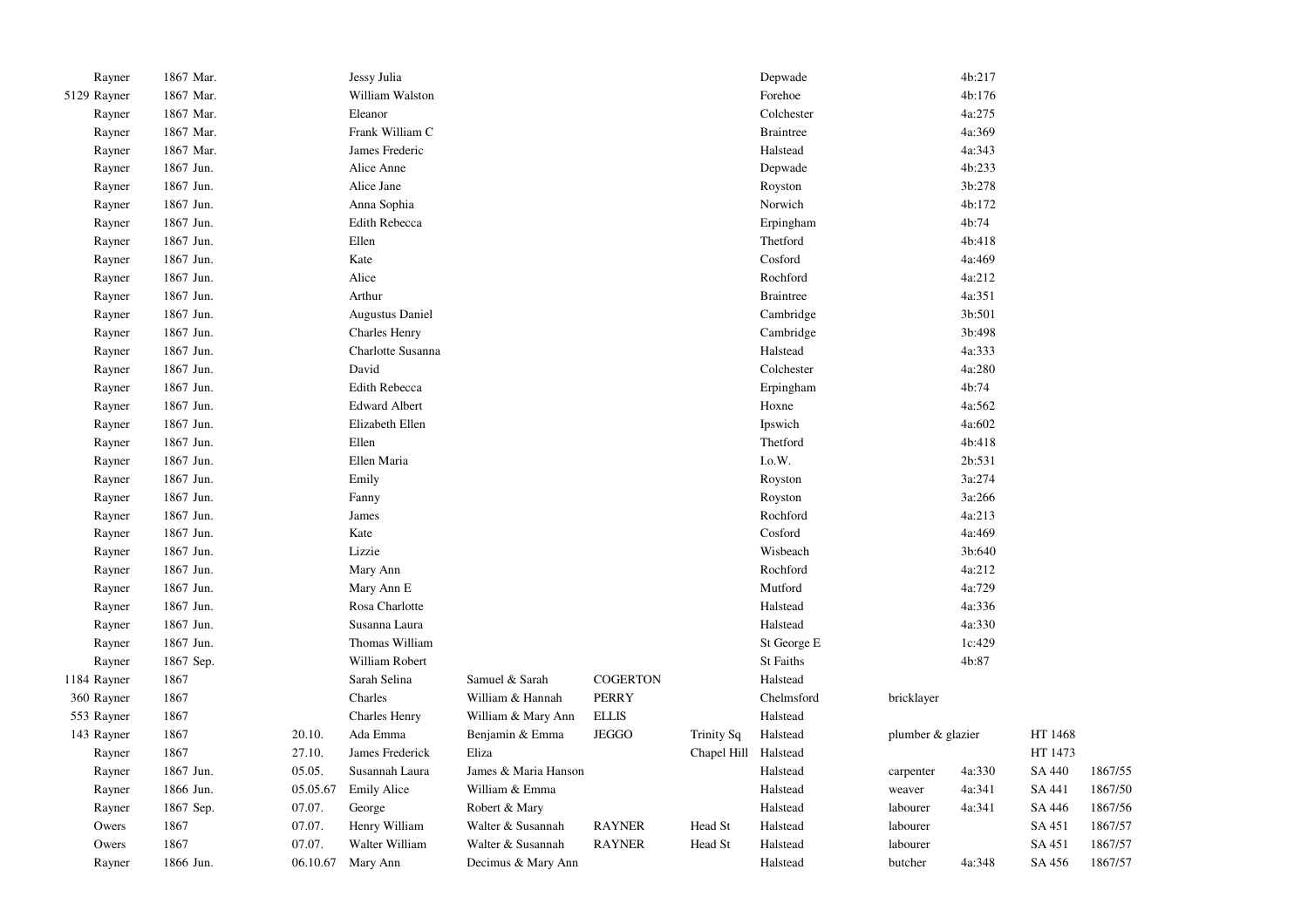| Rayner      | 1867 Sep. |                 | Albert              |                 |                |          | Epping           | 4a:88               |        |
|-------------|-----------|-----------------|---------------------|-----------------|----------------|----------|------------------|---------------------|--------|
| Rainer      | 1867 Sep. |                 | Benjamin            |                 |                |          | St Georges S     | 1d:166              |        |
| Rainer      | 1867 Sep. |                 | Frederick William   |                 |                |          | St Georges S     | 1d:148              |        |
| Rainer      | 1867 Sep. |                 | Sidney              |                 |                |          | St Georges S     | 1d:172              |        |
| Rayner      | 1867 Sep. |                 | Elizabeth Ann       |                 |                |          | Rochford         | 4a:209              |        |
| Rayner      | 1867 Sep. |                 | Ann Alice           |                 |                |          | Islington        | 1b:206              |        |
| Rayner      | 1867 Sep. |                 | Ellen Kate          |                 |                |          | Sudbury          | 4a:443              |        |
| Rayner      | 1867 Sep. |                 | <b>Edgar Sydney</b> |                 |                |          | Poplar           | 1c:640              |        |
| Rayner      | 1867 Sep. |                 | <b>Edith Ellen</b>  |                 |                |          | Islington        | 1b:363              |        |
| Rayner      | 1867 Sep. |                 | Eliza Ann           |                 |                |          | Royston          | 3a:273              |        |
| Rayner      | 1867 Sep. |                 | Frederick William   |                 |                |          | Bury St E        | 4a:494              |        |
| Rayner      | 1867 Sep. |                 | Henry William       |                 |                |          | Mitford          | 4b:270              |        |
| Rayner      | 1867 Sep. |                 | Herbert William     |                 |                |          | Islington        | 1b:315              |        |
| Rayner      | 1867 Sep. |                 | James               |                 |                |          | Blofield         | 4b:184              |        |
| Rayner      | 1867 Sep. |                 | John Edmund         |                 |                |          | Ely              | 3b:552              |        |
| Rayner      | 1867 Sep. |                 | John Isaac          |                 |                |          | Risbridge        | 4a:419              |        |
| Rayner      | 1867 Sep. |                 | Joseph              |                 |                |          | Witham           | 4a:337              |        |
| Rayner      | 1867 Sep. |                 | Maria Ann           |                 |                |          | Ely              | 3b:548              |        |
| Rayner      | 1867 Sep. |                 | Sarah Eliza         |                 |                |          | <b>Braintree</b> | 4a:365              |        |
| Rayner      | 1867 Sep. |                 | Sidney              |                 |                |          | St Georges S     | 1d:172              |        |
| Rayner      | 1867 Sep. |                 | Thomas Henry        |                 |                |          | Rochford         | 4a:216              |        |
| Rayner      | 1867 Sep. |                 | William Robert      |                 |                |          | <b>St Faiths</b> | 4b:87               |        |
| Rayner      | 1867 Dec. |                 | Ada Jane            |                 |                |          | W Ham            | 4a:36               |        |
| Rayner      | 1867 Dec. |                 | Alexander Frederick |                 |                |          | <b>Blything</b>  | 4a:602              |        |
| Rayner      | 1867 Dec. |                 | Alfred              |                 |                |          | <b>Braintree</b> | 4a:331              |        |
| Rayner      | 1867 Dec. |                 | Alfred              |                 |                |          | Downham          | 4b:347              |        |
| Rayner      | 1867 Dec. |                 | Arthur              |                 |                |          | Halstead         | 4a:316              |        |
| Rayner      | 1867 Dec. |                 | Edith               |                 |                |          | Halstead         | 4a:311              |        |
| Rayner      | 1867 Dec. | 00.1850. 04.11. | Emily               | Joseph & Hannah | <b>UNKNOWN</b> | New Str. | Halstead         | engine worker4a:314 | SA 463 |
| Rayner      | 1867 Dec. |                 | Emma Adah           |                 |                |          | Halstead         | 4a:312              |        |
| Rayner      | 1867 Dec. |                 | Frank               |                 |                |          | Sudbury          | 4a:383              |        |
| Rayner      | 1867 Dec. |                 | Henry               |                 |                |          | Bedford          | 3b:291              |        |
| Rayner      | 1867 Dec. |                 | Henry Churchman     |                 |                |          | Bury St E        | 4a:441              |        |
| Rayner      | 1867 Dec. |                 | John                |                 |                |          | Sudbury          | 4a:390              |        |
| Rayner      | 1867 Dec. |                 | John                |                 |                |          | Wisbeach         | 3b:602              |        |
| Rayner      | 1867 Dec. |                 | Robert Parker       |                 |                |          | Blofield         | 4b:189              |        |
| Rayner      | 1867 Dec. |                 | Roger Isaac         |                 |                |          | Depwade          | 4b:223              |        |
| Rayner      | 1867 Dec. |                 | William             |                 |                |          | <b>Braintree</b> | 4a:336              |        |
|             | 1867 ?    |                 | Sarah               | George & Martha | COOK           |          | (London)         |                     |        |
| Rayner      | 1868 Mar. |                 | Alice               |                 |                |          | Hartismere       | 4a:545              |        |
| 2799 Rayner | 1868 ?    |                 | Frank               | Abraham & Mary  | <b>UNKNOWN</b> |          | Gestingthorpe    | ag lab              |        |
| 2192 Rayner | 1868 ?    |                 | Eliza               | ? & Elizabeth   | <b>UNKNOWN</b> |          | Gestingthorpe    |                     |        |
| Rayner      | 1868      |                 | Elizabeth           | unnamed         |                |          | Halstead         |                     |        |
| Rayner      | 1868 Mar. |                 | Minnie              |                 |                |          | Hoxne            | 4a:554              |        |
|             |           |                 |                     |                 |                |          |                  |                     |        |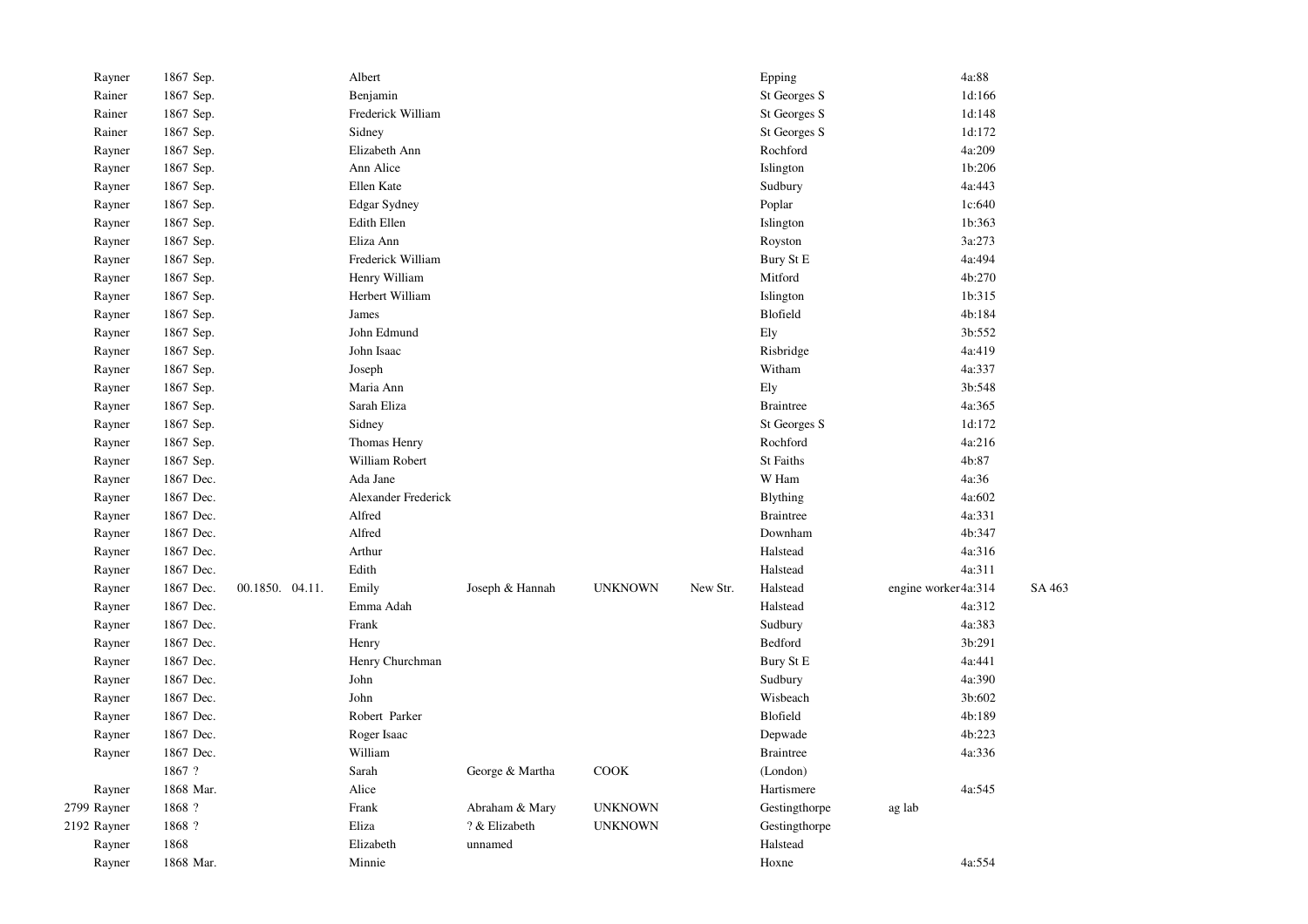| Rayner      | 1868 Mar. |        | Martha                |                               |                |                   | Halstead   |      |         | 4a:337 |         |         |
|-------------|-----------|--------|-----------------------|-------------------------------|----------------|-------------------|------------|------|---------|--------|---------|---------|
| 2715 Rayner | 1868 Mar. | 11.07. | Alfred                | Benjamin & Emma               | <b>JEGGO</b>   | Bridge Str        | Halstead   |      | painter | 4a:344 | HT 1580 |         |
| Rayner      | 1868 Mar. |        | <b>Anthony Frank</b>  |                               |                |                   | Witham     |      |         | 4a:335 |         |         |
| Rayner      | 1868 Mar. |        | Deborah               |                               |                |                   | Wisbech    |      |         | 3b:339 |         |         |
| Rayner      | 1868 Mar. |        | Ebernezer             |                               |                |                   | Thingoe    |      |         | 4a:481 |         |         |
| Rayner      | 1868 Mar. |        | Ernest                |                               |                |                   | Maldon     |      |         | 4a:240 |         |         |
| Rayner      | 1868 Mar. |        | Francis Thomas        |                               |                |                   | Wisbeach   |      |         | 3b:627 |         |         |
| Rayner      | 1868 Mar. |        | George Walter         |                               |                |                   | Norwich    |      |         | 4b:164 |         |         |
| Rayner      | 1868 Mar. |        | Hedley Titchbourn     |                               |                |                   | Chelmsford |      |         | 4a:173 |         |         |
| Rayner      | 1868 Mar. |        | Herbert Robert        |                               |                |                   | Mutford    |      |         | 4a:701 |         |         |
| Rayner      | 1868 Mar. |        | Margaret Susanna      |                               |                |                   | W Ham      |      |         | 4a:40  |         |         |
| 389 Rayner  | 1868 ?    |        | Edith                 | Charles & Sarah Ann           | <b>UNKNOWN</b> |                   | Halstead   |      |         |        |         |         |
| Rayner      | 1868      | 28.06. | Jessie                | Edward & Eliza                |                | <b>Trinity Sq</b> | Halstead   |      | weaver  |        | SA 493  | 1868/62 |
| Rayner      | 1868      | 28.06. | Jessie                | William & Emma                |                | Tan yard          | Halstead   |      | weaver  |        | SA 494  | 1868/62 |
| Rayner      | 1868 Jun. |        | Albert                |                               |                |                   | Cambridge  |      |         | 3b:503 |         |         |
| Rayner      | 1868 Jun. |        | Alice Kate            |                               |                |                   | Sudbury    |      |         | 4a:432 |         |         |
| Rayner      | 1868 Jun. |        | <b>Beatrice Emily</b> |                               |                |                   | Witham     |      |         | 4a:325 |         |         |
| Rayner      | 1868 Jun. |        | Caroline              |                               |                |                   | Halstead   |      |         | 4a:340 |         |         |
| Rayner      | 1868 Jun. |        | Charles               |                               |                |                   | Newmarket  |      |         | 3b:553 |         |         |
| Rayner      | 1868 Jun. |        | Charlotte             |                               |                |                   | Halstead   |      |         | 4a:332 |         |         |
| Rayner      | 1868 Jun. |        | David Morris          |                               |                |                   | Wangford   |      |         | 4a:692 |         |         |
| Rayner      | 1868 Jun. |        | Edward                |                               |                |                   | Hoxne      |      |         | 4a:549 |         |         |
| Rayner      | 1868 Jun. |        | Emmeline              |                               |                |                   | Norwich    |      |         | 4b:128 |         |         |
| Rayner      | 1868 Jun. |        | Ernest Canham         |                               |                |                   | Ipswich    |      |         | 4a:610 |         |         |
| 903 Rayner  | 1868 Jun. |        | Frank                 | William & Mary Anne PARMINTER |                |                   | Halstead   |      |         | 4a:333 |         |         |
| Rayner      | 1868 Jun. |        | George Clements A     |                               |                |                   | Halstead   |      |         | 4a:332 |         |         |
| Rayner      | 1868 Jun. |        | George Edward         |                               |                |                   | Hartismere |      |         | 4a:435 |         |         |
| 1233 Rayner | 1868 Jun. |        | Grace Heath           | William & Elizabeth           | <b>CANDLER</b> | Wivenhoe          | Lexden     |      |         | 4a:294 |         |         |
| Rayner      | 1868 Jun. |        | James William         |                               |                |                   | Wisbeach   |      |         | 3b:649 |         |         |
| Rayner      | 1868 Jun. |        | Jessie                |                               |                |                   | Halstead   |      |         | 4a:335 |         |         |
| Rayner      | 1868 Jun. |        | John William          |                               |                |                   | Wisbeach   |      |         | 3b:662 |         |         |
| Rayner      | 1868 Jun. |        | Loury George          |                               |                |                   | Mildenhall |      |         | 4a:499 |         |         |
| Rayner      | 1868 Jun. |        | Sarah                 |                               |                |                   | Mildenhall |      |         | 4a:499 |         |         |
| Rayner      | 1868 Jun. |        | Sophia                |                               |                |                   | Ely        |      |         | 3b:598 |         |         |
| Rayner      | 1868 Jun. |        | William               |                               |                |                   | Mildenhall |      |         | 4a:499 |         |         |
| Rayner      | 1868 Jun. |        | William Castle        |                               |                |                   | Lexden     |      |         | 4a:309 |         |         |
| Rayner      | 1868 Jun. | 06.05. | William               |                               |                |                   | Stone      | Kent |         |        |         |         |
| Rayner      | 1868 Sep. |        | Ada                   |                               |                |                   | Ely        |      |         | 3b:371 |         |         |
| Rayner      | 1868 Sep. |        | Alice                 |                               |                |                   | Hoxne      |      |         | 4a:541 |         |         |
| Rayner      | 1868 Sep. |        | Alice Mary            |                               |                |                   | St Faiths  |      |         | 4b:92  |         |         |
| Rayner      | 1868 Sep. |        | Eliza                 |                               |                |                   | Hoxne      |      |         | 4a:542 |         |         |
| Rayner      | 1868 Sep. |        | Elizabeth             |                               |                |                   | Sudbury    |      |         | 4a:423 |         |         |
| Rayner      | 1868 Sep. |        | Elizabeth             |                               |                |                   | W Ham      |      |         | 4a:5   |         |         |
| Rayner      | 1868 Sep. |        | Elizabeth             |                               |                |                   | Rochford   |      |         | 4a:222 |         |         |
|             |           |        |                       |                               |                |                   |            |      |         |        |         |         |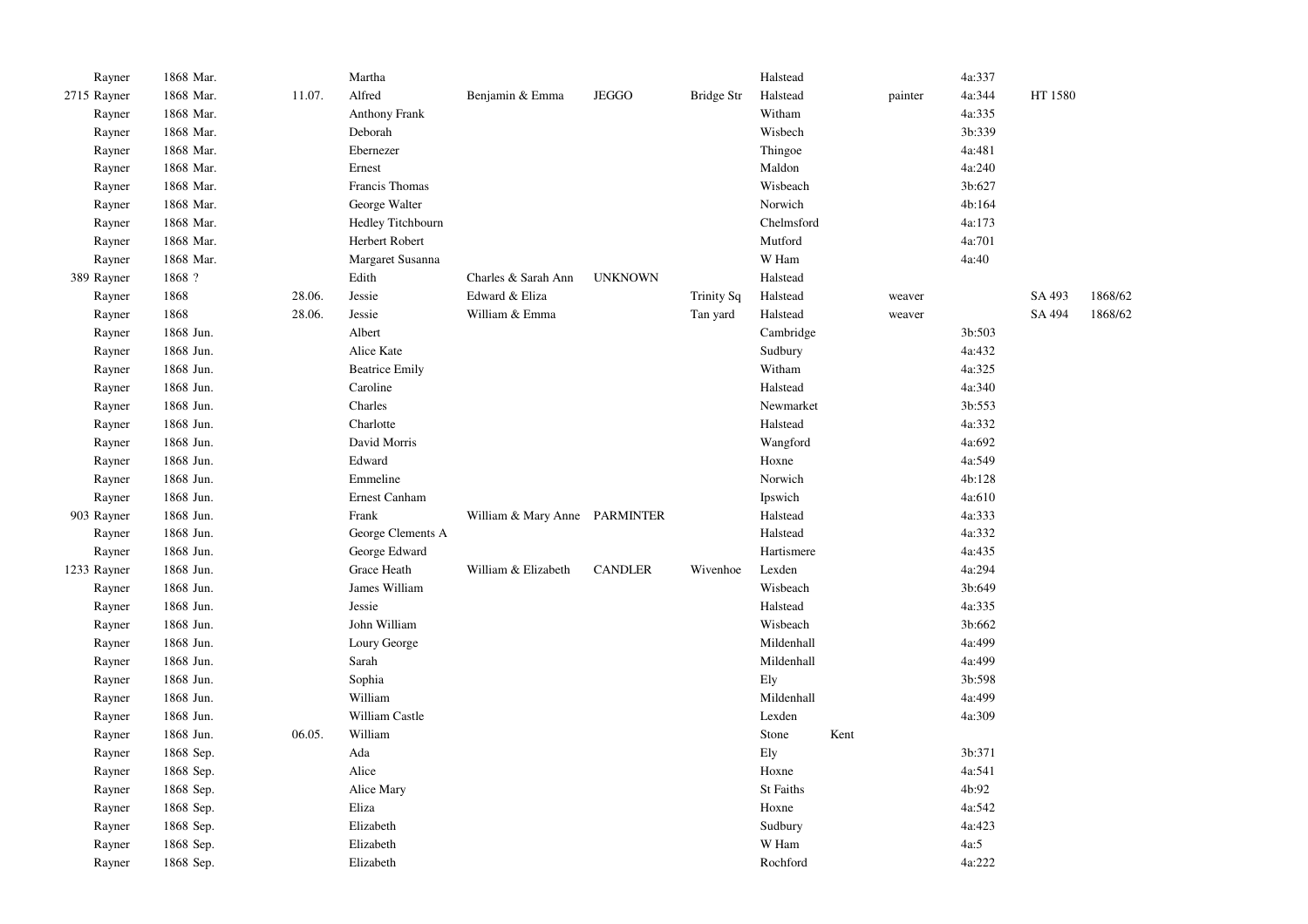| Rayner      | 1868 Sep. |        | Ellen Sarah           |                         |                 |                       | Wangford             |                     | 4a:675          |        |         |
|-------------|-----------|--------|-----------------------|-------------------------|-----------------|-----------------------|----------------------|---------------------|-----------------|--------|---------|
| Rayner      | 1868 Sep. |        | Hannah                |                         |                 |                       | Ely                  |                     | 3b:585          |        |         |
| Rayner      | 1868 Sep. |        | William George        |                         |                 |                       | <b>Braintree</b>     |                     | 4a:360          |        |         |
| 165 Rayner  | 1868 Dec. |        | Alice                 | Osgood & Elizabeth      | <b>COOPER</b>   |                       | Halstead             | shoemaker           | 4a:348/9        |        |         |
| 1005 Rayner | 1868 Sep. |        | Emily                 | Charles & Elizabeth     | <b>CHAPLIN</b>  |                       | Halstead             | labourer            |                 |        |         |
| 1199 Rayner | 1868 Sep. |        | Jessie                | Samuel & Sarah          | <b>COGERTON</b> |                       | Halstead             |                     | 18 <sub>m</sub> |        |         |
| Rayner      | 1868 Dec. |        | Alfred Thomas         |                         |                 |                       | Halstead             |                     | 4a:344          |        |         |
| Rayner      | 1868 Dec. | 06.12. | Alice                 | Robert & Mary           |                 | North St              | Halstead             | labourer            | 4a:348/9        | SA 513 | 1868/65 |
| Rayner      | 1868 Dec. |        | Annie Emma            |                         |                 |                       | Chelmsford           |                     | 4a:185          |        |         |
| Rayner      | 1868 Dec. |        | Elizabeth             |                         |                 |                       | Kings Lynn           |                     | 3b:335          |        |         |
| Rayner      | 1868 Dec. |        | Harry                 |                         |                 |                       | Cambridge            |                     | 3b:507          |        |         |
| Rayner      | 1868 Dec. |        | John Tyrrell          |                         |                 |                       | Ely                  |                     | 3b:570          |        |         |
| Rayner      | 1868 Dec. |        | William               |                         |                 |                       | Sudbury              |                     | 4a:443          |        |         |
| Rayner      | 1868 Dec. |        | William Harry         |                         |                 |                       | Risbridge            |                     | 4a:424          |        |         |
| Rayner      | 1869 Mar. |        | Elizabeth Emma        |                         |                 |                       | Cambridge            |                     | 3b:516          |        |         |
| Rayner      | 1869 Mar. |        | <b>Emily Beatrice</b> |                         |                 |                       | Witham               |                     | 4a:360          |        |         |
| Rayner      | 1869 Mar. |        | Frank                 |                         |                 |                       | Chelmsford           |                     | 4a:205          |        |         |
| 2290 Rayner | 1869 Mar. |        | Frederic              |                         |                 | 104 ParsonagdHalstead |                      |                     | 4a:370          |        |         |
| Rayner      | 1869 Mar. |        | Kate Sarah            |                         |                 |                       | Chelmsford           |                     | 4a:188          |        |         |
| Rayner      | 1869 Mar. |        | Laura                 |                         |                 |                       | Sudbury              |                     | 4a:468          |        |         |
| Rayner      | 1869 Mar. |        | Laura                 |                         |                 |                       | Bury St E            |                     | 4a:525          |        |         |
| Rayner      | 1869 Mar. |        | Minnie Harriett       |                         |                 |                       | Romford              |                     | 4a:123          |        |         |
| Rayner      | 1869 Mar. |        | Robert                |                         |                 |                       | Halstead             |                     | 4a:365          |        |         |
| Rayner      | 1869 Mar. |        | Rose Elizabeth        |                         |                 |                       | W Ham                |                     | 4a:20           |        |         |
| Rayner      | 1869 Mar. |        | Sarah Ann             |                         |                 |                       | Norwich              |                     | 4b:174          |        |         |
| Rayner      | 1869 Mar. |        | William               |                         |                 |                       | Mildenhall           |                     | 4a:537          |        |         |
| Rayner      | 1869 Mar. |        | William John          |                         |                 |                       | Ely                  |                     | 3b:613          |        |         |
| Rayner      | 1869 Jun. |        | Agnes Maria           |                         |                 |                       | Halstead             |                     | 4a:321          |        |         |
| Rayner      | 1869 Jun. |        | Anne Matilda          | William & Hannah        | <b>PERRY</b>    |                       | Chelmsford           |                     | 4a:166          |        |         |
| Rayner      | 1869 Jun. |        | <b>Arthur Charles</b> | Samuel Felton & mary A? |                 |                       | Maldon               |                     | 4a:219          |        |         |
| Rayner      | 1869 Jun. |        | Eli                   |                         |                 |                       | Hoxne                |                     | 4a:532          |        |         |
| Rayner      | 1869 Jun. |        | <b>Emily Sarah</b>    |                         |                 |                       | Halstead             |                     | 4a:322          |        |         |
| Rayner      | 1869 Jun. |        | Emma                  |                         |                 |                       | Wisbech              |                     | 3b:606          |        |         |
| Rayner      | 1869 Jun. | 01.08. | James                 | Decimus & Mary Ann      |                 | North St              | Halstead             | butcher             | 4a:322          | SA 544 | 1869/68 |
| Rayner      | 1869 Jun. |        | James                 |                         |                 |                       | Downham              |                     | 4a:366          |        |         |
| Rayner      | 1869 Jun. |        | Maria Elizabeth       |                         |                 |                       | Chelmsford           |                     | 4a:161          |        |         |
| Rayner      | 1869 Jun. |        | Thomas Henry          |                         |                 |                       | Thingoe              |                     | 4a:466          |        |         |
| Rayner      | 1869 Jun. |        | William Harry         |                         |                 |                       | W Ham                |                     | 4a:9            |        |         |
| Rayner      | 1869 Sep. |        | Ann Elizabeth         |                         |                 |                       | Norwich              |                     | 4b:100          |        |         |
| Rayner      | 1869 Sep. |        | Eleanora Edith A      |                         |                 |                       | St Faiths            |                     | 4a:85           |        |         |
| Rayner      | 1869 Sep. |        | John William          |                         |                 |                       | Chelmsford           |                     | 4a:168          |        |         |
| Rayner      | 1869 Sep. |        | Maude Welham          |                         |                 |                       | <b>Bosmere</b>       |                     | 4a:541          |        |         |
| Rayner      | 1869 Dec. | 02.12. | Albert Alexander      | Emma                    | <b>RAYNER</b>   | Manfield              | <b>Sudbury Rstrn</b> | single woman 4a:432 |                 | SA 560 | 1869/70 |
| Rayner      | 1869 Dec. |        | Alfred William        |                         |                 |                       | Halstead             |                     | 4a:346          |        |         |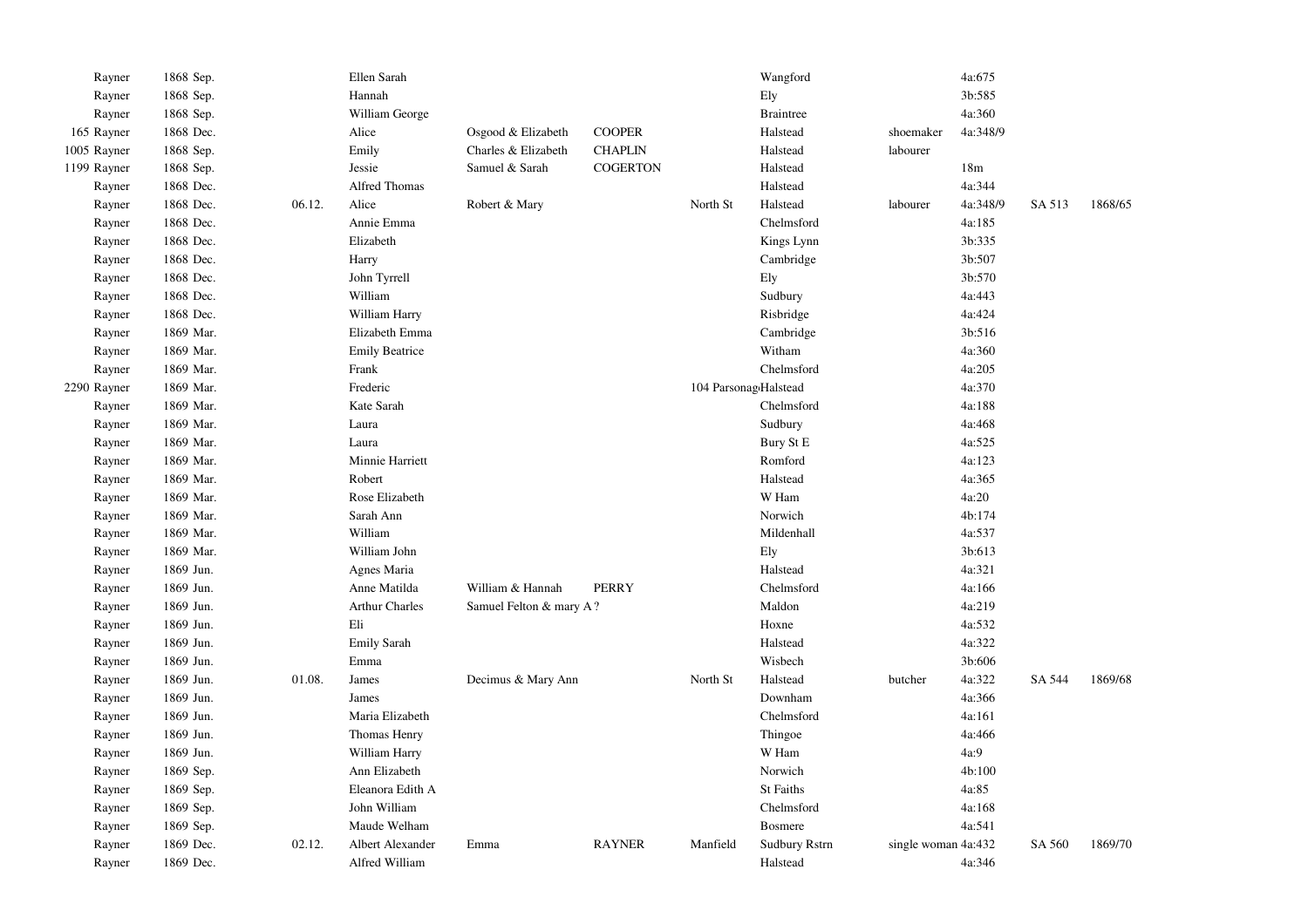| Rayner      | 1869 Dec. |          |        | Beatrice            |                                |                |          | W Ham      |        | 4a:33  |                       |               |
|-------------|-----------|----------|--------|---------------------|--------------------------------|----------------|----------|------------|--------|--------|-----------------------|---------------|
| Rayner      | 1869 Dec. |          |        | Caleb               |                                |                |          | Rochford   |        | 4a:225 |                       |               |
| Rayner      | 1869 Dec. |          |        | Charles James       |                                |                |          | Rochford   |        | 4a:209 |                       |               |
| Rayner      | 1869 Dec. |          |        | Ellen Ann           |                                |                |          | Risbridge  |        | 4a:415 |                       |               |
| Rayner      | 1869 Dec. |          |        | Emma Ellen          |                                |                |          | St Faiths  |        | 4b:98  |                       |               |
| Rayner      | 1869 Dec. |          |        | Ernest Canham       |                                |                |          | Ipswich    |        | 4a:596 |                       |               |
| Rayner      | 1869 Dec. |          |        | George              |                                |                |          | Hoxne      |        | 4a:544 |                       |               |
| Rayner      | 1869 Dec. | see June |        | Jessie              |                                |                |          | Halstead   |        | 4a:344 |                       |               |
| Rayner      | 1869 Dec. |          |        | Jessy Ann           |                                |                |          | Wisbech    |        | 3b:617 |                       |               |
| Rayner      | 1869 Dec. |          |        | John                |                                |                |          | Cambridge  |        | 3b:496 |                       |               |
| Rayner      | 1869 Dec. |          |        | Mary Ann            |                                |                |          | Mildenhall |        | 4a:503 |                       |               |
| Rayner      | 1869 Dec. |          |        | Maud Mary           |                                |                |          | Lexden     |        | 4a:321 |                       |               |
| Rayner      | 1869 Dec. |          |        | Susan Maria         |                                |                |          | W Ham      |        | 4a:38  |                       |               |
| Rayner      | 1869 Dec. |          |        | Wilhelmina Susannah |                                |                |          | Chelmsford |        | 4a:182 |                       |               |
| Rayner      | 1870 Mar. |          |        | Alfred              |                                |                |          | Norwich    |        | 4b:187 |                       |               |
| 2128 Rayner | 1870 Mar. |          |        | Charles William     |                                |                |          | Halstead   |        | 4a:371 |                       |               |
| Rayner      | 1870 Mar. |          |        | Christiana          |                                |                |          | King Lynn  |        | 4b:364 |                       |               |
| 2744 Rayner | 1870 Mar. |          |        | Elizabeth           |                                |                |          | Halstead   |        | 4a:372 |                       |               |
| Rayner      | 1870 Mar. |          | 14.03. | Emily               | Charles & Elizabeth            |                | North St | Halstead   |        |        | SA 569                | 1870/72       |
| 2920 Rayner | 1870 Mar. |          |        | Emma                |                                |                |          | Sudbury    |        | 4a:480 |                       |               |
| Rayner      | 1870 Mar. |          |        | Frederick William   |                                |                |          | Ipswich    |        | 4a:641 |                       |               |
| Rayner      | 1870 Mar. |          |        | Georgina Maria      |                                |                |          | Mutford    |        | 4a:754 |                       |               |
| 135 Rayner  | 1870 Mar. |          |        | Harry               | Charles & Sarah Ann            | <b>UNKNOWN</b> |          | Halstead   |        | 4a:375 |                       |               |
| Rayner      | 1870 Mar. |          |        | John Helbern        |                                |                |          | Cambridge  |        | 3b:524 |                       |               |
| 2805 Rayner | 1870 Mar. |          |        | Percy Charles       | Abraham & Mary                 | <b>UNKNOWN</b> |          | Sudbury    | ag lab | 4a:462 | no rec                | Gestingthorpe |
| 2921 Rayner | 1870 Mar. |          |        | Reuben              |                                |                |          | Halstead   |        | 4a:475 |                       |               |
| 2406 Rayner | 1870 Mar. |          |        | Robert              | ? and Emma                     | <b>UNKNOWN</b> |          | Sudbury    |        | 4a:480 |                       |               |
| 2922 Rayner | 1870 Mar. |          |        | Samuel              |                                |                |          | Colchester |        | 4a:330 |                       |               |
| Rayner      | 1870 Mar. |          |        | Susanna             |                                |                |          | Ely        |        | 3b:616 |                       |               |
| 2923 Rayner | 1870 Mar. |          |        | Walter              | William & Ann                  | Unknown        |          | Sudbury    |        | 4a:468 |                       |               |
| Rayner      | 1870 Mar. |          |        |                     |                                |                |          |            |        |        |                       |               |
| 190 Rayner  | 1870      |          | 19.06. | Agnes               | Alfred Poynter & Annie WRIGHT  |                |          | Maldon     |        | 4a:248 | IGI*                  | *Bradwell-n-t |
| 2924 Rayner | 1870 Jun. |          |        | Alfred Horace       |                                |                |          | Sudbury    |        | 4a:452 |                       |               |
| 340 Rayner  | 1870 Jun. |          |        | Charles             | Jonathan's g/son               |                |          | Maldon     |        | 4a:248 |                       |               |
| Rayner      | 1870 Jun. |          |        | David               |                                |                |          | Hoxne      |        | 4a:577 |                       |               |
| Rayner      | 1870 Jun. |          |        | Eleanor             |                                |                |          | King Lynn  |        | 3b:346 |                       |               |
| Rayner      | 1870 Jun. |          |        | Eleanor Henrietta   |                                |                |          | Witham     |        | 4a:354 |                       |               |
| 1238 Rayner | 1870 Jun. |          |        | Elizabeth Jane      | James Charlie & ElizabetWARREN |                |          | Halstead   |        | 4a:360 |                       |               |
| 2719 Rayner | 1870 Jun. |          |        | Emily (Mary ?)      | Charles & Sarah Ann            | <b>UNKNOWN</b> |          | Halstead   |        | 4a:357 | see also death record |               |
| Rayner      | 1870 Jun. |          |        | Harry               |                                |                |          | Ely        |        | 3b:591 |                       |               |
| 1234 Rayner | 1870 Jun. | 08.04.   |        | Harry               | William & Elizabeth            | <b>CANDLER</b> | Wivenhoe | Lexden     |        | 4a:319 | No:233                |               |
| Rayner      | 1870 Jun. |          |        | Heber Havell        |                                |                |          | Chelmsford |        | 4a:202 |                       |               |
| Rayner      | 1870 Jun. |          |        | Henry David         |                                |                |          | Samford    |        | 4a:614 |                       |               |
| Rayner      | 1870 Jun. |          |        | James               |                                |                |          | W Ham      |        | 4a:7   |                       |               |
|             |           |          |        |                     |                                |                |          |            |        |        |                       |               |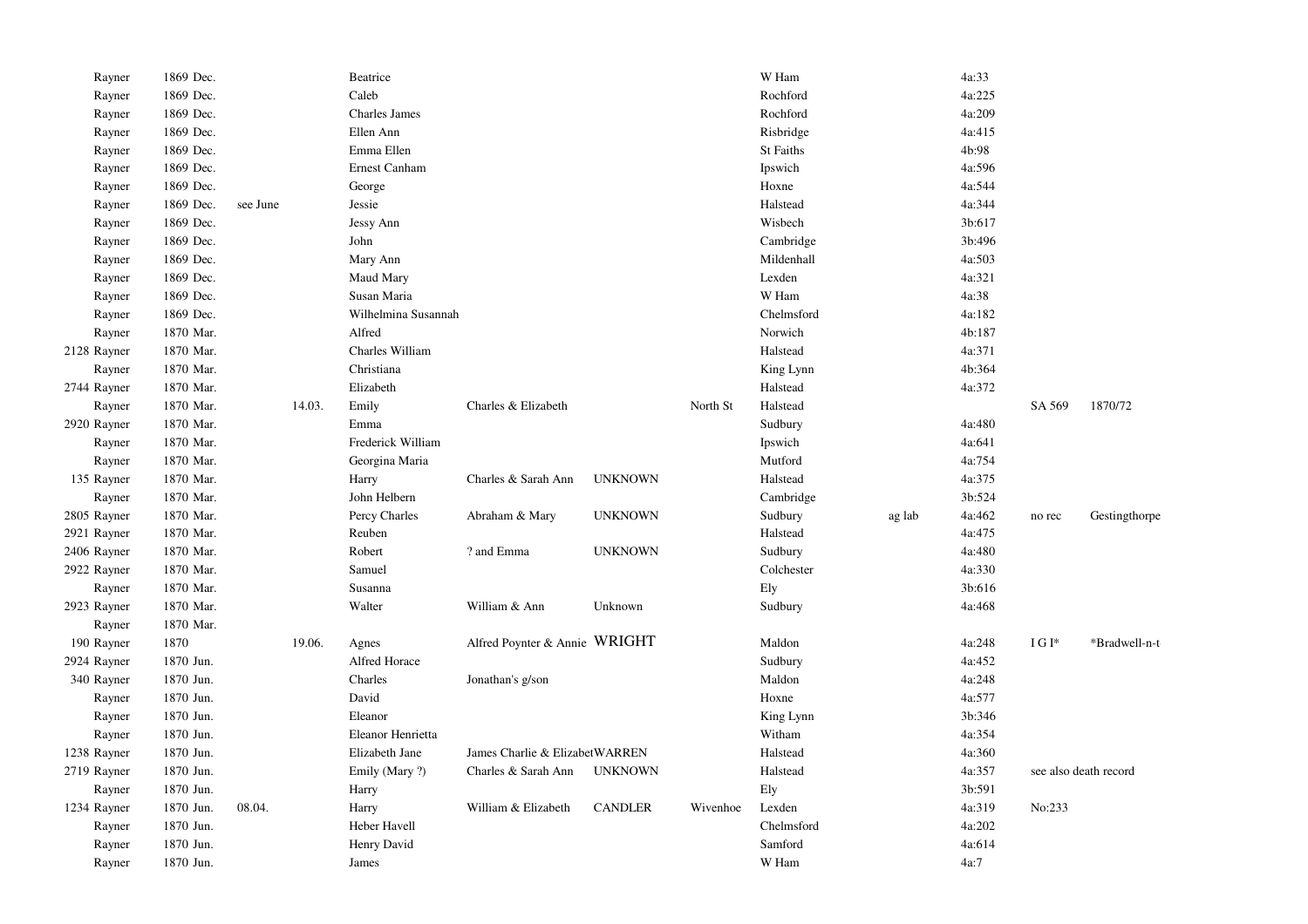| 2822 Rayner | 1870 Jun. |        | James                  | George & Caroline   | <b>UNKNOWN</b>    |                       | Lexden           |            | 4a:334 |         |
|-------------|-----------|--------|------------------------|---------------------|-------------------|-----------------------|------------------|------------|--------|---------|
| Rayner      | 1870 Jun. |        | May.                   |                     |                   |                       | Norwich          |            | 4b:173 |         |
| Rayner      | 1870 Sep. |        | Alice                  |                     |                   |                       | Witham           |            | 4a:338 |         |
| 266 Rayner  | 1870 Sep. |        | Arthur                 | Charles & Betsy     | <b>UNKNOWN</b>    |                       | <b>Braintree</b> |            | 4a:364 |         |
| Rayner      | 1870 Sep. |        | Henrietta              |                     |                   |                       | <b>B</b> lything |            | 4a:660 |         |
| Rayner      | 1870 Sep. |        | Henry John             |                     |                   |                       | Cambridge        |            | 3b:462 |         |
| Rayner      | 1870 Sep. |        | Sophia Kate            |                     |                   |                       | Cambridge        |            | 3b:480 |         |
| Rayner      | 1870 Sep. |        | Walter                 |                     |                   |                       | Ely              |            | 3b:536 |         |
| Rayner      | 1870 Sep. |        | William Joseph         |                     |                   |                       | Rochford         |            | 4a:222 |         |
| Rainer      | 1870 Dec. |        | George Thomas          |                     |                   |                       | Norwich          |            | 4b:119 |         |
| Rainer      | 1870 Dec. |        | Harry                  |                     |                   |                       | Thingoe          |            | 4a:468 |         |
| 194 Rayner  | 1870 Dec. |        | Ada                    | William J & ?       | <b>UNKNOWN</b>    |                       | Chelmsford       |            | 4a:186 |         |
| Rayner      | 1870 Dec. |        | Charles William        |                     |                   |                       | Epping           |            | 4a:97  |         |
| Rayner      | 1870 Dec. |        | Edith                  |                     |                   |                       | Mutford          |            | 4a:702 |         |
| Rayner      | 1870 Dec. |        | Emily                  |                     |                   |                       | Rochford         |            | 4a:207 |         |
| Rayner      | 1870 Dec. |        | Fred                   |                     |                   |                       | Ely              |            | 3b:562 |         |
| Rayner      | 1870 Dec. |        | Kate                   |                     |                   |                       | Norwich          |            | 4b:105 |         |
| Rayner      | 1870 Dec. |        | Lucy                   |                     |                   |                       | Rochford         |            | 4a:205 |         |
| Rayner      | 1870 Dec. |        | Mary Ann               |                     |                   |                       | Mildenhall       |            | 4a:488 |         |
| Rayner      | 1870 Dec. |        | Susannah Coote         |                     |                   |                       | Mildenhall       |            | 4a:491 |         |
| Rayner      | 1870 Dec. |        | Thomas George          |                     |                   |                       | Saffron W        |            | 4a:393 |         |
| Rayner      | 1870 Dec. |        | William Charles        |                     |                   |                       | Rochford         |            | 4a:212 |         |
| Rayner      | 1870 Dec. |        | William Tyrrell        |                     |                   |                       | Ely              |            | 3b:563 |         |
| Rayner      | 1870 Dec. |        | male                   |                     |                   |                       | Thingoe          |            | 4a:468 |         |
| Raynor      | 1870 Dec. |        | Ann                    |                     |                   |                       | Luton            |            | 3b:421 |         |
| Rayner      | 1870 Dec. |        |                        |                     |                   |                       |                  |            |        |         |
| 1209 Rayner | 1870 Jun. | 22.05. | Matilda Flora          | George & Sarah      | <b>DRURY</b>      | Tan Yard              | Halstead         | gardener   | 4a:357 | HT 1633 |
| 135 Rayner  | 1870 ?    |        | Harry                  | Charles & Sarah Ann | <b>UNKNOWN</b>    |                       | Halstead         |            |        |         |
| 7846 Rayner | 1870      | 16.12. | George Alfred          | Robert & Mary Ann   | <b>WILLIAMSON</b> | Trinity Road Halstead |                  |            |        | HT 1671 |
| 1215 Rayner | 1871      |        | Henry (Harry ?)        | Samuel & Sarah      | <b>COGERTON</b>   |                       | Halstead         |            |        |         |
| Rainer      | 1871 Mar. |        | Constance Lucy         |                     |                   |                       | Rochford         |            | 4a:218 |         |
| Rayner      | 1871 Mar. |        | Alice                  |                     |                   |                       | Ely              |            | 3b:600 |         |
| Rayner      | 1871 Mar. |        | Alice Mary             |                     |                   |                       | Rochford         |            | 4a:237 |         |
| Rayner      | 1871 Mar. |        | Ann Lydia              |                     |                   |                       | Norwich          |            | 4b:169 |         |
| 2931 Rayner | 1871 Mar. |        | Charlotte              |                     |                   |                       | Halstead         |            | 4a:359 |         |
| Rayner      | 1871 Mar. |        | <b>Charles George</b>  |                     |                   |                       | Thetford         |            | 4b:419 |         |
| 2939 Rayner | 1871 Mar. |        | <b>Edith Maud</b>      |                     |                   |                       | Chelmsford       |            | 4a:189 |         |
| Rayner      | 1871 Mar. |        | <b>Emily Charlotte</b> |                     |                   |                       | Norwich          |            | 4b:179 |         |
| Rayner      | 1871 Mar. |        | Emma Lotty             |                     |                   |                       | Risbridge        |            | 4a:444 |         |
| Rayner      | 1871 Mar. |        | Henry Tabor            |                     |                   |                       | Woodbridge       |            | 4a:679 |         |
| 1202 Rayner | 1871 Mar. |        | Flora Beatrice         | William & Mary Ann  | <b>ELLIS</b>      |                       | Halstead         | bricklayer | 4a:364 |         |
| Rayner      | 1871 Mar. |        | Frances Elizabeth      |                     |                   |                       | Ely              |            | 3b:605 |         |
| 2932 Rayner | 1871 Mar. |        | Frank                  |                     |                   |                       | Maldon           |            | 4a:243 |         |
| Rayner      | 1871 Mar. |        | Frederick William      |                     |                   |                       | Bury St E        |            | 4a:528 |         |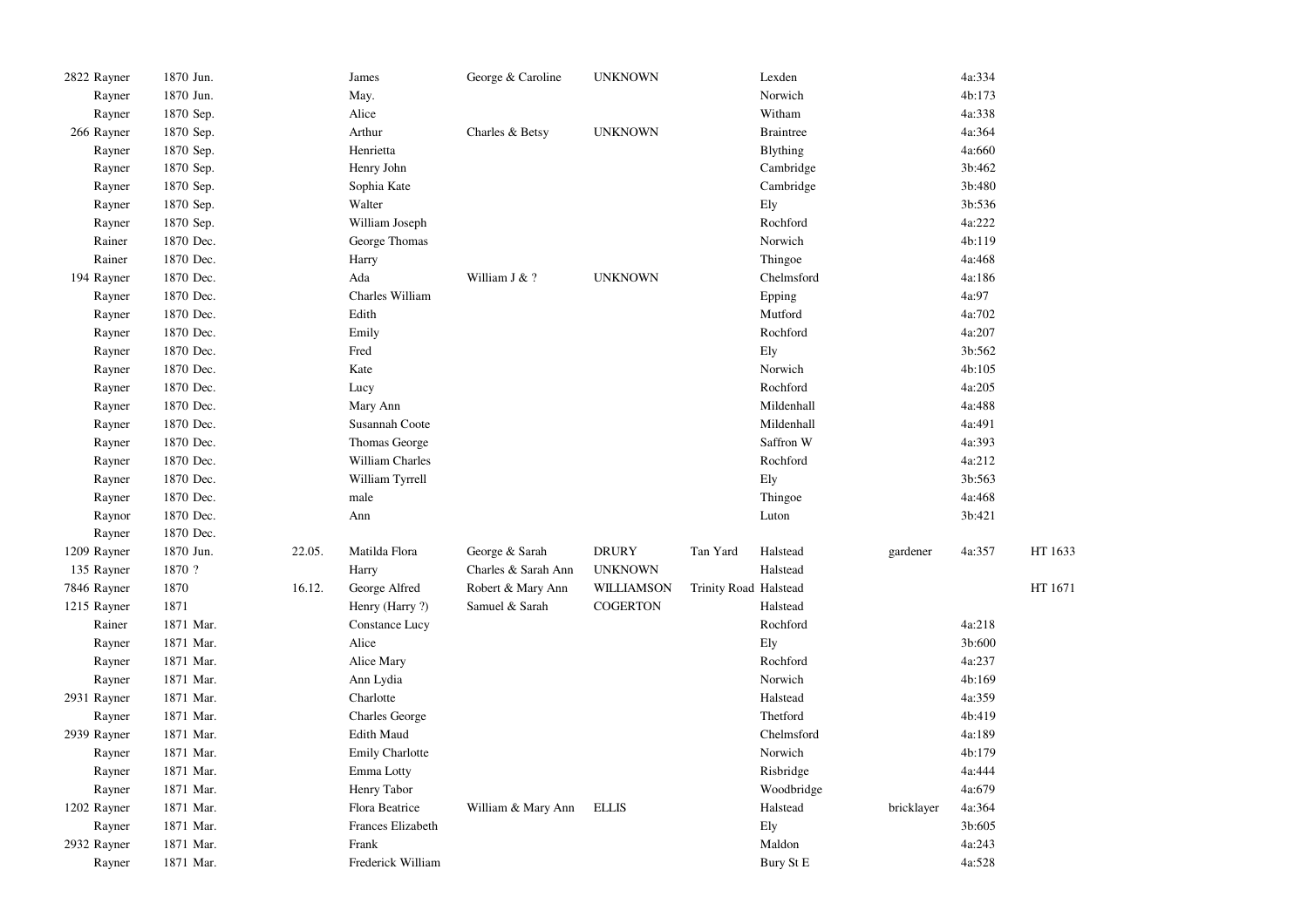| Rayner      | 1871 Mar. |        | George              |                   |                   |                      | Norwich          |          | 4b:175 |           |         |
|-------------|-----------|--------|---------------------|-------------------|-------------------|----------------------|------------------|----------|--------|-----------|---------|
| Rayner      | 1871 Mar. |        | George              |                   |                   |                      | Kings Lynn       |          | 4b:369 |           |         |
| Rayner      | 1871 Mar. |        | Gertrude Elizabeth  |                   |                   |                      | Tendring         |          | 4a:277 |           |         |
| Rayner      | 1871 Mar. |        | Harry               |                   |                   |                      | Hoxne            |          | 4a:581 |           |         |
| 2933 Rayner | 1871 Mar. |        | Horace              |                   |                   |                      | Halstead         |          | 4a:357 |           |         |
| Rayner      | 1871 Mar. |        | John                |                   |                   |                      | Kings Lynn       |          | 4b:362 |           |         |
| Rayner      | 1871 Mar. |        | Kate                |                   |                   |                      | Ely              |          | 3b:536 |           |         |
| Rayner      | 1871 Mar. |        | Lucy Anna           |                   |                   |                      | Depwade          |          | 4b:234 |           |         |
| Rayner      | 1871 Mar. |        | William             |                   |                   |                      | Wisbech          |          | 3b:664 |           |         |
| 2934 Rayner | 1871 Mar. |        | William             |                   |                   |                      | Sudbury          |          | 4a:468 |           |         |
| Rayner      | 1871 Jun. |        | Alice Sarah         |                   |                   |                      | <b>Blything</b>  |          | 4a:686 |           |         |
| Rayner      | 1871 Jun. |        | Charles Edward      |                   |                   |                      | Mutford          |          | 4a:725 |           |         |
| 391 Rayner  | 1871 Jun. |        | Edith               | Samuel & Maria    | <b>UNKNOWN</b>    |                      | Chelmsford       |          | 4a:172 |           |         |
| Rayner      | 1871 Jun. |        | Elizabeth           |                   |                   |                      | Witham           |          | 4a:339 |           |         |
| 2935 Rayner | 1871 Jun. |        | Esther              |                   |                   |                      | Halstead         |          | 4a:345 |           |         |
| Rayner      | 1871 Jun. |        | George              |                   |                   |                      | Thingoe          |          | 4a:492 |           |         |
| Rayner      | 1871 Jun. |        | George William      |                   |                   |                      | Wisbech          |          | 3b:629 |           |         |
| Rayner      | 1871 Jun. |        | Harriet             |                   |                   |                      | Mildenhall       |          | 4a:516 |           |         |
| 1313 Rayner | 1871 Jun. |        | John                | George & Caroline | <b>UNKNOWN</b>    |                      | Halstead         |          | 4a:349 |           |         |
| Rayner      | 1871 Jun. |        | Rose                |                   |                   |                      | Cosford          |          | 4a:480 |           |         |
| 2936 Rayner | 1871 Jun. |        | Sarah Ann           |                   |                   |                      | Halstead         |          | 4a:350 |           |         |
| Rayner      | 1871 Jun. |        | Sarah Ann A         |                   |                   |                      | Mitford          |          | 4b:269 |           |         |
| Rayner      | 1871 Jun. |        | Sarah               |                   |                   |                      | Wisbeach         |          | 4b:630 |           |         |
| Rayner      | 1871 Jun. |        | William             |                   |                   |                      | Ely              |          | 3b:375 |           |         |
| Rayner      | 1871 Jun. |        | William             |                   |                   |                      | Mitford          |          | 4b:274 |           |         |
| Rayner      | 1871 Jun. |        | William Ernest P    |                   |                   |                      | Norwich          |          | 4b:128 |           |         |
| 167 Rayner  | 1871 Sep. | 03.09. | Alice               | Joshua & Phyllis  | <b>LOCK</b>       | Beetty Farm Halstead |                  | lbr      | 4a:339 | HT 1720   |         |
| Rayner      | 1871 Sep. |        | Alice Tabitha       |                   |                   |                      | <b>St Faiths</b> |          | 4b:94  |           |         |
| 1379 Rayner | 1871 Sep. |        | Annie               | Stephen & ?       | <b>UNKNOWN</b>    |                      | Halstead         |          | 4a:341 |           |         |
| Rayner      | 1871 Sep. |        | Charlotte           |                   |                   |                      | Wayland          |          | 4b:240 |           |         |
| 393 Rayner  | 1871 Sep. | 06.08. | Edith               | Robert & Mary Ann | <b>WILLIAMSON</b> | North St             | Halstead         | labourer | 4a:333 | SA 610    | 1871/77 |
| Rayner      | 1871 Sep. |        | Elizabeth Ann       |                   |                   |                      | Mitford          |          | 4b:255 |           |         |
| 1717 Rayner | 1871 Sep. |        | Florence Maria      |                   |                   |                      | Chelmsford       |          | 4a:181 |           |         |
| Rayner      | 1871 Sep. |        | Frank               |                   |                   |                      | I.o.W.           |          | 2b:552 |           |         |
| Rayner      | 1871 Sep. |        | Frederick           |                   |                   |                      | Wangford         |          | 4a:665 |           |         |
| 2937 Rayner | 1871 Sep. |        | Gertrude Eveline    |                   |                   |                      | Chelmsford       |          | 4a:203 |           |         |
| 2224 Rayner | 1871 Sep. |        | Harry Perry (Henry) | William & Hannah  | <b>PERRY</b>      |                      | Chelmsford       |          | 4a:187 |           |         |
| Rayner      | 1871 Sep. |        | Henry James         |                   |                   |                      | I.o.W            |          | 2b:567 |           |         |
| Rayner      | 1871 Sep. |        | Julia               |                   |                   |                      | Guilteross       |          | 4b:231 |           |         |
| 1374 Rayner | 1871 Sep. |        | Martha              |                   |                   |                      | Halstead         |          | 4a:337 |           |         |
| 2890 Rayner | 1871 Sep. |        | Mary Ann            | Jonathan & Hannah | <b>AMEY</b>       |                      | Maldon           |          | 4a:243 |           |         |
| Rayner      | 1871 Sep. |        | Sarah Maria B       |                   |                   |                      | <b>St Faiths</b> |          | 4b:89  |           |         |
| Rayner      | 1871 Sep. |        | Susannah            |                   |                   |                      | Walsingham       |          | 4b:275 |           |         |
| 2919 Rayner | 1871 Sep. |        | <b>Walter Henry</b> | George & Sarah    | <b>DRURY</b>      |                      | Halstead         |          | 4a:336 | see below |         |
|             |           |        |                     |                   |                   |                      |                  |          |        |           |         |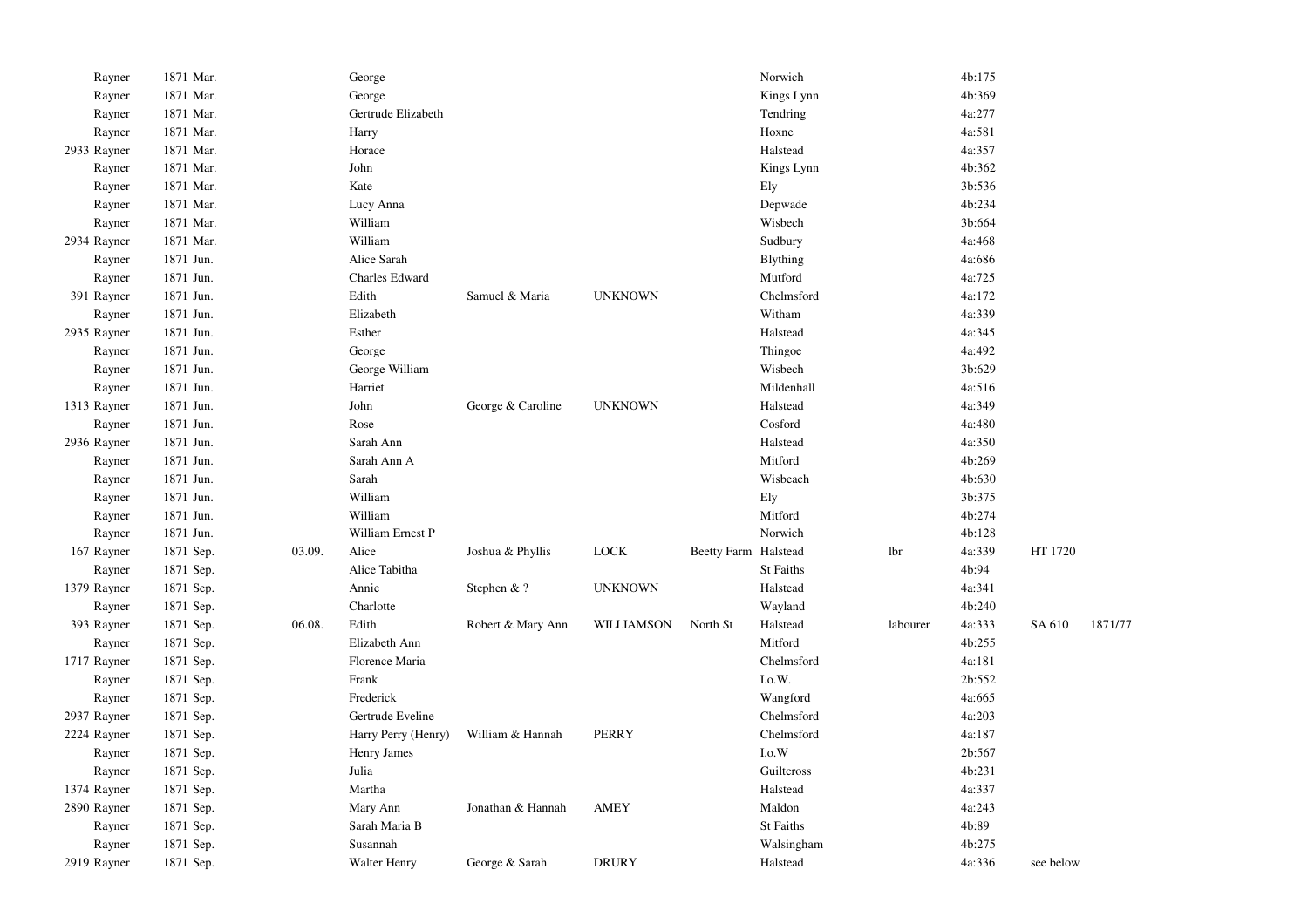| Rayner      | 1871 Sep. |        | William Alfred        |                           |                |                       | Walsingham       |           | 4b:282    |           |         |
|-------------|-----------|--------|-----------------------|---------------------------|----------------|-----------------------|------------------|-----------|-----------|-----------|---------|
| Raynor      | 1871 Sep. |        | Thomas                |                           |                |                       | W Ham            |           | 4a: 41    |           |         |
| 2830 Rayner | 1871 Dec. |        | Ada                   |                           |                |                       | Halstead         |           | 4a:340    |           |         |
| Rayner      | 1871 Dec. |        | Alec Havell           |                           |                |                       | Chelmsford       |           | 4a:185    |           |         |
| Rayner      | 1871 Dec. |        | Alice Marion          |                           |                |                       | Blofield         |           | 4b:190    |           |         |
| Rayner      | 1871 Dec. |        | <b>Charles Robert</b> |                           |                |                       | I.o.W.           |           | 2b:531    |           |         |
| Rayner      | 1871 Dec. |        | Ellen Louisa C        |                           |                |                       | <b>Braintree</b> |           | 4a:367    |           |         |
| Rayner      | 1871 Dec. |        | Frederick George      |                           |                |                       | Hartismere       |           | 4a:513    |           |         |
| Rayner      | 1871 Dec. |        | Frederick George      |                           |                |                       | Chelmsford       |           | 4a:179    |           |         |
| Rayner      | 1871 Dec. |        | Harry Albert          |                           |                |                       | Sudbury          |           | 4a:416    |           |         |
| Rayner      | 1871 Dec. |        | Henry                 |                           |                |                       | Halstead         |           | 4a:345    |           |         |
| Rayner      | 1871 Dec. |        | Henry Redstone        |                           |                |                       | I.o.W.           |           | 2b:543    |           |         |
| Rayner      | 1871 Dec. |        | James                 |                           |                |                       | Hoxne            |           | 4a:519    |           |         |
| 2938 Rayner | 1871 Dec. |        | Lucy Margaret         |                           |                |                       | Halstead         |           | 4a:345    |           |         |
| Rayner      | 1871 Dec. |        | Pamela Elizabeth      |                           |                |                       | Hoxne            |           | 4a:520    |           |         |
| Rayner      | 1871 Dec. |        | Samuel                |                           |                |                       | Erpingham        |           | 4b:72     |           |         |
| Rayner      | 1871 Dec. |        | William               |                           |                |                       | Wisbech          |           | 3b:503    |           |         |
| 2919 Rayner | 1871      | 26.11. | Walter Harry          | George & Sarah            | <b>DRURY</b>   | White Ash GrHalstead  |                  | gardener  | see above | HT 1732   |         |
| 1238 Rayner | 1871 ?    |        | Elizabeth             | Charles & Elizabeth       | <b>WARREN</b>  |                       | Halstead         |           |           |           |         |
| 2224 Rayner | 1871      | 19.07. | Harry Perry           | William & Hannah          | <b>PERRY</b>   |                       | Halstead         |           | see above |           |         |
| 2800 Rayner | 1872 ?    |        | Harry Albert          | Abraham & Mary            | <b>UNKNOWN</b> |                       | Gestingthorpe    | ag lab    |           |           |         |
| 393 Rayner  | 1872 ?    |        | Edith                 | Robert & Mary Ann         | WILLIAMSON     |                       | Halstead         |           |           |           |         |
| 146 Rayner  | 1872 Mar. | 04.03. | Agnes                 | Benjamin & Emma           | <b>JEGGO</b>   | <b>Trinity Str</b>    | Halstead         | painter   | 4a:386    | HT 1754   |         |
| 2930 Rayner | 1872      | 06.03. | Mary Anne             | Thomas & Mary Anne        |                | Trinity Sq            | Halstead         | lbr       |           | HT 1759   |         |
| Rayner      | 1872 Mar. | 08.02. | Horace                | Osgood & Elizabeth        | <b>COOPER</b>  | North St              | Halstead         | shoemaker |           | SA 027    | 1872/79 |
| Rayner      | 1872 Mar. |        | Arthur Albert         |                           |                |                       | Hoxne            |           | 4a:598    |           |         |
| Rayner      | 1872 Mar. |        | <b>Edward Henry</b>   |                           |                |                       | W Ham            |           | 4a:3      |           |         |
| Rayner      | 1872 Mar. |        | Ellen Maria           |                           |                |                       | Mutford          |           | 4a:757    |           |         |
| 1258 Rayner | 1872 Mar. |        | Esther                | Henry & Sarah             | <b>WELLS</b>   |                       | Halstead         |           | 4a:377    | see below |         |
| Rayner      | 1872 Mar. |        | Herbert               |                           |                |                       | Thingoe          |           | 4a:522    |           |         |
| Rayner      | 1872 Mar. |        | John                  |                           |                |                       | Ely              |           | 3b:594    |           |         |
| 1272 Rayner | 1872 Mar. |        | Kate Harriet          | Charles & Sarah Ann       | <b>UNKNOWN</b> |                       | Halstead         |           | 4a:385    |           |         |
| 2735 Rayner | 1872 Mar. | 08.03. | male (Horace ?)       |                           |                |                       | Halstead         |           | 4a:386    |           |         |
| Rainer      | 1872 Jun. |        | Sam                   |                           |                |                       | Thingoe          |           | 4a:519    |           |         |
| 145 Rayner  | 1872 Jun. |        | Ada                   | Joshua & Eliza            | <b>UNKNOWN</b> |                       | Halstead         |           | 4a:364    |           |         |
| 168 Rayner  | 1872 Jun. |        | Alice                 |                           |                |                       | Halstead         |           | 4a:364    |           |         |
| Rayner      | 1872 Jun. |        | Clara Gower           |                           |                |                       | Tendring         |           | 4a:287    |           |         |
| 5671 Rayner | 1872 Jun. |        | Edward Arthur J       |                           |                |                       | Tendring         |           | 4a:288    |           |         |
| Rayner      | 1872 Jun. |        | Ernest Arnold         |                           |                |                       | Romford          |           | 4a:140    |           |         |
| 2970 Rayner | 1872 Jun. |        | Harriet               | Alfred Poynter & AnWRIGHT |                |                       | Maldon           |           | 4a:262    |           |         |
| Rayner      | 1872 Jun. |        | Harriet Naomi         |                           |                |                       | Maldon           |           | 4a:251    |           |         |
| Rayner      | 1872 Jun. |        | Henrietta             |                           |                |                       | Wisbech          |           | 3b:675    |           |         |
| Owers       | 1872      | 07.06. | Isaac                 | Walter & Susannah         | <b>RAYNER</b>  | Braintree Rd Halstead |                  | labourer  |           | SA 622    | 1872/78 |
| Owers       | 1872      | 07.06. | Elizabeth Adelaide    | Walter & Susannah         | <b>RAYNER</b>  | Braintree Rd Halstead |                  | labourer  |           | SA 623    | 1872/78 |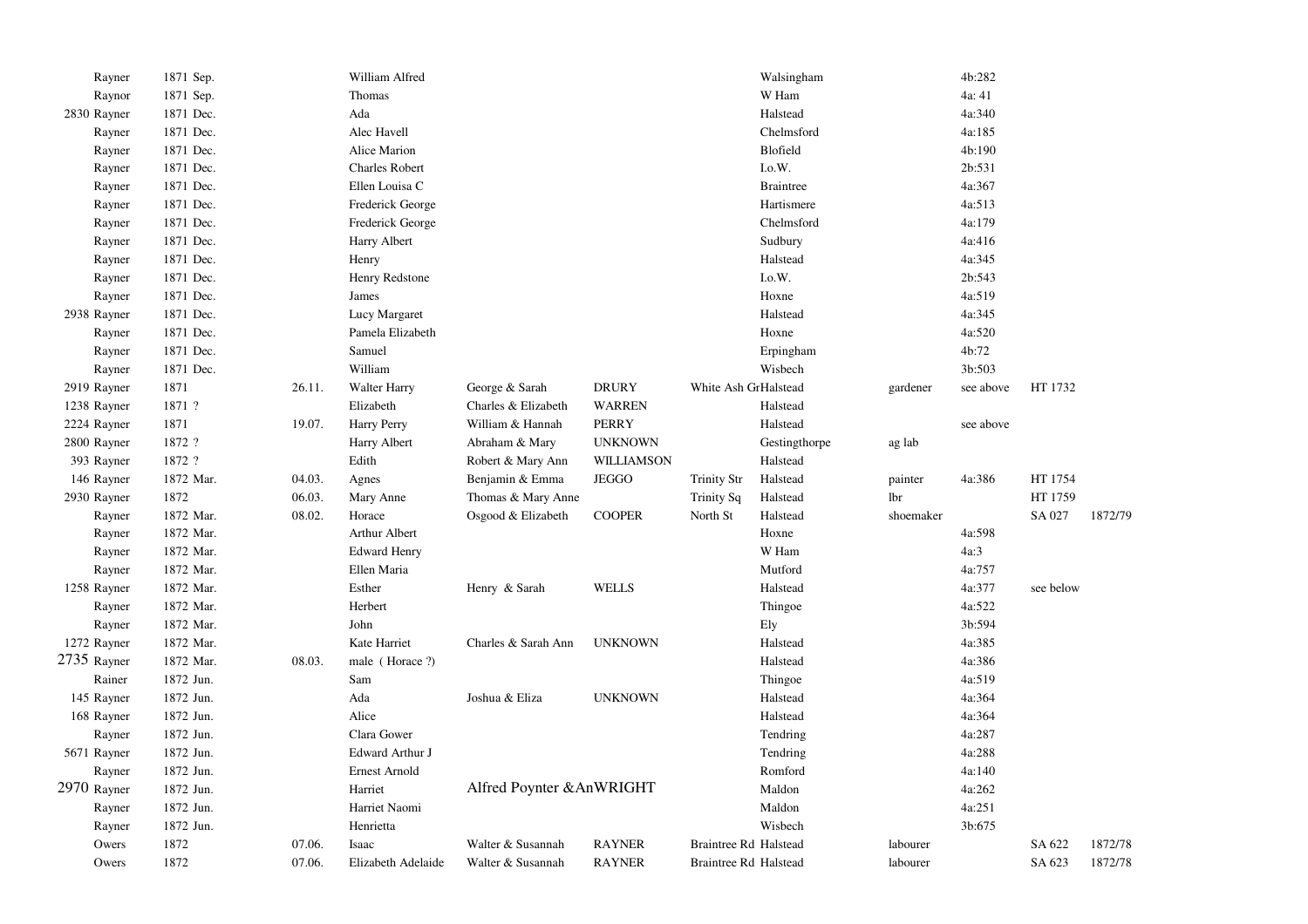| 3350 Rayner | 1872 Jun. |        | John Arthur          | William & Elizabeth           | <b>CANDLER</b>  | Wivenhoe | Lexden          |              | 4a:327 |        |         |
|-------------|-----------|--------|----------------------|-------------------------------|-----------------|----------|-----------------|--------------|--------|--------|---------|
| 1295 Rayner | 1872 Jun. | 05.05. | Maud Mary            | Osgood & Elizabeth            | <b>COOPER</b>   |          | Halstead        | shoemaker    | 4a:363 | SA 642 | 1872/81 |
| Rayner      | 1872 Jun. |        | Richard              |                               |                 |          | Ampthill        |              | 3b:410 |        |         |
| Rayner      | 1872 Jun. |        | <b>Sydney Samuel</b> |                               |                 |          | Cambridge       |              | 3b:528 |        |         |
| 83 Rayner   | 1872 Sep. |        | <b>Ernest Alfred</b> | Alfred & Martha               |                 |          | <b>Halstead</b> | Soldier      | 4a:373 |        |         |
| 3030 Rayner | 1872      |        | Ann                  |                               |                 |          | Halstead        |              | 4a:363 |        |         |
| 168 Rayner  | 1872      |        | Alice                | David & Charlotte             | <b>BROOKS</b>   |          | Halstead        |              |        |        |         |
| 1227 Rayner | 1872 ?    |        | Kate H               | Charles & Sarah Ann           | <b>UNKNOWN</b>  |          | Halstead        |              |        |        |         |
| 2499 Rayner | 1872      |        | Rosamund Annie       | Samuel Ichabod& Anne THOMPSON |                 |          |                 |              |        |        |         |
| 145 Rayner  | 1872 ?    |        | Ada                  | Joshua & Eliza                | <b>UNKNOWN</b>  |          | Halstead        |              |        |        |         |
| Rayner      | 1872 Sep. |        | Albert               |                               |                 |          | Bury St E       |              | 4a:519 |        |         |
| 2926 Rayner | 1872 Sep. |        | Elizabeth Mary A     |                               |                 |          | Lexden          |              | 4a:347 |        |         |
| 2927 Rayner | 1872 Sep. |        | Elizabeth Maud       |                               |                 |          | Lexden          |              | 4a:338 |        |         |
| 2928 Rayner | 1872 Sep. |        | Ernest Edward        |                               |                 |          | Maldon          |              | 4a:264 |        |         |
| Rayner      | 1872 Sep. |        | Herbert              |                               |                 |          | Ely             |              | 3b:583 |        |         |
| Rayner      | 1872 Sep. |        | John                 |                               |                 |          | Ely             |              | 3b:581 |        |         |
| 2929 Rayner | 1872 Sep. |        | Thomas James         | ? and Emma                    | <b>UNKNOWN</b>  |          | Sudbury         |              | 4a:474 |        |         |
| Rayner      | 1872 Sep. |        | William              |                               |                 |          | Rochford        |              | 4a:237 |        |         |
| 2149 Rayner | 1872 Sep. |        | William              |                               |                 |          | Halstead        |              | 4a:370 |        |         |
| Rayner      | 1872 Sep. |        | William Charles      |                               |                 |          | Romford         |              | 4a:179 |        |         |
| Rayner      | 1872      | 13.10. | Charles William      | Susannah                      | <b>RAYNER</b>   | North St | Halstead        | single woman |        | SA 666 | 1872/84 |
| Rayner      | 1872 Dec. |        | Emily Jane           |                               |                 |          | Rochford        |              | 4a:233 |        |         |
| 2008 Rayner | 1872 Dec. |        | Frederick            |                               |                 |          | Lexden          |              | 4a:353 |        |         |
| 1215 Rayner | 1872 Dec. |        | Harry                | Samuel & Sarah                | <b>COGERTON</b> |          | Halstead        |              | 4a:374 |        |         |
| Rayner      | 1872 Dec. |        | Herbert Walter       |                               |                 |          | Norwich         |              | 4b:135 |        |         |
| Rayner      | 1872 Dec. |        | Joshua               |                               |                 |          | Rochford        |              | 4a:252 |        |         |
| Rayner      | 1872 Dec. |        | Kate Florence        |                               |                 |          | W Ham           |              | 4a:8   |        |         |
| Rayner      | 1872 Dec. |        | Lucretia Maria       |                               |                 |          | Risbridge       |              | 4a:452 |        |         |
| Rayner      | 1872 Dec. |        | Mephay Teble         |                               |                 |          | Ely             |              | 3b:591 |        |         |
| Rayner      | 1872 Dec. |        | Sarah                |                               |                 |          | Kings Lynn      |              | 4b:337 |        |         |
| Rayner      | 1872 Dec. |        | William              |                               |                 |          | Norwich         |              | 4b:156 |        |         |
| Rayner      | 1872 Dec. |        | William John         |                               |                 |          | W Ham           |              | 4a:38  |        |         |
| Rayner      | 1872 Dec. |        | male                 |                               |                 |          | Norwich         |              | 4b:112 |        |         |
| Rayner      | 1873 Mar. |        | Amelia Maria         |                               |                 |          | Mildenhall      |              | 4a:565 |        |         |
| Rayner      | 1873 Mar. |        | David                |                               |                 |          | W Ham           |              | 4a:18  |        |         |
| Rayner      | 1873 Mar. |        | <b>Edith Annie</b>   |                               |                 |          | W Ham           |              | 4a:33  |        |         |
| Rayner      | 1873 Mar. |        | Emily                |                               |                 |          | W Ham           |              | 4a:56  |        |         |
| Rayner      | 1873 Mar. |        | Fell Havill          |                               |                 |          | Chelmsford      |              | 4a:221 |        |         |
| 1278 Rayner | 1873 Mar. | 24.03. | Florence Lavinia     | Decimus & Mary Ann            | <b>SMITH</b>    | North St | Halstead        | butcher      |        | SA 674 | 1873/85 |
| Rayner      | 1873 Mar. | 11.04. | Emily                | Charles & Elizabeth           |                 | North St | Halstead        | labourer     |        | SA 679 | 1873/85 |
| Rayner      | 1873 Mar. |        | Joseph               |                               |                 |          | Sudbury         |              | 4a:495 |        |         |
| 3034 Rayner | 1873 Mar. |        | Lucy                 |                               |                 |          | Sudbury         |              | 4a:506 |        |         |
| Rayner      | 1873 Mar. |        | Susan Ellen          |                               |                 |          | Samford?        |              | 4a:656 |        |         |
|             |           |        |                      |                               |                 |          |                 |              |        |        |         |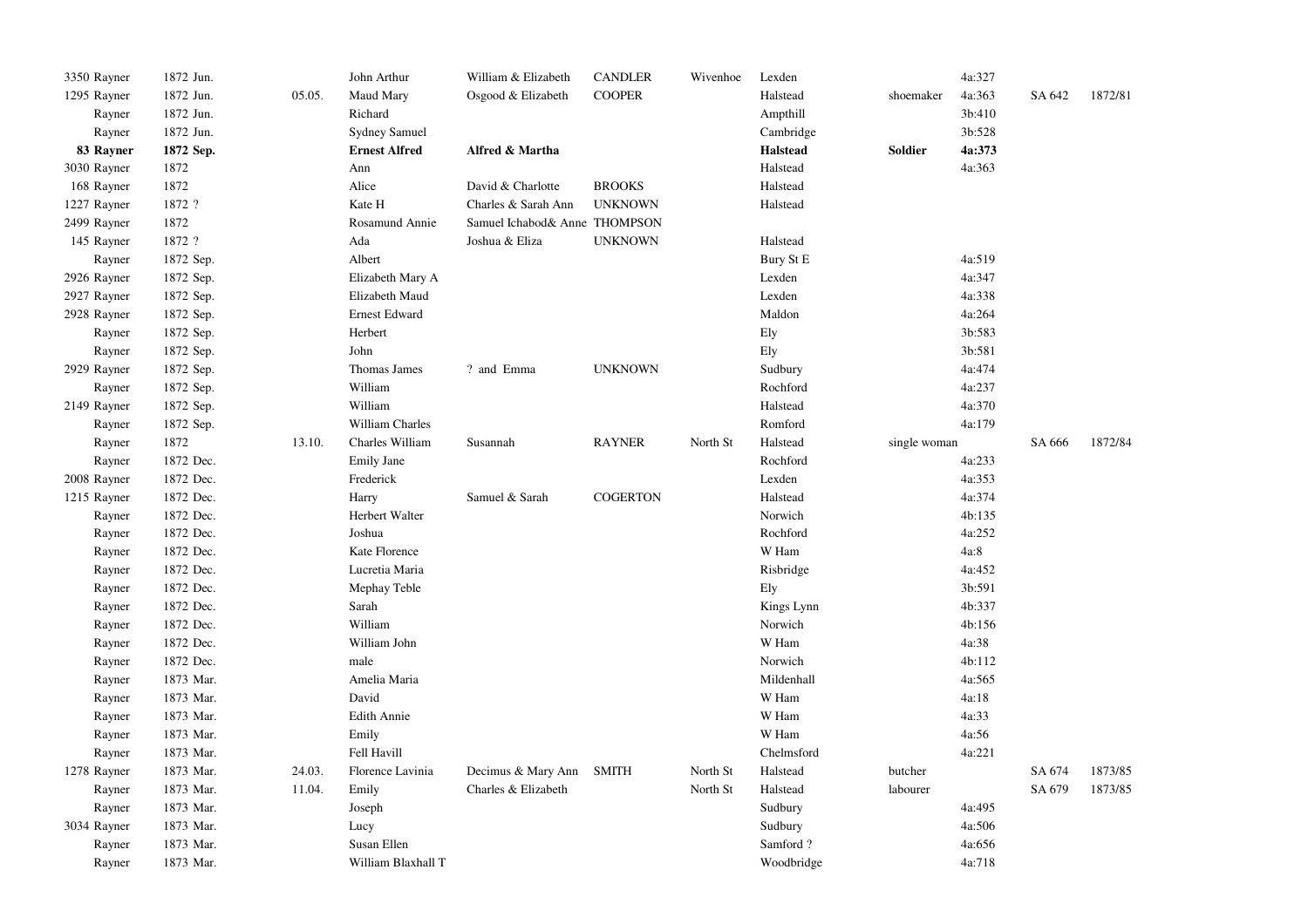| Rayner      | 1873 Jun. |        | Arthur              |                         |               |                    | Witham           |           | 4a:371   |         |         |
|-------------|-----------|--------|---------------------|-------------------------|---------------|--------------------|------------------|-----------|----------|---------|---------|
| Rayner      | 1873 Jun. |        | Edward              |                         |               |                    | Mutford          |           | 4a:750   |         |         |
| 1311 Rayner | 1873 Jun. |        | Frederic            |                         |               |                    | Halstead         |           | 4a:377   |         |         |
| Rayner      | 1873 Jun. |        | Frederick Spencer   |                         |               |                    | Risbridge        |           | 4a:458   |         |         |
| Rayner      | 1873 Jun. |        | John Robert         |                         |               |                    | Maldon           |           | 4a:256   |         |         |
| Rayner      | 1873 Jun. |        | Kate                | Samuel Felton & Mary A? |               |                    | Maldon           |           | 4a:260   |         |         |
| Rayner      | 1873 Jun. |        | Margaretta          |                         |               |                    | Ely              |           | 3b:575   |         |         |
| Rayner      | 1873 Jun. |        | Mary Anne           |                         |               |                    | Chelmsford       |           | 4a:213   |         |         |
| Rainer      | 1873 Sep. |        | William John        |                         |               |                    | Ipswich          |           | 4a:624   |         |         |
| 2832 Rayner | 1873 Sep. |        | Ada                 |                         |               |                    | Halstead         |           | 4a:365   |         |         |
| Rayner      | 1873 Sep. |        | Ada Rose            |                         |               |                    | Ely              |           | 3b:572   |         |         |
| Rayner      | 1873 Sep. |        | Albert              |                         |               |                    | <b>Braintree</b> |           | 4a:384   |         |         |
| 1648 Rayner | 1873 Sep. |        | Alfred              |                         |               |                    | Halstead         |           | 4a:366   |         |         |
| 155 Rayner  | 1873 Sep. |        | Alfred              |                         |               |                    | Halstead         |           | 4a:368   |         |         |
| 3032 Rayner | 1873 Sep. | 05.10. | Clara Emily         | Osgood & Elizabeth      | <b>COOPER</b> | North St           | Halstead         | shoemaker | 4a:365 ? | SA 713  | 1873/90 |
| 3032 Rayner | 1873 Sep. | 05.10. | Alice               | Osgood & Elizabeth      | <b>COOPER</b> | North St           | Halstead         | shoemaker | 4a:366 ? | SA 714  | 1873/90 |
| Rayner      | 1873 Sep. |        | David               |                         |               |                    | Ely              |           | 3b:570   |         |         |
| Rayner      | 1873 Sep. |        | Elizabeth           |                         |               |                    | W Ham            |           | 4a:68    |         |         |
| Rayner      | 1873 Sep. |        | Elizabeth Jane      |                         |               |                    | Ipswich          |           | 4a:617   |         |         |
| 3033 Rayner | 1873 Sep. |        | Henry Edward        |                         |               |                    | Halstead         |           | 4a:370   |         |         |
| Rayner      | 1873 Sep. |        | John                |                         |               |                    | Wisbech          |           | 3b:375   |         |         |
| 61 Rayner   | 1873 Sep. |        | Lucy                |                         |               |                    | Halstead         |           | 4a:370   |         |         |
| Rayner      | 1873 Sep. |        | Rosa                |                         |               |                    | Hoxne            |           | 4a:563   |         |         |
| Rayner      | 1873 Sep. |        | Tom Green           |                         |               |                    | Cambridge        |           | 3b:507   |         |         |
| Rayner      | 1873 Sep. |        | William             |                         |               |                    | Bedford          |           | 3b:337   |         |         |
| Rainer      | 1873 Dec. |        | Edith Sophia        |                         |               |                    | Thingoe          |           | 4a:483   |         |         |
| Rainer      | 1873 Dec. |        | Percy Alfred        |                         |               |                    | Ipswich          |           | 4a:619   |         |         |
| Rayner      | 1873 Dec. |        | Alice Anna M        |                         |               |                    | Norwich          |           | 4b:110   |         |         |
| Rayner      | 1873 Dec. |        | <b>Arthur James</b> |                         |               |                    | Chelmsford       |           | 4a:198   |         |         |
| 1245 Rayner | 1873 Dec. |        | Emily Ann           |                         |               |                    | Halstead         |           | 4a:361   |         |         |
| Rayner      | 1873 Dec. |        | Emma                |                         |               |                    | Bury St E        |           | 4a:498   |         |         |
| Rayner      | 1873 Dec. |        | Ernest              |                         |               |                    | <b>Braintree</b> |           | 4a:375   |         |         |
| Rayner      | 1873 Dec. |        | <b>Ethel Annie</b>  |                         |               |                    | Chelmsford       |           | 4a:225   |         |         |
| Rayner      | 1873 Dec. |        | Florence Alberta    |                         |               |                    | Hoxne            |           | 4a:549   |         |         |
| Rayner      | 1873 Dec. |        | George              |                         |               |                    | <b>Braintree</b> |           | 4a:380   |         |         |
| Rayner      | 1873 Dec. |        | George              |                         |               |                    | W Ham            |           | 4a:92    |         |         |
| Rayner      | 1873 Dec. |        | Henry               |                         |               |                    | Ely              |           | 3b:552   |         |         |
| Rayner      | 1873 Dec. |        | Laura Belinda       |                         |               |                    | Wisbech          |           | 3b:612   |         |         |
| 2889 Rayner | 1873 Dec. |        | Lili Emilene        | Jonathan & Hannah       | <b>AMEY</b>   |                    | Maldon           |           | 4a:262   |         |         |
| Rayner      | 1873 Dec. |        | Mary Jane           |                         |               |                    | Cambridge        |           | 3b:505   |         |         |
| Rayner      | 1873 Dec. |        | William             |                         |               |                    | Kings Lynn       |           | 4b:316   |         |         |
| Rayner      | 1873 Dec. |        | William David       |                         |               |                    | Mildenhall       |           | 4a:507   |         |         |
| 3032 Rayner | 1873      | 27.07. | Clara Emily         | Thomas & Mary Anne      |               | <b>Trinity Sq</b>  | Halstead         | lbr       | 4m       | HT 1865 |         |
| 155 Rayner  | 1873      | 31.08. | Alfred              | Benjamin & Emma         | <b>JEGGO</b>  | <b>Trinity Str</b> | Halstead         | painter   |          | HT 1870 |         |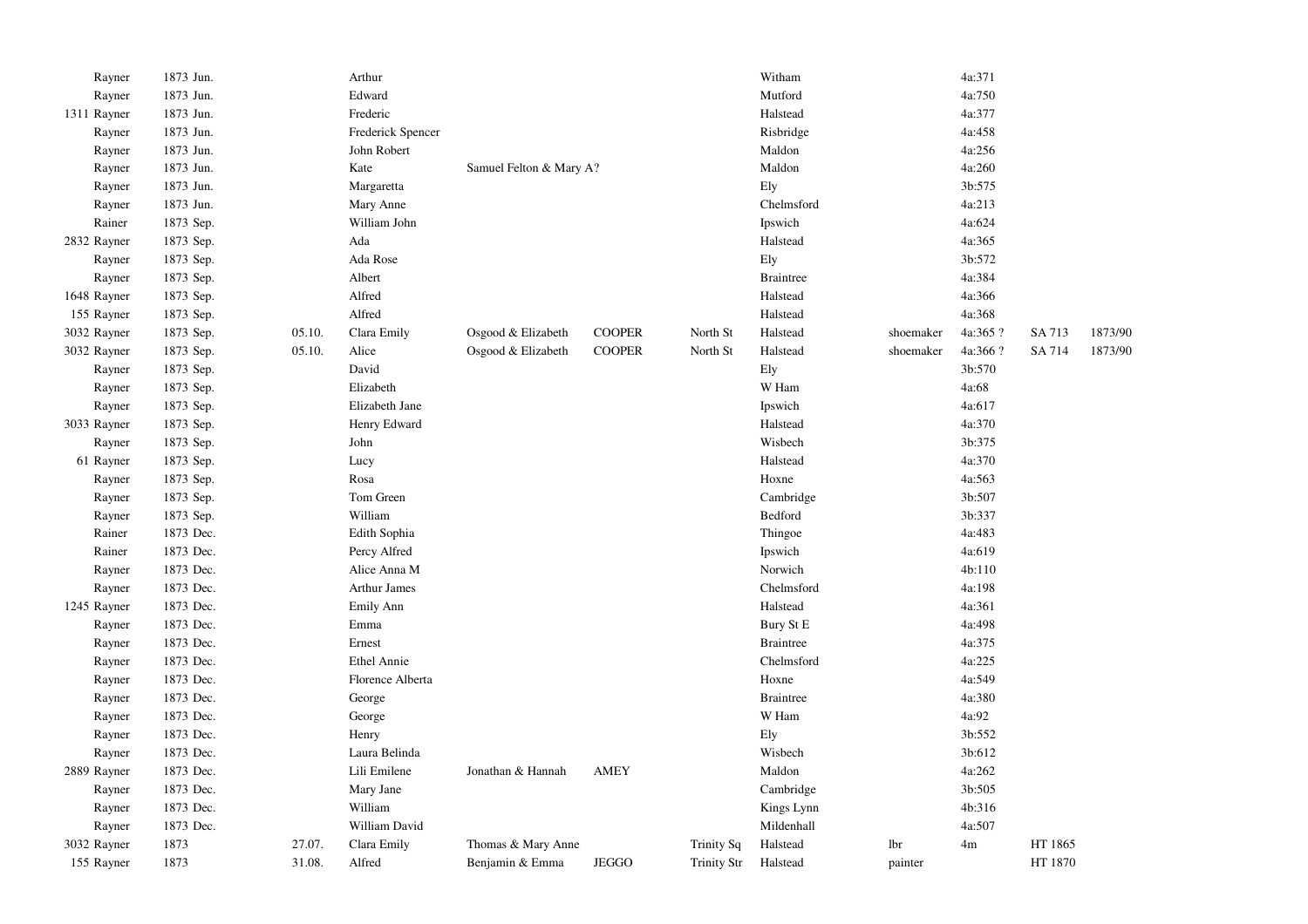| 1245 Rayner | 1873      | 09.11.   | <b>Emily Ann</b>    | Joshua & Phyllis              | $_{\rm LOCK}$   | Beety farm Halstead |                  | lbr           |        | HT 1873 |         |
|-------------|-----------|----------|---------------------|-------------------------------|-----------------|---------------------|------------------|---------------|--------|---------|---------|
| 2500 Rayner | 1873 Sep. |          | Herbert Fristram    | Samuel Ichabod & Ann THOMPSON |                 |                     | Maidstone        |               | 2a:601 |         |         |
| 1287 Rayner | 1873 ?    |          | Harry               | Joshua & Eliza                | <b>UNKNOWN</b>  |                     | Halstead         |               |        |         |         |
|             | 1873 ?    |          | Frederick           | George & Martha               | COOK            |                     | (London)         |               |        |         |         |
| Rayner      | 1874 Mar. |          | Charles William     |                               |                 |                     | Rochford         |               | 4a:257 |         |         |
| Rayner      | 1874 Mar. |          | Elizabeth Alice     |                               |                 |                     | Sudbury          |               | 4a:457 |         |         |
| 1499 Rayner | 1874 Mar. |          | Elkanah             | Elkanah & Eliza               | <b>GOODEY</b>   | Bocking             | <b>Braintree</b> |               | 4a:395 |         |         |
| Rayner      | 1874 Mar. |          | Emma Jane           |                               |                 |                     | W Ham            |               | 4a:15  |         |         |
| Rayner      | 1874 Mar. |          | Emma Keziah         |                               |                 |                     | Mildenhall       |               | 4a:532 |         |         |
| Rayner      | 1874 Mar. |          | Frederick William   |                               |                 |                     | Colchester       |               | 4a:323 |         |         |
| Rayner      | 1874 Mar. |          | Isabella            |                               |                 |                     | Ely              |               | 3b:583 |         |         |
| 5126 Rayner | 1874 Mar. |          | James Ernest        |                               |                 |                     | Mutford          |               | 4a:739 |         |         |
| Rayner      | 1874 Mar. |          | Rose                |                               |                 |                     | Sudbury          |               | 4a:473 |         |         |
| Rayner      | 1874 Mar. |          | Susannah Dye        |                               |                 |                     | Wisbech          |               | 3b:629 |         |         |
| 2836 Rayner | 1874 Jun. |          | Ada                 |                               |                 |                     | Halstead         |               | 4a:394 |         |         |
| 3036 Rayner | 1874 Jun. | 07.06.   | Alice Maud          | Robert & Elizabeth            | <b>LEWIS</b>    |                     | Halstead         | brickie's lbr | 4a:395 | HT 1901 |         |
| Rayner      | 1874 Jun. |          | Ann Elizabeth       |                               |                 |                     | Norwich          |               | 4b:165 |         |         |
| Rayner      | 1874 Jun. |          | Arthur              |                               |                 |                     | Witham           |               | 4a:385 |         |         |
| 1177 Rayner | 1874 Jun. |          | Elizabeth           | Joshua & Eliza                | <b>UNKNOWN</b>  |                     | Halstead         |               | 4a:392 |         |         |
| Rayner      | 1874 Jun. |          | Elizabeth Cross     |                               |                 |                     | Tendring         |               | 4a:307 |         |         |
| Rayner      | 1874 Jun. |          | Elizabeth Henrietta |                               |                 |                     | Romford          |               | 4a:154 |         |         |
| Rayner      | 1874 Jun. |          | Emily               |                               |                 |                     | Rochford         |               | 4a:263 |         |         |
| 1245 Rayner | 1874 Jun. |          | Emily               |                               |                 |                     | Witham           |               | 4a:381 |         |         |
| Rayner      | 1874 Jun. |          | George              |                               |                 |                     | Rochford         |               | 4a:245 |         |         |
| Rayner      | 1874 Jun. |          | George Albert       |                               |                 |                     | Wisbech          |               | 3b:629 |         |         |
| 1224 Rayner | 1874 Jun. |          | Harry               | Joshua & Eliza                | <b>UNKNOWN</b>  |                     | Halstead         |               | 4a:390 |         |         |
| Rayner      | 1874 Jun. |          | Herbert             |                               |                 |                     | Ely              |               | 3b:586 |         |         |
| Rayner      | 1874 Jun. |          | John Robert         |                               |                 |                     | Ely              |               | 3b:581 |         |         |
| 254 Rayner  | 1874 Jun. |          | Lenar Annie         | Alfred Poynter & AIWRIGHT     |                 |                     | Maldon           |               | 4a:272 |         |         |
| Rayner      | 1874 Jun. |          | Rebecca             |                               |                 |                     | Ely              |               | 3b:586 |         |         |
| Rayner      | 1874 Jun. |          | Sarah Ann           |                               |                 |                     | Ely              |               | 3b:578 |         |         |
| Owers       | 1874 Sep. | 11.09.   | Albert              | Walter & Susannah             | <b>RAYNER</b>   |                     | Halstead         |               |        | SA 741  | 1874/93 |
| 1275 Rayner | 1874 ?    |          | Alfred              |                               |                 |                     | Halstead         |               |        |         |         |
| Rayner      | 1874 Sep. |          | Anna Maria          |                               |                 |                     | Thingoe          |               | 4a:523 |         |         |
| Rayner      | 1874 Sep. |          | Arthur John         |                               |                 |                     | Rochford         |               | 4a:258 |         |         |
| Rayner      | 1874 Sep. |          | Ernest              |                               |                 |                     | Cambridge        |               | 4b:480 |         |         |
| Rayner      | 1874 Sep. |          | Frederick Willie    |                               |                 |                     | Thingoe          |               | 4a:518 |         |         |
| 1201 Rayner | 1874 Sep. |          | Kate                | Samuel & Sarah                | <b>COGERTON</b> |                     | Halstead         | baker         | 4a:390 |         |         |
| Rainer      | 1874 Dec. |          | <b>Bessie Mary</b>  |                               |                 |                     | Thingoe          |               | 4a:636 |         |         |
| 395 Rayner  | 1874 Dec. | 18.02.75 | Edith               | Decimus & Mary Ann            | <b>SMITH</b>    | North St            | Halstead         | butcher       | 4a:374 | SA 751  | 1875/94 |
| Rayner      | 1874 Dec. |          | Emily Eliza         |                               |                 |                     | Samford          |               | 4a:600 |         |         |
| Rayner      | 1874 Dec. |          | Flora               |                               |                 |                     | W Ham            |               | 4a:67  |         |         |
| Rayner      | 1874 Dec. |          | Francis             |                               |                 |                     | Norwich          |               | 4b:149 |         |         |
| Rayner      | 1874 Dec. |          | George Henry        |                               |                 |                     | W Ham            |               | 4a:79  |         |         |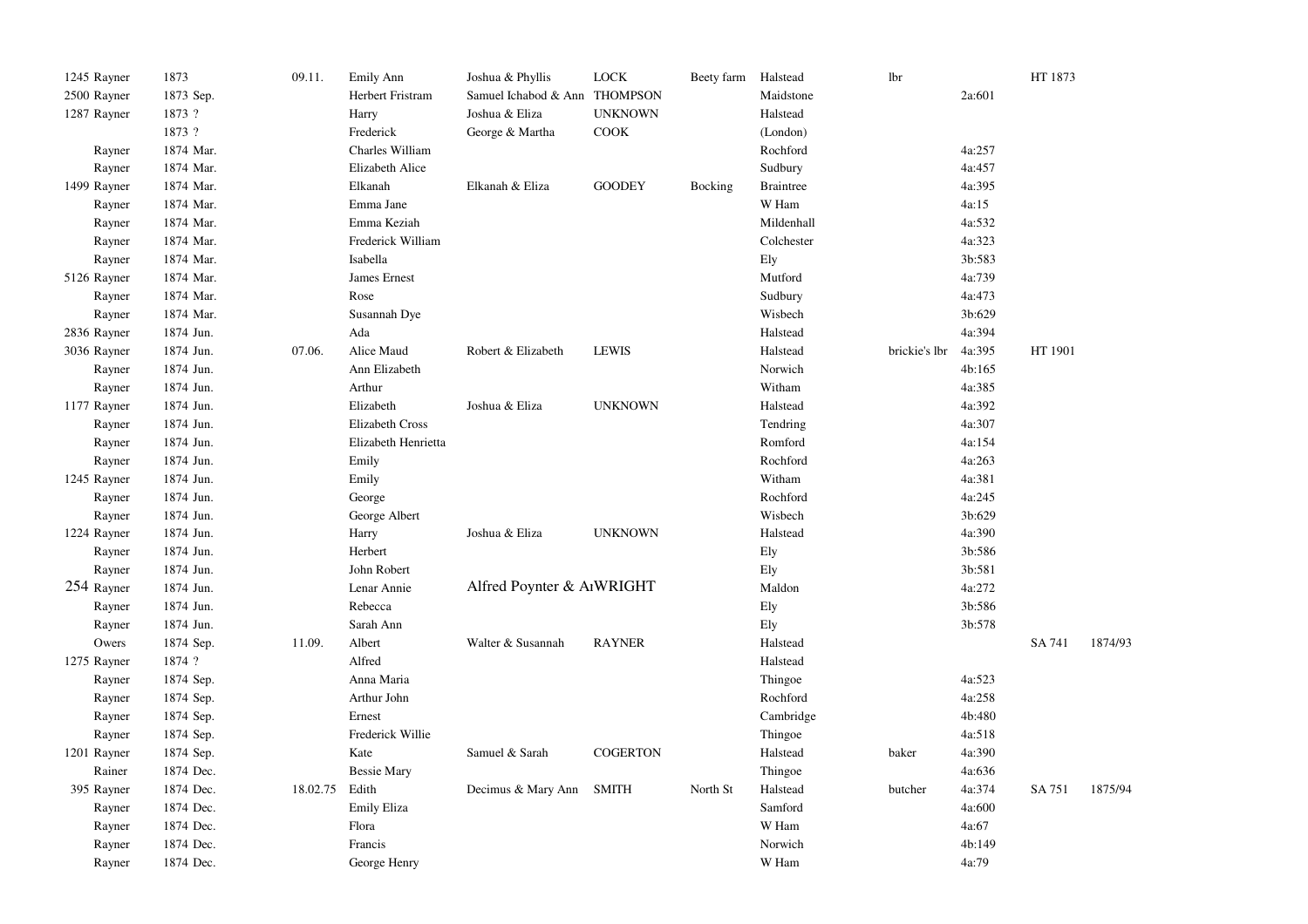| Rayner      | 1874 Dec. |                | Harry                   |                              |                 |                         | Mildenhall       |      |                        | 4a:528 |                 |         |
|-------------|-----------|----------------|-------------------------|------------------------------|-----------------|-------------------------|------------------|------|------------------------|--------|-----------------|---------|
| 1237 Rayner | 1874 Dec. |                | Martin Sadler           | William & Elizabeth          | <b>CANDLER</b>  | Wivenhoe                | Lexden           |      |                        | 4a:336 |                 |         |
| Rayner      | 1874 Dec. |                | William George          |                              |                 |                         | W Ham            |      |                        | 4a:15  |                 |         |
| 1104 Rayner | 1874 Dec. |                | 23.02.75. William Henry | Sarah                        | <b>RAYNER</b>   |                         | Halstead         |      |                        | 4a:378 | SA 752          | 1875/94 |
| Rayner      | 1874      |                | George                  | Robert & Mary Ann            | <b>SKINNER</b>  |                         | Stone            | Kent |                        |        |                 |         |
| Rayner      | 1874      |                | Louisa                  | Robert & Mary Ann            | <b>SKINNER</b>  |                         | Stone            | Kent |                        |        |                 |         |
| 1201 Rayner | 1874      |                | Kate                    | Samuel & Sarah               | <b>COGERTON</b> |                         | Halstead         |      | baker                  |        |                 |         |
| 176 Rayner  | 1874      |                | Annie                   | James & Emma                 | NEWMAN?         |                         | Halstead         |      |                        |        |                 |         |
| 1258 Rayner | 1875      | 26.03.         | Esther                  | Henry & Sarah                | <b>WELLS</b>    | Causeway                | Halstead         |      | factory hand see above |        | HT 1950         |         |
| 7715 Rayner | 1875 ?    |                | Elizabeth E             | g/d of George & Emma BUTCHER |                 |                         | Halstead         |      |                        |        |                 |         |
| Owers       | 1875      | 11.07.75       | Elizabeth               | Walter & Susannah            | <b>RAYNER</b>   | Sudbury Rd Halstead     |                  |      | labourer               |        | SA <sub>6</sub> | 1875/1  |
| Owers       | 1875      | 11.07.75       | Albert Edward           | Walter & Susannah            | <b>RAYNER</b>   | Sudbury Rd Halstead     |                  |      | labourer               |        | SA <sub>7</sub> | 1875/1  |
| Owers       | 1875      | 15.08.75 Alice |                         | Walter & Susannah            | <b>RAYNER</b>   | Sudbury Rd Halstead     |                  |      |                        |        | SA 29           | 1875/4  |
| Rainer      | 1875 Mar. |                | George Gowing           |                              |                 |                         | Ipswich          |      |                        | 4a:654 |                 |         |
| Rayner      | 1875 Mar. | 21.03.         | Alice Ada               | Edward & Sarah Ann           |                 | Church St., B Braintree |                  |      | crepe crimper 4a:412   |        | HT 1945         |         |
| Rayner      | 1875 Mar. |                | <b>Arthur Ewart</b>     |                              |                 |                         | Billericay       |      |                        | 4a:223 |                 |         |
| Rayner      | 1875 Mar. |                | Charles                 |                              |                 |                         | Sudbury          |      |                        | 4a:475 |                 |         |
| Rayner      | 1875 Mar. |                | Edith Elizabeth         |                              |                 |                         | Norwich          |      |                        | 4b:102 |                 |         |
| 1311 Rayner | 1875 Mar. |                | Frederic                | George & Caroline            | <b>UNKNOWN</b>  |                         | Halstead         |      |                        | 4a:393 |                 |         |
| 1312 Rayner | 1875 Mar. |                | Henry                   | George & Caroline            | <b>UNKNOWN</b>  |                         | Halstead         |      |                        | 4a:396 |                 |         |
| Rayner      | 1875 Mar. |                | Thomas Herbert          |                              |                 |                         | Cambridge        |      |                        | 3b:484 |                 |         |
| Raynor      | 1875 Mar. |                | Harriet Gertrude        |                              |                 |                         | Ampthill         |      |                        | 3b:364 |                 |         |
| Rayner      | 1875 Jun. |                | Emma                    |                              |                 |                         | Thingoe          |      |                        | 4a:547 |                 |         |
| Rayner      | 1875 Jun. |                | <b>Ernest Walter</b>    |                              |                 |                         | <b>Braintree</b> |      |                        | 4a:417 |                 |         |
| Rayner      | 1875 Jun. |                | <b>Frances Ellen</b>    |                              |                 |                         | Chelmsford       |      |                        | 4a:221 |                 |         |
| Rayner      | 1875 Jun. |                | Samuel                  |                              |                 |                         | W Ham            |      |                        | 4a:42  |                 |         |
| Rayner      | 1875 Jun. |                | Susannah                |                              |                 |                         | Thingoe          |      |                        | 4a:547 |                 |         |
| Rayner      | 1875 Jun. |                | <b>Walter James</b>     |                              |                 |                         | Norwich          |      |                        | 4b:127 |                 |         |
| 150 Rayner  | 1875 Sep. |                | Albert James            | Charles & Sarah A            | <b>UNKNOWN</b>  |                         | Halstead         |      |                        | 4a:389 |                 |         |
| Rayner      | 1875 Sep. |                | Arthur                  |                              |                 |                         | <b>Braintree</b> |      |                        | 4a:411 |                 |         |
| Rayner      | 1875 Sep. |                | Caroline Ann            |                              |                 |                         | Rochford         |      |                        | 4a:266 |                 |         |
| Rayner      | 1875 Sep. |                | Elizabeth Ann           |                              |                 |                         | W Ham            |      |                        | 4a:22  |                 |         |
| Rayner      | 1875 Sep. |                | Ellen Fanny             |                              |                 |                         | <b>Braintree</b> |      |                        | 4a:412 |                 |         |
| Rayner      | 1875 Sep. |                | Frank                   |                              |                 |                         | Hartismere       |      |                        | 4a:590 |                 |         |
| Rayner      | 1875 Sep. |                | Frank Samuel            |                              |                 |                         | Ipswich          |      |                        | 4a:652 |                 |         |
| Rayner      | 1875 Sep. |                | Harriet                 |                              |                 |                         | Sudbury          |      |                        | 4a:492 |                 |         |
| Rayner      | 1875 Sep. |                | Harry George            |                              |                 |                         | Colchester       |      |                        | 4a:334 |                 |         |
| Rayner      | 1875 Sep. |                | Jane Isabella           |                              |                 |                         | Bury St E        |      |                        | 4a:544 |                 |         |
| Rayner      | 1875 Sep. |                | Jesse                   |                              |                 |                         | Risbridge        |      |                        | 4a:471 |                 |         |
| Rayner      | 1875 Sep. |                | Kate                    |                              |                 |                         | Chelmsford       |      |                        | 4a:233 |                 |         |
| Rayner      | 1875 Sep. |                | Mary Ann                |                              |                 |                         | Thingoe          |      |                        | 4a:525 |                 |         |
| 1239 Rayner | 1875 Sep. | 04.10.         | Sarah Elizabeth         | Robert & Elizabeth           | <b>LEWIS</b>    | Chapel Hill             | Halstead         |      | lbr                    | 4a:495 | HT 1990         |         |
| 1208 Rayner | 1875 Sep. |                | Walter George           | tbi                          |                 |                         | Halstead         |      |                        | 4a:392 |                 |         |
| Rayner      | 1875 Sep. |                | William                 |                              |                 |                         | Sudbury          |      |                        | 4a:495 |                 |         |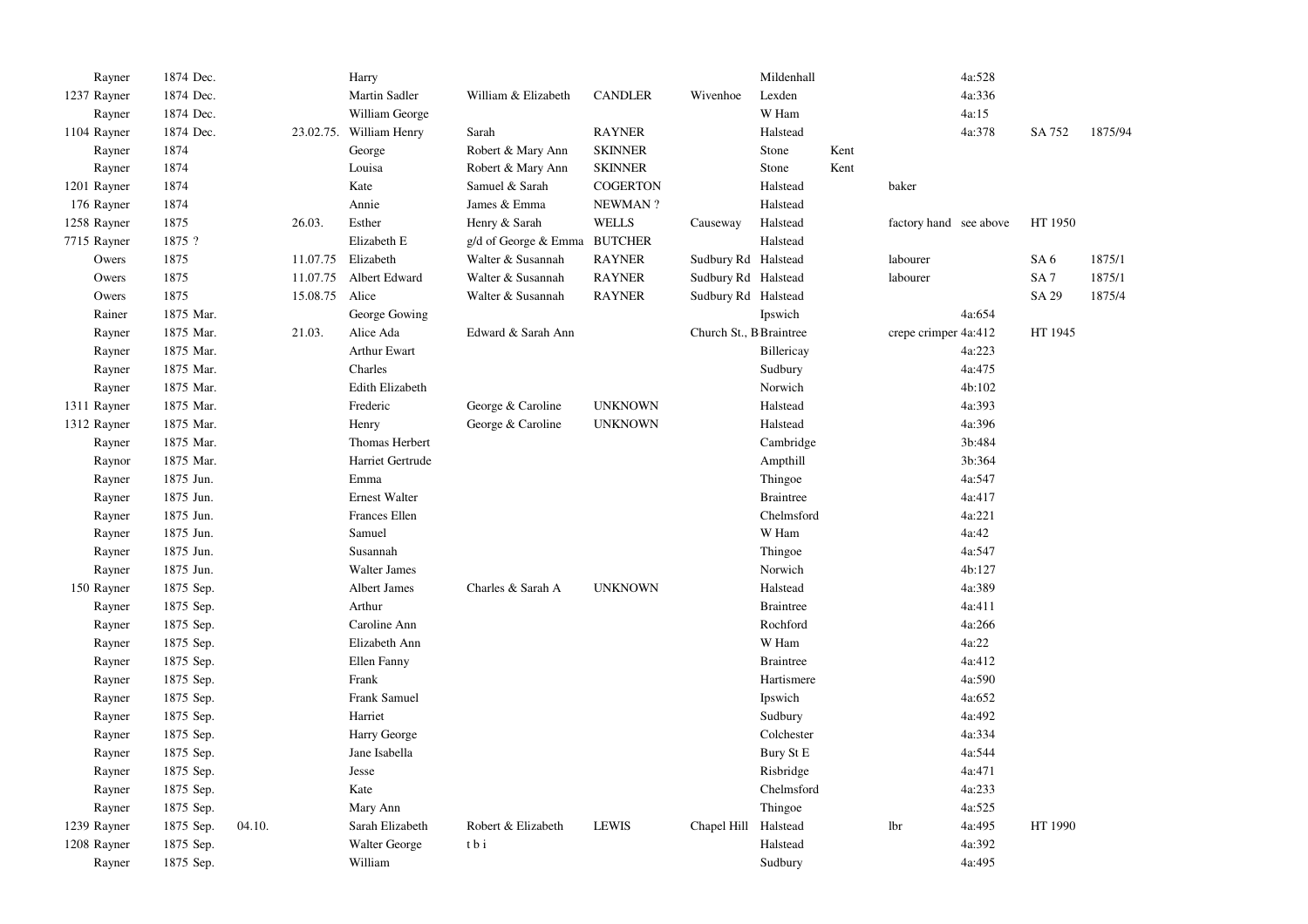| Rayner      | 1875 Dec. | Alfred                    |                           |                  | Rochford         | 4a:267 |           |
|-------------|-----------|---------------------------|---------------------------|------------------|------------------|--------|-----------|
| Rayner      | 1875 Dec. | Annie                     |                           |                  | Witham           | 4a:376 |           |
| 84 Rayner   | 1875 Dec. | <b>Arthur Charles</b>     | Alfred & Martha           | <b>KEMP</b>      | Halstead         | 4a:384 | see above |
| Rayner      | 1875 Dec. | Beatrice                  |                           |                  | W Ham            | 4a:87  |           |
| 308 Rayner  | 1875 Dec. | Catherine Agnes           | Walter & Eliza            | <b>UNKNOWN</b>   | Lexden           | 4a:363 |           |
| Rayner      | 1875 Dec. | Charlotte Jane            |                           |                  | W Ham            | 4a:88  |           |
| Rayner      | 1875 Dec. | <b>Ernest George</b>      |                           |                  | Sudbury          | 4a:467 |           |
| Rayner      | 1875 Dec. | George                    |                           |                  | Wisbech          | 3b:596 |           |
| Rayner      | 1875 Dec. | George Henry              |                           |                  | W Ham            | 4a:95  |           |
| 136 Rayner  | 1875 Dec. | George Lewis              | Charles & Sarah Ann       | <b>UNKNOWN</b>   | Halstead         | 4a:384 | see above |
| 900 Rayner  | 1875 Dec. | Walter                    | William & Mary Ann        | <b>PARMINTER</b> | Halstead         | 4a:383 | see above |
| Rayner      | 1875 Dec. | William                   |                           |                  | Kings Lynn       | 4b:324 |           |
| Rayner      | 1875 Dec. | William                   |                           |                  | W Ham            | 4a:99  |           |
| Raynor      | 1875 Dec. | John William              |                           |                  | Mildenhall       | 4a:519 |           |
| Rainer      | 1876 Mar. | <b>Charlotte Fanny</b>    |                           |                  | Ipswich          | 4a:684 |           |
| 1216 Rayner | 1876 Mar. | <b>Agnes Mary</b>         | Samuel & Sarah            | <b>COGERTON</b>  | Halstead         | 4a:420 | see above |
| Rayner      | 1876 Mar. | Bertie William            |                           |                  | Hoxne            | 4a:422 |           |
| Rayner      | 1876 Mar. | Harry                     |                           |                  | Wisbech          | 3b:655 |           |
| Rayner      | 1876 Mar. | Henry                     |                           |                  | Mutford          | 4a:622 |           |
| Rayner      | 1876 Mar. | Herbert William           |                           |                  | Chelmsford       | 4a:261 |           |
| Rayner      | 1876 Mar. | John James                |                           |                  | Kings Lynn       | 4b:349 |           |
| Rayner      | 1876 Mar. | Julia                     |                           |                  | Wisbech          | 3b:658 |           |
| Rayner      | 1876 Mar. | Kate Louise               |                           |                  | W Ham            | 4a:23  |           |
| Rayner      | 1876 Mar. | Rosa Ann                  |                           |                  | Hoxne            | 4a:623 |           |
| 1280 Rayner | 1876 Mar. | <b>Sidney Parker</b>      | George & Emma             | <b>PARKER</b>    | Halstead         | 4a:419 |           |
| 2972 Rayner | 1876 Mar. | William Thomas            | Alfred Poynter & AIWRIGHT |                  | Maldon           | 4a:299 |           |
| Rayner      | 1876 Mar. | male                      |                           |                  | Colchester       | 4a:357 |           |
| Rainer      | 1876 Jun. | <b>Edith May</b>          |                           |                  | Ipswich          | 4a:704 |           |
| Rayner      | 1876 Jun. | Charles Allen             |                           |                  | Saffron W        | 4a:476 |           |
| Rayner      | 1876 Jun. | David                     |                           |                  | W Ham            | 4a:88  |           |
| Rayner      | 1876 Jun. | Fanny                     |                           |                  | Ely              | 3b:632 |           |
| Rayner      | 1876 Jun. | <b>Frederick Strutton</b> |                           |                  | Chelmsford       | 4a:245 |           |
| Rayner      | 1876 Jun. | Harriet                   |                           |                  | <b>Braintree</b> | 4a:436 |           |
| Rayner      | 1876 Jun. | Henry George              |                           |                  | Cambridge        | 3b:545 |           |
| Rayner      | 1876 Jun. | John                      |                           |                  | Rochford         | 4a:286 |           |
| Rayner      | 1876 Jun. | Kate                      |                           |                  | Maldon           | 4a:305 |           |
| Rayner      | 1876 Jun. | Leslie Tyrrell            |                           |                  | Ely              | 3b:305 |           |
| Rayner      | 1876 Jun. | Robert Rowland C          |                           |                  | Risbridge        | 4a:490 |           |
| Rayner      | 1876 Jun. | Ross                      |                           |                  | Witham           | 4a:410 |           |
| Rayner      | 1876 Jun. | Thomas Robert S           |                           |                  | Norwich          | 4b:110 |           |
| Rayner      | 1876 Jun. | female                    |                           |                  | Orsett           | 4a:209 |           |
| Rayner      | 1876 Sep. | Arthur Edward             |                           |                  | <b>Braintree</b> | 4a:425 |           |
| Rayner      | 1876 Sep. | <b>Arthur James</b>       |                           |                  | W Ham            | 4a:32  |           |
| Rayner      | 1876 Sep. | Charles John              |                           |                  | Lexden           | 4a:370 |           |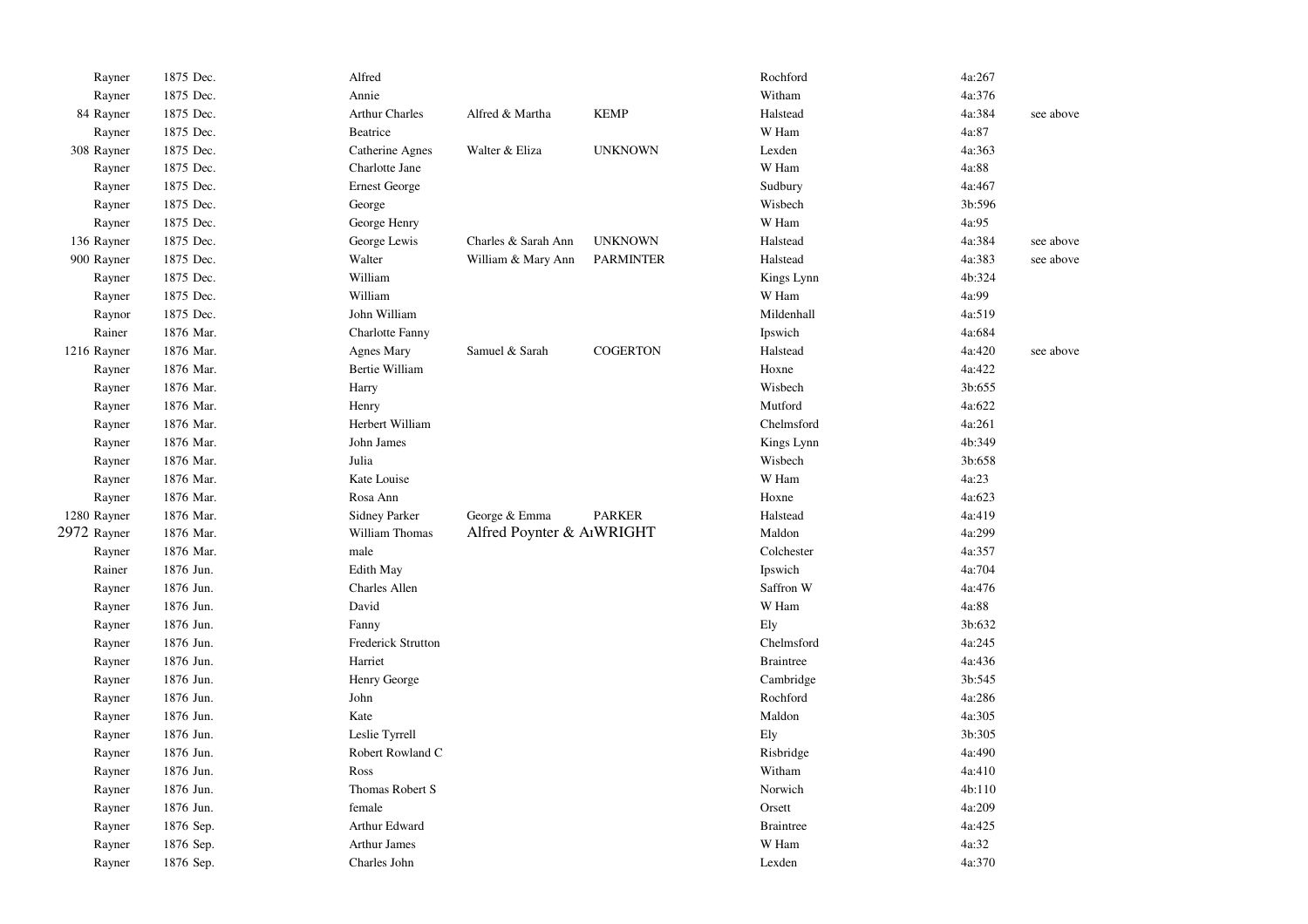| 409 Rayner  | 1876 Sep. |        | Edward                 | Joshua & Eliza         | <b>UNKNOWN</b>  |                             | Halstead         |               | 4a:403 |         |                |
|-------------|-----------|--------|------------------------|------------------------|-----------------|-----------------------------|------------------|---------------|--------|---------|----------------|
| Rayner      | 1876 Sep. |        | Emma Maxim             |                        |                 |                             | Risbridge        |               | 4a:477 |         |                |
| 1246 Rayner | 1876 Sep. |        | Florence               | Joshua & Phyllis       | <b>LOCK</b>     |                             | Halstead         |               | 4a:409 |         |                |
| Rayner      | 1876 Sep. |        | Frederick William      |                        |                 |                             | Tendring         |               | 4a:325 |         |                |
| Rayner      | 1876 Sep. |        | Frederick William      |                        |                 |                             | Saffron W        |               | 4a:461 |         |                |
| Rayner      | 1876 Sep. |        | Hannah Alice           |                        |                 |                             | Mildenhall       |               | 4a:559 |         |                |
| Rayner      | 1876 Sep. |        | Jessie                 |                        |                 |                             | Chelmsford       |               | 4a:250 |         |                |
| Rayner      | 1876 Sep. |        | Louisa                 |                        |                 |                             | Maldon           |               | 4a:291 |         |                |
| Rayner      | 1876 Sep. |        | Rebecca                |                        |                 |                             | Wisbech          |               | 3b:625 |         |                |
| Rayner      | 1876 Sep. |        | William John           |                        |                 |                             | <b>Blything</b>  |               | 4a:726 |         |                |
| Rainer      | 1876 Dec. |        | Charles                |                        |                 |                             | Thingoe          |               | 4a:528 |         |                |
| Rayner      | 1876 Dec. |        | Arthur                 |                        |                 |                             | Cambridge        |               | 3b:504 |         |                |
| Rayner      | 1876 Dec. |        | Blanch                 |                        |                 |                             | Ely              |               | 3b:554 |         |                |
| 373 Rayner  | 1876 Dec. |        | Clara Ann              |                        |                 |                             | Halstead         |               | 4a:404 |         |                |
| Rayner      | 1876 Dec. |        | <b>Edward John</b>     |                        |                 |                             | Bury St E        |               | 4a:546 |         |                |
| Rayner      | 1876 Dec. |        | Ethel                  |                        |                 |                             | Ely              |               | 3b:562 |         |                |
| Rayner      | 1876 Dec. |        | Percy William          |                        |                 |                             | Romford          |               | 4a:187 |         |                |
| Rayner      | 1876 Dec. |        | Robert                 |                        |                 |                             | Ely              |               | 3b:562 |         |                |
| Rayner      | 1876 Dec. |        | William                |                        |                 |                             | Hoxne            |               | 4a:599 |         |                |
| Rayner      | 1876 Dec. |        | male                   |                        |                 |                             | Risbridge        |               | 4a:472 |         |                |
| 2196 Rayner | 1876      | 16.02. | George                 | Osgood & Elizabeth     | <b>COOPER</b>   | North Str                   | Halstead         | shoemaker     |        | SA 60   | 1876/8         |
| 3038 Rayner | 1876      | 16.02. | Herbert                | Osgood & Elizabeth     | <b>COOPER</b>   | North Str                   | Halstead         | shoemaker     |        | SA 61   | 1876/8         |
| 1275 Rayner | 1876      | 23.04. | Alfred                 | Charles & Elizabeth    | <b>CHAPLIN</b>  | Pump Yard                   | Halstead         | lbr           |        | SA 85   | 1876/11        |
| 84 Rayner   | 1876      | 05.06. | <b>Arthur Charles</b>  | Alfred & Martha        |                 | <b>Chapel Hill Halstead</b> |                  | soldier       |        | HT 2030 |                |
| 445 Rayner  | 1876      | 26.06. | Eliza                  | Charles & Sarah Ann    | <b>UNKNOWN</b>  | Box Mill LandHalstead       |                  | lbr           |        | SA 120  | 1876/15        |
| 150 Rayner  | 1876      | 26.06. | Albert James           | Charles & Sarah Ann    | <b>UNKNOWN</b>  | Box Mill LandHalstead       |                  | lbr           |        | SA 122  | 1876/16        |
| 3657 Rayner | 1876      | 26.06. | Frederic               | Charles & Sarah Ann    | <b>UNKNOWN</b>  | Box Mill LandHalstead       |                  |               |        | SA 121  | 1876/16        |
| Rayner      | 1876      | 10.09. | Arthur Edward          | Edward & Sarah Alice   |                 | Church St                   | Bocking          | crepe crimper |        | HT 2054 |                |
| 1246 Rayner | 1876      | 17.09. | Florence               | Joshua & Phyllis       | LOCK            | Trinity Rd                  | Halstead         | <b>lbr</b>    |        | HT 2058 |                |
| 136 Rayner  | 1876 ?    |        | George Lewis           | Charles & Sarah Ann    | <b>UNKNOWN</b>  |                             | <b>Braintree</b> |               |        |         |                |
| 2501 Rayner | 1876 CAN. |        | Ichabod W              | Samuel Ichabod & Ann   | <b>THOMPSON</b> |                             | <b>CANADA</b>    |               |        |         |                |
| 1217 Rayner | 1876 ?    |        | Agnes                  | Samuel & Sarah         | COGERTON        |                             | Halstead         |               |        |         |                |
| 1239 Rayner | 1876 ?    |        | Sarah                  | Robert & Elizabeth     | <b>LEWIS</b>    |                             | Halstead         |               |        |         |                |
| 341 Rayner  | 1876 ?    |        | Charles                | Abraham & Mary         | <b>UNKNOWN</b>  |                             | Gestingthorpe    | ag lab        |        |         |                |
| 2101 Rayner | 1877 ?    |        | Thomas William         | $\gamma$               |                 |                             | $\overline{?}$   |               |        |         | from death req |
| 373 Rayner  | 1877 ?    |        | Clara                  | Jonathan jnr & Eliza   | <b>DEATH</b>    |                             | Halstead         |               |        |         |                |
| 1500 Rayner | 1877      |        | Harriet                | Elkanah & Eliza        | <b>GOODEY</b>   |                             | Bocking          |               |        |         |                |
| Rayner      | 1877      | 24.08. | <b>Herbert Charles</b> | Charles Alfred & Eliza |                 |                             | Halstead         | lbr           |        | SA 202  | 1877/26        |
| 1222 Rayner | 1877 ?    |        | Susannah               | Arthur & Margret       | <b>SMITH</b>    |                             | Halstead         |               |        |         |                |
| 409 Rayner  | 1877 ?    |        | Edward                 | Joshua & Eliza         | <b>UNKNOWN</b>  |                             | Halstead         |               |        |         |                |
| Rayner      | 1877 Mar. |        | Agnes Ellen            |                        |                 |                             | Sudbury          |               | 4a:538 |         |                |
| Rayner      |           |        |                        |                        |                 |                             |                  |               | 4a:411 |         |                |
|             | 1877 Mar. |        | Alice                  |                        |                 |                             | Lexden           |               |        |         |                |
| Rayner      | 1877 Mar. |        | <b>Arthur Charley</b>  |                        |                 |                             | Colchester       |               | 4a:379 |         |                |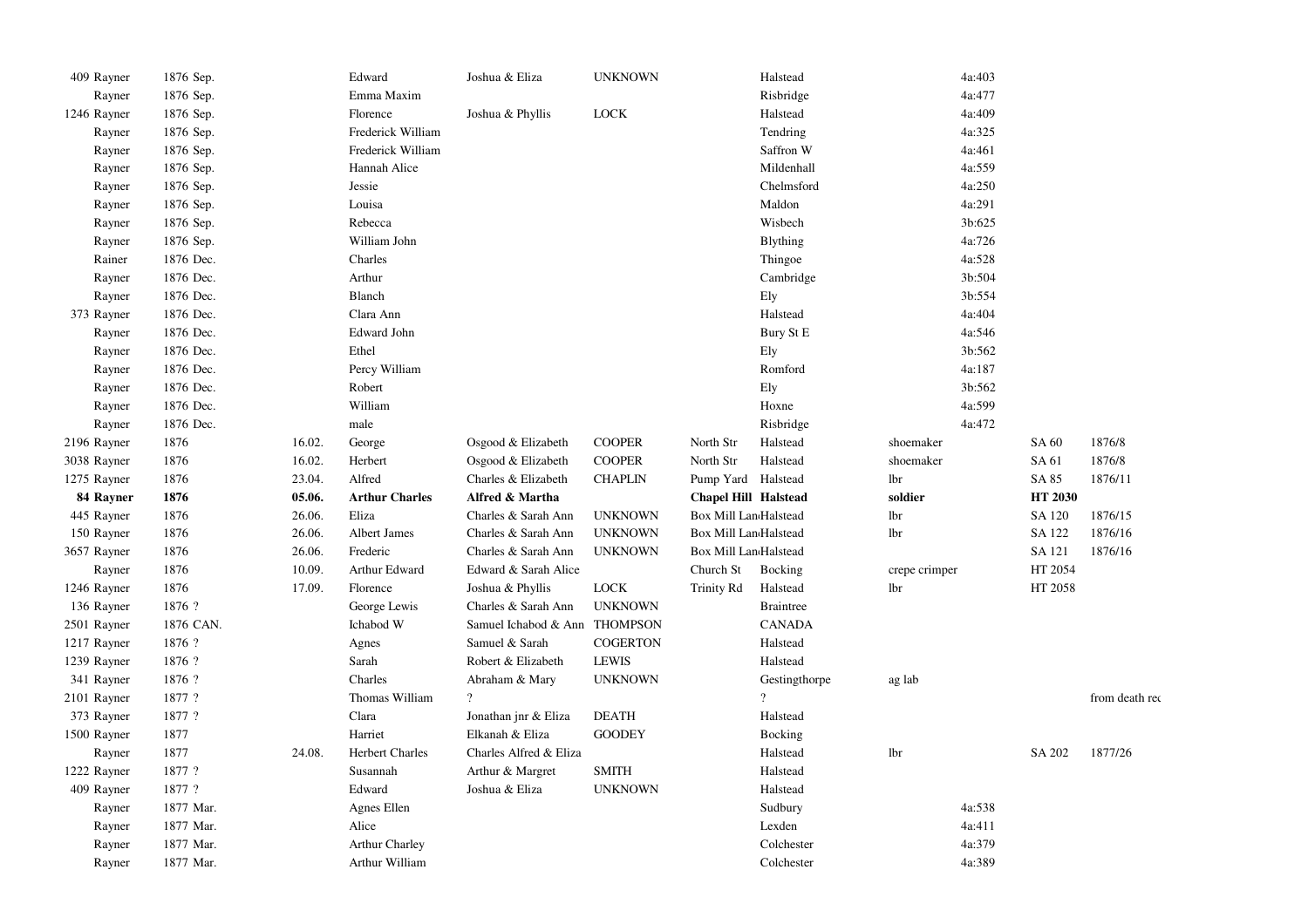| Rayner      | 1877 Mar. |                   | David                     |                                |                |                       | Hoxne            |                          | 4a:651 |         |          |
|-------------|-----------|-------------------|---------------------------|--------------------------------|----------------|-----------------------|------------------|--------------------------|--------|---------|----------|
| 370 Rayner  | 1877 Mar. | 31.01.77 08.10.87 | <b>Edith Annie</b>        | Alfred & Eliza                 | <b>NORMAN</b>  | Parsons Lane Halstead |                  | brickie's lbr            | 4a:442 | SA 927  | 1887/116 |
| Rayner      | 1877 Mar. |                   | Elizabeth                 |                                |                |                       | Orsett           |                          | 4a:233 |         |          |
| Rayner      | 1877 Mar. |                   | Florence Louisa           |                                |                |                       | Cambridge        |                          | 3b:513 |         |          |
| Rayner      | 1877 Mar. |                   | Gertrude                  |                                |                |                       | W Ham            |                          | 4a:115 |         |          |
| Rayner      | 1877 Mar. |                   | Harry                     |                                |                |                       | Bury St E        |                          | 4a:590 |         |          |
| Rayner      | 1877 Mar. |                   | Henry James               |                                |                |                       | Rochford         |                          | 4a:308 |         |          |
| 1236 Rayner | 1877 Mar. |                   | Joseph                    | William & Elizabeth            | <b>CANDLER</b> | Wivenhoe              | Lexden           |                          | 4a:397 |         |          |
| Rayner      | 1877 Mar. |                   | Mabel Agnes               |                                |                |                       | Cambridge        |                          | 3b:513 |         |          |
| Rayner      | 1877 Mar. |                   | Mary                      |                                |                |                       | Kings Lynn       |                          | 4b:349 |         |          |
| Rayner      | 1877 Mar. |                   | Robert                    |                                |                |                       | Wisbech          |                          | 3b:662 |         |          |
| Rayner      | 1877 Mar. |                   | Robert Christopher        |                                |                |                       | Ely              |                          | 3b:593 |         |          |
| Rayner      | 1877 Mar. |                   | William Thomas            |                                |                |                       | Cambridge        |                          | 3b:527 |         |          |
| Rainer      | 1877 Jun. |                   | Ada Elizabeth             |                                |                |                       | W Ham            |                          | 4a:141 |         |          |
| 239 Rayner  | 1877 Jun. |                   | Alice                     | Elkanah & Eliza                | <b>GOODEY</b>  |                       | <b>Braintree</b> |                          | 4a:423 |         |          |
| Rayner      | 1877 Jun. |                   | Annie                     |                                |                |                       | Maldon           |                          | 4a:301 |         |          |
| Rayner      | 1877 Jun. |                   | <b>Blanche Gertrude</b>   |                                |                |                       | Newmarket        |                          | 3b:572 |         |          |
| Rayner      | 1877 Jun. |                   | Charlotte Elizabeth       |                                |                |                       | Orsett           |                          | 4a:220 |         |          |
| 388 Rayner  | 1877 Jun. |                   | 16.06.1880Decimus William | William & Mary                 | <b>ELLIS</b>   | Mt Pleasant           | Halstead         | bricklayer               | 4a:406 | HT 2262 |          |
| Rayner      | 1877 Jun. |                   | Ellen Edwards             |                                |                |                       | Norwich          |                          | 4b:103 |         |          |
| Rayner      | 1877 Jun. |                   | George William            |                                |                |                       | Thingoe          |                          | 4a:545 |         |          |
| Rayner      | 1877 Sep. |                   | <b>Edward Allan</b>       |                                |                |                       | Ipswich          |                          | 4a:634 |         |          |
| Rayner      | 1877 Sep. |                   | Albert Arthur             |                                |                |                       | Colchester       |                          | 4a:355 |         |          |
| Rayner      | 1877 Sep. |                   | Albert Louis              |                                |                |                       | Chelmsford       |                          | 4a:232 |         |          |
| Rayner      | 1877 Sep. |                   | Arthur William            |                                |                |                       | Halstead         |                          | 4a:399 |         |          |
| Rayner      | 1877 Sep. |                   | Ellen                     |                                |                |                       | Maldon           |                          | 4a:297 |         |          |
| Rayner      | 1877 Sep. |                   | Gertrude                  |                                |                |                       | W Ham            |                          | 4a:71  |         |          |
| Rayner      | 1877 Sep. |                   | Harry                     |                                |                |                       | Sudbury          |                          | 4a:477 |         |          |
| 2534 Rayner | 1877 Sep. |                   | <b>Herbert Charles</b>    | BK 2722 ?                      |                |                       | Halstead         |                          | 4a:497 |         |          |
| Rayner      | 1877 Sep. |                   | Samuel                    |                                |                |                       | W Ham            |                          | 4a:91  |         |          |
| Rayner      | 1877 Dec. |                   | Bertha                    |                                |                |                       | Ely              |                          | 3b:575 |         |          |
| Rayner      | 1877 Dec. |                   | <b>Charles George</b>     |                                |                |                       | Rochford         |                          | 4a:291 |         |          |
| Rayner      | 1877 Dec. |                   | <b>Constance Morley</b>   |                                |                |                       | Colchester       |                          | 4a:364 |         |          |
| 2797 Rayner | 1877 Dec. |                   | Elizabeth                 | Abraham & Mary                 | <b>UNKNOWN</b> | GestingthorpeSudbury  |                  | lbr                      | 4a:492 |         |          |
| Rayner      | 1877 Dec. |                   | Elizabeth                 |                                |                |                       | <b>Braintree</b> |                          | 4a:428 |         |          |
| Rayner      | 1877 Dec. |                   | Elizabeth Mary            |                                |                |                       | Thingoe          |                          | 4a:531 |         |          |
| 1139 Rayner | 1877 Dec. | 23.12.            | Emma Alice                | Robert & Elizabeth             | <b>LEWIS</b>   |                       | Halstead         | Mt Pleasantbrickie's lbr | 4a:414 | HT 2312 |          |
| Rayner      | 1877 Dec. |                   | Florence Anna             |                                |                |                       | Colchester       |                          | 4a:359 |         |          |
| Rayner      | 1877 Dec. |                   | George Louis              |                                |                |                       | Chelmsford       |                          | 4a:250 |         |          |
|             | 1877 ?    |                   | Joseph                    | George & Martha                | COOK           |                       | (London)         |                          |        |         |          |
| 3971 Rayner | 1878 Mar. | 13.02.            | Phyllis Edith             | Joshua & Phyllis               | $_{\rm LOCK}$  | Bisley Farm Halstead  |                  | lbr                      | 4a:416 | HT 2123 |          |
| 2502 Rayner | 1878 CAN. |                   | Jennie                    | Samuel Ichabod & Anne THOMPSON |                |                       | <b>CANADA</b>    |                          |        |         |          |
| Rayner      | 1878 Mar. |                   | Alfred James              |                                |                |                       | Mildenhall       |                          | 4a:567 |         |          |
| Rayner      | 1878 Mar. |                   | Annie Eliza               |                                |                |                       | Cambridge        |                          | 3b:489 |         |          |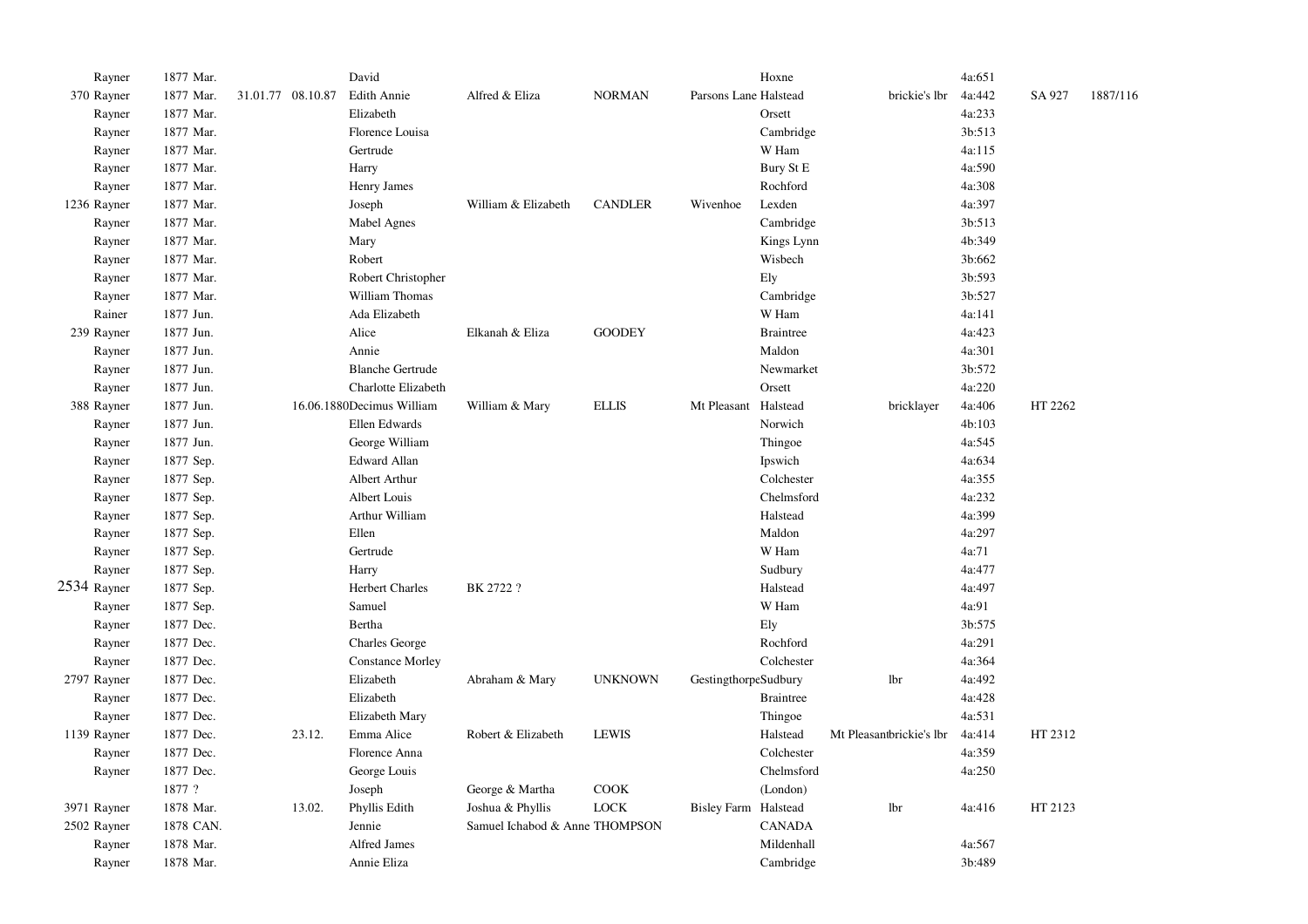| Rayner      | 1878 Mar. |          | <b>Blanche Elizabeth</b> |                   |                |          | Newmarket        |      |          | 3b:537 |        |         |
|-------------|-----------|----------|--------------------------|-------------------|----------------|----------|------------------|------|----------|--------|--------|---------|
| Rayner      | 1878 Mar. |          | Charles                  |                   |                | W Ham    |                  |      |          | 4a:105 |        |         |
| Rayner      | 1878 Mar. |          | Ernest                   |                   |                | Mutford  |                  |      |          | 4a:791 |        |         |
| Rayner      | 1878 Mar. |          | Ernest John              |                   |                |          | Romford          |      |          | 4a:202 |        |         |
| Rayner      | 1878 Mar. |          | Rosa                     |                   |                | Mutford  |                  |      |          | 4a:771 |        |         |
| Owers       | 1878      | 03.04.78 | Cornelius Herbert        | Walter & Susannah | <b>RAYNER</b>  | Halstead |                  |      |          |        | SA 239 | 1878/30 |
| Rayner      | 1878 Jun. |          | Edith                    |                   |                |          | Rochford         |      |          | 4a:314 |        |         |
| 1289 Rayner | 1878 Jun. |          | Ellen                    | Joshua & Eliza    | <b>UNKNOWN</b> |          | Halstead         |      |          | 4a:442 |        |         |
| Rayner      | 1878 Jun. |          | Ellen                    |                   |                |          | Mildenhall       |      |          | 4a:606 |        |         |
| Rayner      | 1878 Jun. |          | Emily                    |                   |                |          | Mildenhall       |      |          | 4a:606 |        |         |
| Rayner      | 1878 Jun. |          | <b>Emily Louise</b>      |                   |                |          | Kings Lynn       |      |          | 4b:355 |        |         |
| Rayner      | 1878 Jun. |          | Flower John              |                   |                | Ely      |                  |      |          | 3b:599 |        |         |
| Rayner      | 1878 Jun. |          | Frederick Charles        |                   |                |          | <b>Braintree</b> |      |          | 4a:461 |        |         |
| Rayner      | 1878 Jun. |          | Frederick William        |                   |                |          | <b>Braintree</b> |      |          | 4a:461 |        |         |
| Rayner      | 1878 Jun. |          | Julia                    |                   |                | Ely      |                  |      |          | 3b:604 |        |         |
| Rayner      | 1878 Jun. |          | Lily                     |                   |                |          | Norwich          |      |          | 4b:127 |        |         |
| Rayner      | 1878 Jun. |          | Richard                  |                   |                | Lexden   |                  |      |          | 4a:410 |        |         |
| Rayner      | 1878 Jun. |          | Walter                   |                   |                |          | Risbridge        |      |          | 4a:518 |        |         |
| Rayner      | 1878 Sep. |          | Alice Laura              |                   |                |          | Norwich          |      |          | 4b:131 |        |         |
| Rayner      | 1878 Sep. |          | Amy Eliza S              |                   |                |          | Colchester       |      |          | 4a:369 |        |         |
| Rayner      | 1878 Sep. |          | Annie                    |                   |                | Sudbury  |                  |      |          | 4a:529 |        |         |
| Rayner      | 1878 Sep. |          | Arthur                   |                   |                |          | Kings Lynn       |      |          | 4b:327 |        |         |
| Rayner      | 1878 Sep. |          | George William           |                   |                | W Ham    |                  |      |          | 4a:26  |        |         |
| Rayner      | 1878 Sep. |          | Harry John               |                   |                | Hoxne    |                  |      |          | 4a:628 |        |         |
| Rayner      | 1878 Sep. |          | James John               |                   |                | W Ham    |                  |      |          | 4a:90  |        |         |
| Rayner      | 1878 Sep. |          | Jane Eliza               |                   |                | Blything |                  |      |          | 4a:759 |        |         |
| Rayner      | 1878 Sep. |          | Sarah Ann                |                   |                | Wisbech  |                  |      |          | 3b:641 |        |         |
| Rayner      | 1878 Sep. |          | Thomas                   |                   |                | W Ham    |                  |      |          | 4a:107 |        |         |
| Rayner      | 1878 Sep. |          | William                  |                   |                | Halstead |                  |      |          | 4a:427 |        |         |
| Rayner      | 1878 Sep. |          | William John             |                   |                | Thingoe  |                  |      |          | 4a:564 |        |         |
| Rainer      | 1878 Dec. |          | Annie Elizabeth          |                   |                | W Ham    |                  |      |          | 4a:168 |        |         |
| Rayner      | 1878 Dec. |          | Alfred Cave              |                   |                | Ely      |                  |      |          | 3b:567 |        |         |
| Rayner      | 1878 Dec. |          | Allen                    |                   |                |          | Saffron W        |      |          | 4a:492 |        |         |
| Rayner      | 1878 Dec. |          | Frederick                |                   |                |          | Rochford         |      |          | 4a:327 |        |         |
| Rayner      | 1878 Dec. |          | Harriet Edith M          |                   |                |          | Norwich          |      |          | 4b:160 |        |         |
| Rayner      | 1878 Dec. |          | Harry Robert             |                   |                | W Ham    |                  |      |          | 4a:20  |        |         |
| Rayner      | 1878 Dec. |          | James William            |                   |                | Norwich  |                  |      |          | 4b:114 |        |         |
| 1225 Rayner | 1878 Dec. |          | Lydia Dorothy            | Samuel & Lydia    | <b>BROYD</b>   |          | Halstead         |      |          | 4a:443 |        |         |
| Rayner      | 1878 Dec. |          | Rosa Lydia               |                   |                |          | Chelmsford       |      |          | 4a:286 |        |         |
| Rayner      | 1878 Dec. | 13.12.   | Samuel William           | James & Emma      | <b>NEWMAN</b>  | Halstead |                  |      | North St | 4a:445 | SA 309 | 1878/39 |
| Rayner      | 1878      |          | Kate                     | Robert & Mary Ann | <b>SKINNER</b> | Stone    |                  | Kent |          |        |        |         |
| Rainer      | 1879 Mar. |          | <b>Reginald Gowing</b>   |                   |                | Ipswich  |                  |      |          | 4a:688 |        |         |
| Rayner      | 1879 Mar. |          | Ada                      |                   |                |          | Colchester       |      |          | 4a:396 |        |         |
| Rayner      | 1879 Mar. |          | Arthur Richard           |                   |                | W Ham    |                  |      |          | 4a:56  |        |         |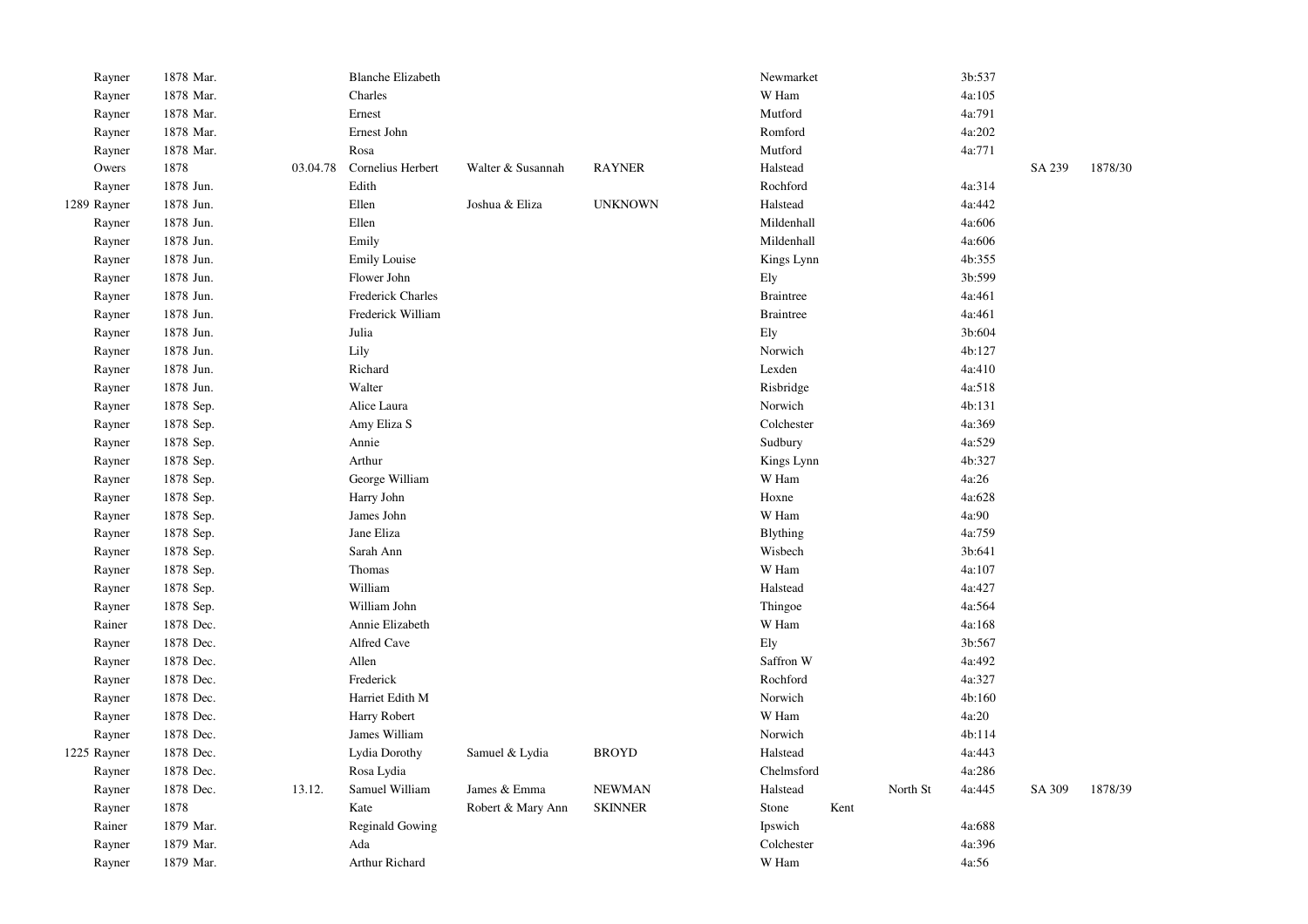| Rayner      | 1879 Mar. |        | Elizabeth             |                                |                |            | Ely              | 3b:397  |
|-------------|-----------|--------|-----------------------|--------------------------------|----------------|------------|------------------|---------|
| Rayner      | 1879 Mar. |        | Rose Ellen            |                                |                |            | Rochford         | 4a:311  |
| Rayner      | 1879 Mar. |        | William               |                                |                |            | Ely              | 3b:596  |
| 1233 Rayner | 1879 Mar. |        | Edward / Edward C     | Lucy                           | <b>RAYNER</b>  |            | Margaretting     |         |
| 1253 Rayner | 1879 Mar. |        | Sarah Anne            | George & Sarah Ann             | <b>DRURY</b>   |            | Chester-le-S     | 10a:509 |
| Rayner      | 1879 Mar. |        | Mary                  |                                |                |            | <b>St Faiths</b> | 4b:97   |
| Rayner      | 1879 Mar. |        | Percy Edmund          |                                |                |            | Ely              | 3b:396  |
| 1233 Rayner | 1879 ?    |        | Henry C               | g/son of William & Lucy RAYNER |                |            | Halstead         |         |
| Rayner      | 1879 Jun. |        | Ada                   |                                |                |            | Orsett           | 4a:239  |
| Rayner      | 1879 Jun. |        | Alice                 |                                |                |            | Cambridge        | 3b:521  |
| Rayner      | 1879 Jun. |        | Charles Edward        |                                |                |            | Thingoe          | 4a:385  |
| Rayner      | 1879 Jun. |        | Eleanor               |                                |                |            | Mildenhall       | 4a:613  |
| Rayner      | 1879 Jun. |        | Ellen Mary A          |                                |                |            | Bury St E        | 4a:602  |
| Rayner      | 1879 Jun. |        | Emma                  |                                |                |            | Mildenhall       | 4a:614  |
| Rayner      | 1879 ?    |        | Emma                  | Robert & Elizabeth             | <b>LEWIS</b>   |            | Halstead         |         |
| 2973 Rayner | 1879 Jun. |        | Frederick Charles     | Alfred Poynter & AIWRIGHT      |                |            | Maldon           | 4a:335  |
| Rayner      | 1879 Jun. |        | George                |                                |                |            | Thingoe          | 4a:584  |
| Rayner      | 1879 Jun. |        | Grace Ella            |                                |                |            | Wisbech          | 3b:650  |
| Rayner      | 1879 Jun. |        | Jonathan              |                                |                |            | Lexden           | 4a:419  |
| Rayner      | 1879 Jun. |        | Lily Caroline         |                                |                |            | Thingoe          | 4a:581  |
| Rayner      | 1879 Jun. |        | Mark                  |                                |                |            | W Ham            | 4a:75   |
| Rayner      | 1879 Jun. |        | Mary Ann              |                                |                |            | Ely              | 3b:579  |
| Rayner      | 1879 Jun. |        | Mary Elizabeth        |                                |                |            | Romford          | 4a:214  |
| Rayner      | 1879 Jun. |        | Nell                  |                                |                |            | Maldon           | 4a:336  |
| Rayner      | 1879 Jun. |        | William               |                                |                |            | Rochford         | 4a:309  |
| Rayner      | 1879      | 21.05. | Elizabeth             | John & Sarah                   | <b>UNKNOWN</b> | Mount Hill | Halstead         | HT 2193 |
| Rayner      | 1879 Sep. |        | Ada                   |                                |                |            | W Ham            | 4a:62   |
| Rayner      | 1879 Sep. |        | Annie Eliza           |                                |                |            | W Ham            | 4a:40   |
| Rayner      | 1879 Sep. |        | <b>Ernest Charles</b> |                                |                |            | Cambridge        | 3b:484  |
| 1290 Rayner | 1879 Sep. |        | Frederic              | Joshua & Eliza                 | <b>UNKNOWN</b> |            | Halstead         | 4a:434  |
| Rayner      | 1879 Sep. |        | Frederick George      |                                |                |            | Cambridge        | 3b:490  |
| Rayner      | 1879 Sep. |        | Frederick Joel        |                                |                |            | W Ham            | 4a:82   |
| Rayner      | 1879 Sep. |        | Henry Ensden          |                                |                |            | Cambridge        | 3b:491  |
| Rayner      | 1879 Sep. |        | Robert Hurrell        |                                |                |            | Rochford         | 4a:317  |
| Rayner      | 1879 Sep. |        | Walter                |                                |                |            | Rochford         | 4a:325  |
| Rayner      | 1879 Dec. |        | Albert James          |                                |                |            | Orsett           | 4a:249  |
| Rayner      | 1879 Dec. |        | Alex George           |                                |                |            | Newmarket        | 3b:533  |
| Rayner      | 1879 Dec. |        | Augustus Bryant       |                                |                |            | W Ham            | 4a:150  |
| Rayner      | 1879 Dec. |        | <b>Edward Spencer</b> |                                |                |            | W Ham            | 4a:27   |
| Rayner      | 1879 Dec. |        | Ellen                 |                                |                |            | Rochford         | 4a:309  |
| Rayner      | 1879 Dec. |        | Florence              |                                |                |            | W Ham            | 4a:144  |
| Rayner      | 1879 Dec. |        | Frederick James       |                                |                |            | Sudbury          | 4a:534  |
| Rayner      | 1879 Dec. |        | George                |                                |                |            | Risbridge        | 4a:513  |
| Rayner      | 1879 Dec. |        | George David          |                                |                |            | W Ham            | 4a:74   |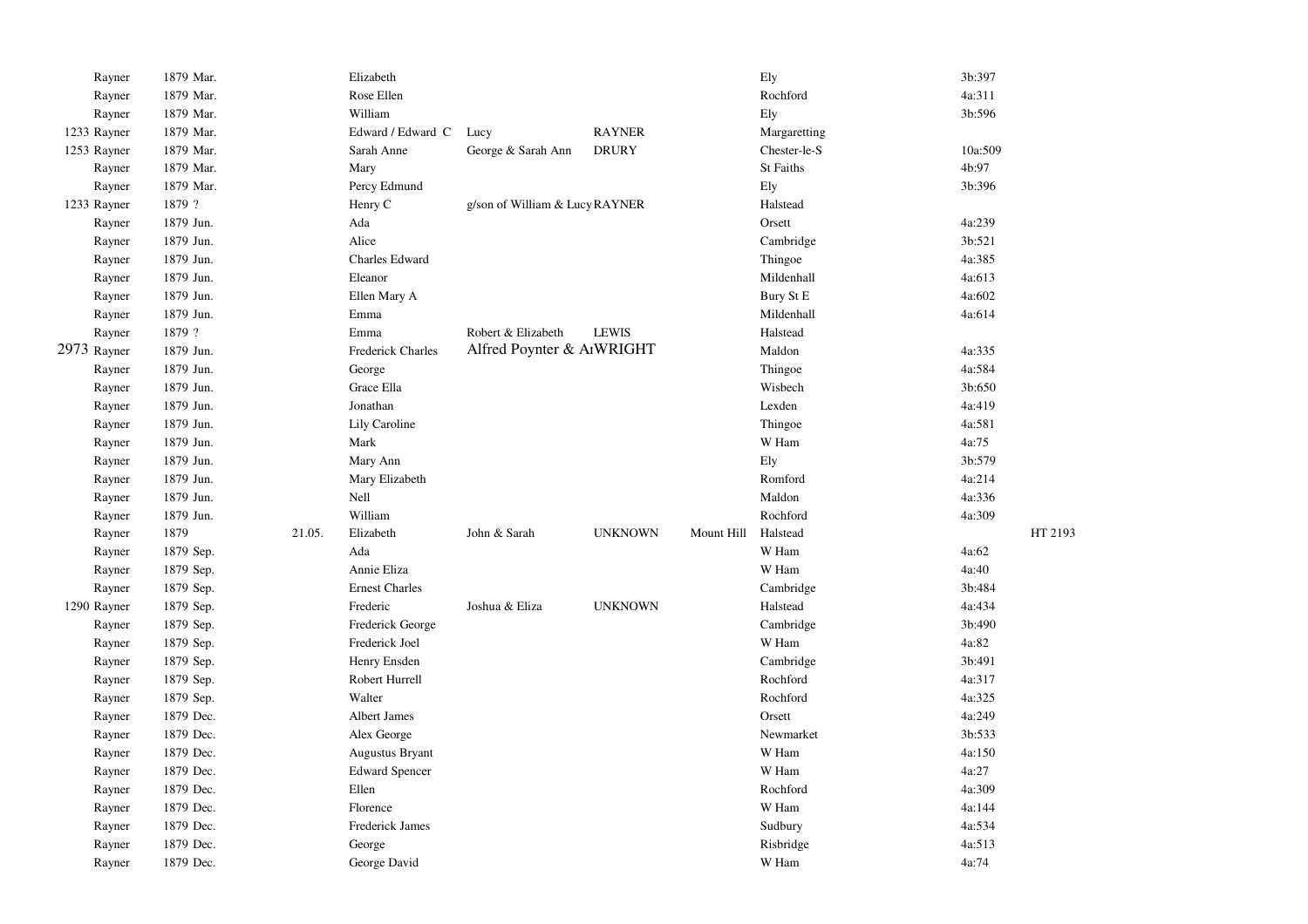| Rayner      | 1879 Dec.  |                   | George William          |                            |                |                       | Mutford          |               | 4a:810 |              |          |
|-------------|------------|-------------------|-------------------------|----------------------------|----------------|-----------------------|------------------|---------------|--------|--------------|----------|
| Rayner      | 1879 Dec.  |                   | Gilbert John            |                            |                |                       | Chelmsford       |               | 4a:283 |              |          |
| Rayner      | 1879 Dec.  |                   | Harry Bertie            |                            |                |                       | Colchester       |               | 4a:380 |              |          |
| Rayner      | 1879 Dec.  |                   | John                    |                            |                |                       | Thingoe          |               | 4a:571 |              |          |
| Rayner      | 1879 Dec.  |                   | Lady Sarah              |                            |                |                       | Kings Lynn       |               | 4b:340 |              |          |
| Rayner      | 1879 Dec.  |                   | Louisa                  |                            |                |                       | Chelmsford       |               | 4a:282 |              |          |
| 1238 Rayner | 1879 Dec.  |                   | Nina Minnie             | William & Elizabeth        | <b>CANDLER</b> | Wivenhoe              | Lexden           |               | 4a:407 |              |          |
| Rayner      | 1879 Dec.  |                   | William Thomas          |                            |                |                       | Bury St E        |               | 4a:584 |              |          |
| Rayner      | 1879 Dec.  |                   | male                    |                            |                |                       | Mildenhall       |               | 4a:598 |              |          |
| 1235 Rayner | 1879 Dec.  | 12.10.79 08.10.87 | Percy Alfred            | Alfred & Eliza             | <b>NORMAN</b>  | Parsons Lane Halstead |                  | brickie's lbr |        | SA 928       | 1887/116 |
| Rayner      | 1879       | 22.11.            | Albert James            |                            |                |                       | Thurrock?        |               |        |              |          |
| 2746 Rayner | 1879 Dec ? |                   | Samuel William          |                            |                |                       | Halstead         |               |        |              |          |
|             | 1879 ?     |                   | Edward                  | George & Martha            | COOK           |                       | (London)         |               |        |              |          |
| 1148 Rayner | 1880       | 05.09.            | <b>Herbert George</b>   | Alfred & Martha            | <b>KEMP</b>    |                       | <b>Halstead</b>  | soldier       |        | 82 see below |          |
| 410 Rayner  | 1880 ?     |                   | Edward                  | Arthur & Margaret          | <b>SMITH</b>   |                       | Halstead         |               |        |              |          |
| Rayner      | 1880 Mar.  |                   | Annie                   |                            |                |                       | <b>Braintree</b> |               | 4a:493 |              |          |
| Rayner      | 1880 Mar.  |                   | Arthur                  |                            |                |                       | Risbridge        |               | 4a:546 |              |          |
| Rayner      | 1880 Mar.  |                   | Emma                    |                            |                |                       | Witham           |               | 4a:460 |              |          |
| 2743 Rayner | 1880 Mar.  |                   | <b>Frances Mary</b>     |                            |                |                       | Halstead         |               | 4a:480 |              |          |
| Rayner      | 1880 Mar.  |                   | Frederick               |                            |                |                       | Wisbech          |               | 3b:633 |              |          |
| 1276 Rayner | 1880 Mar.  |                   | Harry                   | James & Emma               | <b>NEWMAN</b>  |                       | Halstead         |               | 4a:477 |              |          |
| Rayner      | 1880 Mar.  |                   | James Charles           |                            |                |                       | Ely              |               | 3b:583 |              |          |
| Rayner      | 1880 Mar.  |                   | John William            |                            |                |                       | Ely              |               | 3b:583 |              |          |
| Rayner      | 1880 Mar.  |                   | Joseph                  |                            |                |                       | Saffron W        |               | 4a:528 |              |          |
| Rayner      | 1880 Mar.  |                   | Lily                    |                            |                |                       | Norwich          |               | 4b:134 |              |          |
| Rainer      | 1880 Jun.  |                   | <b>Ernest Frederick</b> |                            |                |                       | Ipswich          |               | 4a:738 |              |          |
| Rayner      | 1880 Jun.  |                   | Annie Beatrice          |                            |                |                       | <b>Braintree</b> |               | 4a:497 |              |          |
| Rayner      | 1880 Jun.  |                   | Edith Eliza             |                            |                |                       | Ely              |               | 3b:607 |              |          |
| Rayner      | 1880 Jun.  |                   | <b>Edward Albert</b>    |                            |                |                       | <b>Braintree</b> |               | 4a:488 |              |          |
| Rayner      | 1880 Jun.  |                   | Elsie Maud              |                            |                |                       | W Ham            |               | 4a:11  |              |          |
| Rayner      | 1880 Jun.  |                   | George Henry            |                            |                |                       | Maldon           |               | 4a:365 |              |          |
| 1257 Rayner | 1880 Jun.  |                   | Herbert                 | Harriet                    | <b>RAYNER</b>  |                       | Halstead         |               | 4a:473 |              |          |
| Rayner      | 1880 Jun.  |                   | Herbert                 |                            |                |                       | Billericay       |               | 4a:290 |              |          |
| Rayner      | 1880 Jun.  |                   | John Henry              |                            |                |                       | W Ham            |               | 4a:113 |              |          |
| Rayner      | 1880 Jun.  |                   | Robert Henry            |                            |                |                       | Kings Lynn       |               | 4b:374 |              |          |
| Rayner      | 1880 Jun.  |                   | Thomas James            |                            |                |                       | W Ham            |               | 4a:110 |              |          |
| Rayner      | 1880 Jun.  |                   | Willis Spencer          |                            |                |                       | Ipswich          |               | 4a:734 |              |          |
| Rayner      | 1880 Sep.  |                   | Albert Edward           |                            |                |                       | W Ham            |               | 4a:150 |              |          |
| Rayner      | 1880 Sep.  |                   | Albert Linton           |                            |                |                       | <b>Braintree</b> |               | 4a:482 |              |          |
| Rayner      | 1880 Sep.  |                   | Caroline                |                            |                |                       | Mildenhall       |               | 4a:603 |              |          |
| Rayner      | 1880 Sep.  |                   | <b>Edward William</b>   |                            |                |                       | <b>Braintree</b> |               | 4a:462 |              |          |
| 1248 Rayner | 1881 Sep.  | 9.01.             | Elizabeth Mary          | Frederick & Elizabeth Mary |                | Chapel Hill           | Halstead         | groom         | 4a:445 | HT 2298      |          |
| Rayner      | 1880 Sep.  |                   | Eveline Elizabeth       |                            |                |                       | Chelmsford       |               | 4a:287 |              |          |
| Rayner      | 1880 Sep.  |                   | John                    |                            |                |                       | W Ham            |               | 4a:81  |              |          |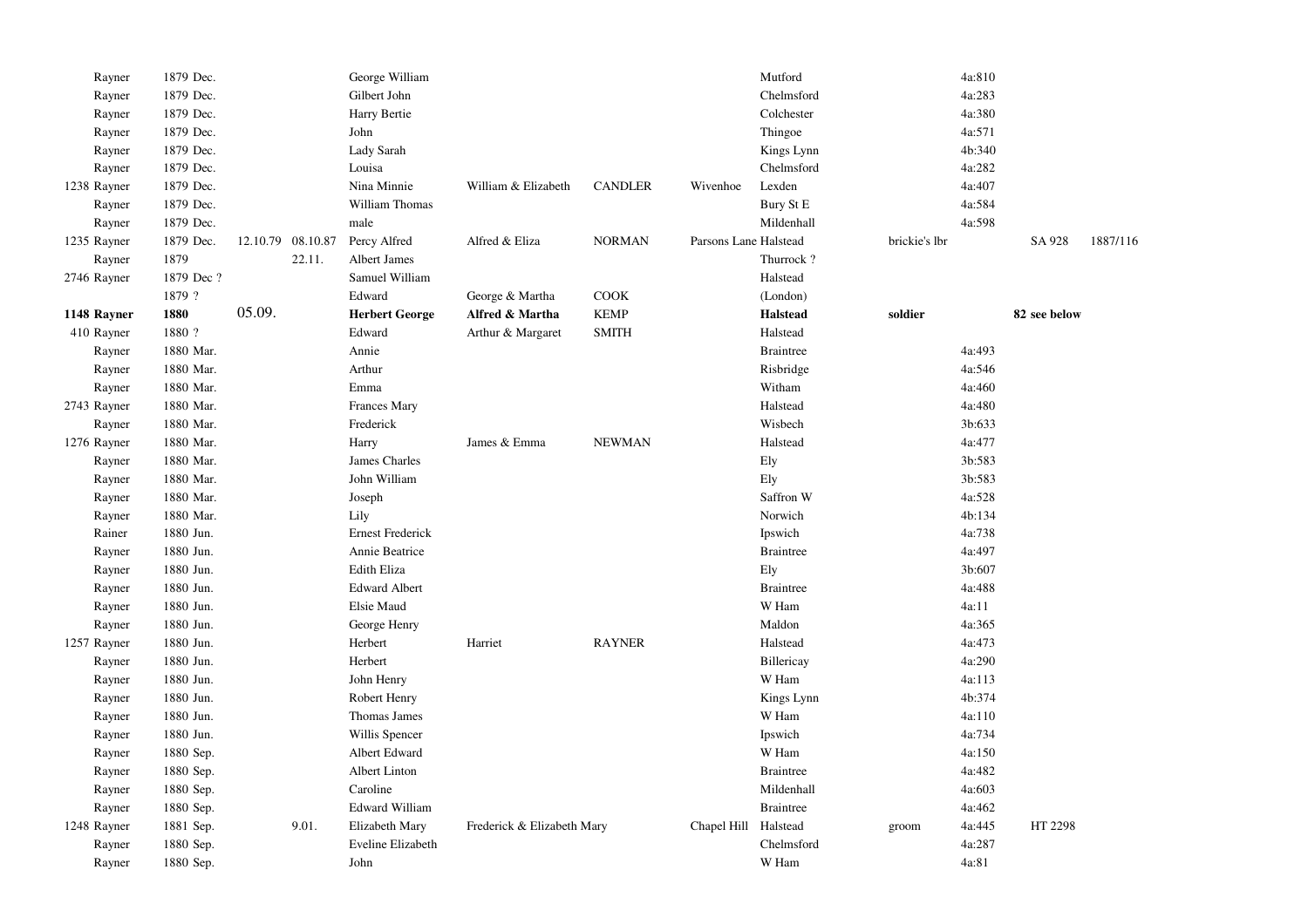| 1148 Rayner | 1881                | 05.09.8017.07. | <b>Herbert George</b> | Alfred & Martha                        |                | <b>Chapel Hill Halstead</b> |                  | soldier    | see above | HT 2329   |             |
|-------------|---------------------|----------------|-----------------------|----------------------------------------|----------------|-----------------------------|------------------|------------|-----------|-----------|-------------|
| 399 Rayner  | 1881                | 26.06.         | <b>Edith Mary</b>     | George & Sarah Ann                     |                | Chapel Hill Halstead        |                  | lbr        | see above | HT 2326   | check fiche |
| Rayner      | 1881 Jun.           |                | William George        |                                        |                |                             | Lexden           |            | 4a:437    |           |             |
| Rayner      | 1881 Jun.           |                | Marion Maria          |                                        |                |                             | Ely              |            | 3b:585    |           |             |
| Rayner      | 1881 Jun.           |                | Margaret Elizabeth    |                                        |                |                             | Ely              |            | 3b:596    |           |             |
| Rayner      | 1881 Jun.           |                | Laura                 |                                        |                |                             | Bury St E        |            | 4a:624    |           |             |
| Rayner      | 1881 Jun.           |                | <b>Ernest James</b>   |                                        |                |                             | Bury St E        |            | 4a:623    |           |             |
| Rayner      | 1881 Jun.           |                | Emily Edith           |                                        |                |                             | Rochford         |            | 4a:352    |           |             |
| Rayner      | 1881 Jun.           |                | Elizabeth May         |                                        |                |                             | Risbridge        |            | 4a:543    |           |             |
| 137 Rayner  | 1881 Jun.           |                | <b>Charles Percy</b>  | George & Sarah                         | <b>DRURY</b>   |                             | Halstead         | gardener   | 4a:457    |           |             |
| Rayner      | 1881 Jun.           |                | Albert Isaac          |                                        |                |                             | W Ham            |            | 4a:24     |           |             |
| Rainer      | 1881 Jun.           |                | Edith Maud            |                                        |                |                             | Ipswich          |            | 4a:735    |           |             |
| Rainer      | 1881 Jun.           |                | Arthur Herbert        |                                        |                |                             | Epping           |            | 4a:203    |           |             |
| Rayner      | 1881 Mar.           |                | female                |                                        |                |                             | Lexden           |            | 4a:445    |           |             |
| Rayner      | 1881 Mar.           |                | William               |                                        |                |                             | Colchester       |            | 4a:427    |           |             |
| Rayner      | 1881 Mar.           |                | Rose Maud             |                                        |                |                             | Colchester       |            | 4a:406    |           |             |
| Rayner      | 1881 Mar.           |                | John                  |                                        |                |                             | Cambridge        |            | 3b:485    |           |             |
| Rayner      | 1881 Mar.           |                | George Henry          |                                        |                |                             | Thingoe          |            | 4a:533    |           |             |
| Rayner      | 1881 Mar.           |                | George Frederic       |                                        |                |                             | Norwich          |            | 4b:128    |           |             |
| 2798 Rayner | 1881 Mar.           |                | <b>Florence Mary</b>  | Abraham & Mary                         | <b>UNKNOWN</b> |                             | Gestingthorpe    | ag lab     | 4a:435    |           |             |
| Rayner      | 1881 Jun.           | 15.06.         | Harry                 | James & Emma                           |                | Fleece Yard Halstead        |                  | lbr        | 4a:457    | SA 456    | 1881/57     |
| Rayner      | 1881 Mar.           |                | Clara Eliza           |                                        |                |                             | Mildenhall       |            | 4a:615    |           |             |
| Rayner      | 1881 Mar.           |                | Clara                 |                                        |                |                             | <b>Braintree</b> |            | 4a:471    |           |             |
| Rayner      | 1881 Mar.           |                | Charlotte             |                                        |                |                             | Norwich          |            | 4b:181    |           |             |
| Rayner      | 1881 Mar.           |                | <b>Bertie Charles</b> |                                        |                |                             | W Ham            |            | 4a:50     |           |             |
| Owers       | 1881                | 15.02.         | Gertrude Louisa       | Walter & Susannah                      | <b>RAYNER</b>  | North St                    | Halstead         | labourer   |           | SA 415    | 1881/52     |
| 1226 Rayner | 1880 ?              |                | Lavenia Kate          | Samuel & Lydia                         | <b>BROYD</b>   |                             | Halstead         |            |           |           |             |
| 2503 Rayner | 1880 Canada Halifax | 25.10.         | Ewin Charles          | Samuel Ichabod & Anne THOMPSON         |                |                             |                  |            |           |           |             |
| Rayner      | 1880 Dec.           | 24.12.         | Clara                 | William & Sarah                        |                | Parsonage Str Halstead      |                  | lbr        |           | SA 411    | 1880/52     |
| 2743 Rayner | 1880                | 25.04.         | <b>Frances Mary</b>   | Robert & Elizabeth                     | <b>LEWIS</b>   | Mt Pleasant Halstead        |                  | bricklayer | see above | HT 2242   |             |
| 1257 Rayner | 1880                |                | Herbert Sydney        | Alfred & Frances                       | <b>PUDNEY</b>  |                             | Halstead         | Royal Navy | 4a:473    |           |             |
| 1112 Rayner | 1880                | 14.02.         | Edith                 | Arthur & Margaret                      | <b>SMITH</b>   | Manfield                    | Halstead         | lbr        | 4a:474    | SA 374    | 1880/47     |
| Rayner      | 1880 Dec.           |                | Thomas Anselm         |                                        |                |                             | Colchester       |            | 4a:419    |           |             |
| Rayner      | 1880 Dec.           |                | Sarah Ann             |                                        |                |                             | W Ham            |            | 4a:97     |           |             |
| Rayner      | 1880 Dec.           |                | Rose Ann              |                                        |                |                             | Hoxne            |            | 4a:626    |           |             |
| 1135 Rayner | 1880 Dec.           | 12.10.         | Percy Alfred          | Alfred & Eliza                         | <b>NORMAN</b>  | Parsons Lane Halstead       |                  |            | 4a:448    | see below |             |
| Rayner      | 1880 Dec.           |                | John                  |                                        |                |                             | Thingoe          |            | 4a:563    |           |             |
| Rayner      | 1880 Dec.           |                | Herbert Benjamin      |                                        |                |                             | Cambridge        |            | 3b:468    |           |             |
| 2016 Rayner | 1880 Dec.           |                | Herbert Alfred        | Alfred Poynter & A <sub>I</sub> WRIGHT |                |                             | Maldon           |            | 4a:352    |           |             |
| 2747 Rayner | 1880 Dec.           |                | Ernest                |                                        |                |                             | Halstead         |            | 4a:449    |           |             |
| Rayner      | 1880 Dec.           |                | Charles               |                                        |                |                             | Sudbury          |            | 4a:533    |           |             |
| 313 Rayner  | 1880 Dec.           |                | Bertie                | Jonathan & Hannah                      | AMEY           |                             | Maldon           |            | 4a:363    |           |             |
| Rayner      | 1880 Sep.           |                | William               |                                        |                |                             | Bury St E        |            | 4a:595    |           |             |
|             | 1880 Sep.           |                | <b>Walter Francis</b> |                                        |                |                             | W Ham            |            | 4a:108    |           |             |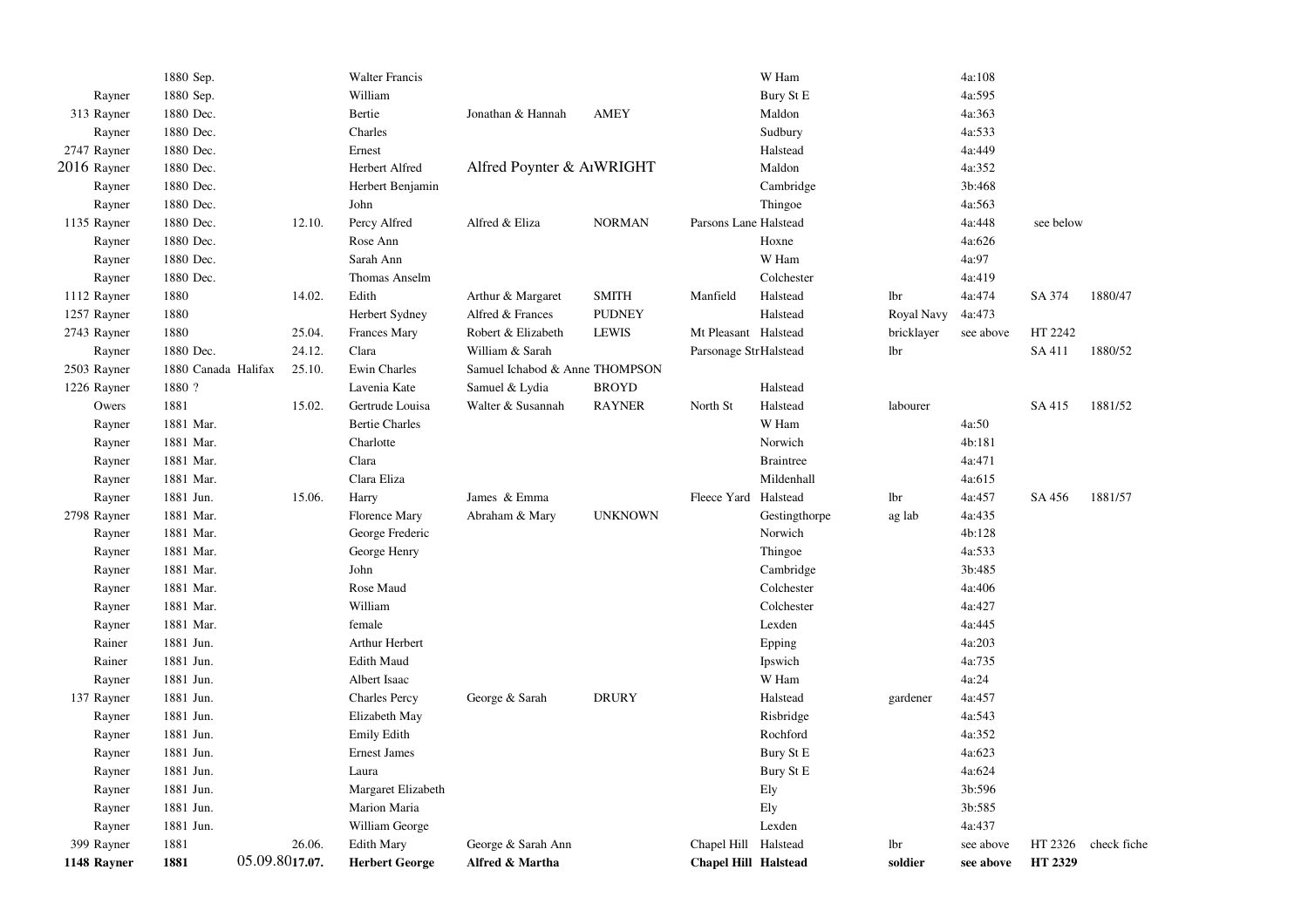| 1241 Rayner | 1881 Sep. |        |        | Frances Elizabeth     | Robert & Elizabeth | <b>LEWIS</b>  |                       | Halstead         |          | 4a:587 |         |         |
|-------------|-----------|--------|--------|-----------------------|--------------------|---------------|-----------------------|------------------|----------|--------|---------|---------|
| Rayner      | 1881 Sep. |        |        | Alice Gertrude        |                    |               |                       | Cambridge        |          | 3b:465 |         |         |
| Rayner      | 1881 Sep. |        |        | Alice Mary            |                    |               |                       | Sudbury          |          | 4a:539 |         |         |
| Rayner      | 1881 Sep. |        |        | Charles               |                    |               |                       | Rochford         |          | 4a:335 |         |         |
| Rayner      | 1881 Sep. |        |        | <b>Charles Henry</b>  |                    |               |                       | Maldon           |          | 4a:371 |         |         |
| Rayner      | 1881 Sep. |        |        | Isabella              |                    |               |                       | St Faiths        |          | 4b:93  |         |         |
| Rayner      | 1881 Sep. |        |        | James Ernest A        |                    |               |                       | Dunmow           |          | 4a:487 |         |         |
| Rayner      | 1881 Sep. |        |        | James Richard         |                    |               |                       | Thingoe          |          | 4a:574 |         |         |
| Rayner      | 1881 Sep. |        |        | John Walter           |                    |               |                       | Saffron W        |          | 4a:510 |         |         |
| Rayner      | 1881 Sep. |        |        | Margaret Caroline     |                    |               |                       | Thingoe          |          | 4a:567 |         |         |
| Rayner      | 1881 Sep. |        |        | Maud Ellen            |                    |               |                       | Cambridge        |          | 3b:473 |         |         |
| Rayner      | 1881 Sep. |        |        | Priscilla             |                    |               |                       | Kings Lynn       |          | 4b:331 |         |         |
| Rayner      | 1881 Sep. |        |        | Sarah Emily           |                    |               |                       | Orsett           |          | 4a:282 |         |         |
| Rayner      | 1881 Dec. |        |        | Alexander Herbert     |                    |               |                       | Sudbury          |          | 4a:564 |         |         |
| Rayner      | 1881 Dec. |        |        | Alice Maud            |                    |               |                       | Norwich          |          | 4b:114 |         |         |
| Rayner      | 1881 Dec. |        |        | Annie                 |                    |               |                       | Romford          |          | 4a:267 |         |         |
| Rayner      | 1881 Dec. |        |        | Caroline              |                    |               |                       | <b>Braintree</b> |          | 4a:501 |         |         |
| Rayner      | 1881 Dec. |        |        | Daniel Richard        |                    |               |                       | W Ham            |          | 4a:134 |         |         |
| Rayner      | 1881 Dec. |        |        | <b>Edward William</b> |                    |               |                       | Rochford         |          | 4a:353 |         |         |
| Rayner      | 1881 Dec. |        |        | Ernest                |                    |               |                       | Murford          |          | 4a:833 |         |         |
| Rayner      | 1881 Dec. |        | 09.10. | <b>Ernest Albert</b>  | Alfred & Phoebe    |               | 43 Viaduct StHalstead |                  | packer   | 4a:473 | SA 490  | 1881/62 |
| Rayner      | 1881 Dec. |        |        | Fanny                 |                    |               |                       | <b>Braintree</b> |          | 4a:492 |         |         |
| Rayner      | 1881 Dec. |        |        | Florence Christina    |                    |               |                       | <b>Braintree</b> |          | 4a:493 |         |         |
| 1124 Rayner | 1881 Dec. |        |        | Frank                 |                    |               |                       | Halstead         |          | 4a:477 |         |         |
| Rayner      | 1881 Dec. |        |        | George                |                    |               |                       | Colchester       |          | 4a:447 |         |         |
| Rayner      | 1881 Dec. |        | 10.11. | Osgood                | George & Emily     |               | Parsons Lane Halstead |                  | coachman | 4a:474 | SA 507  | 1881/64 |
| Rayner      | 1881 Dec. |        |        | Percy Harry           |                    |               |                       | W Ham            |          | 4a:34  |         |         |
| Rayner      | 1881 Dec. |        |        | Rosamund              |                    |               |                       | <b>Braintree</b> |          | 4a:493 |         |         |
| Rayner      | 1881 Dec. |        | 18.12. | Louisa (adult)        | Mary Anne          | <b>RAYNER</b> | Head Str              | Halstead         | lbr      |        | SA 517  | 1881/65 |
|             | 1881 ?    |        |        | Louisa                | George & Martha    | COOK          |                       | (London)         |          |        |         |         |
| Rayner      | 1882 Mar. |        |        | Ada Alice             |                    |               |                       | Halstead         |          | 4a:496 |         |         |
| Rayner      | 1882 Mar. |        |        | Clara Letitia         |                    |               |                       | Islington        |          | 1b:343 |         |         |
| 1242 Rayner | 1882 Mar. |        | 10.05. | Frederick Walter      | George & Mary Ann  |               | Chapel Hill Halstead  |                  | lbr      | 4a:498 | HT 2374 |         |
| Rayner      | 1882 Mar. |        |        | George William        |                    |               |                       | Halstead         |          | 4a:502 |         |         |
| 3 Rayner    | 1882 Mar. | 00.06. | 02.07. | <b>Ethel Eliza</b>    | Henry & Eliza      | <b>ELSDON</b> | Well Yd, Hed Halstead |                  | lbr      | 4a:488 | SA 548  | 1882/69 |
| Rayner      | 1882 Mar. |        |        | Albert Edward         |                    |               |                       | W Ham            |          | 4a:65  |         |         |
| Rayner      | 1882 Mar. |        |        | Emily                 |                    |               |                       | Lexden           |          | 4a:488 |         |         |
| Rayner      | 1882 Mar. |        |        | Ethel May             |                    |               |                       | Cambridge        |          | 3b:503 |         |         |
| Rayner      | 1882 Mar. |        |        | Florence Edith        |                    |               |                       | Maldon           |          | 4a:404 |         |         |
| Rayner      | 1882 Mar. |        |        | George                |                    |               |                       | Colchester       |          | 4a:472 |         |         |
| Rayner      | 1882 Mar. |        |        | George Frederick      |                    |               |                       | Billericay       |          | 4a:330 |         |         |
| Rayner      | 1882 Mar. |        |        | Georgiana             |                    |               |                       | Wangford         |          | 4a:853 |         |         |
| Rayner      | 1882 Mar. |        |        | Lizzie Emma           |                    |               |                       | Risbridge        |          | 4a:573 |         |         |
| Rayner      | 1882 Mar. |        |        | Naomi                 |                    |               |                       | Ely              |          | 3b:559 |         |         |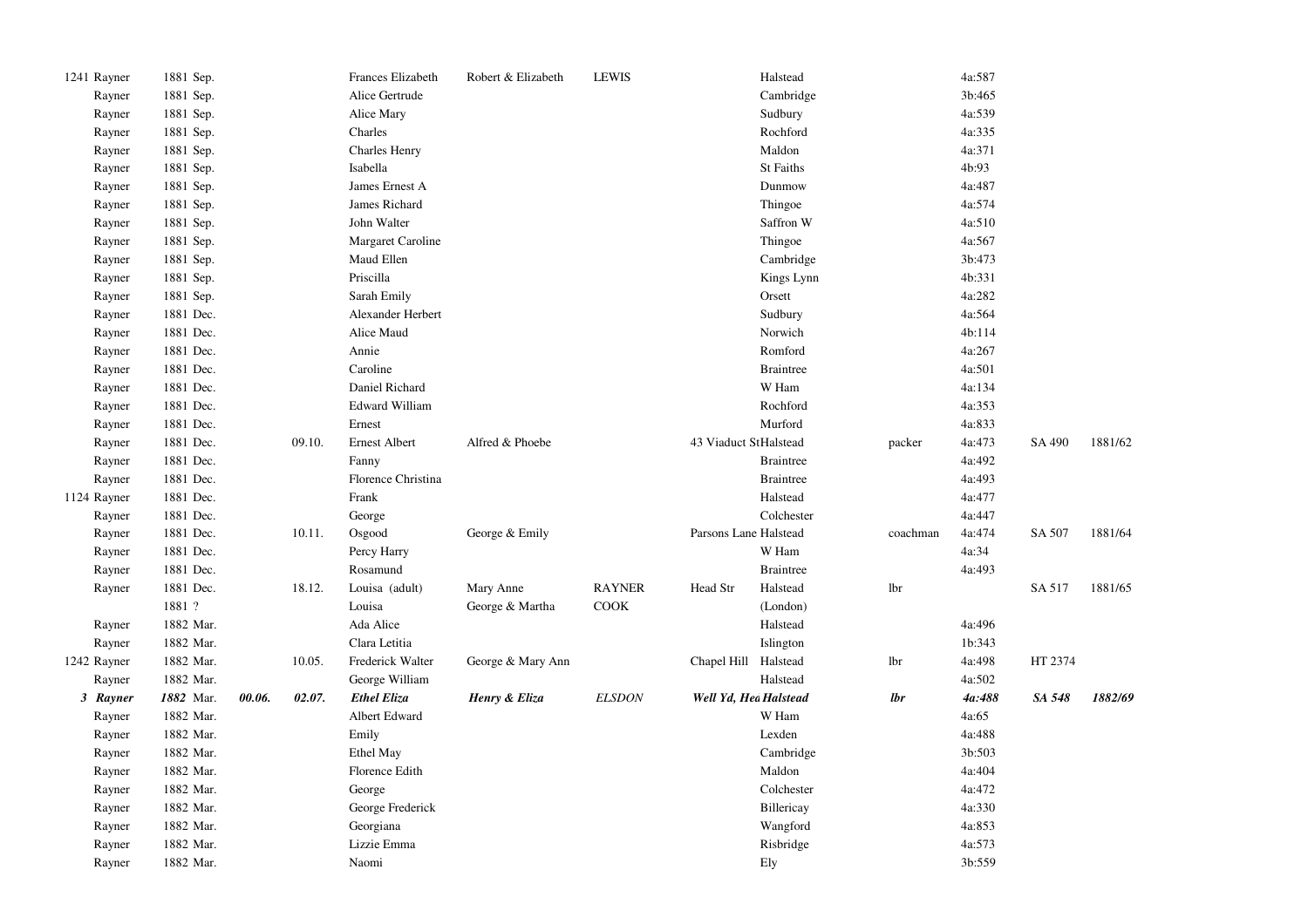|        | Rayner     | 1882 Mar. |        |          | William Joseph        |                            |               |                       | Orsett           |                     | 4a:300  |           |          |
|--------|------------|-----------|--------|----------|-----------------------|----------------------------|---------------|-----------------------|------------------|---------------------|---------|-----------|----------|
|        | Rayner     | 1882 Mar. |        |          | Frederick Walter      |                            |               |                       | Halstead         |                     | 4a:498  | see above |          |
|        | Rainer     | 1882 Jun. |        |          | Frank                 |                            |               |                       | Thingoe          |                     | 4a:630  |           |          |
|        | Rayner     | 1882 Jun. |        |          | Arthur                |                            |               |                       | <b>Braintree</b> |                     | 4a:511  |           |          |
|        | Rayner     | 1882 Jun. |        | 02.07.   | Daniel Charles        | James & Emma               |               | North St              | Halstead         |                     | 4a:489  | SA 543    | 1882/68  |
|        | Rayner     | 1882 Jun. |        |          | David                 |                            |               |                       | Mildenhall       |                     | 4a:661  |           |          |
|        | Rayner     | 1882 Jun. |        |          | Emma                  |                            |               |                       | Wisbech          |                     | 3b:644  |           |          |
| 5127 ? | Rayner     | 1882 Jun. |        |          | Ernest Frank R        |                            |               |                       | Norwich          |                     | 4b:172  |           |          |
|        | Rayner     | 1882 Jun. |        | 13.08.   | Ethel Eliza           | Henry & Eliza              | <b>ELSDON</b> | Well Yard, HtHalstead |                  |                     | 4a:488  | SA 548    | 1882/69  |
|        | Rayner     | 1882 Jun. |        |          | Ewin Frank            |                            |               |                       | <b>Braintree</b> |                     | 4a:505  |           |          |
|        | Rayner     | 1882 Jun. |        |          | Florence May          |                            |               |                       | Mutford          |                     | 4a:865  |           |          |
|        | Rayner     | 1882 Jun. |        |          | Harry Edward          |                            |               |                       | Ely              |                     | 3b:579  |           |          |
|        | Rayner     | 1882 Jun. |        |          | Jessie Maria          |                            |               |                       | Ely              |                     | 3b:581  |           |          |
|        | Rayner     | 1882 Jun. |        |          | Maud Emily            |                            |               |                       | W Ham            |                     | 4a:2    |           |          |
|        | Rayner     | 1882 Jun. |        |          | Nellie                |                            |               |                       | Hoxne            |                     | 4a:763  |           |          |
|        | Rayner     | 1882 Jun. |        |          | Walter Jesse          |                            |               |                       | W Ham            |                     | 4a:174  |           |          |
|        | Rayner     | 1882 Jun. |        |          | Walter Joseph         |                            |               |                       | Blything         |                     | 4a:826a |           |          |
|        | Rayner     | 1882 Sep. |        |          | Arthur William        |                            |               |                       | Tendring         |                     | 4a:404  |           |          |
|        | Rayner     | 1882 Sep. |        |          | Edith                 |                            |               |                       | Colchester       |                     | 4a:448  |           |          |
|        | Rayner     | 1882 Sep. |        |          | Ethel May             |                            |               |                       | Maldon           |                     | 4a:384  |           |          |
|        | Rayner     | 1882 Sep. |        |          | Florence May          |                            |               |                       | Wisbech          |                     | 3b:579  |           |          |
|        | Rayner     | 1882 Sep. |        |          | Gertrude Violet F     |                            |               |                       | W Ham            |                     | 4a:183  |           |          |
|        | Rayner     | 1882 Sep. |        |          | Maria                 |                            |               |                       | Kings Lynn       |                     | 4b:333  |           |          |
|        | Rayner     | 1882 Sep. |        | 07.10.   | Maud Mary             | George & Emily             |               | Parsons Lane Halstead |                  | harness maker4a:482 |         | SA 556    | 1882/70  |
|        | Rayner     | 1882 Sep. |        |          | William               |                            |               |                       | Maldon           |                     | 4a:383  |           |          |
|        | Rayner     | 1882 Sep. |        |          | William Robert        |                            |               |                       | Maldon           |                     | 4a:384  |           |          |
|        | Raynor     | 1882 Sep. |        |          | Harry Chesney         |                            |               |                       | W Ham            |                     | 4a:172  |           |          |
|        | Rayner     | 1882 Dec. |        |          | George William        |                            |               |                       | Blything         |                     | 4a:804  |           |          |
|        | Rayner     | 1882 Dec. |        |          | Harriet Ader          |                            |               |                       | W Ham            |                     | 4a:55   |           |          |
|        | Rayner     | 1882 Dec. |        |          | James                 |                            |               |                       | Bury St E        |                     | 4a:619  |           |          |
|        | Rayner     | 1882 Dec. |        |          | Ernest Joshua         |                            |               |                       | Halstead         |                     | 4a:478  |           |          |
|        | Rayner     | 1882 Dec. | 17.11  |          | <b>Louisa Anne</b>    | Alfred & Martha            | <b>KEMP</b>   |                       | Farnham          | soldier             | 4a:203  |           |          |
|        | Rayner     | 1882 Dec. |        |          | Ada Annie             |                            |               |                       | <b>Braintree</b> |                     | 4a:494  |           |          |
|        | Rayner     | 1882 Dec. |        | 12.12.83 | Ernest Joshua         | Arthur & Margaret          |               | Manfield              | Halstead         | lbr                 | 4a:478  | Sa 660    | 1883/83  |
|        | Rayner     | 1882 Dec. |        | 08.10.   | Flora Alice           | Charles & Elizabeth Jane   |               | Chapel Hill           | Halstead         | bricklayer          | 4a:475  | HT 2391   | 1882/299 |
|        | Rayner     | 1882 Dec. |        |          | Herbert James         |                            |               |                       | Lexden           |                     | 4a:461  |           |          |
|        | Rayner     | 1882 Dec. |        |          | Minnie Agnes          |                            |               |                       | Rochford         |                     | 4a:450  |           |          |
|        | Rayner     | 1882 Dec. |        |          | Rebecca Ann           |                            |               |                       | Chelmsford       |                     | 4a:330  |           |          |
|        | Rayner     | 1883      |        | 20.01.   | Martha                | Emma                       | <b>RAYNER</b> | Manfield              | Halstead         | spinster            |         | SA 591    | 1883/74  |
|        | 482 Rayner | 1883 Mar. |        | 16.03.   | Emma Alice            | George & Mary Ann          | <b>DYER</b>   |                       | Halstead         |                     | 4a:507  | HT 16     | 1883/2   |
|        | Rayner     | 1883 Mar. | 17.01. | 03.10.   | Frederic William      | Frederick & Elizabeth Mary |               |                       | Halstead         | groom               | 4a:506  | HT 45     | 1883/6   |
|        | Rayner     | 1883 Mar. |        |          | Edward                |                            |               |                       | Chelmsford       |                     | 4a:355  |           |          |
|        | Rayner     | 1883 Mar. |        |          | Albert Henry          |                            |               |                       | Thingoe          |                     | 4a:640  |           |          |
|        | Rayner     | 1883 Mar. |        |          | <b>Charles Alfred</b> |                            |               |                       | Romford          |                     | 4a:301  |           |          |
|        |            |           |        |          |                       |                            |               |                       |                  |                     |         |           |          |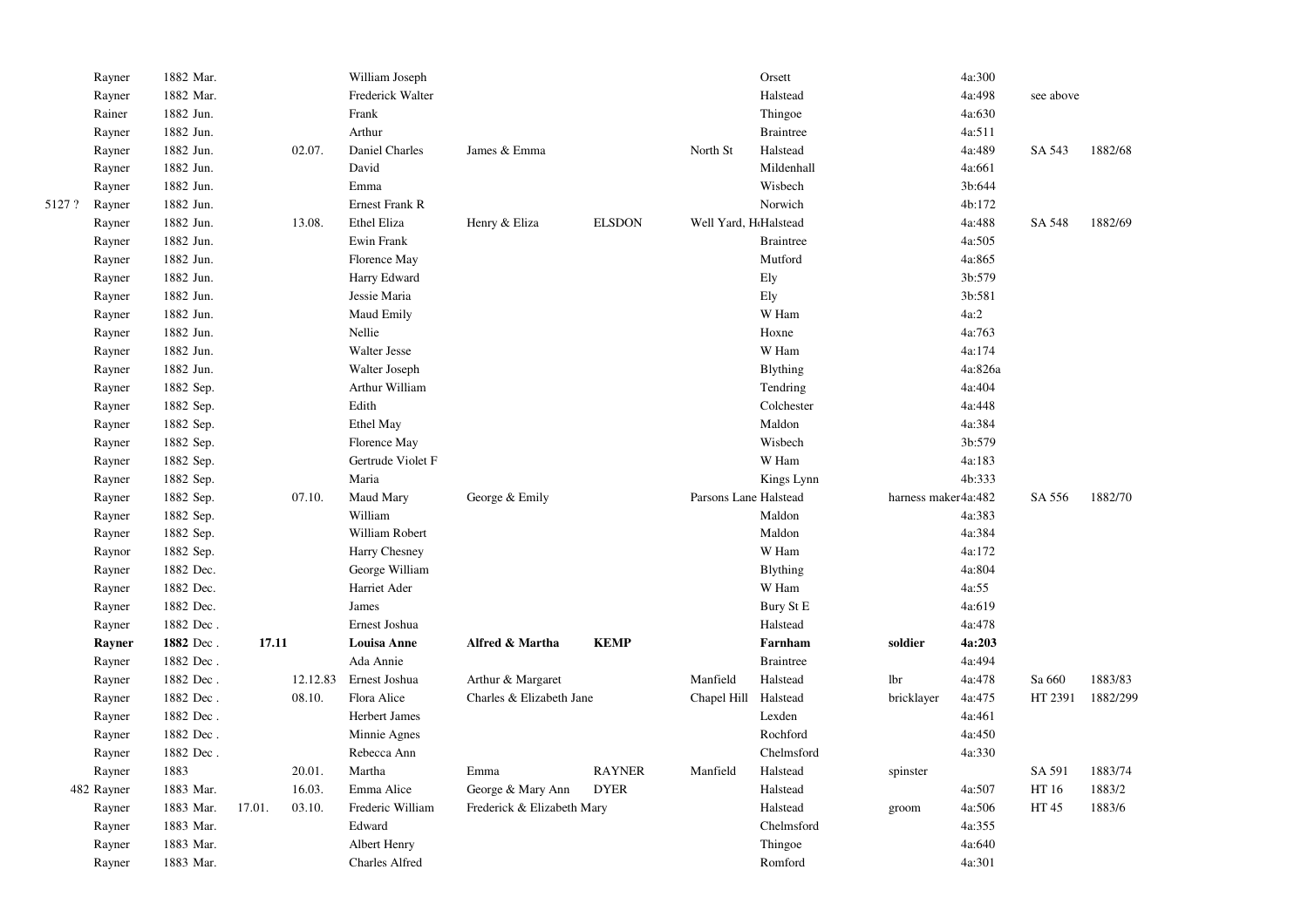|             | Rayner | 1883 Mar. |                   | Fanny Adelaide       |                 |               |                       | Bury St E        |              | 4a:662 |        |          |
|-------------|--------|-----------|-------------------|----------------------|-----------------|---------------|-----------------------|------------------|--------------|--------|--------|----------|
|             | Rayner | 1883 Mar. |                   | Horace Stanley T     |                 |               |                       | Ely              |              | 3b:586 |        |          |
|             | Rayner | 1883 Mar. |                   | Laura Elizabeth      |                 |               |                       | Norwich          |              | 4b:171 |        |          |
|             | Rayner | 1883 Mar. |                   | <b>Florence Mary</b> |                 |               |                       | Cambridge        |              | 3b:520 |        |          |
| 7391 Rayner |        | 1883 Mar. |                   | Horace George        |                 |               |                       | Romford          |              | 4a:276 |        |          |
|             | Rayner | 1883 Mar. |                   | Kate Harriet         |                 |               |                       | Thingoe          |              | 4a:645 |        |          |
|             | Rayner | 1883 Mar. |                   | Rowland Thomas       |                 |               |                       | Colchester       |              | 4a:472 |        |          |
|             | Rayner | 1883 Mar. |                   | William              |                 |               |                       | W Ham            |              | 4a:67  |        |          |
|             | Rainer | 1883 Jun. |                   | Alice Marian         |                 |               |                       | Epping           |              | 4a:236 |        |          |
|             | Rayner | 1883 Jun. |                   | Alice Mary           |                 |               |                       | <b>Braintree</b> |              | 4a:519 |        |          |
|             | Rayner | 1883 Jun. |                   | Annie Maud           |                 |               |                       | Maldon           |              | 4a:395 |        |          |
|             | Rayner | 1883 Jun. |                   | Eleanor Emma         |                 |               |                       | W Ham            |              | 4a:83  |        |          |
|             | Rayner | 1883 Jun. |                   | Elizabeth Ann        |                 |               |                       | Mildenhall       |              | 4a:656 |        |          |
|             | Rayner | 1883 Jun. |                   | Elizabeth Emma       |                 |               |                       | Rochford         |              | 4a:378 |        |          |
|             | Rayner | 1883 Jun. |                   | Mary Elizabeth       |                 |               |                       | Mildenhall       |              | 4a:655 |        |          |
|             | Rayner | 1883 Jun. |                   | Mary Elizabeth       |                 |               |                       | Saffron W        |              | 4a:652 |        |          |
|             | Rayner | 1883 Jun. |                   | Minnie Eliza         |                 |               |                       | Hoxne            |              | 4a:702 |        |          |
|             | Rayner | 1883 Jun. |                   | Sarah Elizabeth      |                 |               |                       | W Ham            |              | 4a:46  |        |          |
|             | Rayner | 1883 Jun. |                   | William Aquila       |                 |               |                       | <b>St Faiths</b> |              | 4b:95  |        |          |
|             | Rayner | 1883 Jun. |                   | William Robert       |                 |               |                       | Forshoe          |              | 4b:190 |        |          |
|             | Rayner | 1883 Sep. |                   | Alice Maud           |                 |               |                       | St Faiths        |              | 4b:87  |        |          |
|             | Rayner | 1883 Sep. |                   | Annie Louise         |                 |               |                       | <b>Braintree</b> |              | 4a:508 |        |          |
|             | Rayner | 1883 Sep. |                   | Edward               |                 |               |                       | <b>Braintree</b> |              | 4a:490 |        |          |
|             | Rayner | 1883 Sep. |                   | Ellen Maud           |                 |               |                       | Bury St E        |              | 4a:613 |        |          |
|             | Rayner | 1883 Sep. |                   | Fred                 |                 |               |                       | Rochford         |              | 4a:347 |        |          |
|             | Rayner | 1883 Sep. |                   | George Henry         |                 |               |                       | Cambridge        |              | 3b:463 |        |          |
|             | Rayner | 1883 Sep. |                   | Hannah Mahala        |                 |               |                       | Rochford         |              | 4a:363 |        |          |
|             | Rayner | 1883 Sep. |                   | Josiah               |                 |               |                       | Cambridge        |              | 3b:476 |        |          |
|             | Rayner | 1883 Sep. |                   | Leonard              |                 |               |                       | Ely              |              | 3b:537 |        |          |
|             | Rayner | 1883 Sep. |                   | Minnie Holt          |                 |               |                       | <b>Barnet</b>    |              | 3a:195 |        |          |
|             | Rayner | 1883 Sep. |                   | Samuel Burr          |                 |               |                       | Kings Lynn       |              | 3b:332 |        |          |
|             | Rayner | 1883 Dec. |                   | <b>Bertie</b>        | Alfred & Martha | <b>KEMP</b>   |                       | <b>Halstead</b>  | infant death | 4a:500 |        |          |
| 1208 Rayner |        | 1883 Dec. | 19.09.83 08.10.87 | Minnie Clara         | Alfred & Eliza  | <b>NORMAN</b> | Parsons Lane Halstead |                  | lbr          | 4a:513 | SA 929 | 1887/117 |
|             | Rainer | 1883 Dec. |                   | Hugh Vans            |                 |               |                       | Ipswich          |              | 4a:777 |        |          |
|             | Rayner | 1883 Dec. |                   | Alice Maud           |                 |               |                       | Billericay       |              | 4a:345 |        |          |
|             | Rayner | 1883 Dec. |                   | Elizabeth Edith M    |                 |               |                       | Mutford          |              | 4a:877 |        |          |
|             | Rayner | 1883 Dec. |                   | Ellen                |                 |               |                       | <b>Braintree</b> |              | 4a:529 |        |          |
|             | Rayner | 1883 Dec. |                   | Ellen Elizabeth      |                 |               |                       | <b>Braintree</b> |              | 4a:545 |        |          |
|             | Rayner | 1883 Dec. |                   | Ernest William       |                 |               |                       | W Ham            |              | 4a:439 |        |          |
|             | Rayner | 1883 Dec. |                   | Hannah Ann           |                 |               |                       | Thingoe          |              | 4a:648 |        |          |
|             | Rayner | 1883 Dec. |                   | Horace Charles       |                 |               |                       | Newmarket        |              | 3b:543 |        |          |
|             | Rayner | 1883 Dec. |                   | Kate                 |                 |               |                       | Ely              |              | 3b:560 |        |          |
|             | Rayner | 1883 Dec. |                   | Mary Ann E           |                 |               |                       | Mutford          |              | 4a:895 |        |          |
|             | Rayner | 1883 Dec. |                   | Nellie Agnes         |                 |               |                       | <b>Braintree</b> |              | 4a:542 |        |          |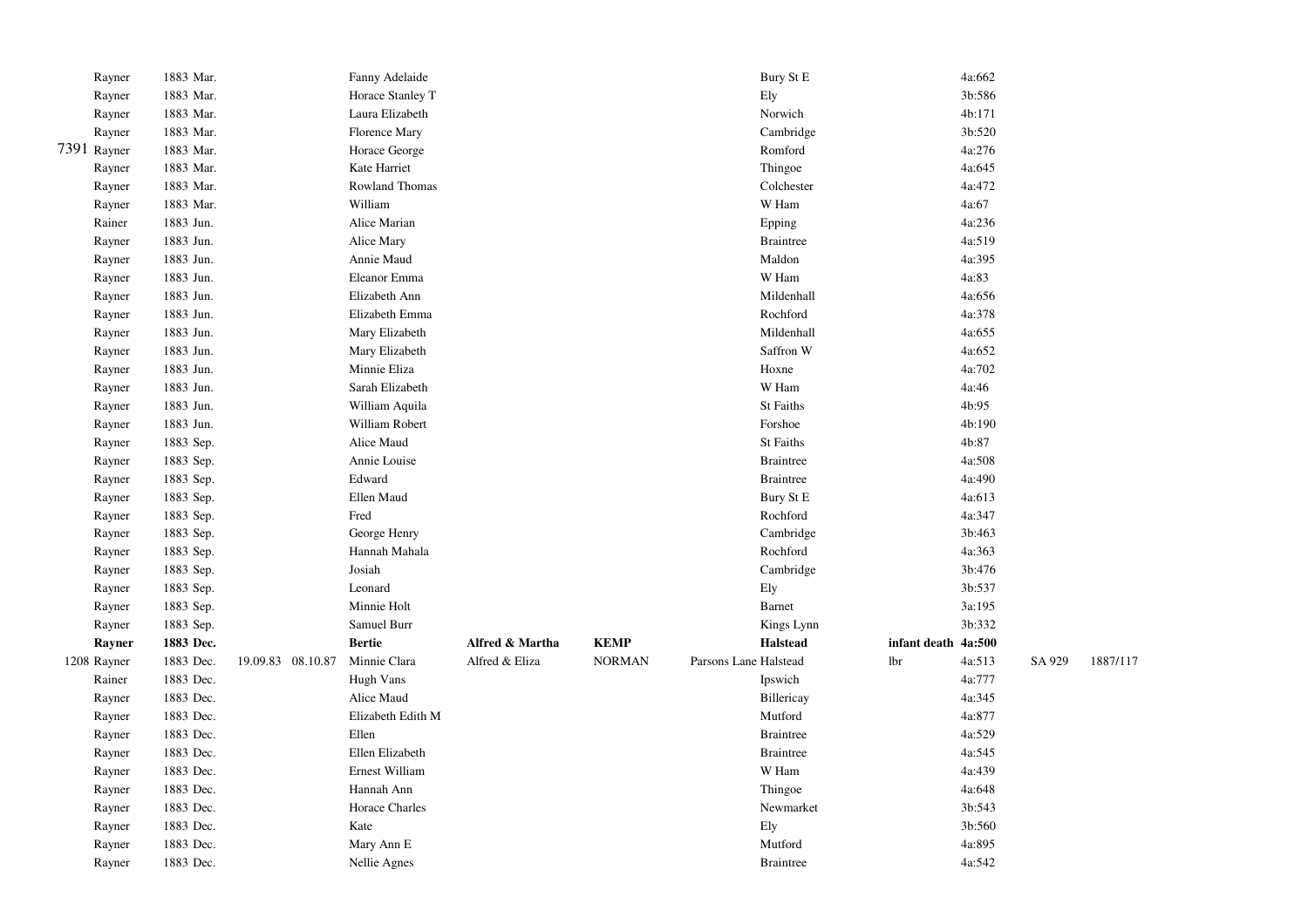| Rayner      | 1883 Dec.     |                              | Robert John          |                                |                 |                              | Thingoe              |                     | 4a:653  |         |          |
|-------------|---------------|------------------------------|----------------------|--------------------------------|-----------------|------------------------------|----------------------|---------------------|---------|---------|----------|
| Rayner      | 1883 Dec.     |                              | Rosetta              |                                |                 |                              | Thingoe              |                     | 4a:650  |         |          |
| Rayner      | 1883 Dec.     |                              | Sydney               |                                |                 |                              | Newmarket            |                     | 3b:537  |         |          |
| Rayner      | 1883 Dec.     |                              | William James        |                                |                 |                              | W Ham                |                     | 4a:17   |         |          |
| 5816 Rayner | 1883          |                              | Osgood William       |                                |                 |                              | <b>Bethnal Green</b> |                     |         |         |          |
| Rayner      | 1884 Mar.     |                              | Albert Henry         |                                |                 |                              | W Ham                |                     | 4a:18   |         |          |
| Rayner      | 1884 Mar.     |                              | Alfred               |                                |                 |                              | Sudbury              |                     | 4a:615  |         |          |
| Rayner      | 1884 Mar.     |                              | Daisy Annie          |                                |                 |                              | <b>Braintree</b>     |                     | 4a:535  |         |          |
| Rayner      | 1884 Mar.     | 27.01.                       | Clara Emily          | George & Emily                 |                 | North Str                    | Halstead             | harness maker4a:515 |         | SA 686  | 1884/86  |
| Rainer      | 1884 Mar.     |                              | Eliza Cassandra      |                                |                 |                              | Norwich              |                     | 4b:135  |         |          |
| Rayner      | 1884 Mar.     | 01.03.                       | <b>Bessie Alice</b>  | James & Emma                   | <b>NEWMAN</b>   | Parsons Lane Halstead        |                      | lbr                 | 4a:516  | SA 689  | 1884/87  |
| Rayner      | 1884 Jun.     | 27.04.                       | Alfred George        | Arthur & Elizabeth             | <b>ALLISTON</b> | Tydings Hill Halstead        |                      |                     | 4a:516  | HT 421  |          |
| Rayner      | 1884 Jun.     | 31.05.                       | Grace Mary           | Eliza                          | <b>RAYNER</b>   | Chapel Hill Halstead         |                      |                     | 4a:512  | HT 82   |          |
| Rayner      | 1884 Mar.     |                              | Ernest Joseph        |                                |                 |                              | Halstead             |                     | 4a:515  |         |          |
| 2184 Rayner | 1885 Mar.     |                              | 01.02.85 Ethel Emily | Robert & Sarah                 | <b>CORDER</b>   | North St                     | Halstead             | labourer            |         | SA 746  | 1885/94  |
| 2184 Rayner | 1886          |                              | 22.05.86 Ethel Emily | Robert & Sarah                 | <b>CORDER</b>   | Parsons Lane Halstead        |                      | labourer            |         | SA 830  | 1886/104 |
|             |               |                              |                      |                                |                 |                              |                      |                     |         |         |          |
| 4 Rayner    | 1884 Jun.     | 01.03.84 16.01.189; Emmaline |                      | Henry & Eliza                  | <b>ELSDON</b>   | <b>Box Mill Lan Halstead</b> |                      | lbr                 | 4a:511  | SA 1540 | 1897/193 |
| Owers       | 1884          | 12.06.                       | Duncan Percy         | Walter & Susannah              | <b>RAYNER</b>   | North St                     | Halstead             |                     |         | SA 672  | 1884/84  |
| Rayner      | 1884 Mar.     |                              | Freda Middlebrook    |                                |                 |                              | Ipswich              |                     | 4a:778  |         |          |
| Rayner      | 1884 Mar.     |                              | Herbert              |                                |                 |                              | <b>St Faiths</b>     |                     | 4b:96   |         |          |
| Rayner      | 1884 Mar.     |                              | Laura May            |                                |                 |                              | <b>Braintree</b>     |                     | 4a:543  |         |          |
| Rayner      | 1884 Mar.     |                              | Margaret             |                                |                 |                              | Lexden               |                     | 4a:497  |         |          |
| Rayner      | 1884 Mar.     |                              | Robert George        |                                |                 |                              | Halstead             |                     | 4a:520  |         |          |
| 2504 Rayner | 1884 Canada ? |                              | Edie                 | Samuel Ichabod & Anne THOMPSON |                 |                              |                      |                     |         |         |          |
| Rainer      | 1884 Jun.     |                              | Clayton Thomas       |                                |                 |                              | Epping               |                     | 4a:253  |         |          |
| Rayner      | 1884 Jun.     |                              | Ada                  |                                |                 |                              | Billericay           |                     | 4a:359  |         |          |
| Rayner      | 1884 Jun.     |                              | Albert               |                                |                 |                              | Kings Lynn           |                     | 3b:353  |         |          |
| Rayner      | 1884 Jun.     |                              | Alford               |                                |                 |                              | Ely                  |                     | 3b:602  |         |          |
| Rayner      | 1884 Jun.     |                              | Alice                |                                |                 |                              | Ipswich              |                     | 4a:764  |         |          |
| Rayner      | 1884 Jun.     |                              | Amy Elizabeth        |                                |                 |                              | <b>Braintree</b>     |                     | 4a:530  |         |          |
| Rayner      | 1884 Jun.     |                              | <b>Beatrice Maud</b> |                                |                 |                              | Halstead             |                     | 4a:514  |         |          |
| Rayner      | 1884 Jun.     |                              | Edith Maud           |                                |                 |                              | W Ham                |                     | 4a:22   |         |          |
| Rayner      | 1884 Jun.     |                              | Elizabeth            |                                |                 |                              | Risbridge            |                     | 4a:593  |         |          |
| Rayner      | 1884 Jun.     |                              | Ellen Mary           |                                |                 |                              | Hoxne                |                     | 4a:715  |         |          |
| Rayner      | 1884 Jun.     |                              | Ethel Mary A         |                                |                 |                              | Mutford              |                     | 4a:879  |         |          |
| Rayner      | 1884 Jun.     |                              | Frances              |                                |                 |                              | Stow <sub>S</sub>    |                     | 4a:693  |         |          |
| Rayner      | 1884 Jun.     |                              | Gertrude             |                                |                 |                              | Maldon               |                     | 4a:428a |         |          |
| Rayner      | 1884 Jun.     |                              | Gertrude Susan       |                                |                 |                              | Chelmsford           |                     | 4a:371  |         |          |
|             | 1884 Jun.     |                              | Isabel Lucy          |                                |                 |                              | <b>Blything</b>      |                     | 4a:843  |         |          |
| Rayner      |               |                              | Janet                |                                |                 |                              | W Ham                |                     | 4a:186  |         |          |
| Rayner      | 1884 Jun.     |                              |                      |                                |                 |                              |                      |                     |         |         |          |
| Rayner      | 1884 Jun.     |                              | Joseph Bertie        |                                |                 |                              | Maldon               |                     | 4a:122  |         |          |
| Rayner      | 1884 Jun.     |                              | Louisa               |                                |                 |                              | Colchester           |                     | 4a:490  |         |          |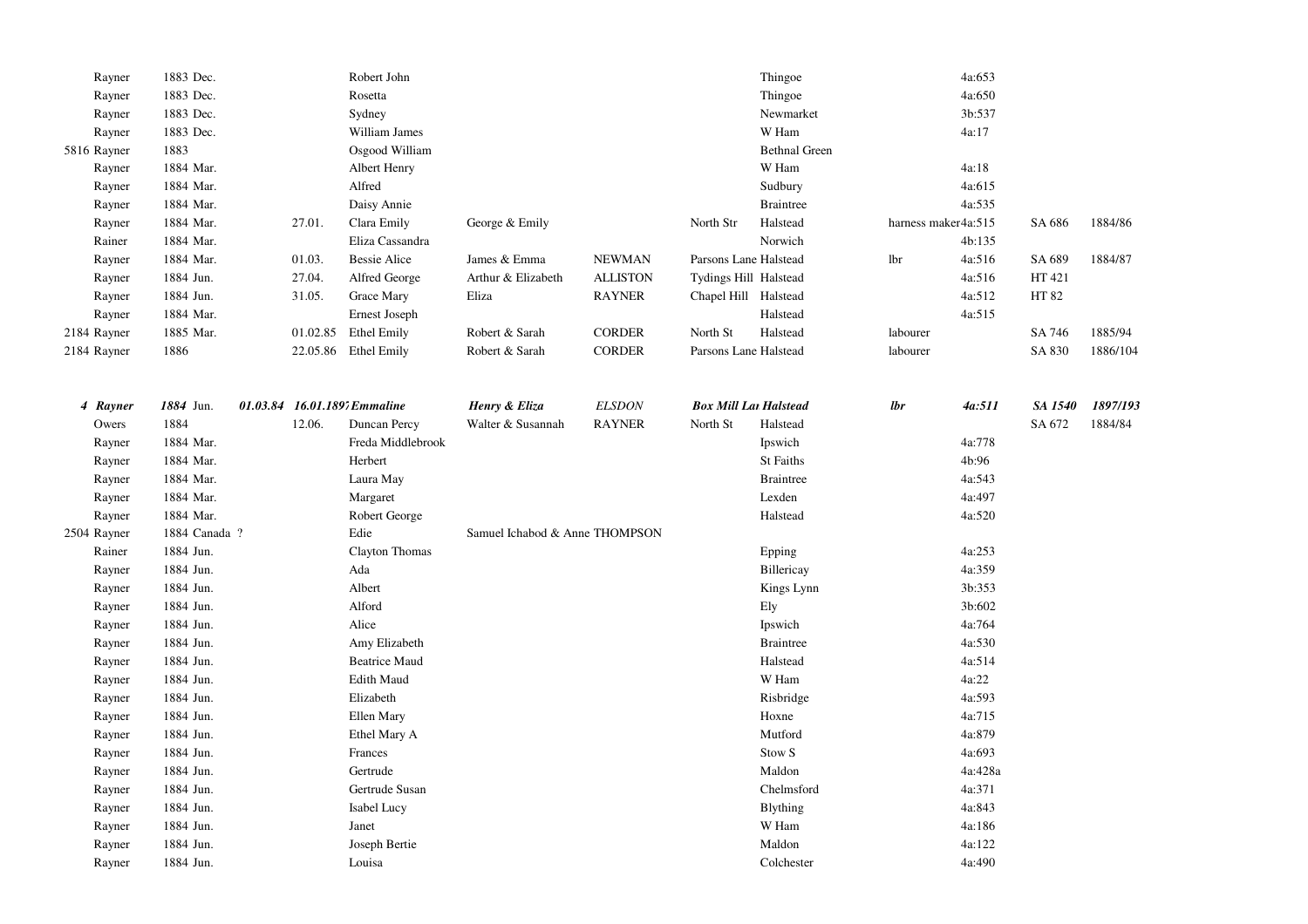| Rayner     | 1884 Jun. |        | Mabel Eleanor           |                    |             | Rochford              |          | 4a:407 |        |         |
|------------|-----------|--------|-------------------------|--------------------|-------------|-----------------------|----------|--------|--------|---------|
| Rayner     | 1884 Jun. |        | <b>Stanley Atherton</b> |                    |             | W Ham                 |          | 4a:182 |        |         |
| Rayner     | 1884 Jun. |        | William                 |                    |             | Cambridge             |          | 3b:542 |        |         |
| Rainer     | 1884 Sep. |        | Christopher Frederick   |                    |             | W Ham                 |          | 4a:235 |        |         |
| Rayner     | 1884 Sep. |        | Alice Minnie            |                    |             | W Ham                 |          | 4a:204 |        |         |
| Rayner     | 1884 Sep. |        | Annie                   |                    |             | Lexden                |          | 4a:512 |        |         |
| Rayner     | 1884 Sep. |        | Annie                   |                    |             | <b>Braintree</b>      |          | 4a:547 |        |         |
| Rayner     | 1884 Sep. |        | <b>Edith Harriet</b>    |                    |             | Orsett                |          | 4a:334 |        |         |
| Rayner     | 1884 Sep. |        | Frederick John          |                    |             | Hoxne                 |          | 4a:716 |        |         |
| 483 Rayner | 1884 Sep. | 01.10. | Mary Elizabeth          | George & Mary Ann  | <b>DYER</b> | 14 Chapel HilHalstead |          | 4a:522 | HT 98  |         |
| Rayner     | 1884 Sep. |        | Maud Elizabeth          |                    |             | <b>Braintree</b>      |          | 4a:549 |        |         |
| Rayner     | 1884 Sep. |        | Reuben William          |                    |             | W Ham                 |          | 4a:256 |        |         |
| Rayner     | 1884 Sep. |        | Samuel Benjamin B       |                    |             | Kings Lynn            |          | 4b:354 |        |         |
| Rayner     | 1884 Sep. |        | Walter                  |                    |             | Rochford              |          | 4a:390 |        |         |
| Rainer     | 1884 Dec. |        | Arthur William          |                    |             | W Ham                 |          | 4a:240 |        |         |
| Rayner     | 1884 Dec. |        | Albert                  |                    |             | Kings Lynn            |          | 4b:360 |        |         |
| Rayner     | 1884 Dec. |        | Albert Edward           |                    |             | Maldon                |          | 4a:439 |        |         |
| Rayner     | 1884 Dec. |        | Arthur George           |                    |             | Maldon                |          | 4a:431 |        |         |
| Rayner     | 1884 Dec. |        | Charlie                 |                    |             | Cambridge             |          | 3b:489 |        |         |
| Rayner     | 1884 Dec. |        | Elizabeth               |                    |             | Bury St E             |          | 4a:681 |        |         |
| Rayner     | 1884 Dec. |        | Ernest Wallis           |                    |             | Ely                   |          | 3b:536 |        |         |
| Rayner     | 1884 Dec. |        | Florence Mary           |                    |             | Orsett                |          | 4a:351 |        |         |
| Rayner     | 1884 Dec. | 02.11. | Harry                   | Herbert & Mary Ann |             | Parsons Lane Halstead | labourer | 4a:352 | SA 736 | 1884/92 |
| Rayner     | 1884 Dec. |        | Herbert                 |                    |             | W Ham                 |          | 4a:178 |        |         |
| Rayner     | 1884 Dec. |        | Leonard Oswald          |                    |             | W Ham                 |          | 4a:205 |        |         |
| Rayner     | 1884 Dec. |        | Ralph Furbank           |                    |             | Ely                   |          | 3b:557 |        |         |
| Rayner     | 1884 Dec. |        | Samuel Matthew          |                    |             | Ely                   |          | 3b:568 |        |         |
|            | 1884 ?    |        | Rosina                  | George & Martha    | COOK        | (London)              |          |        |        |         |
|            | 1884 ?    |        | Ellen                   | George & Martha    | COOK        | (London)              |          |        |        |         |
| Rayner     | 1885 Mar. |        | Albert Foster           |                    |             | Ely                   |          | 3b:596 |        |         |
| Rayner     | 1885 Mar. |        | Arthur                  |                    |             | Wisbech               |          | 3b:648 |        |         |
| Rayner     | 1885 Mar. |        | Beatrice                |                    |             | Thingoe               |          | 4a:701 |        |         |
| Rayner     | 1885 Mar. |        | Clara Ada               |                    |             | Romford               |          | 4a:338 |        |         |
| Rayner     | 1885 Mar. |        | Daisy Edith             |                    |             | Colchester            |          | 4a:523 |        |         |
| Rayner     | 1885 Mar. |        | Frances Amelia          |                    |             | St Faiths             |          | 4b:98a |        |         |
| Rayner     | 1885 Mar. |        | George                  |                    |             | Mildenhall            |          | 4a:730 |        |         |
| Rayner     | 1885 Mar. |        | George James            |                    |             | Billericay            |          | 4a:381 |        |         |
| Rayner     | 1885 Mar. |        | Margaret Ann F          |                    |             | Ely                   |          | 3b:606 |        |         |
| Rayner     | 1885 Mar. |        | Mildred May             |                    |             | Ely                   |          | 3b:607 |        |         |
| Rayner     | 1885 Mar. |        | Millicent Mary          |                    |             | Kings Lynn            |          | 4b:374 |        |         |
| Rayner     | 1885 Mar. |        | Robert Christmas        |                    |             | Norwich               |          | 4b:151 |        |         |
| Rayner     | 1885 Mar. |        | Sydney John             |                    |             | Thingoe               |          | 4a:705 |        |         |
| Rayner     | 1885 Mar. |        | Thomas                  |                    |             | W Ham                 |          | 4a:66  |        |         |
| Rayner     | 1885 Mar. |        | William                 |                    |             | <b>Braintree</b>      |          | 4a:580 |        |         |
|            |           |        |                         |                    |             |                       |          |        |        |         |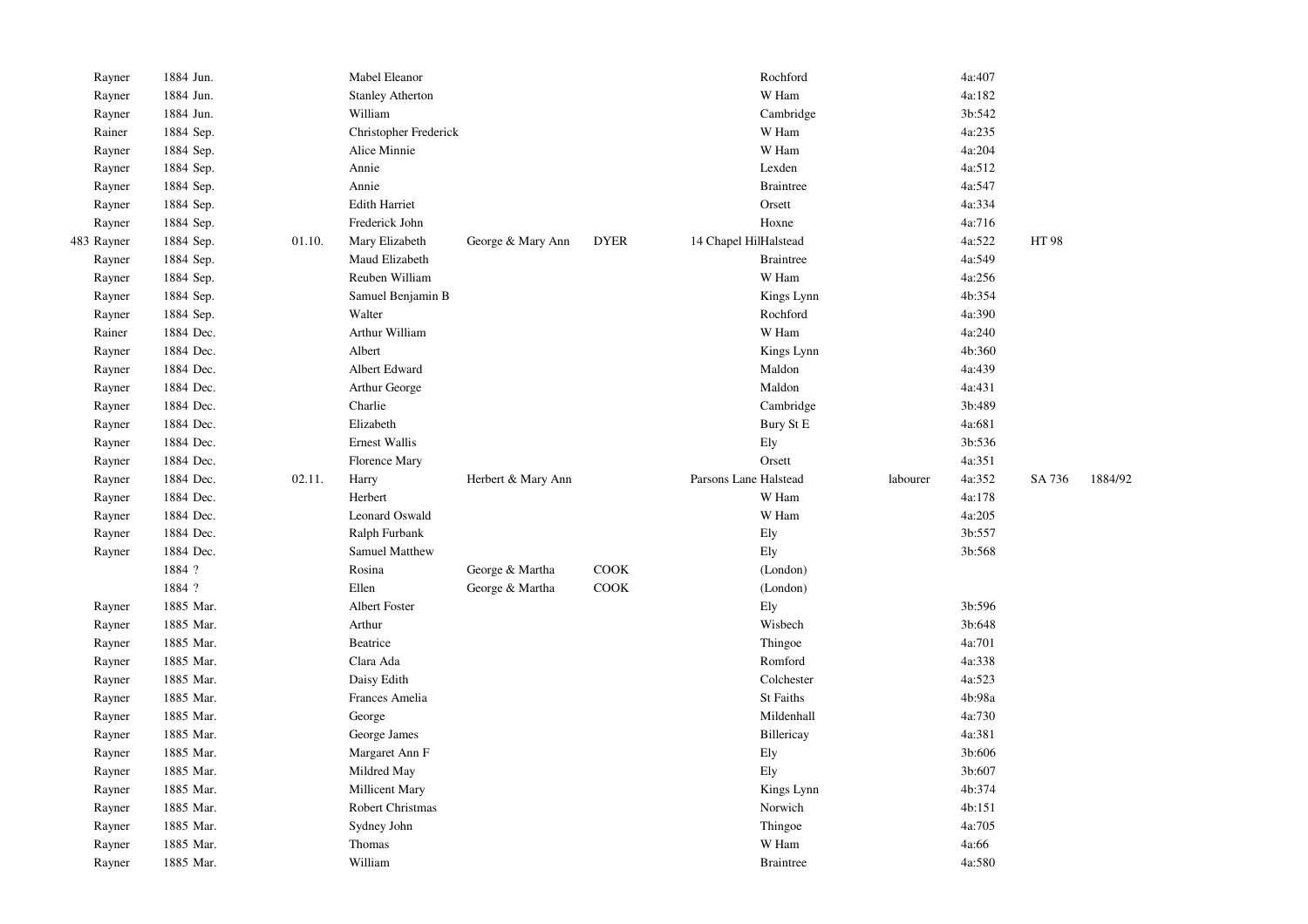| 85 Rayner   | 1885 Mar. | 14.03.   | George William         | William & Mary Ann  | ELLIS?         | Mt Pleasant Halstead          |                   | brickie             |        | HT 115       |          |
|-------------|-----------|----------|------------------------|---------------------|----------------|-------------------------------|-------------------|---------------------|--------|--------------|----------|
| 4374 Rayner | 1885 Mar. | 12.04.   | Horace                 | George & Emily      |                | North Str                     | Halstead          | harness maker4a:561 |        | SA 757       | 1885/95  |
| Rayner      | 1885 Jun. |          | Jane                   |                     |                |                               | Halstead          |                     | 4a:513 |              |          |
| Rayner      | 1885 Jun. |          | Harry Frank            |                     |                |                               | Halstead          |                     | 4a:514 |              |          |
| Rainer      | 1885 Jun. |          | male                   |                     |                |                               | Epping            |                     | 4a:253 |              |          |
| Rayner      | 1885 Jun. |          | Ada                    |                     |                |                               | Ely               |                     | 3b:567 |              |          |
| Rayner      | 1885 Jun. |          | Albert Edward          |                     |                |                               | Mutford           |                     | 4a:876 |              |          |
| Rayner      | 1885 Jun. |          | Charles                |                     |                |                               | Lexden            |                     | 4a:501 |              |          |
| Rayner      | 1885 Jun. |          | Clara Louisa           |                     |                |                               | W Ham             |                     | 4a:161 |              |          |
| Rayner      | 1885 Jun. |          | Eliza                  |                     |                |                               | W Ham             |                     | 4a:131 |              |          |
| Rayner      | 1885 Jun. |          | Elizabeth Mary         |                     |                |                               | Cambridge         |                     | 3b:502 |              |          |
| Rayner      | 1885 Jun. |          | Emily                  |                     |                |                               | Rochford          |                     | 4a:399 |              |          |
| Rayner      | 1885 Jun. |          | Emily Edith            |                     |                |                               | W Ham             |                     | 4a:111 |              |          |
| Rayner      | 1885 Jun. |          | Harold James           |                     |                |                               | Chelmsford        |                     | 4a:377 |              |          |
| Rayner      | 1885 Jun. |          | Harry Frank            |                     |                |                               | Halstead          |                     | 4a:514 |              |          |
| Rayner      | 1885 Jun. |          | Jane                   |                     |                |                               | Halstead          |                     | 4a:513 |              |          |
| Rayner      | 1885 Jun. |          | Maud Clara             |                     |                |                               | Chelmsford        |                     | 4a:369 |              |          |
| Rayner      | 1885 Jun. |          | May Elsie              |                     |                |                               | W Ham             |                     | 4a:105 |              |          |
| Rayner      | 1885 Sep. |          | Alice Kate             |                     |                |                               | Maldon            |                     | 4a:428 |              |          |
| Rayner      | 1885 Sep. |          | <b>Arthur James</b>    |                     |                |                               | W Ham             |                     | 4a:70  |              |          |
| Rayner      | 1885 Sep. |          | Frederick Cyril        |                     |                |                               | <b>Braintree</b>  |                     | 4a:536 |              |          |
| Rayner      | 1885 Sep. |          | John Thomas            |                     |                |                               | W Ham             |                     | 4a:171 |              |          |
| Rayner      | 1885 Sep. |          | Joshua                 |                     |                |                               | Rochford          |                     | 4a:410 |              |          |
| Rayner      | 1885 Sep. |          | Samuel Robert          |                     |                |                               | St Faiths         |                     | 4b:87  |              |          |
| Rayner      | 1885 Sep. |          | Walter John            |                     |                |                               | W Ham             |                     | 4a:206 |              |          |
| Rayner      | 1885 Sep. |          | William Ernest         |                     |                |                               | <b>Braintree</b>  |                     | 4a:549 |              |          |
| Rayner      | 1885 Dec. |          | Ambrose                |                     |                |                               | Thingoe           |                     | 4a:663 |              |          |
| Rayner      | 1885 Dec. |          | Arthur John            |                     |                |                               | Thingoe           |                     | 4a:662 |              |          |
| Rayner      | 1885 Dec. |          | Benjamin John          |                     |                |                               | St Faiths         |                     | 4b:90  |              |          |
| Rayner      | 1885 Dec. |          | <b>Charles Stanley</b> |                     |                |                               | W Ham             |                     | 4a:11  |              |          |
| Rayner      | 1885 Dec. |          | Edith                  |                     |                |                               | Hoxne             |                     | 4a:721 |              |          |
| Rayner      | 1885 Dec. |          | Emma                   |                     |                |                               | Norwich           |                     | 4b:102 |              |          |
| Rayner      | 1885 Dec. |          | Frank                  |                     |                |                               | W Ham             |                     | 4a:202 |              |          |
| Rayner      | 1885 Dec. |          | Gertrude               |                     |                |                               | Risbridge         |                     | 4a:606 |              |          |
| Rayner      | 1885 Dec. |          | <b>Robert Charles</b>  |                     |                |                               | Stow <sub>S</sub> |                     | 4a:702 |              |          |
| Rayner      | 1885 Dec. |          | Thomas                 | son of Elkanah & A  |                |                               | <b>Braintree</b>  |                     | 4a:556 |              |          |
| 100 Rayner  | 1885 Dec. | 19.08.   | <b>Percy James</b>     | Alfred & Martha     | <b>KEMP</b>    | <b>Chapel Hill Halstead</b>   |                   |                     | 4a:521 | <b>HT139</b> |          |
| 495 Rayner  | 1885 Dec. | 01.09.86 | Lisa Edith             | George & Mary Ann   | <b>DYER</b>    | Chapel Hill Halstead          |                   |                     | 4a:542 | HT 189       | 1886/24  |
| Rayner      | 1885 Dec. |          | <b>Edith Mary</b>      |                     |                |                               | Halstead          |                     | 4a:541 |              |          |
| Rayner      | 1886      | 20.02.   | Albert Edward          | Samuel & Maria      | <b>UNKNOWN</b> | <b>Boss' Cottage Halstead</b> |                   | not Reg'd           |        | HT 172       |          |
| Rayner      | 1886      | 20.02.   | Alice Maud             | Samuel & Maria      | <b>UNKNOWN</b> | Boss' Cottage Halstead        |                   | not Reg'd           |        | HT 173       |          |
| 1392 Rayner | 1886 Mar. | 26.02.   | Arthur George          | Arthur & Emma Janet | <b>BENTALL</b> | Chapel Hill Halstead          |                   | labourer            | 4a:565 | SA 809       | 1886/102 |
| Rayner      | 1886 Mar. |          | <b>Ethel Beatrice</b>  |                     |                |                               | Halstead          |                     | 4a:476 |              |          |
| Rainer      | 1886 Mar. |          | <b>Bernard Hugh</b>    |                     |                |                               | Ipswich           |                     | 4a:836 |              |          |
|             |           |          |                        |                     |                |                               |                   |                     |        |              |          |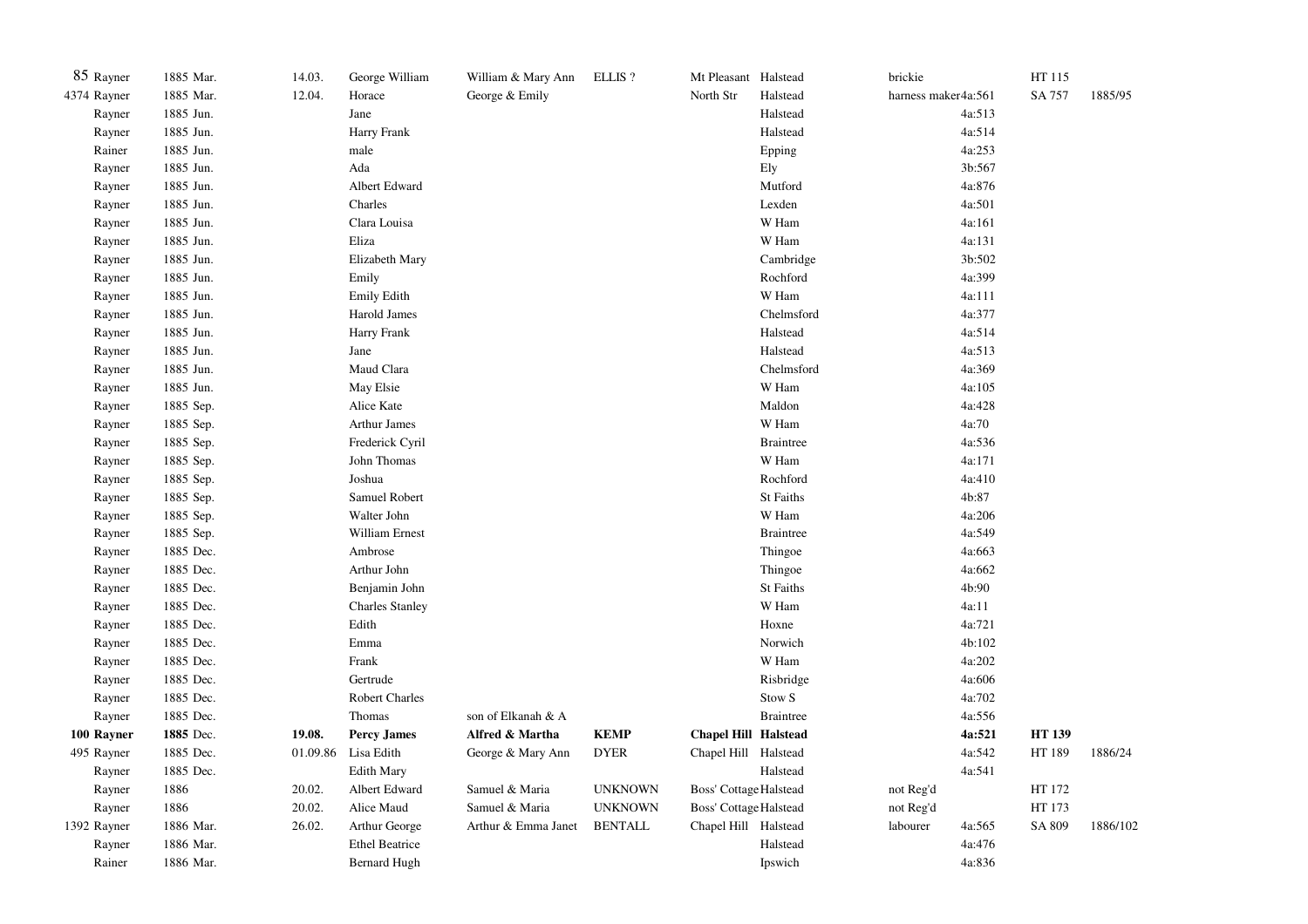| Rainer      | 1886 Mar. |        | Elizabeth Jane          |                |               | W Ham                 |          | 4a:285  |        |          |
|-------------|-----------|--------|-------------------------|----------------|---------------|-----------------------|----------|---------|--------|----------|
| Rayner      | 1886 Mar. |        | Agnes Gertrude          |                |               | Ely                   |          | 3b:589  |        |          |
| Rayner      | 1886 Mar. |        | Constance Louise        |                |               | Newmarket             |          | 3b:555  |        |          |
| Rayner      | 1886 Mar. |        | Elizabeth               |                |               | W Ham                 |          | 4a:120  |        |          |
| 1342 Rayner | 1886 Mar. |        | <b>Ethel Beatrice</b>   |                |               | Halstead              |          | 4a:568  |        |          |
| Rayner      | 1886 Mar. |        | George                  |                |               | Saffron W             |          | 4a:627  |        |          |
| Rayner      | 1886 Mar. |        | George Frederic         |                |               | Colchester            |          | 4a:531  |        |          |
| Rayner      | 1886 Mar. |        | Harold                  |                |               | W Ham                 |          | 4a:247  |        |          |
| Rayner      | 1886 Mar. |        | Harry                   |                |               | Mildenhall            |          | 4a:733  |        |          |
| Rayner      | 1886 Mar. |        | Isaac                   |                |               | Thingoe               |          | 4a:702  |        |          |
| Rayner      | 1886 Mar. |        | Mary Ethel              |                |               | Rochford              |          | 4a:447  |        |          |
| Rayner      | 1886 Mar. |        | Philip George           |                |               | Maldon                |          | 4a:466  |        |          |
| Rayner      | 1886 Mar. |        | Prebble Herbert W       |                |               | W Ham                 |          | 4a:111  |        |          |
| 1317 Rayner | 1886 Mar. | 22.05. | Robert Isaac            | Robert & Sarah | <b>CORDER</b> | Parsons Lane Halstead | labourer | 4a:571  | SA 831 | 1886/104 |
| Rayner      | 1886 Mar. |        | Willie                  |                |               | Bury St E             |          | 4a:724  |        |          |
| Rayner      | 1886 Jun. |        | Arabella                |                |               | Rochford              |          | 4a:443  |        |          |
| Rayner      | 1886 Jun. |        | Arthur Edgar            |                |               | Ely                   |          | 3b:591  |        |          |
| Rayner      | 1886 Jun. |        | <b>Bearice Maud</b>     |                |               | Billericay            |          | 4a:591  |        |          |
| Rayner      | 1886 Jun. |        | Bertie                  |                |               | Lexden                |          | 4a:548  |        |          |
| Rayner      | 1886 Jun. |        | Edith                   |                |               | Halstead              |          | 4a:559  |        |          |
| Rayner      | 1886 Jun. |        | Elizabeth               |                |               | Ely                   |          | 3b:600  |        |          |
| Rayner      | 1886 Jun. |        | Ellen                   |                |               | St Faiths             |          | 4b:96   |        |          |
| Rayner      | 1886 Jun. |        | Emily                   |                |               | Halstead              |          | 4a:559  |        |          |
| Rayner      | 1886 Jun. |        | Ernest                  |                |               | Kings Lynn            |          | 4b:376  |        |          |
| Rayner      | 1886 Jun. |        | <b>Herbert Charles</b>  |                |               | Bury St E             |          | 4a:709  |        |          |
| Rayner      | 1886 Jun. |        | Jane                    |                |               | Bury St E             |          | 4a:705  |        |          |
| Rayner      | 1886 Jun. |        | Richard John            |                |               | Lexden                |          | 4a:537  |        |          |
| Rayner      | 1886 Jun. |        | Walter William          |                |               | Chelmsford            |          | 4a:412  |        |          |
| Rayner      | 1886 Jun. |        | Walter Ralph            |                |               | Bedford               |          | 3b:350  |        |          |
| Rayner      | 1886 Sep. |        | <b>Ernest Walter</b>    |                |               | Epping                |          | 4a:231  |        |          |
| Rayner      | 1886 Sep. |        | Alice                   |                |               | Thingoe               |          | 4a:680  |        |          |
| Rayner      | 1886 Sep. |        | Alice Jane              |                |               | <b>Braintree</b>      |          | 4a:568a |        |          |
| Rayner      | 1886 Sep. |        | Allan George            |                |               | Bedford               |          | 3b:334  |        |          |
| 1362 Rayner | 1886 Sep. |        | <b>Constance Violet</b> | Samuel & Lydia | <b>BROYD</b>  | Halstead              |          | 4a:553  |        |          |
| Rayner      | 1886 Sep. |        | Robert William C        |                |               | Mutford               |          | 4a:926  |        |          |
| Rayner      | 1886 Sep. |        | William Alfred          |                |               | Chelmsford            |          | 4a:404  |        |          |
| Rayner      | 1886 Sep. |        | William Thomas          |                |               | Norwich               |          | 4b:147  |        |          |
| Rayner      | 1886 Dec. |        | Beatrice                |                |               | Billericay            |          | 4a:391  |        |          |
| Rayner      | 1886 Dec. |        | <b>Eddie Charles</b>    |                |               | Maldon                |          | 4a:456  |        |          |
| Rayner      | 1886 Dec. |        | Elizabeth Helen         |                |               | W Ham                 |          | 4a:159  |        |          |
| Rayner      | 1886 Dec. |        | Ethel May               |                |               | Maldon                |          | 4a:463  |        |          |
| Rayner      | 1886 Dec. |        | Frank William           |                |               | Ipswich               |          | 4a:774a |        |          |
| Rayner      | 1886 Dec. |        | Frederick               |                |               | Cambridge             |          | 3b:501  |        |          |
| Rayner      | 1886 Dec. |        | Fredeick William        |                |               | Ipswich               |          | 4a:793  |        |          |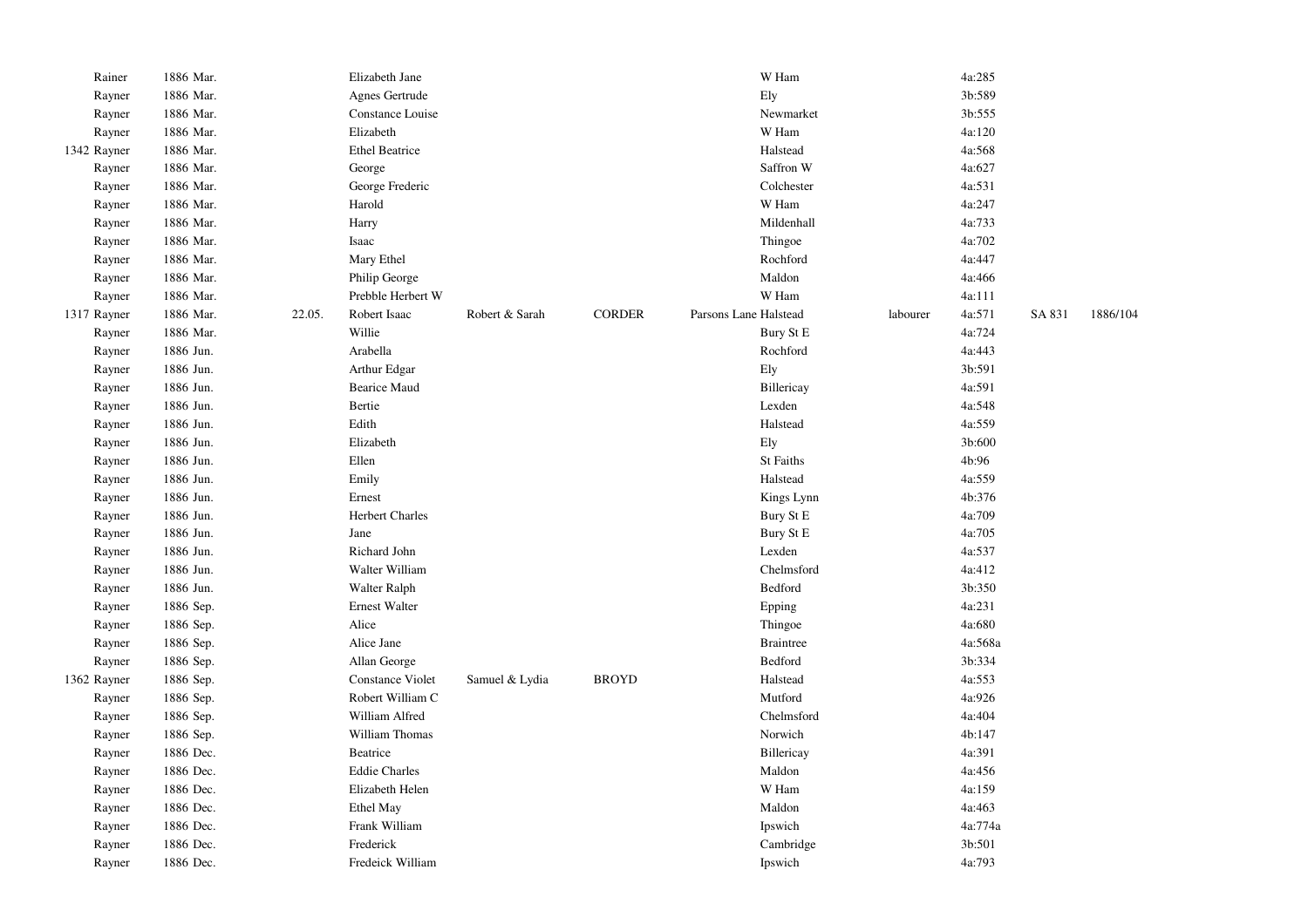| Rayner      | 1886 Dec.           |                   | Garnet Oakley         |                                |                |                              | Blything         |          | 4a:869  |           |          |
|-------------|---------------------|-------------------|-----------------------|--------------------------------|----------------|------------------------------|------------------|----------|---------|-----------|----------|
| Rayner      | 1886 Dec.           |                   | George Arthur         |                                |                |                              | W Ham            |          | 4a:232  |           |          |
| Rayner      | 1886 Dec.           |                   | Herbert               |                                |                |                              | Rochford         |          | 4a:444  |           |          |
| 2060 Rayner | 1886 Dec.           |                   | Herbert George        |                                |                |                              | <b>Braintree</b> |          | 4a:567  |           |          |
| Rayner      | 1886 Dec.           |                   | Maria Elsie           |                                |                |                              | St Faiths        |          | 4b:98   |           |          |
| Rayner      | 1886 Dec.           |                   | Noel Charles H        |                                |                |                              | Newmarket        |          | 3b:520  |           |          |
| Rayner      | 1886 Dec.           |                   | Samuel Ernest         |                                |                |                              | Norwich          |          | 4b:105  |           |          |
| 5 Rayner    | 1886 Jun.           | 21.03.86 16.01.97 | Minnie                | Henry & Eliza                  | <b>ELSDON</b>  | <b>Box Mill Lan Halstead</b> |                  | labourer | 4a:557  | SA 1541   | 1897/193 |
| Rayner      | 1886                |                   |                       |                                |                |                              |                  |          |         |           |          |
| 1209 Rayner | 1886 Dec.           | 10.11.86 08.10.87 | Florence              | Alfred & Eliza                 | <b>NORMAN</b>  | Parsons Lane Halstead        |                  | labourer | 4a:556  | SA 930    | 1887/117 |
| Rayner      | 1886 Dec.           |                   | Clara Isabel          |                                |                |                              | Halstead         |          | 4a:563  |           |          |
| 137 Rayner  | 1886                |                   | Charles               | Charles & Sarah Ann            | <b>UNKNOWN</b> |                              | Halstead         |          |         |           |          |
| 2505 Rayner | 1886 Canada Halifax |                   | Rubie                 | Samuel Ichabod & Anne THOMPSON |                |                              |                  |          |         |           |          |
| Rayner      | 1887 Mar.           |                   | Arthur George         |                                |                |                              | Orsett           |          | 4a:363  |           |          |
| Rayner      | 1887 Mar.           |                   | Christopher Thomas    |                                |                |                              | Dunmow           |          | 4a:599  |           |          |
| Rayner      | 1887 Mar.           |                   | Eliza                 |                                |                |                              | Norwich          |          | 4b:117  |           |          |
| Rayner      | 1887 Mar.           |                   | Elizabeth Louisa C    |                                |                |                              | W Ham            |          | 4a:174  |           |          |
| Rayner      | 1887 Mar.           |                   | George Thomas         |                                |                |                              | Chelmsford       |          | 4a:430  |           |          |
| Rayner      | 1887 Mar.           |                   | James Thomas          |                                |                |                              | Colchester       |          | 4a:534  |           |          |
| Rayner      | 1887 Mar.           |                   | John Wilson D         |                                |                |                              | Norwich          |          | 4b:120  |           |          |
| Rayner      | 1887 Mar.           |                   | Maria Annie           |                                |                |                              | Newmarket        |          | 3b:531a |           |          |
| Rayner      | 1887 Mar.           |                   | <b>Richard Walter</b> |                                |                |                              | W Ham            |          | 4a:192  |           |          |
| Rayner      | 1887 Mar.           |                   | Robert Thomas         |                                |                |                              | W Ham            |          | $4a:8$  |           |          |
| Rayner      | 1887 Mar.           |                   | <b>Sidney Charles</b> |                                |                |                              | Halstead         |          | 4a:564  |           |          |
| Rayner      | 1887 Mar.           |                   | William Robert        |                                |                |                              | Ipswich          |          | 4a:784  |           |          |
| Raynor      | 1887 Mar.           |                   | Charlotte Mary        |                                |                |                              | Romford          |          | 4a:345  |           |          |
| Rayner      | 1887 Mar.           |                   | Elizabeth Ida         |                                |                |                              | Halstead         |          | 4a:561  |           |          |
| Rainer      | 1887 Jun.           |                   | Charles Edgar         |                                |                |                              | W Ham            |          | 4a:266  |           |          |
| Rayner      | 1887 Jun.           |                   | Edgar                 |                                |                |                              | Risbridge        |          | 4a:648  |           |          |
| Rayner      | 1887 Jun.           |                   | Emily                 |                                |                |                              | <b>Braintree</b> |          | 4a:597  |           |          |
| Rayner      | 1887 Jun.           |                   | George Mark           |                                |                |                              | Hoxne            |          | 4a:779  |           |          |
| Rayner      | 1887 Jun.           |                   | Laura Louisa          |                                |                |                              | Rochford         |          | 4a:446  |           |          |
| 2096 Rayner | 1887 Jun.           |                   | Lily                  |                                |                |                              | Halstead         |          | 4a:580  | see below |          |
| Rayner      | 1887 Jun.           |                   | Percival              |                                |                |                              | Mutford          |          | 4a:964  |           |          |
| Rayner      | 1887 Jun.           |                   | Sidney William        |                                |                |                              | Sudbury          |          | 4a:674  |           |          |
| Rayner      | 1887 Jun.           |                   | William               |                                |                |                              | Risbridge        |          | 4a:652  |           |          |
| Rayner      | 1887 Jun.           |                   | <b>Ethel Louise</b>   |                                |                |                              | Halstead         |          | 4a:576  |           |          |
| 1393 Rayner | 1887 Jun.           | 28.05.            | Gertrude Ellen        | Arthur & Emma Jane             | <b>BENTALL</b> | Chapel Hill                  | Halstead         | labourer | 4a:578  | SA 893    | 1887/112 |
| Rayner      | 1887 Jun.           |                   | Kate                  |                                |                |                              | Halstead         |          | 4a:580  |           |          |
| Rayner      | 1887 Sep.           |                   | Alfred                |                                |                |                              | Saffron W        |          | 4a:604  |           |          |
| Rayner      | 1887 Sep.           |                   | Clara Constance       |                                |                |                              | Halstead         |          | 4a:545  |           |          |
| Rayner      | 1887 Sep.           |                   | <b>Arthur James</b>   |                                |                |                              | <b>Braintree</b> |          | 4a:580  |           |          |
| Rayner      | 1887 Sep.           |                   | <b>Charles Alfred</b> |                                |                |                              | Mildenhall       |          | 4a:699  |           |          |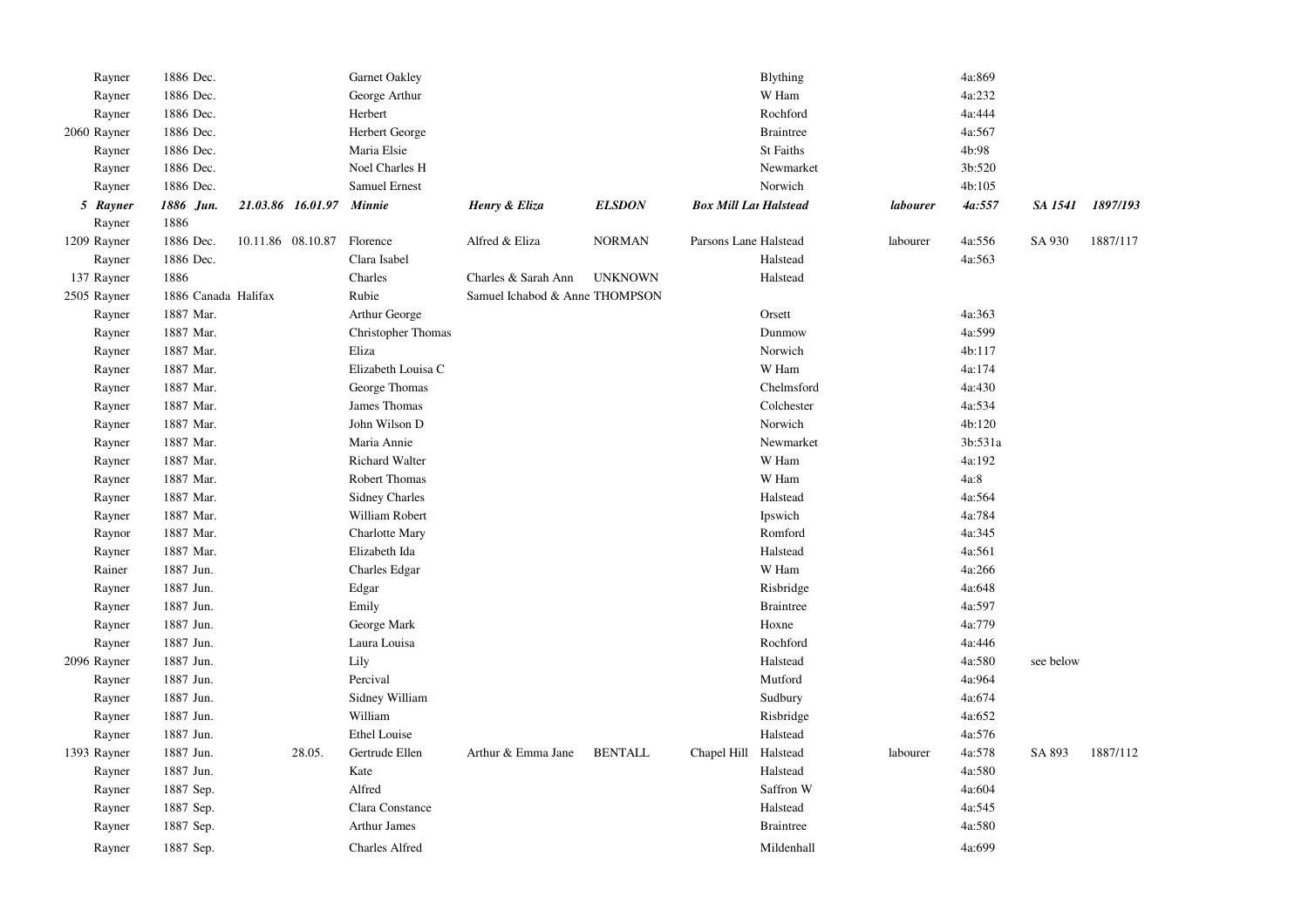| Rayner      | 1887 Sep. |                          | Charley               |                    |                |                             | Mildenhall         |                     | 4a:698 |        |          |
|-------------|-----------|--------------------------|-----------------------|--------------------|----------------|-----------------------------|--------------------|---------------------|--------|--------|----------|
| Rayner      | 1887 Sep. |                          | Edna                  |                    |                |                             | Rochford           |                     | 4a:436 |        |          |
| Rayner      | 1887 Sep. |                          | Eliza Jane            |                    |                |                             | W Ham              |                     | 4a:67  |        |          |
| Rayner      | 1887 Sep. |                          | Eliza May             |                    |                |                             | Norwich            |                     | 4b:133 |        |          |
| Rayner      | 1887 Sep. |                          | Eva Annie             |                    |                |                             | Bury St E          |                     | 4a:692 |        |          |
| Rayner      | 1887 Sep. |                          | Francis William S     |                    |                |                             | Halstead           |                     | 4a:543 |        |          |
| Rayner      | 1887 Sep. |                          | Frederick William     |                    |                |                             | Thingoe            |                     | 4a:675 |        |          |
| Rayner      | 1887 Sep. |                          | Frederick William     |                    |                |                             | Colchester         |                     | 4a:511 |        |          |
| Rayner      | 1887 Sep. |                          | Herbert James         |                    |                |                             | W Ham              |                     | 4a:132 |        |          |
| Rayner      | 1887 Sep. |                          | Horace Arasmas        |                    |                |                             | Wisbech            |                     | 3b:615 |        |          |
| Rayner      | 1887 Sep. |                          | John Henry            |                    |                |                             | Wisbech            |                     | 3b:592 |        |          |
| Rayner      | 1887 Sep. |                          | William               |                    |                |                             | Thingoe            |                     | 4a:677 |        |          |
| Rayner      | 1887 Sep. |                          | William Henry         |                    |                |                             | Kings Lynn         |                     | 4b:337 |        |          |
| Rayner      | 1887 Dec. |                          | Alice Maud            |                    |                |                             | Rochford           |                     | 4a:451 |        |          |
| Rayner      | 1887 Dec. |                          | Charles Arthur        |                    |                |                             | Colchester         |                     | 4a:534 |        |          |
| Rayner      | 1887 Dec. |                          | <b>Charles Ernest</b> |                    |                |                             | Rochford           |                     | 4a:448 |        |          |
| 496 Rayner  | 1887 Dec. | 05.11.                   | Clara                 | George & Mary Ann  | <b>DYER</b>    |                             | Halstead           |                     | 4a:560 | HT 262 |          |
| Rayner      | 1887 Dec. |                          | Emily Elizabeth       |                    |                |                             | Thetford           |                     | 4b:387 |        |          |
| Rayner      | 1887 Dec. |                          | Harold Barnard        |                    |                |                             | <b>B</b> Stortford |                     | 3a:444 |        |          |
| Rayner      | 1887 Dec. |                          | Jane Caroline         |                    |                |                             | Stow <sub>S</sub>  |                     | 4a:724 |        |          |
| Rayner      | 1887 Dec. |                          | Lily Rosina           |                    |                |                             | Maldon             |                     | 4a:474 |        |          |
| Rayner      | 1887 Dec. |                          | Ralph Wenden          |                    |                |                             | Chelmsford         |                     | 4a:418 |        |          |
| Rayner      | 1887 Dec. | 05.11.                   | <b>Bertie</b>         | Alfred & Martha    | <b>KEMP</b>    | <b>Chapel Hill Halstead</b> |                    |                     | 4a:546 | HT 263 |          |
|             |           |                          |                       |                    |                |                             |                    |                     |        |        |          |
| 1198 Rayner | 1887 Dec. | 04.12.                   | <b>Edith Beatrice</b> | Charles & Alice    | COE            | GateHouse Y:Halstead        |                    | labourer            | 4a:561 | SA 938 | 1887/118 |
| 2096 Rayner | 1887 Dec. | 02.02.88                 | Lily                  | Herbert & Mary Ann | COOK           | North Str                   | Halstead           | labourer            | 4a:563 | SA 944 | 1887/118 |
| 1307 Rayner | 1888      | $\overline{\mathcal{L}}$ | Clara                 | Arthur & Harriet   | <b>UNKNOWN</b> | 3 Highbury TdHalstead       |                    |                     |        |        |          |
| Rayner      | 1888 Mar. | 11.03.                   | William Decimus       | George & Emily     |                | North Str                   | Halstead           | harness maker4a:560 |        | SA 948 | 1888/119 |
| Rayner      | 1888 Mar. |                          | <b>Edith Mary</b>     |                    |                |                             | Maldon             |                     | 4a:475 |        |          |
| Rayner      | 1888 Mar. |                          | Ellen Maud            |                    |                |                             | Thingoe            |                     | 4a:706 |        |          |
| Rayner      | 1888 Mar. |                          | Frederick Robert      |                    |                |                             | Hoxne              |                     | 4a:777 |        |          |
| Rayner      | 1888 Mar. |                          | Frederick William     |                    |                |                             | <b>Braintree</b>   |                     | 4a:593 |        |          |
| Rayner      | 1888 Mar. |                          | Herbert               |                    |                |                             | Kings Lyn          |                     | 4b:377 |        |          |
| Rayner      | 1888 Mar. |                          | Jessie                |                    |                |                             | W Ham              |                     | 4a:185 |        |          |
| Rayner      | 1888 Mar. |                          | Stephen               |                    |                |                             | W Ham              |                     | 4a:239 |        |          |
| Rainer      | 1888 Jun. |                          | Sarah Ann             |                    |                |                             | Luton              |                     | 3b:435 |        |          |
| Rayner      | 1888 Jun. |                          | Ada                   |                    |                |                             | Nrwich             |                     | 4b:162 |        |          |
| Rayner      | 1888 Jun. |                          | Alfred                |                    |                |                             | Chelmsford         |                     | 4a:439 |        |          |
| Rayner      | 1888 Jun. |                          | Edmund                |                    |                |                             | W Ham              |                     | 4a:135 |        |          |
| Rayner      | 1888 Jun. |                          | Emily                 |                    |                |                             | Billericay         |                     | 4a:405 |        |          |
| Rayner      | 1888 Jun. |                          | Ernest Hugh           |                    |                |                             | Wisbech            |                     | 3b:607 |        |          |
| Rayner      | 1888 Jun. |                          | Florence Elizabeth    |                    |                |                             | Cambridge          |                     | 3b:489 |        |          |
| Rayner      | 1888 Jun. |                          | Henry                 |                    |                |                             | Halstead           |                     | 4a:583 |        |          |
| Rayner      | 1888 Jun. |                          | Henry Vernon          |                    |                |                             | Cambridge          |                     | 3b:494 |        |          |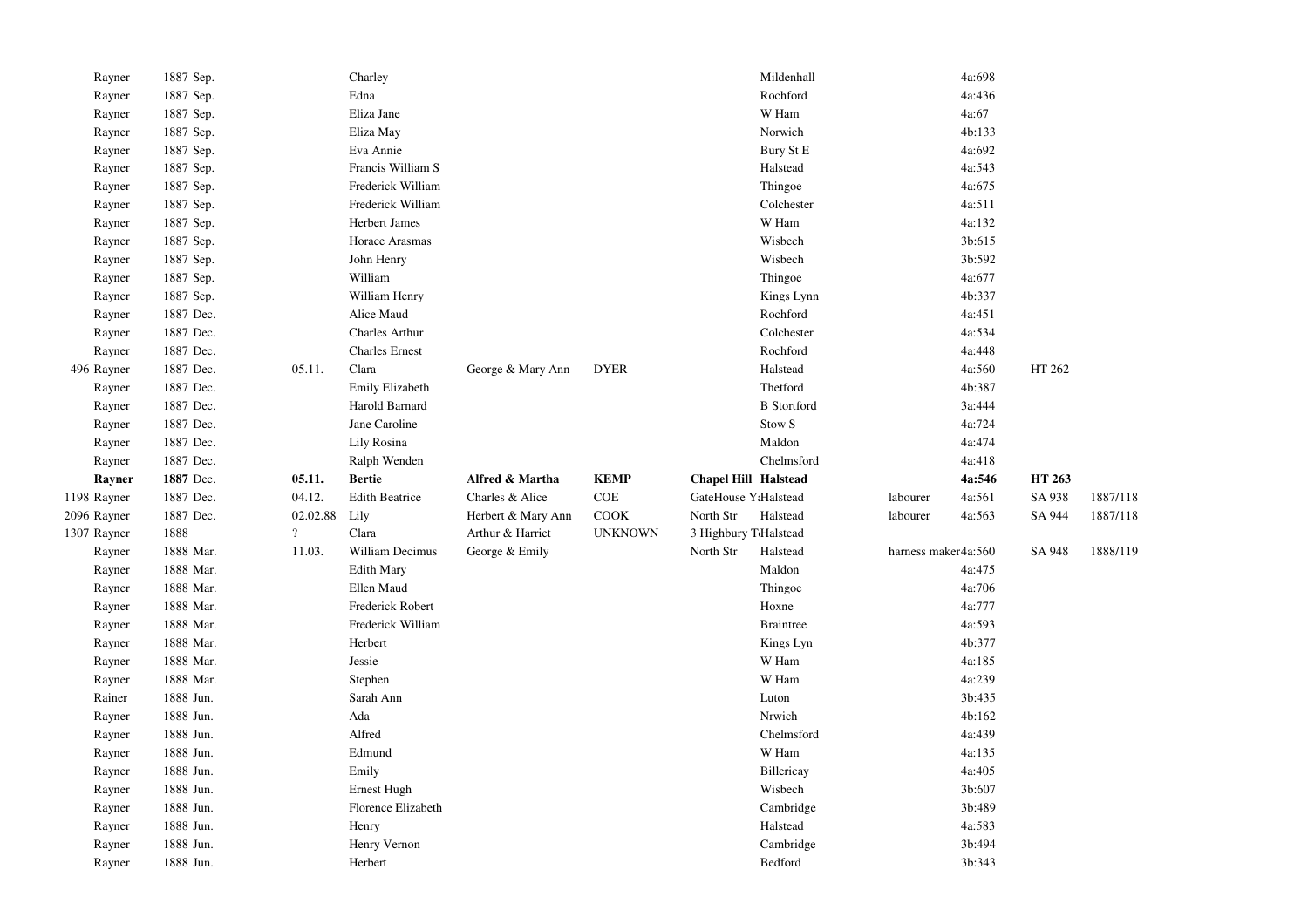| Rayner      | 1888 Jun. |        |                            | James Benjamin       |                                |                |                              | Hoxne              |          | 4a:782 |         |          |
|-------------|-----------|--------|----------------------------|----------------------|--------------------------------|----------------|------------------------------|--------------------|----------|--------|---------|----------|
| Rayner      | 1888 Jun. |        |                            | James Henry E        |                                |                |                              | Tendring           |          | 4a:505 |         |          |
| Rayner      | 1888 Jun. |        |                            | Rose                 |                                |                |                              | W Ham              |          | 4a:252 |         |          |
| Rayner      | 1888 Jun. |        |                            | Rose                 |                                |                |                              | Orsett             |          | 4a:343 |         |          |
| Rayner      | 1888 Jun. |        |                            | Stanley              |                                |                |                              | Halstead           |          | 4a:577 |         |          |
| Rayner      | 1888 Jun. |        |                            | Winifred Kate        |                                |                |                              | Newmarket          |          | 3b:529 |         |          |
| Rayner      | 1888 Jun. |        |                            |                      |                                |                |                              |                    |          |        |         |          |
| Rayner      | 1888 Jun. |        |                            |                      |                                |                |                              |                    |          |        |         |          |
| 6 Rayner    | 1888 Jun. |        | 17.05.188 16.01.1897 Harry |                      | Henry & Eliza                  | <b>ELSDON</b>  | <b>Box Mill Lar Halstead</b> |                    |          | 4a:583 | SA 1542 | 1897/193 |
| Rayner      | 1888 Sep. |        |                            | <b>Harry Gowing</b>  |                                |                |                              | Ipswich            |          | 4a:785 |         |          |
| Rayner      | 1888 Sep. |        |                            | Alice Rose           |                                |                |                              | Bury St E          |          | 4a:683 |         |          |
| Rayner      | 1888 Sep. |        |                            | Daisy Gwendoline     |                                |                |                              | Blything           |          | 4a:844 |         |          |
| Rayner      | 1888 Sep. |        |                            | David                |                                |                |                              | Thetford           |          | 4b:367 |         |          |
| Rayner      | 1888 Sep. |        |                            | Elsie Mary           |                                |                |                              | W Ham              |          | 4a:51  |         |          |
| Rayner      | 1888 Sep. |        |                            | Florence Annie       |                                |                |                              | Romford            |          | 4a:321 |         |          |
| Rayner      | 1888 Sep. |        |                            | Herbert Walter       |                                |                |                              | <b>Braintree</b>   |          | 4a:557 |         |          |
| Rayner      | 1888 Sep. |        |                            | Jessie Louisa        |                                |                |                              | Maldon             |          | 4a:445 |         |          |
| Rayner      | 1888 Sep. |        |                            | Kate Elisa           |                                |                |                              | <b>Braintree</b>   |          | 4a:558 |         |          |
| Rayner      | 1888 Sep. |        |                            | Thomas Henry         |                                |                |                              | Wisbech            |          | 3b:589 |         |          |
| Rainer      | 1888 Dec. |        |                            | Gertrude Kate        |                                |                |                              | Orsett             |          | 4a:365 |         |          |
| Rayner      | 1888 Dec. |        |                            | Ada                  |                                |                |                              | Rochford           |          | 4a:451 |         |          |
| Rayner      | 1888 Dec. |        |                            | Alfred               |                                |                |                              | Cambridge          |          | 3b:476 |         |          |
| Rayner      | 1888 Dec. |        |                            | Clement Cecil        |                                |                |                              | Colchester         |          | 4a:511 |         |          |
| Rayner      | 1888 Dec. |        |                            | Ethel Alice          |                                |                |                              | <b>Braintree</b>   |          | 4a:572 |         |          |
| Rayner      | 1888 Dec. |        |                            | Frederick Thomas     |                                |                |                              | W Ham              |          | 4a:189 |         |          |
| Rayner      | 1888 Dec. |        |                            | Herbert              |                                |                |                              | Maldon             |          | 4a:470 |         |          |
| Rayner      | 1888 Dec. |        |                            | Horace Benjamin      |                                |                |                              | Ely                |          | 3b:521 |         |          |
| Rayner      | 1888 Dec. |        |                            | Jane                 |                                |                |                              | Maldon             |          | 4a:467 |         |          |
| Rayner      | 1888 Dec. |        |                            | Kathleen Maud        |                                |                |                              | <b>B</b> Stortford |          | 3a:456 |         |          |
| Rayner      | 1888 Dec. |        |                            | Nellie               |                                |                |                              | Bury St E          |          | 4a:685 |         |          |
| Rayner      | 1888 Dec. |        |                            | Walter               |                                |                |                              | Norwich            |          | 4b:113 |         |          |
| Rayner      | 1888 Dec. |        |                            | William John         |                                |                |                              | Ipswich            |          | 4a:712 |         |          |
| Rayner      | 1888 Dec. |        |                            |                      |                                |                |                              |                    |          |        |         |          |
| 498 Rayner  | 1888 Dec. | 20.10. | 21.11.                     | Bertie               | George & Mary                  | <b>DYER</b>    | Chapel Hill                  | Halstead           | labourer | 4a:560 | HT 314  |          |
| Rayner      | 1888      |        | 10.11.                     | Alice Mary           | William & Mary                 | <b>HURRELL</b> |                              | West Ham           |          |        | IGI     |          |
| 2506 Rayner | 1888      |        |                            | Tom                  | Samuel Ichabod & Anne THOMPSON |                |                              | N Scotia           |          |        |         |          |
| Rainer      | 1889 Mar. |        |                            | <b>Ruth Gladys</b>   |                                |                |                              | Epping             |          | 4a:510 |         |          |
| Rayner      | 1889 Mar. |        |                            | Alice                |                                |                |                              | Thingoe            |          | 4a:598 |         |          |
| Rayner      | 1889 Mar. |        |                            | Alice Mary           |                                |                |                              | W Ham              |          | 4a:44  |         |          |
| Rayner      | 1889 Mar. |        |                            | Arthur Edward        |                                |                |                              | Saffron W          |          | 4a:629 |         |          |
| Rayner      | 1889 Mar. |        |                            | <b>Bertie George</b> |                                |                |                              | Thingoe            |          | 4a:699 |         |          |
| Rayner      | 1889 Mar. |        |                            | Clara Ann            |                                |                |                              | <b>Braintree</b>   |          | 4a:592 |         |          |
| Rayner      | 1889 Mar. |        |                            | Daisy Elizabeth      |                                |                |                              | W Ham              |          | 4a:220 |         |          |
| Rayner      | 1889 Mar. |        |                            | Eliza                |                                |                |                              | <b>Braintree</b>   |          | 4a:594 |         |          |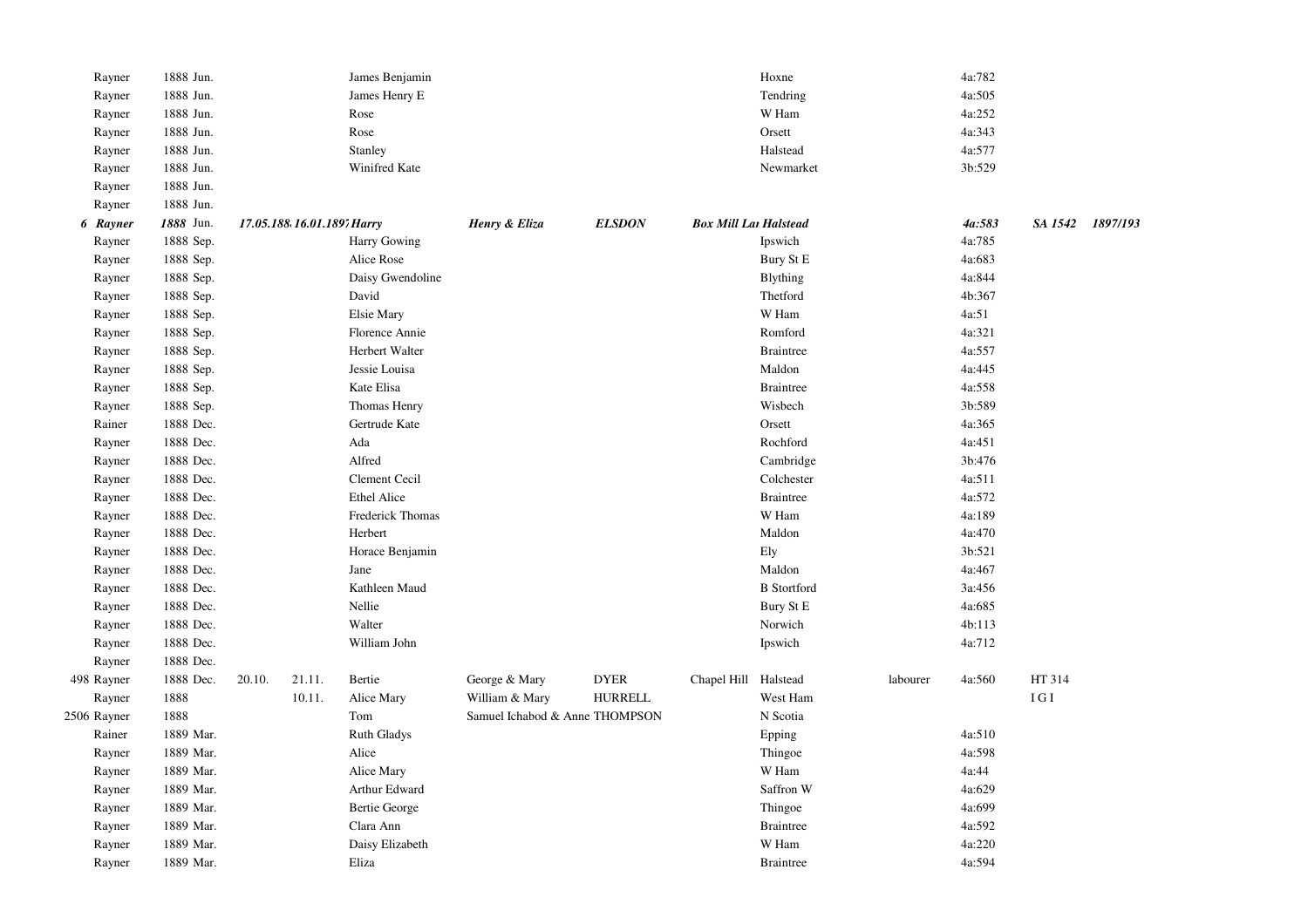| Rayner      | 1889 Mar. |           | Ellen                 |                               |                 |                             | W Ham            |                     | 4a:51   |                  |          |
|-------------|-----------|-----------|-----------------------|-------------------------------|-----------------|-----------------------------|------------------|---------------------|---------|------------------|----------|
| Rayner      | 1889 Mar. |           | Frank                 |                               |                 |                             | Rochford         |                     | 4a:450  |                  |          |
| Rayner      | 1889 Mar. |           | Herbert George        |                               |                 |                             | Mildenhall       |                     | 4a:727  |                  |          |
| Rayner      | 1889 Mar. |           | Lilian Ethel          |                               |                 |                             | W Ham            |                     | 4a:129  |                  |          |
| Rayner      | 1889 Mar. |           | Reginald              |                               |                 |                             | Rochford         |                     | 4a:454  |                  |          |
| Rayner      | 1889 Mar. | 17.02.    | Robert Barnard        | Timothy & Annie Eliza BARNARD |                 | Head St                     | Halstead         | grocer              | 4a:573  | SA 1007          | 1889/126 |
| Rayner      | 1889      | 29.05.89. | <b>Sidney Charles</b> | Arthur & Elizabeth            | <b>ALLISTON</b> | Tydings Hill Halstead       |                  | labourer            |         | HT 345           |          |
| Rayner      | 1889      | 24.04.89  | <b>Arthur Charles</b> | Arthur & Elizabeth            | <b>ALLISTON</b> | Tydings Hill Halstead       |                  | bap 09.08.90        |         | HT 422           |          |
| Rayner      | 1889 Jun. |           | Annie Maria           |                               |                 |                             | Hoxne            |                     | 4a:785  |                  |          |
| Rayner      | 1889 Jun. |           | Annie Rosina          |                               |                 |                             | Maldon           |                     | 4a:488  |                  |          |
| Rayner      | 1889 Jun. |           | <b>Arthur Charles</b> |                               |                 |                             | Halstead         |                     | 4a:585  |                  |          |
| Rayner      | 1889 Jun. |           | Caleb                 |                               |                 |                             | Rochford         |                     | 4a:472  |                  |          |
| 2532 Rayner | 1889 Jun. | 27.04.    | Charles Henry         | Charles & Alice               | <b>COE</b>      | Oak Yard                    | Halstead         | rlwy lbr            | 4a:590  | SA 1024 1889/128 |          |
| Rayner      | 1889 Jun. |           | Ellen Mary            |                               |                 |                             | Kings Lynn       |                     | 3b:357  |                  |          |
| Rayner      | 1889 Jun. |           | Emily Ada             |                               |                 |                             | Billericay       |                     | 4a:410  |                  |          |
| 1394 Rayner | 1889 Jun. |           | Frederick             | Arthur George & Jane          | <b>BENTALL</b>  |                             | Halstead         |                     | 4a:593  | 4a:424           | check    |
| 5948 Rayner | 1889 Jun. |           | Frederick James       | George & Emma                 | <b>RAYNER</b>   |                             | Romford          |                     | 4a:360  |                  |          |
| Rayner      | 1889 Jun. |           | Gertrude Rosetta      |                               |                 |                             | Orsett           |                     | 4a:392  |                  |          |
| Rayner      | 1889 Jun. |           | Harry George          |                               |                 |                             | W Ham            |                     | 4a:129  |                  |          |
| Rayner      | 1889 Jun. |           | Hilda May             |                               |                 |                             | Halstead         |                     | 4a:585  |                  |          |
| Rayner      | 1889 Jun. |           | Kate                  |                               |                 |                             | Billericay       |                     | 4a:413  |                  |          |
| Rayner      | 1889 Jun. |           | Laura                 |                               |                 |                             | Mildenhall       |                     | 4a:713  |                  |          |
| Rayner      | 1889 Jun. |           | May Ellen             |                               |                 |                             | W Ham            |                     | 4a:39   |                  |          |
| Rayner      | 1889 Jun. |           | Olive Winifred M      |                               |                 |                             | <b>Braintree</b> |                     | 4a:601  |                  |          |
| Rayner      | 1889 Jun. |           | Thomas Allen          |                               |                 |                             | Cambridge        |                     | 3b:522  |                  |          |
| Rayner      | 1889 Jun. |           | Walter                |                               |                 |                             | Newmarket        |                     | 3b:544  |                  |          |
| Rayner      | 1889 Jun. |           | Winifred Amy          |                               |                 |                             | Bury St E        |                     | 4a:731  |                  |          |
| Rayner      | 1889 Sep. |           | Albert Percy          |                               |                 |                             | Ipswich          |                     | 4a:786  |                  |          |
| Rayner      | 1889 Sep. |           | Alice                 |                               |                 |                             | Risbridge        |                     | 4a:633  |                  |          |
| Rayner      | 1889 Sep. | 15.09.    | <b>Bertie Herbert</b> | George & Emily                |                 | North St                    | Halstead         | harness maker4a:561 |         | SA 1050          | 1889/132 |
| Rayner      | 1889 Sep. |           | Edith Annie           |                               |                 |                             | Halstead         |                     | 4a:558  |                  |          |
| 1943 Rayner | 1889 Sep. |           | <b>Edward Charles</b> |                               |                 |                             | W Ham            |                     | 4a:196  |                  |          |
| Rayner      | 1889 Sep. |           | Florence              |                               |                 |                             | W Ham            |                     | 4a:110  |                  |          |
| Rayner      | 1889 Sep. |           | George Arthur         |                               |                 |                             | Norwich          |                     | 4b:115  |                  |          |
| Rayner      | 1889 Sep. |           | Henry                 |                               |                 |                             | Rochford         |                     | 4a:435  |                  |          |
| Rayner      | 1889 Sep. |           | Kate Elizabeth        |                               |                 |                             | <b>Braintree</b> |                     | 4a:577  |                  |          |
| Rayner      | 1889 Sep. |           | Leonard               |                               |                 |                             | Halstead         |                     | 4a:588  |                  |          |
| Rayner      | 1889 Sep. |           | Sabina                |                               |                 |                             | Ely              |                     | 3b:557  |                  |          |
| Rayner      | 1889 Sep. |           | <b>Sidney Charles</b> |                               |                 |                             | Chelmsford       |                     | 4a:412  |                  |          |
| Rayner      | 1889      |           |                       |                               |                 |                             |                  |                     |         |                  |          |
| Rayner      | 1889 Sep. | 24.08.    | <b>Alice Maud</b>     | Alfred & Martha               | <b>KEMP</b>     | <b>Chapel Hill Halstead</b> |                  | labourer            | 4a:599  | <b>HT 358</b>    |          |
| Rayner      | 1889 Sep. |           | Frederick             |                               |                 |                             | Halstead         |                     |         |                  |          |
| 1210 Rayner | 1889 Sep. |           | Leonard               |                               |                 |                             | Halstead         |                     | 4a:664? |                  |          |
| Rayner      | 1889 Dec. |           | George Hawkes         |                               |                 |                             | Halstead         |                     | 4a:569  |                  |          |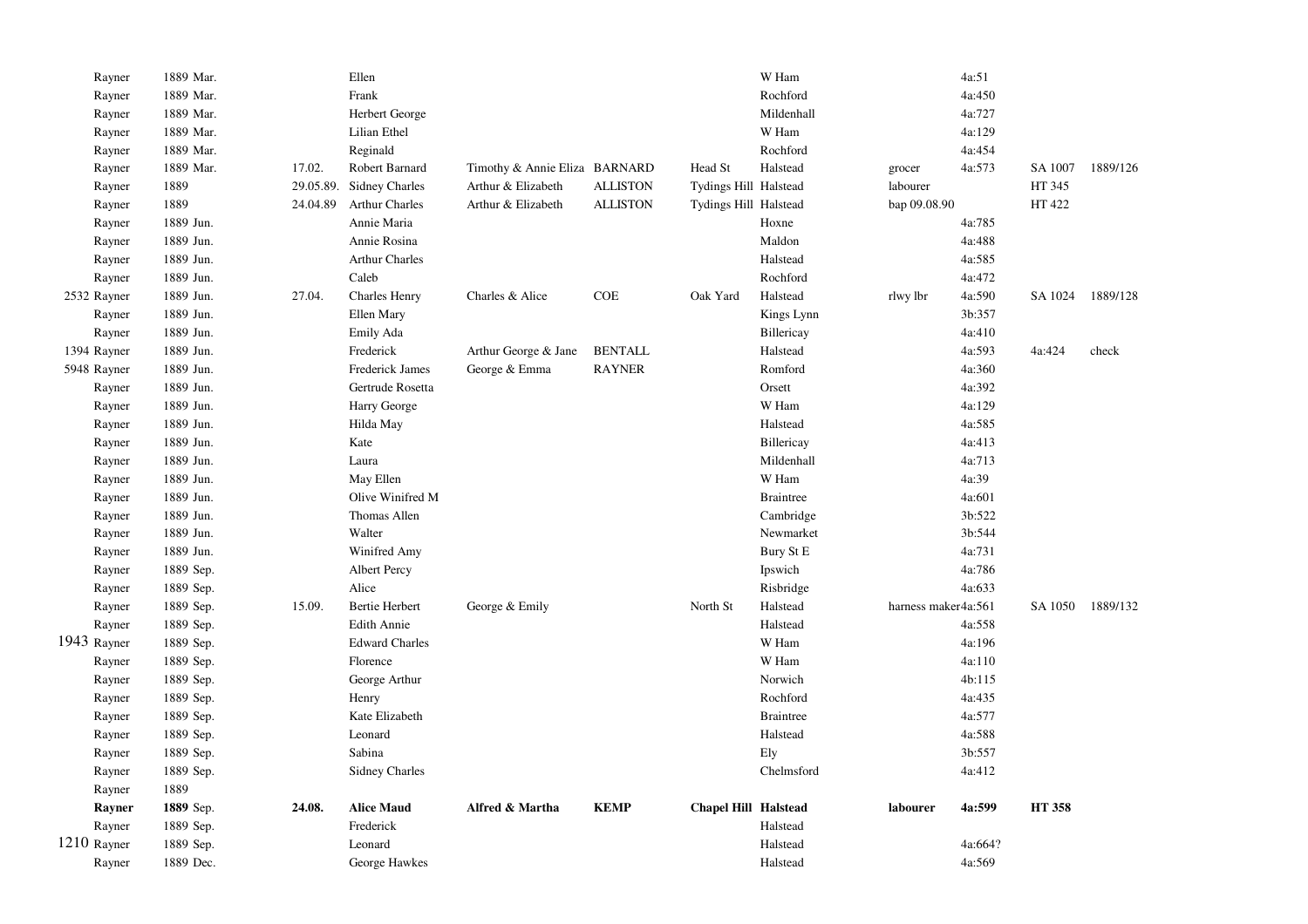| Rayner      | 1889 Dec. |        |        | Arthur John             |                                |             |                      | W Ham             |        | 4a:72  |         |          |
|-------------|-----------|--------|--------|-------------------------|--------------------------------|-------------|----------------------|-------------------|--------|--------|---------|----------|
| Rayner      | 1889 Dec. |        |        | Charles                 |                                |             |                      | W Ham             |        | 4a:208 |         |          |
| Rayner      | 1889 Dec. |        |        | Edith                   |                                |             |                      | Wisbech           |        | 3b:605 |         |          |
| Rayner      | 1889 Dec. |        |        | Edith Ada               |                                |             |                      | <b>Braintree</b>  |        | 4a:590 |         |          |
| Rayner      | 1889 Dec. |        |        | <b>Edith Alice</b>      |                                |             |                      | <b>Braintree</b>  |        | 4a:577 |         |          |
| Rayner      | 1889 Dec. |        |        | Ethel                   |                                |             |                      | Thetford          |        | 4b:366 |         |          |
| Rayner      | 1889 Dec. |        |        | Florence Ethel          |                                |             |                      | Ely               |        | 3b:529 |         |          |
| 5948 Rayner | 1889 Dec. |        | 10.12. | Frederic James          | George & Emma                  |             | Chapel St            | Halstead          | sailor | 4a:570 | SA 1069 | 1880/134 |
| Rayner      | 1889 Dec. |        |        | Hannah Rosanna          |                                |             |                      | Thetford          |        | 3b:356 |         |          |
| Rayner      | 1889 Dec. |        |        | <b>Leonard Mordaunt</b> |                                |             |                      | Wisbech           |        | 3b:603 |         |          |
| Rayner      | 1889 Dec. |        |        | Robert James            |                                |             |                      | W Ham             |        | 4a:155 |         |          |
| Rayner      | 1889 Dec. |        |        | Samuel Townshend        |                                |             |                      | Norwich           |        | 4b:159 |         |          |
| Rayner      | 1889 Dec. |        |        | Sarah                   |                                |             |                      | Wisbech           |        | 3b:608 |         |          |
| Rayner      | 1889 Dec. |        |        | William Frederick       |                                |             |                      | Mildenhall        |        | 4a:697 |         |          |
| Rayner      | 1889 Dec. |        |        | William Henry           |                                |             |                      | W Ham             |        | 4a:167 |         |          |
| Rayner      | 1889 Dec. |        |        | Winifred Annie          |                                |             |                      | W Ham             |        | 4a:97  |         |          |
| Rayner      | 1889 Dec. |        |        | male                    |                                |             |                      | W Ham             |        | 4a:115 |         |          |
| Rayner      | 1890 Mar. |        |        | Alice                   |                                |             |                      | Mildenhall        |        | 4a:765 |         |          |
| Rayner      | 1890 Mar. |        |        | Alice Mary A            |                                |             |                      | Stow <sub>S</sub> |        | 4a:789 |         |          |
| Rayner      | 1890 Mar. |        |        | Aubrey Adolphus         |                                |             |                      | W Ham             |        | 4a:231 |         |          |
| Rayner      | 1890 Mar. |        |        | Bertram David           |                                |             |                      | Sudbury           |        | 4a:707 |         |          |
| Rayner      | 1890 Mar. |        |        | Edith Eva               |                                |             |                      | Sudbury           |        | 4a:695 |         |          |
| Rayner      | 1890 Mar. |        |        | Ellen Maria             |                                |             |                      | Mutford           |        | 4a:970 |         |          |
| Rayner      | 1890 Mar. |        |        | <b>Ernest James</b>     |                                |             |                      | Thingoe           |        | 4a:745 |         |          |
| Rayner      | 1890 Mar. |        |        | George Eusden           |                                |             |                      | Cambridge         |        | 3b:477 |         |          |
| Rayner      | 1890 Jun. |        |        | Alice Ellen             |                                |             |                      | Norwich           |        | 4b:433 |         |          |
| 502 Rayner  | 1890 Jun. |        |        | Annie Lillian           | George & Mary Ann              | <b>DYER</b> |                      | Halstead          |        | 4a:570 |         |          |
| Rayner      | 1890 Jun. | 08.03. | 06.04. | Bertram Willie          | Timothy & Annie Eliza BARNARD  |             | Head St              | Halstead          | grocer | 4a:567 | SA 1107 | 1890/139 |
| Rayner      | 1890 Jun. |        |        | Charlie William         |                                |             |                      | Hoxne             |        | 4a:754 |         |          |
| Rayner      | 1890 Jun. |        |        | Emma May                |                                |             |                      | W Ham             |        | 4a:128 |         |          |
| Rayner      | 1890 Jun. |        |        | Florence                |                                |             |                      | Wisbech           |        | 3b:586 |         |          |
| 1386 Rayner | 1890 Jun. |        | 10.08. | Frederick Charles       | Arthur & Susanna Janet BENTALL |             | Chapel Hill Halstead |                   |        | 4a:563 | HT 424  |          |
| Rayner      | 1890 Jun. |        |        | Gertrude Agnes          |                                |             |                      | Bilericay         |        | 4a:405 |         |          |
| 2104 Rayner | 1890 Jun. |        | 21.06. | Gertrude Clara          | Charles & Alice                | <b>COE</b>  | Gate House YHalstead |                   | driver | 4a:573 | SA 1129 | 1890/142 |
| Rayner      | 1890 Jun. |        |        | John Linsey             |                                |             |                      | Colchester        |        | 4a:540 |         |          |
| Rayner      | 1890 Jun. |        |        | Lilian May              |                                |             |                      | Rochford          |        | 4a:453 |         |          |
| Rayner      | 1890 Jun. |        |        | Mary Ellen              |                                |             |                      | Cambridge         |        | 3b:493 |         |          |
| Rayner      | 1890 Jun. |        |        | Valentine Robert        |                                |             |                      | Maldon            |        | 4a:467 |         |          |
| Rayner      | 1890 Sep. |        |        | Albert Edward           |                                |             |                      | Romford           |        | 4a:374 |         |          |
| Rayner      | 1890 Sep. |        |        | Bertha                  |                                |             |                      | Mildenhall        |        | 4a:728 |         |          |
| Rayner      | 1890 Sep. |        |        | Frederick Richard H     |                                |             |                      | W Ham             |        | 4a:187 |         |          |
| Rayner      | 1890 Sep. |        |        | Herbert Edward          |                                |             |                      | <b>Blything</b>   |        | 4a:881 |         |          |
| Rayner      | 1890 Sep. |        |        | James Manby             |                                |             |                      | <b>Blything</b>   |        | 4a:880 |         |          |
| Rayner      | 1890 Sep. |        |        | Kenneth John            |                                |             |                      | Woodbridge        |        | 4a:846 |         |          |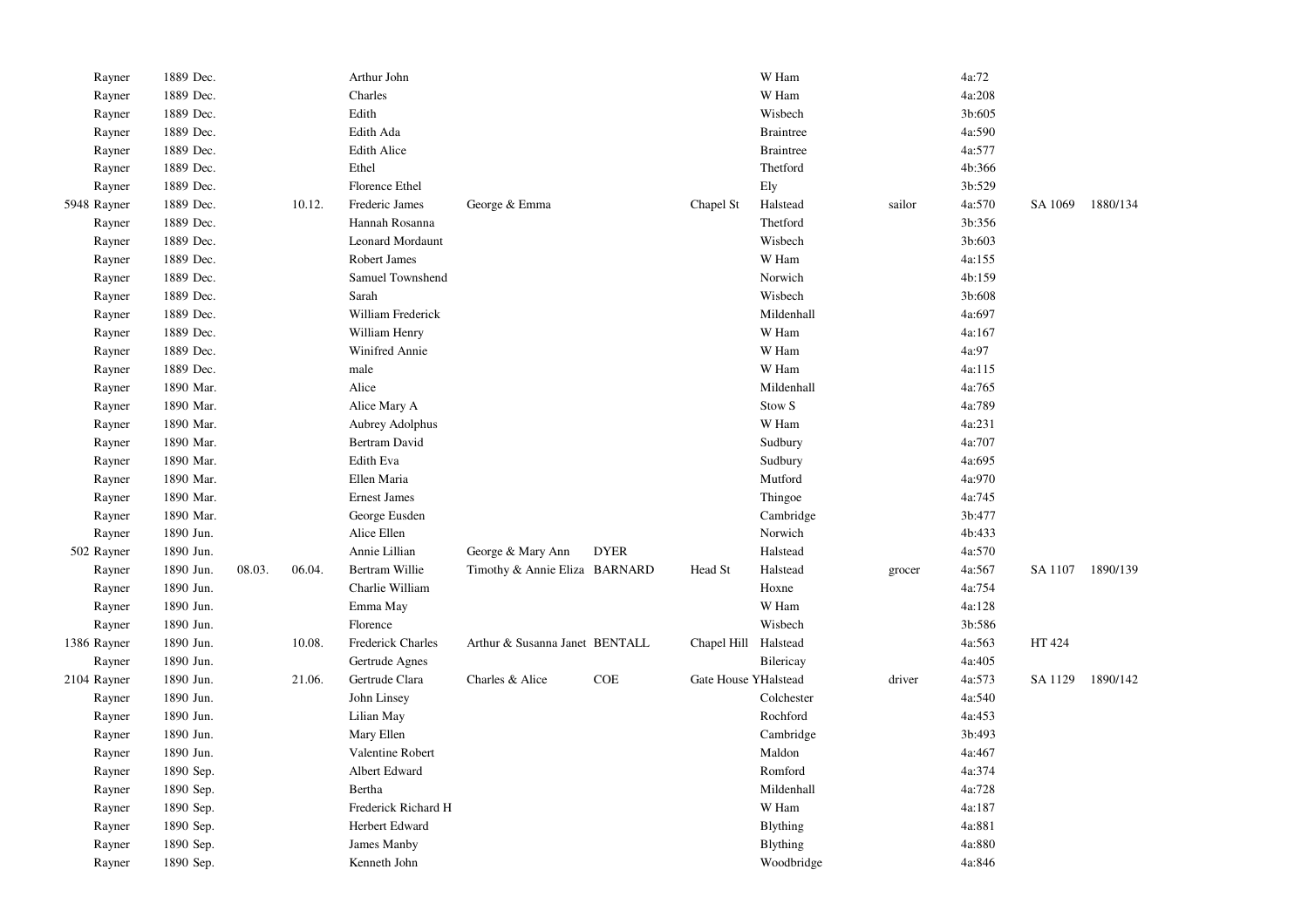| Rayner      | 1890 Sep. |                            | Maud Argent              |                       |                 |                               | Halstead         |               | 4a:583 |                  |          |
|-------------|-----------|----------------------------|--------------------------|-----------------------|-----------------|-------------------------------|------------------|---------------|--------|------------------|----------|
| Rayner      | 1890 Sep. |                            | Thomas Percy             |                       |                 |                               | Thingoe          |               | 4a:707 |                  |          |
| Rayner      | 1890 Sep. |                            | Walter Edward            |                       |                 |                               | W Ham            |               | 4a:240 |                  |          |
| Rayner      | 1890 Sep. |                            | William Edward A         |                       |                 |                               | W Ham            |               | 4a:254 |                  |          |
| Rayner      | 1890      | 27.09.                     | Hilda May                | Frederick & Elizabeth | HURRELL         | North St                      | Halstead         |               |        | SA 1154          | 1890/145 |
| Rayner      | 1890 Dec. |                            | Beatrice                 |                       |                 |                               | Rochford         |               | 4a:437 |                  |          |
| Rayner      | 1890 Dec. |                            | Dora Gertrude            |                       |                 |                               | Cambridge        |               | 3b:424 |                  |          |
| 7 Rayner    | 1890 Dec. | 17.10.189 16.01.189; Eliza |                          | Henry & Eliza         | <b>ELSDON</b>   | <b>Box Mill lane Halstead</b> |                  |               | 4a:439 | SA 1543          | 1897/193 |
| Rayner      | 1890 Dec. |                            | <b>Elizabeth Frances</b> |                       |                 |                               | Kings Lynn       |               | 4b:298 |                  |          |
| Rayner      | 1890 Dec. |                            | Fanny                    |                       |                 |                               | Lexden           |               | 4a:527 |                  |          |
| Rayner      | 1890 Dec. |                            | George                   |                       |                 |                               | <b>Braintree</b> |               | 4a:551 |                  |          |
| Rayner      | 1890 Dec. |                            | John George              |                       |                 |                               | W Ham            |               | 4a:257 |                  |          |
| Rayner      | 1890 Dec. |                            | Rose Margaret            |                       |                 |                               | Kings Lynn       |               | 4b:293 |                  |          |
| Rayner      | 1890 Dec. |                            | William Frank            |                       |                 |                               | Billericay       |               | 4a:390 |                  |          |
| Rayner      | 1890 Dec. |                            | William George           |                       |                 |                               | Orsett           |               | 4a:362 |                  |          |
| Rayner      | 1890      | 08.06.                     | Annie Lhain (?)          | George & Mary Ann     |                 | Chapel Hill                   | Halstead         | labourer      |        | HT 415           |          |
| Rayner      | 1890      | 27.09.                     | Ida Elizabeth            | Frederick & Elizabeth | HURRELL         | North Str                     | Halstead         | painter       |        | SA 1153          | 1890/145 |
| Rayner      | 1891 Mar. |                            | Alice Kate               |                       |                 |                               | Maldon           |               | 4a:540 |                  |          |
| Rayner      | 1891 Mar. |                            | Beatrice                 |                       |                 |                               | Romford          |               | 4a:416 |                  |          |
| Rayner      | 1891 Mar. |                            | <b>Edith Alfredine</b>   |                       |                 |                               | Rochford         |               | 4a:502 |                  |          |
| 1308 Rayner | 1891 Mar. |                            | <b>Edith Rose</b>        | Arthur & Harriet?     |                 |                               | <b>Braintree</b> |               | 4a:479 |                  |          |
| Rayner      | 1891 Mar. |                            | <b>Edward Richard</b>    |                       |                 |                               | Chelmsford       |               | 4a:479 |                  |          |
| Rayner      | 1891 Mar. |                            | Emily                    |                       |                 |                               | Rochford         |               | 4a:523 |                  |          |
| Rayner      | 1891 Mar. |                            | <b>Ernest Charles</b>    |                       |                 |                               | <b>Braintree</b> |               | 4a:640 |                  |          |
| Rayner      | 1891 Mar. |                            | Ernest Owen              |                       |                 |                               | Newmarket        |               | 3b:545 |                  |          |
| Rayner      | 1891 Mar. | 14.02.                     | Florence Mary            | Robert & Sarah        | <b>CORDER</b>   | The Slates                    | Halstead         | brickie's lbr | 4a:541 | SA 1176 1891/147 |          |
| 5665 Rayner | 1891 Mar. |                            | Frederick William        | Charles James & A K   | <b>UNKNOWN</b>  |                               | Bury St E        |               | 4a:762 |                  |          |
| Rayner      | 1891 Mar. |                            | Harry Albert             |                       |                 |                               | <b>Braintree</b> |               | 4a:644 |                  |          |
| Rayner      | 1891 Mar. |                            | Mabel                    |                       |                 |                               | Colchester       |               | 4a:583 |                  |          |
| Rayner      | 1891 Mar. |                            | Sarjeant Victor          |                       |                 |                               | Mildenhall       |               | 4a:780 |                  |          |
| Rayner      | 1891 Mar. |                            | William                  |                       |                 |                               | W Ham            |               | 4a:91  |                  |          |
| Rayner      | 1891 Mar. |                            | William Leslie           |                       |                 |                               | W Ham            |               | 4a:285 |                  |          |
| Rayner      | 1891      | 16.08.                     | Grace                    | Arthur & Elizabeth    | <b>ALLISTON</b> | Tydings Hill Halstead         |                  | labourer      | 4a:606 | see below        |          |
| Rayner      | 1891 Jun. |                            | <b>Arthur Charles</b>    |                       |                 |                               | Maldon           |               | 4a:549 |                  |          |
| Rayner      | 1891 Jun. |                            | <b>Bertie Henry</b>      |                       |                 |                               | Orsett           |               | 4a:453 |                  |          |
| Rayner      | 1891 Jun. |                            | <b>Edith Lily</b>        |                       |                 |                               | Cambridge        |               | 3b:509 |                  |          |
| Rayner      | 1891 Jun. |                            | <b>Ernest Henry</b>      |                       |                 |                               | Billericay       |               | 4a:479 |                  |          |
| Rayner      | 1891 Jun. |                            | Ethel May                |                       |                 |                               | Maldon           |               | 4a:548 |                  |          |
| Rayner      | 1891 Jun. |                            | Henry George             |                       |                 |                               | W Ham            |               | 4a:97  |                  |          |
| Rayner      | 1891 Jun. |                            | Howard Edwin             |                       |                 |                               | W Ham            |               | 4a:292 |                  |          |
| Rayner      | 1891 Jun. |                            | Mary Ann                 |                       |                 |                               | Cambridge        |               | 3b:533 |                  |          |
| Rayner      | 1891 Jun. |                            | Nathaniel Philip G       |                       |                 |                               | W Ham            |               | 4a:108 |                  |          |
| Rayner      | 1891 Jun. |                            | Rosetta Maud             |                       |                 |                               | <b>Blything</b>  |               | 4a:989 |                  |          |
| Rayner      | 1891 Jun. |                            | Samuel John              |                       |                 |                               | W Ham            |               | 4a:165 |                  |          |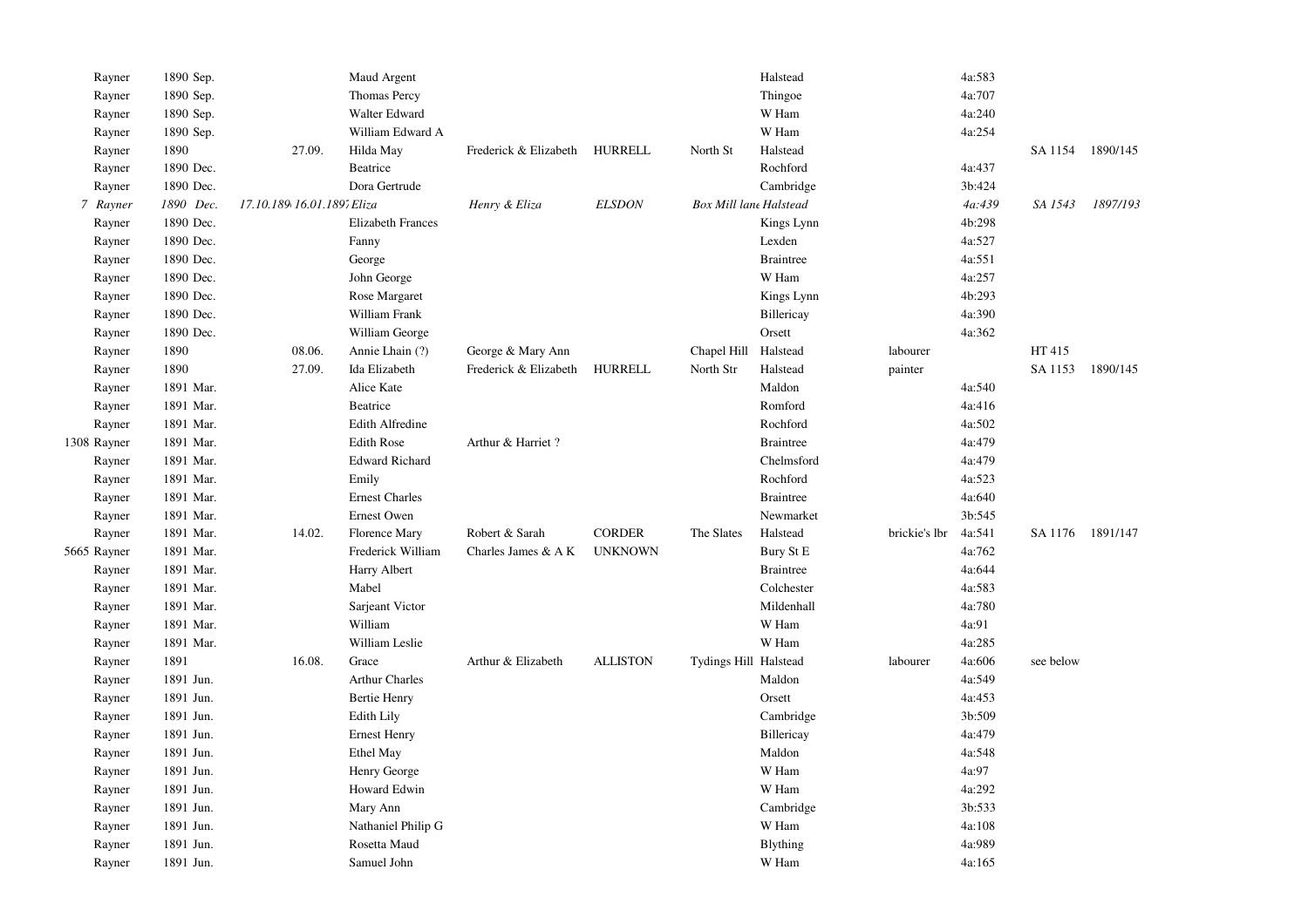| Rayner      | 1891 Jun. |       |          | Sydney Herbert         |                      |                 |                       | Dunmow             |                  |              | 4a:687                   |         |          |
|-------------|-----------|-------|----------|------------------------|----------------------|-----------------|-----------------------|--------------------|------------------|--------------|--------------------------|---------|----------|
| Rayner      | 1891 Jun. |       |          | William David          |                      |                 |                       | W Ham              |                  |              | 4a:189                   |         |          |
| 5657 Rayner | 1891 Sep. |       |          | Alice Mabel            | Robert & Clara Mary  | COE             |                       | W Ham              |                  |              | 4a:167                   |         |          |
| Rayner      | 1891 Sep. |       |          | Ellen Maud             |                      |                 |                       | Halstead           |                  |              | 4a:613                   |         |          |
| Rayner      | 1891 Sep. |       |          | Sybille Grace          |                      |                 |                       | Halstead           |                  |              | 4a:605                   |         |          |
| Rayner      | 1891      |       | 16.08.   | Grace                  | Arthur & Elizabeth   | <b>ALLISTON</b> | Tydings Hill Halstead |                    |                  | labourer     | see above                | HT 468  |          |
| Rayner      | 1891      |       | 23.08.   | Frank Wyat             | Maria Elizabeth      | <b>RAYNER</b>   | Trinity Road Halstead |                    |                  | single woman |                          | HT 470  |          |
| Rayner      | 1891 Sep. |       |          | Alice Maud             |                      |                 |                       | Ely                |                  |              | 3b:535                   |         |          |
| Rayner      | 1891 Sep. |       |          | Cicely Dora            |                      |                 |                       | Cambridge          |                  |              | 3b:483                   |         |          |
| Rayner      | 1891 Sep. |       |          | Daisy Elizabeth        |                      |                 |                       | W Ham              |                  |              | 4a:89                    |         |          |
| Rayner      | 1891 Sep. |       |          | <b>Edgar Frank</b>     |                      |                 |                       | Sudbury            |                  |              | 4a:696                   |         |          |
| Rayner      | 1891 Sep. |       |          | <b>Edith Harriet</b>   |                      |                 |                       | Sudbury            |                  |              | 4a:696                   |         |          |
| Rayner      | 1891 Sep. |       |          | <b>Stephen Thomas</b>  |                      |                 |                       | W Ham              |                  |              | 4a:56                    |         |          |
| Rayner      | 1891 Sep. |       |          | <b>Herbert Stanley</b> |                      |                 |                       | W Ham              |                  |              | 4a:227                   |         |          |
| Rayner      | 1891 Sep. |       |          | James                  |                      |                 |                       | W Ham              |                  |              | 4a:142                   |         |          |
| Rayner      | 1891 Sep. |       | 00.08.   | Lucia Kate             | George Allen & Lucia |                 | Tidings hill          | Halstead           |                  |              | 4a:411                   |         |          |
| 4889 Rayner | 1891 Sep. |       |          | Newcomen Frank         |                      |                 |                       | <b>B</b> Stortford |                  |              | 3a:496                   |         |          |
| Rayner      | 1891 Sep. |       |          | Sybille Grace          |                      |                 |                       | Halstead           |                  |              | 4a:606                   |         |          |
| Rayner      | 1891 Sep. |       |          | Sidney Frederick       |                      |                 |                       | <b>Braintree</b>   |                  |              | 4a:623                   |         |          |
| 507 Rayner  | 1891 Sep. |       | 11.10.   | Ethel Gertrude         | George & Mary Ann    | <b>DYER</b>     | Chapel Hill           | Halstead           |                  | labourer     | 4a:610                   | HT 475  |          |
| Rayner      | 1891 Dec. |       |          | George                 |                      |                 |                       | Halstead           |                  |              | 4a:615                   |         |          |
| Rayner      | 1891 Dec. |       |          | Kate Ellen             |                      |                 |                       | Halstead           |                  |              | 4a:617                   |         |          |
| 2104 Rayner | 1891 Dec. | check | 21.06.90 | Gertrude Clara         | Charles & Alice      | COE             | Gate House YHalstead  |                    | see above driver |              | $\overline{\mathcal{L}}$ | SA 1129 | 1890/142 |
| Rayner      | 1891 Dec. |       |          | Charles George L       |                      |                 |                       | Colchester         |                  |              | 4a:586                   |         |          |
| Rayner      | 1891 Dec. |       |          | Charles William J      |                      |                 |                       | W Ham              |                  |              | 4a:112                   |         |          |
| Rayner      | 1891 Dec. |       |          | Christopher Elder M    |                      |                 |                       | <b>Blything</b>    |                  |              | 4a:911                   |         |          |
| Rayner      | 1891 Dec. |       |          | <b>Edith Mary</b>      |                      |                 |                       | Sudbury            |                  |              | 4a:695                   |         |          |
| Rayner      | 1891 Dec. |       |          | Elizabeth Ann          |                      |                 |                       | Wisbech            |                  |              | 3b:600                   |         |          |
| Rayner      | 1891 Dec. |       |          | <b>Ethel Maud</b>      |                      |                 |                       | Ipswich            |                  |              | 4a:821                   |         |          |
| Rayner      | 1891 Dec. |       |          | Gertrude               |                      |                 |                       | <b>Braintree</b>   |                  |              | 4a:644                   |         |          |
| Rayner      | 1891 Dec. |       |          | John James             |                      |                 |                       | Wisbech            |                  |              | 3b:599                   |         |          |
| Rayner      | 1891 Dec. |       |          | Nellie Maud            |                      |                 |                       | Mildenhall         |                  |              | 4a:750                   |         |          |
| Rayner      | 1891 Dec. |       |          | Percy Charles          |                      |                 |                       | Ely                |                  |              | 3b:544                   |         |          |
| Rayner      | 1891 Dec. |       |          | Sidney George          |                      |                 |                       | W Ham              |                  |              | 4a:318                   |         |          |
| Rayner      | 1891 Dec. |       |          | William Francis        |                      |                 |                       | W Ham              |                  |              | 4a:152                   |         |          |
| Rayner      | 1891 Dec. |       |          | William Frederick      |                      |                 |                       | W Ham              |                  |              | 4a:78                    |         |          |
| Rayner      | 1891 Dec. |       |          | William Walston        |                      |                 |                       | Mutford            |                  |              | 4a:937                   |         |          |
| Rayner      | 1891 Dec. |       |          | male                   |                      |                 |                       | Ongar              |                  |              | 4a:363                   |         |          |
| Rayner      | 1892 Mar. |       |          | Albert Edward          |                      |                 |                       | W Ham              |                  |              | 4a:295                   |         |          |
| Rayner      | 1892 Mar. |       |          | Angelina               |                      |                 |                       | Mildenhall         |                  |              | 4a:781                   |         |          |
| Rayner      | 1892 Mar. |       |          | <b>Charles Henry</b>   |                      |                 |                       | W Ham              |                  |              | 4a:194                   |         |          |
| Rayner      | 1892 Mar. |       |          | <b>Charles Robert</b>  |                      |                 |                       | Thingoe            |                  |              | 4a:761                   |         |          |
| Rayner      | 1892 Mar. |       |          | Elizabeth Caroline     |                      |                 |                       | Colchester         |                  |              | 4a:618                   |         |          |
| Rayner      | 1892 Mar. |       |          | Flora Rhoda            |                      |                 |                       | <b>Braintree</b>   |                  |              | 4a:659                   |         |          |
|             |           |       |          |                        |                      |                 |                       |                    |                  |              |                          |         |          |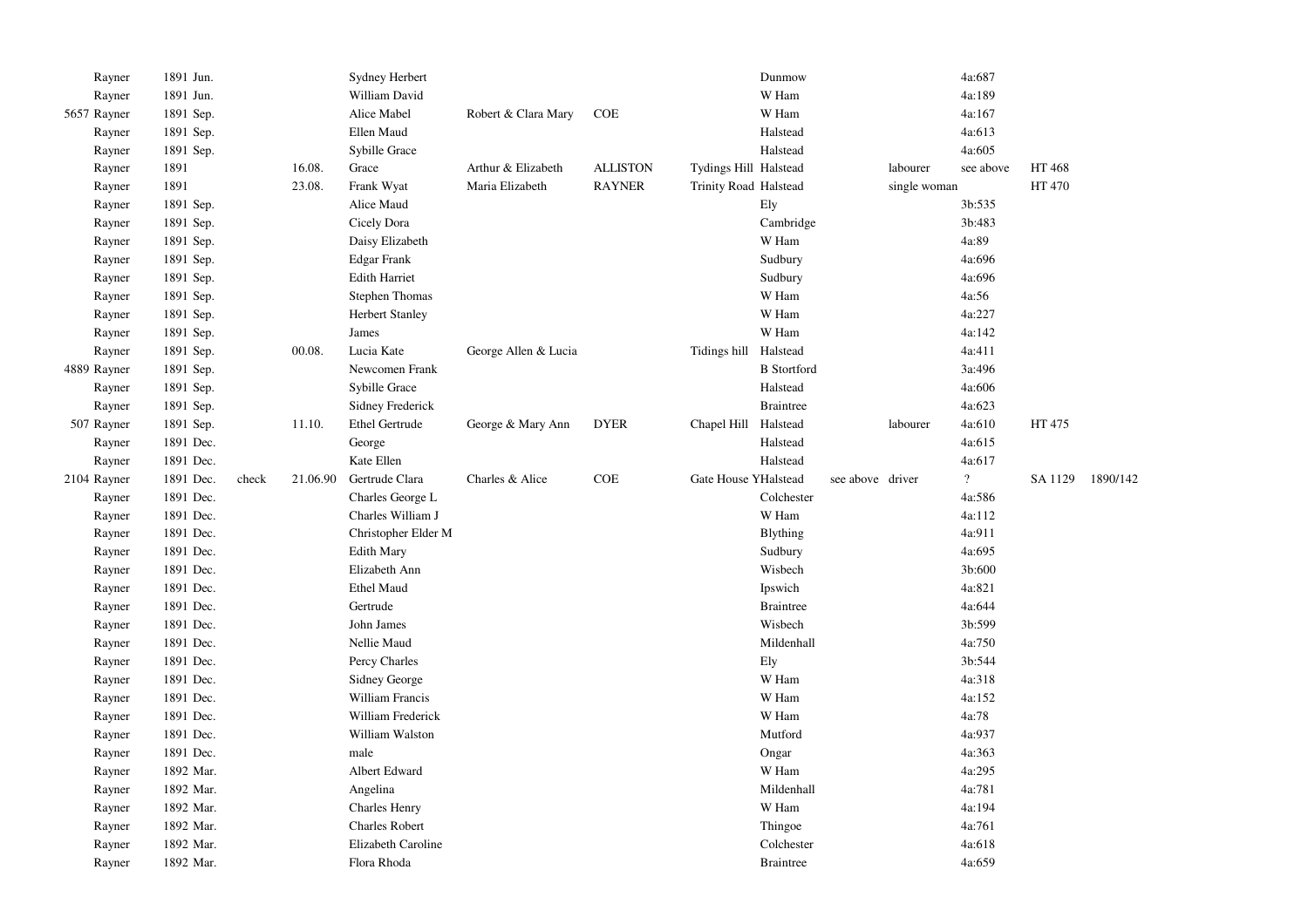| Rayner      | 1892 Mar. |          |                           | Jennie                 |                              |                   |                              | W Ham                   |               |                       | 4a:252  |               |          |
|-------------|-----------|----------|---------------------------|------------------------|------------------------------|-------------------|------------------------------|-------------------------|---------------|-----------------------|---------|---------------|----------|
| Rayner      | 1892 Mar. |          |                           | Mabel Fanny            |                              |                   |                              | Dunmow                  |               |                       | 4a:678  |               |          |
| Rayner      | 1892 Mar. |          |                           | Oliver Harvey          |                              |                   |                              | <b>Braintree</b>        |               |                       | 4a:681  |               |          |
| Rayner      | 1892 Mar. |          |                           | Rowland Edward         |                              |                   |                              | Ipswich                 |               |                       | 4a:689  |               |          |
| Rayner      | 1892 Mar. |          |                           | Violet                 |                              |                   |                              | Rochford                |               |                       | 4a:528  |               |          |
| 4906 Rayner | 1892 Jun. | 13.03.   |                           | 09.12.1893Stanley      | Herbert & Mary Ann           | COOK              | North St                     | Halstead                |               | brickie's lbr         | 4a:636  | SA 1334       | 1893/167 |
| Rayner      | 1892 Jun. |          |                           | Ada Elizabeth          |                              |                   |                              | Ely                     |               |                       | 3b:559  |               |          |
| Rayner      | 1892 Jun. |          |                           | Arthur Oswald          |                              |                   |                              | Blything                |               |                       | 4a:939? |               |          |
| Rayner      | 1892 Jun. |          |                           | Ellen                  |                              |                   |                              | Rochford                |               |                       | 4a:533  |               |          |
| Rayner      | 1892 Jun. |          |                           | George Edward          |                              |                   |                              | Orsett                  |               |                       | 4a:465  |               |          |
| Rayner      | 1892 Jun. |          |                           | Grace Edith            |                              |                   |                              | Mutford                 |               |                       | 4a:972? |               |          |
| Rayner      | 1892 Jun. |          |                           | James Murrey           |                              |                   |                              | W Ham                   |               |                       | 4a:150  |               |          |
| Rayner      | 1892 Jun. |          |                           | John Thomas            |                              |                   |                              | Lexden                  |               |                       | 4a:627  |               |          |
| Rayner      | 1892 Jun. |          |                           | Sydney Arthur          |                              |                   |                              | <b>Braintree</b>        |               |                       | 4a:621  |               |          |
| Rayner      | 1892 Jun. |          |                           | Victor                 |                              |                   |                              | Mildenhall              |               |                       | 4a:784  |               |          |
| Rayner      | 1892 Jun. |          |                           | Walter                 |                              |                   |                              | <b>Braintree</b>        |               |                       | 4a:659  |               |          |
| Rayner      | 1892 Jun. |          |                           | William Johnathan      |                              |                   |                              | W Ham                   |               |                       | 4a:253? |               |          |
| 1059 Rayner | 1892 Sep. | 21.06.91 |                           | <b>Bertie George</b>   |                              | re-check this one |                              | Halstead                |               | b 21.06.1891 4a:6?0   |         | d 00 Dec 1971 |          |
| Rayner      | 1892 Sep. |          |                           | Charles Edwin          |                              |                   |                              | Woodbridge              |               |                       | 4a:881  | see below     |          |
| Rayner      | 1892 Sep. |          |                           | Ethel                  |                              |                   |                              | Cambridge               |               |                       | 4a:489  |               |          |
| Rayner      | 1892 Sep. |          |                           | Herbert William        |                              |                   |                              | Lexden                  |               |                       | 4a:617  |               |          |
| Rayner      | 1892 Sep. |          |                           | Kate Cracknell         |                              |                   |                              | Mildenhall              |               |                       | 4a:760  |               |          |
| Rayner      | 1892 Sep. |          |                           | Katie                  |                              |                   |                              | W Ham                   |               |                       | 4a:231  |               |          |
| Rayner      | 1892 Sep. |          |                           | <b>Leonard Russell</b> |                              |                   |                              | Stow <sub>S</sub>       |               |                       | 4a:778  |               |          |
| Rayner      | 1892 Sep. |          |                           | Rosaeler               |                              |                   |                              | Wisbech                 |               |                       | 3b:591  |               |          |
| Rayner      | 1892 Dec. |          |                           | <b>Edward George</b>   |                              |                   |                              | W Ham                   |               |                       | 4a:133  |               |          |
| Rayner      | 1892 Dec. |          |                           | <b>Ernest Cecil</b>    |                              |                   |                              | Thingoe                 |               |                       | 4a:692  |               |          |
| Rayner      | 1892 Dec. |          |                           | George                 |                              |                   |                              | Lexden                  |               |                       | 4a:572  |               |          |
| Rayner      | 1892 Dec. |          |                           | Gertrude May           |                              |                   |                              | <b>Braintree</b>        |               |                       | 4a:602  |               |          |
| Rayner      | 1892 Dec. |          |                           | Harold Theobald        |                              |                   |                              | Rochford                |               |                       | 4a:484  |               |          |
| Rayner      | 1892 Dec. |          | 15.10.                    | Lily May               | Walter & Elizabeth           |                   | <b>Box Mill LandHalstead</b> |                         |               | labourer              | 4a:585  | SA 1290       | 1892/160 |
| 555 Rayner  | 1892 Sep. |          | 17.12.                    | Charles Edwin          | Charles Henry & Fanny CARTER |                   | Mt Pleasant Halstead         |                         |               | WWI 25/10/1 see above |         | HT 531        |          |
| Rayner      | 1892 Dec. |          |                           | John Ransford          |                              |                   |                              | Hoxne                   |               |                       | 4a:744  |               |          |
| Rayner      | 1892 Dec. |          |                           | John William           |                              |                   |                              | Sudbury                 |               |                       | 4a:652  |               |          |
| Rayner      | 1892 Dec. |          |                           | Joseph                 |                              |                   |                              | Rochford                |               |                       | 4a:490  |               |          |
| Rayner      | 1892 Dec. |          |                           | Reginald Alfred        |                              |                   |                              | W Ham                   |               |                       | 4a:248  |               |          |
| Rayner      | 1892 Dec. |          |                           | Thomas Henry           |                              |                   |                              | Rochford                |               |                       | 4a:494  |               |          |
| Rayner      | 1892 Dec. |          |                           | Thomas William         |                              |                   |                              | $\mbox{Stow}\ \mbox{S}$ |               |                       | 4a:793  |               |          |
| Rayner      | 1893 Mar. |          | 17.02.189.16.01.1897Annie |                        | Henry & Eliza                | <b>ELSDON</b>     | <b>Box Mill LandHalstead</b> |                         | see aslo 1897 |                       | 4a:654  | SA 1544       | 1897/193 |
| Rayner      | 1893 Mar. |          |                           | Elizabeth Maud         |                              |                   |                              | Halstead                |               |                       | 4a:654  |               |          |
| Rayner      | 1893 Mar. |          |                           | Constance Annie        |                              |                   |                              | <b>Braintree</b>        |               |                       | 4a:667  |               |          |
| Rayner      | 1893 Mar. |          |                           | Edith                  |                              |                   |                              | Rochford                |               |                       | 4a:538  |               |          |
| Rayner      | 1893 Mar. |          |                           | <b>Ethel Maud</b>      |                              |                   |                              | Bury St E               |               |                       | 4a:798  |               |          |
| Rayner      | 1893 Mar. |          |                           | Jesse                  |                              |                   |                              | Dunmow                  |               |                       | 4a:694  |               |          |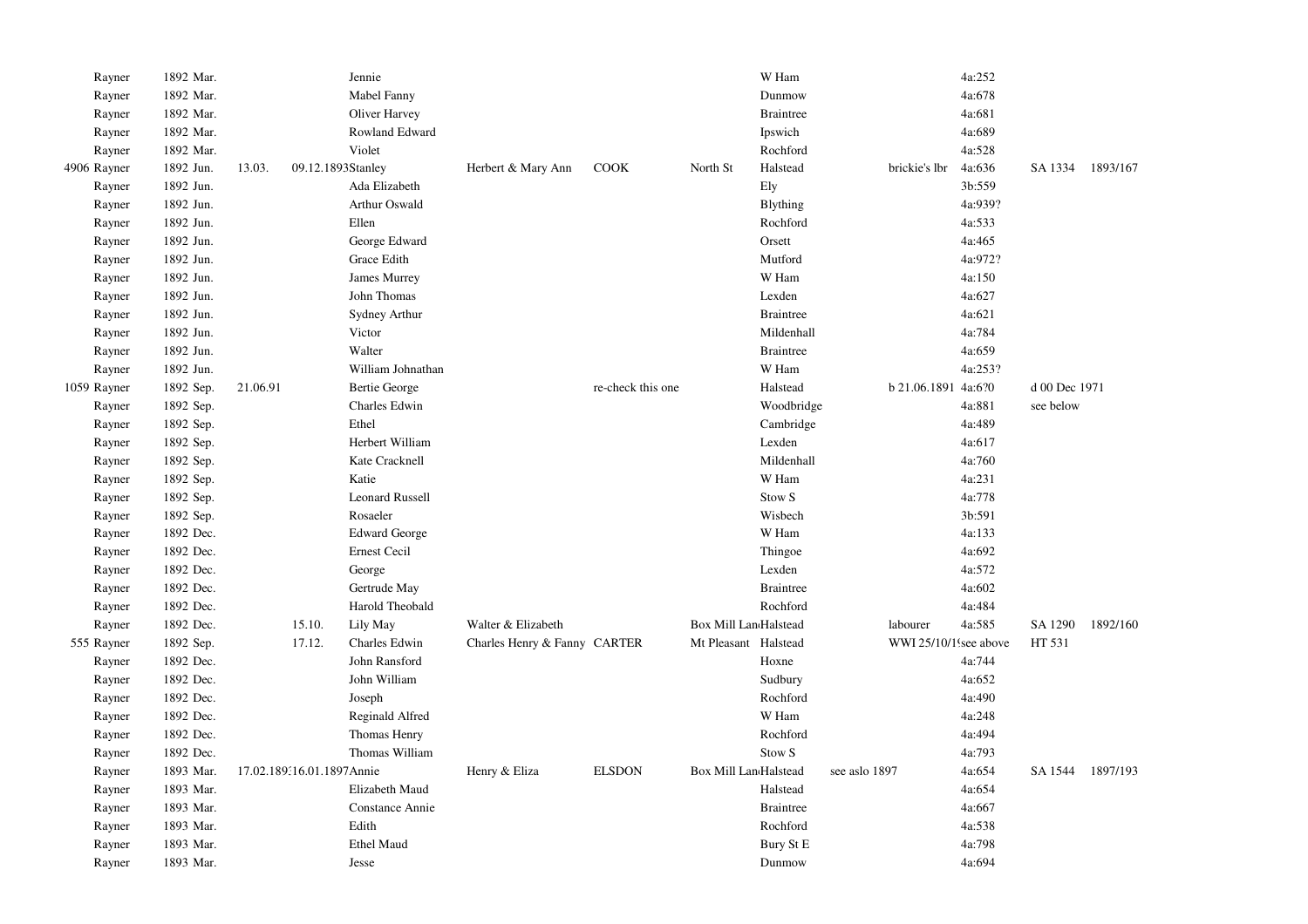| Rayner           | 1893 Mar.              |        |          | John Edward               |                               |               |                       | W Ham               |                    | 3a:302           |         |          |
|------------------|------------------------|--------|----------|---------------------------|-------------------------------|---------------|-----------------------|---------------------|--------------------|------------------|---------|----------|
| Rayner           | 1893 Mar.              |        | 15.01.   | Leonard                   | Timothy & Annie Eliza BARNARD |               | Head Str              | Halstead            | grocer             | 4a:650           | SA 1288 | 1893/161 |
| Rayner           | 1893 Mar.              |        |          | Lily Ellen M              |                               |               |                       | Mutford             |                    | 4a:998           |         |          |
| 2533 Rayner      | 1893 Mar.              |        | 18.02.   | Lily Laura                | Charles & Alice               | COE           | Head Str              | Halstead            | dealer             | 4a:651 ?         | SA 1292 | 1893/162 |
| Rayner           | 1893 Mar.              |        |          | Sarah Sophia F L          |                               |               |                       | W Ham               |                    | 4a:310           |         |          |
| Rayner           | 1893 Mar.              |        |          | William John              |                               |               |                       | Maldon              |                    | 4a:559           |         |          |
| Rayner           | 1893 Jun.              |        |          | <b>Beatrice May</b>       |                               |               |                       | Bury St E           |                    | 4a:797           |         |          |
| Rayner           | 1893 Jun.              |        |          | Bertie                    |                               |               |                       | <b>Braintree</b>    |                    | 4a:664           |         |          |
| Rayner           | 1893 Jun.              |        |          | Caroline Mary             |                               |               |                       | Lexden              |                    | 4a:625 ?         |         |          |
| 5658 Rayner      | 1893 Jun.              |        |          | Daisy                     | Robert & Clara Mary           | <b>COE</b>    |                       | W Ham               |                    | 4a:78            |         |          |
| Rayner           | 1893 Jun.              |        |          | Harry Charles             |                               |               |                       | Colchester          |                    | 4a:617           |         |          |
| Rayner           | 1893 Jun.              |        |          | Irene Hilda               |                               |               |                       | W Ham               |                    | 4a:178           |         |          |
| Rayner           | 1893 Jun.              |        |          | James Henry               |                               |               |                       | Rochford            |                    | 4a:608           |         |          |
| Rayner           | 1893 Jun.              |        |          | Jessie Mary               |                               |               |                       | Cambridge           |                    | 3b:600           |         |          |
| 2093 Rayner      | 1893 Jun.              |        |          | Leonard William           |                               |               |                       | <b>Braintree</b>    |                    | 4a:663           |         |          |
| Rayner           | 1893 Jun.              |        |          | Mabel Alice               |                               |               |                       | Hoxne               |                    | 4a:841           |         |          |
| Rayner           | 1893 Jun.              |        |          | Mabel Emma                |                               |               |                       | Mildenhall          |                    | 4a:802           |         |          |
| Rayner           | 1893 Jun.              |        |          | Margaret Jane             |                               |               |                       | Cambridge           |                    | 3b:499           |         |          |
| 511 Rayner       | 1893 Jun.              |        | 25.06.   | Ivy Mary                  | George & Mary Ann             | <b>DYER</b>   | Chapel Hill Halstead  |                     |                    | 4a:641           | HT 552  |          |
| Rayner           | 1893 Jun.              |        |          | Maurice Alfred            |                               |               |                       | Cambridge           |                    | 3b:494           |         |          |
| Rayner           | 1893 Jun.              |        |          | May Elizabeth             |                               |               |                       | W Ham               |                    | 4a:196           |         |          |
| Rayner           | 1893 Jun.              |        |          | Nettie                    |                               |               |                       | W Ham               |                    | 4a:102           |         |          |
|                  |                        |        |          |                           |                               |               |                       |                     |                    |                  |         |          |
| Rayner           | 1893 Jun.              |        |          | William Boyfield          |                               |               |                       | Ely                 |                    | 3b:565           |         |          |
| Rayner           | 1893 Jun.              |        |          | William Lee               |                               |               |                       | Hoxne               |                    | 4a:845           |         |          |
| Rayner           | 1893 Jun.              |        | 08.07.   | <b>Bertie Harold</b>      | Alfred & Martha               | <b>KEMP</b>   | Chapel Hill Halstead  |                     | Mum's uncle 4a:634 |                  | HT 555  |          |
| Rayner           | 1893 Sep.              |        |          | Albert                    |                               |               |                       | Lexden              |                    | 4a:624           |         |          |
| Rayner           | 1893 Sep.              |        |          | August.                   |                               |               |                       | <b>Blything</b>     |                    | 4a:934           |         |          |
| Rayner           | 1893 Sep.              |        |          | <b>Bessie Elizabeth</b>   |                               |               |                       | Mutford             |                    | 4a:962           |         |          |
| 5949 Rayner      | 1893 Sep.              |        |          | Emily Mary A              | George & Emma                 | <b>RAYNER</b> |                       | Orsett              |                    | 4a:463           |         |          |
| Rayner           | 1893 Sep.              |        |          | Ernest John               |                               |               |                       | Mildenhall          |                    | 4a:777           |         |          |
| Rayner           | 1893 Sep.              |        |          | George                    |                               |               |                       | Rochford            |                    | 4a:530           |         |          |
| Rayner           | 1893 Sep.              |        |          | Helen May                 |                               |               |                       | <b>Blything</b>     |                    | 4a:933           |         |          |
| Rayner           | 1893 Sep.              |        |          | John                      |                               |               |                       | W Ham               |                    | 4a:87            |         |          |
| Rayner           | 1893 Sep.              |        |          | Mabel Emma                |                               |               |                       | Mildenhall          |                    | 4a:776           |         |          |
| Rayner           | 1893 Sep.              |        |          | Percy John                |                               |               |                       | Maldon              |                    | 4a:542           |         |          |
| Rayner           | 1893 Sep.              |        |          | male                      |                               |               |                       | Lexden              |                    | 4a:629           |         |          |
| Rayner           | 1893 Dec.              |        |          | Clement                   |                               |               |                       | <b>Braintree</b>    |                    | 4a:637           |         |          |
| Rayner           | 1893 Dec.              |        |          | <b>Ivy Agnes</b>          |                               |               |                       | Halstead            |                    | 4a:610           |         |          |
| 473 Rayner       | 1893 Dec.              | 26.11. | 30.10.97 | <b>Leonard Charles</b>    | Charles & Alice               | COE           | Parsonage StrHalstead |                     | brickie's lbr      | 4a:702           | SA 1599 | 1897/200 |
| 557 Rayner       | 1893 Dec.              |        | 02.12.   | Dennis Henry              | Charles Henry & Fanny CARTER  |               | Mt Pleasant Halstead  |                     | $b$ 29.10.93.      | 4a:611           | HT 577  |          |
| Rayner           | 1893 Dec.              |        |          | Elizabeth Harriett        |                               |               |                       | W Ham               |                    | 4a:208           |         |          |
| Rayner           | 1893 Dec.              |        |          | Florence Sarah            |                               |               |                       | W Ham               |                    | 4a:135           |         |          |
| Rayner<br>Rayner | 1893 Dec.<br>1893 Dec. |        |          | Frederick Albert<br>Harry |                               |               |                       | Wisbech<br>Rochford |                    | 4a:587<br>4a:487 |         |          |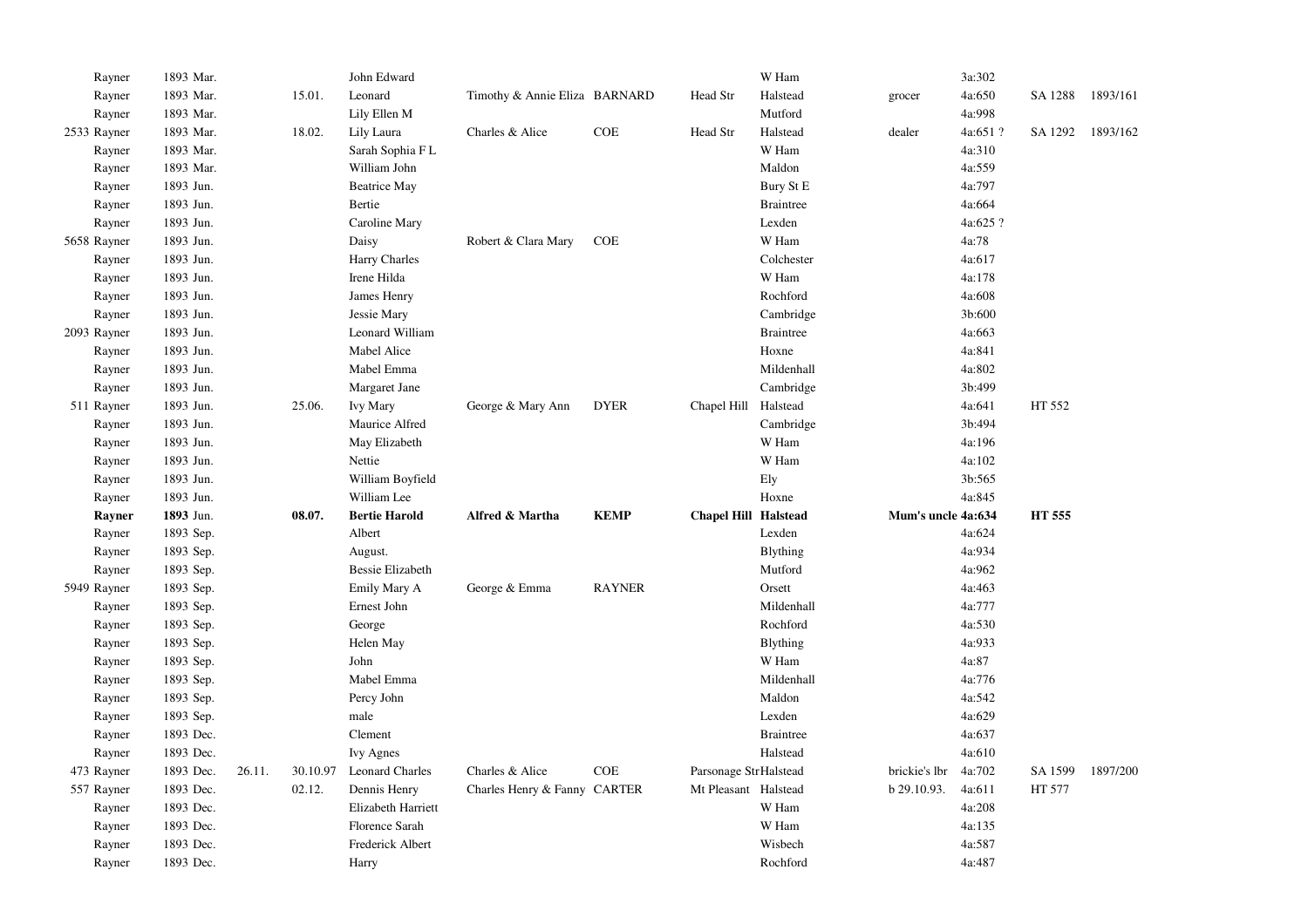| Rayner      | 1893 Dec. |        | Hélena Elizabeth A    |                    |                | W Ham                 |                       | 4a:201   |         |          |
|-------------|-----------|--------|-----------------------|--------------------|----------------|-----------------------|-----------------------|----------|---------|----------|
| Rayner      | 1893 Dec. |        | Mary Ann C            |                    |                | Orsett                |                       | 4a:424   |         |          |
| Rayner      | 1893 Dec. |        | Percy Walter          |                    |                | Sudbury               |                       | 4a:692   |         |          |
| Rayner      | 1893 Dec. |        | Robert Samuel         |                    |                | Maldon                |                       | 4a:719   |         |          |
| Rayner      | 1893 Dec. |        | Victor James          |                    |                | Rochford              |                       | 4a:499   |         |          |
| Rayner      | 1894 Mar. |        | Cedric Howe           |                    |                | Ipswich               |                       | 4a:894   |         |          |
| 2535 Rayner | 1894 Mar. | 18.02. | Charles Jonathan      | Charles Wm & Lydia | <b>UNKNOWN</b> | The Cangle F:Halstead | farmer                | 4a:657   | SA 1344 | 1894/168 |
| Rayner      | 1894 Mar. |        | Edgar John            |                    |                | <b>B</b> Stortford    |                       | 3a:513   |         |          |
| Rayner      | 1894 Mar. |        | Elizabeth Isabella    |                    |                | W Ham                 |                       | 4a:148   |         |          |
| Rayner      | 1894 Mar. |        | <b>Emily Beatrice</b> |                    |                | Halstead              |                       | 4a:658 ? |         |          |
| Rayner      | 1894 Mar. |        | Emily Rosina          |                    |                | W Ham                 |                       | 4a:276   |         |          |
| Rayner      | 1894 Mar. |        | Gladys Winifred       |                    |                | W Ham                 |                       | 4a:268   |         |          |
| Rayner      | 1894 Mar. |        | Henry Thomas          |                    |                | W Ham                 |                       | 4a:123   |         |          |
| Rayner      | 1894 Mar. |        | Herbert George        |                    |                | <b>Braintree</b>      |                       | 4a:673   |         |          |
| Rayner      | 1894 Mar. |        | John William          |                    |                | Ely                   |                       | 3b:554   |         |          |
| Rayner      | 1894 Mar. |        | Muriel Tryphena       |                    |                | Rochford              |                       | 4a:541   |         |          |
| Rayner      | 1894 Mar. |        | Norman Frederic       |                    |                | Rochford              |                       | 4a:530   |         |          |
| Rayner      | 1894 Mar. |        | Robert Henry          |                    |                | Colchester            |                       | 4a:625   |         |          |
| Rayner      | 1894 Mar. |        | Victor George         |                    |                | Romford               |                       | 4a:404   |         |          |
| Rayner      | 1894 Mar. |        | male                  |                    |                | Halstead              |                       | 4a:656   |         |          |
| Rayner      | 1894      | 02.06. | Elizabeth Maud        | Robert & Sarah     | <b>CORDER</b>  | Weavers RowHalstead   | brickie's lbr         |          | SA 1361 | 1894/171 |
| Rayner      | 1894 Jun. |        | Albert George         |                    |                | Colchester            |                       | 4a:595   |         |          |
| Rayner      | 1894 Jun. | 21.07. | Alice Maud            | Walter & Elizabeth |                | Gilsons Yard Halstead | labourer              | 4a:615   | SA 1372 | 1894/172 |
| 4178 Rayner | 1894 Jun. |        | Arthur William        |                    |                | Colchester            |                       | 4a:580   |         |          |
| Rayner      | 1894 Jun. |        | Daisy Catherine       |                    |                | W Ham                 |                       | 4a:320   |         |          |
| Rayner      | 1894 Jun. |        | Ellen Lydia           |                    |                | <b>Braintree</b>      |                       | 4a:634   |         |          |
| Rayner      | 1894 Jun. |        | Mabel Emma            |                    |                | W Ham                 |                       | 4a:5     |         |          |
| Rayner      | 1894 Jun. |        | Wilfred James         |                    |                | Colchester            |                       | 4a:592   |         |          |
| Rayner      | 1894 Jun. |        | Clara Maud            |                    |                | Halstead              |                       | 4a:615   |         |          |
| Rayner      | 1894 Sep. |        | Ada Louise            |                    |                | Ipswich               |                       | 4a:829   |         |          |
| Rayner      | 1894 Sep. |        | Alice Edith           |                    |                | <b>Braintree</b>      |                       | 4a:624   |         |          |
| Rayner      | 1894 Sep. |        | Bertram Christopher H |                    |                | <b>B</b> lything      |                       | 4a:391?  |         |          |
| Rayner      | 1894 Sep. |        | Constance Mary A      |                    |                | Billericay            |                       | 4a:459   |         |          |
| 2812 Rayner | 1894 Sep. |        | Florence Maud         | Robert & Louisa    | <b>WEBB</b>    | Lexden                |                       | 4a:599   |         |          |
| Rayner      | 1894 Sep. |        | Grace Mary            |                    |                | Billericay            |                       | 4a:459   |         |          |
| Rayner      | 1894 Sep. |        | Gertrude Lillian      |                    |                | Halstead              |                       | 4a:610   |         |          |
| Rayner      | 1894 Sep. |        | William Arthur        |                    |                | Halstead              |                       | 4a:614   |         |          |
| Rayner      | 1894 Dec. |        | Ada Elizabeth         |                    |                | Cambridge             |                       | 3b:475   |         |          |
| Rayner      | 1894 Dec. |        | Doris Mary            |                    |                | Tendring              |                       | 4a:601   |         |          |
| Rayner      | 1894 Dec. |        | <b>Edgar Charles</b>  |                    |                | Stow <sub>S</sub>     |                       | 4a:807   |         |          |
| Rayner      | 1894 Dec. |        | Florence Mary         |                    |                | W Ham                 |                       | 4a:235   |         |          |
| Rayner      | 1894 Dec. |        | Grace                 |                    |                | Halstead              |                       | 4a:666   |         |          |
| Rayner      | 1894 Dec. |        | Lillian Maud          |                    |                | W Ham                 | Stuart Barker 14a:278 |          |         |          |
| Rayner      | 1894 Dec. |        | Walter Levi           |                    |                | Risbridge             |                       | 4a:725   |         |          |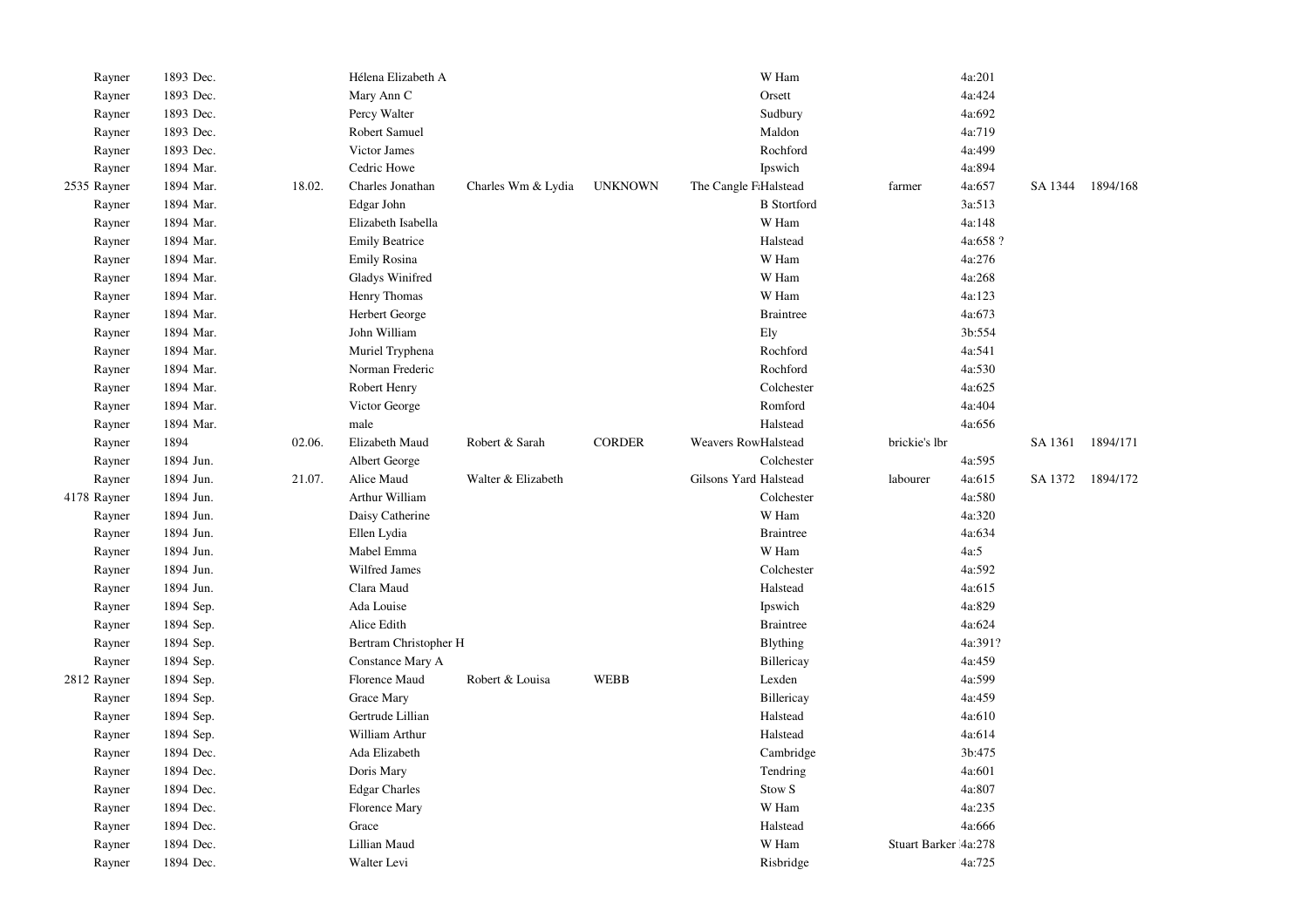| Rayner      | 1895 Mar. |        | Gladys                 |                    | Halstead              |        | 4a:690  |         |          |
|-------------|-----------|--------|------------------------|--------------------|-----------------------|--------|---------|---------|----------|
| Rayner      | 1895 Mar. |        | Alfred Alan            |                    | <b>Blything</b>       |        | 4a:1001 |         |          |
| Rayner      | 1895 Mar. |        | Arthur                 |                    | Rochford              |        | 4a:554  |         |          |
| Rayner      | 1895 Mar. |        | Caleb                  |                    | Rochford              |        | 4a:480  |         |          |
| Rayner      | 1895 Mar. |        | Charles ?              |                    | W Ham                 |        | 4a:142  |         |          |
| Rayner      | 1895 Mar. |        | Daniel                 |                    | W Ham                 |        | 4a:136? |         |          |
| Rayner      | 1895 Mar. |        | <b>Edward Ernest</b>   |                    | Hoxne                 |        | 4a:865  |         |          |
| Rayner      | 1895 Mar. |        | <b>Edwin James</b>     |                    | Mildenhall            |        | 4a:834  |         |          |
| Rayner      | 1895 Mar. |        | <b>Ethel Maud</b>      |                    | Stow <sub>S</sub>     |        | 4a:839  |         |          |
| Rayner      | 1895 Mar. |        | Eva Constance I        |                    | Rochford              |        | 4a:562  |         |          |
| Rayner      | 1895 Mar. |        | Florence Amelia I      |                    | W Ham                 |        | 4a:270  |         |          |
| Rayner      | 1895 Mar. |        | Fred                   |                    | Dunmow                |        | 4a:728  |         |          |
| Rayner      | 1895 Mar. |        | Frederick              |                    | Billericay            |        | 4a:521  |         |          |
| Rayner      | 1895 Mar. |        | Frederick John         |                    | W Ham                 |        | 4a:347  |         |          |
| Rayner      | 1895 Mar. |        | George Thomas          |                    | W Ham                 |        | 4a:51   |         |          |
| Rayner      | 1895 Mar. |        | Lily                   |                    | Risbridge             |        | 4a:761  |         |          |
| Rayner      | 1895 Mar. |        | Maurice Edward         |                    | <b>Braintree</b>      |        | 4a:710  |         |          |
| Rayner      | 1895 Mar. |        | Minnie Ada             |                    | <b>Braintree</b>      |        | 4a:705  |         |          |
| Rayner      | 1895 Mar. |        | Samuel John            |                    | Mutford               |        | 4a:1028 |         |          |
| Rayner      | 1895 Mar. |        | Sussannah Emma         |                    | Orsett                |        | 4a:510  |         |          |
| Rayner      | 1895 Mar. |        | William Richard        |                    | Romford               |        | 4a:465  |         |          |
| Rayner      | 1895 Mar. |        | female                 |                    | Wisbech               |        | 3b:619  |         |          |
| Rainer      | 1895 Jun. |        | Herbert Richard        |                    | W Ham                 |        | 4a:342a |         |          |
| Rayner      | 1895 Jun. |        | Charles Edward         |                    | Lexden                |        | 4a:656  |         |          |
| Rayner      | 1895 Jun. |        | David                  |                    | W Ham                 |        | 4a:296  |         |          |
| Rayner      | 1895 Jun. |        | <b>Edith Emily</b>     |                    | Mildenhall            |        | 4a:812  |         |          |
| Rayner      | 1895 Jun. |        | <b>Edward Victor</b>   |                    | Thingoe               |        | 4a:790  |         |          |
| Rayner      | 1895 Jun. |        | <b>Emily Alice</b>     |                    | Samford               |        | 4a:874  |         |          |
| Rayner      | 1895 Jun. |        | Harry Saul             |                    | Ely                   |        | 3b:557  |         |          |
| Rayner      | 1895 Jun. |        | Marguerite Rosalind H  |                    | Ipswich               |        | 4a:916  |         |          |
| Rayner      | 1895 Jun. |        | Walter James           |                    | Maldon                |        | 4a:567  |         |          |
| 4377 Rayner | 1895 Jun. | 26.05. | William Henry          | Charles Wm & Lydia | The Cangle F:Halstead | farmer | 4a:663  | SA 1425 | 1895/179 |
| Rayner      | 1895 Sep. |        | <b>Edith Alice</b>     |                    | Ely                   |        | 3b:533  |         |          |
| Rayner      | 1895 Sep. |        | <b>Ernest George</b>   |                    | Hoxne                 |        | 4a:841  |         |          |
| Rayner      | 1895 Sep. |        | Frances Ellen D        |                    | Billericay            |        | 4a:509  |         |          |
| Rayner      | 1895 Sep. |        | Frederick John         |                    | W Ham                 |        | 4a:242  |         |          |
| Rayner      | 1895 Sep. |        | Henry Augustus         |                    | Thingoe               |        | 4a:789  |         |          |
| Rayner      | 1895 Sep. |        | Louisa                 |                    | W Ham                 |        | 4a:66   |         |          |
| Rayner      | 1895 Sep. |        | Olive Maud W           |                    | Cambridge             |        | 3b:475  |         |          |
| Rayner      | 1895 Sep. |        | <b>Reginald Bertie</b> |                    | Thingoe               |        | 4a:791  |         |          |
| Rayner      | 1895 Sep. |        | Rose Ethel             |                    | Cambridge             |        | 3b:480  |         |          |
| Rayner      | 1895 Sep. |        | Thomas                 |                    | Rochford              |        | 4a:572  |         |          |
| Rayner      | 1895 Sep. |        | Thomas Harold          |                    | Maldon                |        | 4a:585  |         |          |
| Rayner      | 1895 Sep. |        | William Charles        |                    | Halstead              |        | 4a:675  |         |          |
|             |           |        |                        |                    |                       |        |         |         |          |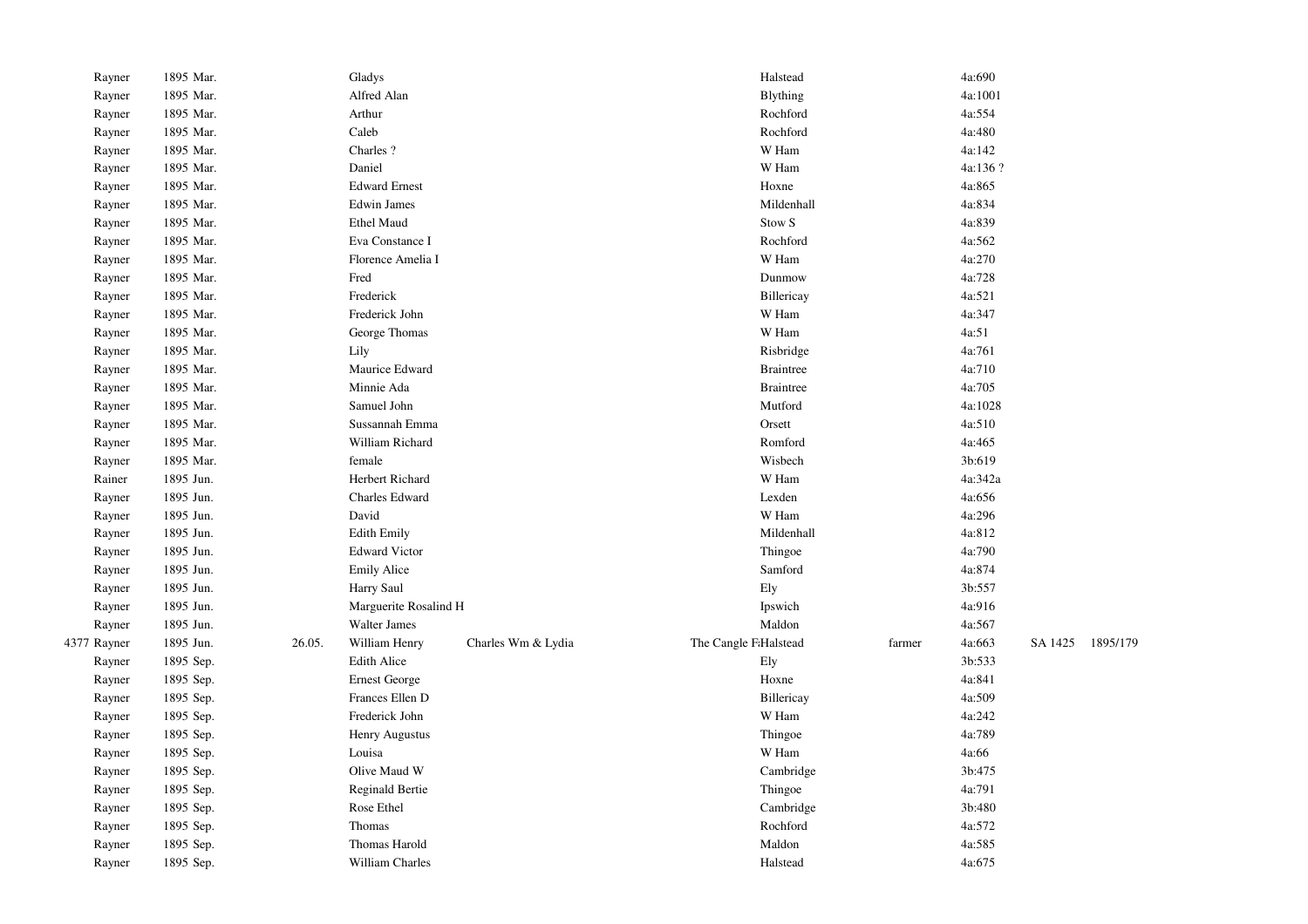| Rainer      | 1895 Dec. |        | Albert William       |                       |     |                       | Rochford         |               | 4a:549 |         |          |
|-------------|-----------|--------|----------------------|-----------------------|-----|-----------------------|------------------|---------------|--------|---------|----------|
| Rayner      | 1895 Dec. |        | Annie                |                       |     |                       | Wisbech          |               | 3b:581 |         |          |
| Rayner      | 1895 Dec. |        | Edith Emma           |                       |     |                       | <b>Braintree</b> |               | 4a:657 |         |          |
| Rayner      | 1895 Dec. |        | <b>Edward George</b> |                       |     |                       | Wisbech          |               | 3b:571 |         |          |
| Rayner      | 1895 Dec. |        | <b>Egbert Percy</b>  |                       |     |                       | <b>Braintree</b> |               | 4a:654 |         |          |
| Rayner      | 1895 Dec. |        | Eliza                |                       |     |                       | Wisbech          |               | 3b:570 |         |          |
| Rayner      | 1895 Dec. |        | Emily Elizabeth C    |                       |     |                       | <b>Braintree</b> |               | 4a:658 |         |          |
| Rayner      | 1895 Dec. |        | Francis George       |                       |     |                       | W Ham            |               | 4a:134 |         |          |
| 4390 Rayner | 1895 Dec. |        | George Henry         |                       |     |                       | Romford          |               | 4a:462 |         |          |
| Rayner      | 1895 Dec. |        | Gertrude Emma        |                       |     |                       | Blything         |               | 4a:915 |         |          |
| 4378 Rayner | 1895 Dec. | 22.02. | Sydney               | Herbert & Mary Ann    |     | 12 Boars HeadHalstead |                  | brickie's lbr | 4a:642 | SA 1467 | 1896/184 |
| Rayner      | 1895 Dec. |        | Harry                |                       |     |                       | Ely              |               | 3b:533 |         |          |
| Rayner      | 1895 Dec. |        | Henry Charles        |                       |     |                       | Rochford         |               | 4a:528 |         |          |
| Rayner      | 1895 Dec. |        | Laura Ellen          |                       |     |                       | <b>Braintree</b> |               | 4a:657 |         |          |
| Rayner      | 1895 Dec. |        | Rosie Mabel          |                       |     |                       | Sudbury          |               | 4a:718 |         |          |
| Rayner      | 1895 Dec. |        | male                 |                       |     |                       | Hoxne            |               | 4a:802 |         |          |
| Rayner      | 1896 Mar. |        | Agnes Gertrude       |                       |     |                       | Dunmow           |               | 4a:705 |         |          |
| Rayner      | 1896 Mar. |        | Alic Robert A        |                       |     |                       | <b>Blything</b>  |               | 4a:948 |         |          |
| Rayner      | 1896 Mar. |        | <b>Bertie Henry</b>  |                       |     |                       | Halstead         |               | 4a:671 |         |          |
| Rayner      | 1896 Mar. |        | Charles Leslie       |                       |     |                       | Ely              |               | 3b:527 |         |          |
| Rayner      | 1896 Mar. |        | Ethel                |                       |     |                       | Cambridge        |               | 3b:454 |         |          |
| Rayner      | 1896 Mar. |        | Ethel                |                       |     |                       | <b>Braintree</b> |               | 4a:698 |         |          |
| Rayner      | 1896 Mar. |        | Louisa Alice         |                       |     |                       | Orsett           |               | 4a:490 |         |          |
| 4907 Rayner | 1896 Mar. |        | Stanley John         |                       |     |                       | Maldon           |               | 4a:578 |         |          |
| Rayner      | 1896 Mar. |        | Clara                |                       |     |                       | Halstead         |               | 4a:667 |         |          |
| 471 Rayner  | 1896 Mar. | 19.01. | Stanley              | Timothy & Annie Eliza |     | North St              | Halstead         | club steward  | 4a:668 | SA 1459 | 1896/183 |
| Rayner      | 1896 Mar. |        | Sydney Alfred        |                       |     |                       | Ely              |               | 3b:515 |         |          |
| Rayner      | 1896 Mar. |        | Walter               |                       |     |                       | <b>Braintree</b> |               | 4a:688 |         |          |
| Rayner      | 1896 Mar. | 31.03. | Reginald George      |                       |     |                       | Halstead         |               | 4a:672 |         |          |
| Rayner      | 1896 Jun. |        | Victoria Elizabeth F |                       |     |                       | Rochford         |               | 4a:571 |         |          |
| Rayner      | 1896 Jun. |        | Alfred William       |                       |     |                       | W Ham            |               | 4a:322 |         |          |
| Rayner      | 1896 Jun. |        | Annie Elizabeth      |                       |     |                       | Romford          |               | 4a:451 |         |          |
| Rayner      | 1896 Jun. |        | <b>Charles James</b> |                       |     |                       | W Ham            |               | 4a:354 |         |          |
| Rayner      | 1896 Jun. |        | Dorothy Alfreda      |                       |     |                       | Bury St E        |               | 4a:803 |         |          |
| Rayner      | 1896 Jun. |        | Florrie              |                       |     |                       | <b>Braintree</b> |               | 4a:692 |         |          |
| Rayner      | 1896 Jun. |        | Harold Fred          |                       |     |                       | Lexden           |               | 4a:633 |         |          |
| 5660 Rayner | 1896 Jun. |        | Lily Gertrude        | Robert & Clara Mary   | COE |                       | W Ham            |               | 4a:105 |         |          |
| Rayner      | 1896 Jun. |        | Sydney               |                       |     |                       | Rochford         |               | 4a:570 |         |          |
| Rayner      | 1896 Jun. |        | Sydney Edward        |                       |     |                       | W Ham            |               | 4a:391 |         |          |
| Rayner      | 1896 Jun. |        | Winifred Mary        |                       |     |                       | W Ham            |               | 4a:272 |         |          |
| Rayner      | 1896 Sep. |        | George Harry         |                       |     |                       | W Ham            |               | 4a:336 |         |          |
| Rayner      | 1896 Sep. |        | Annie Maria          |                       |     |                       | W Ham            |               | 4a:55  |         |          |
| Rayner      | 1896 Sep. |        | Elsie Helen R        |                       |     |                       | Samford          |               | 4a:862 |         |          |
| Rayner      | 1896 Sep. |        | Emma May             |                       |     |                       | Billericay       |               | 4a:506 |         |          |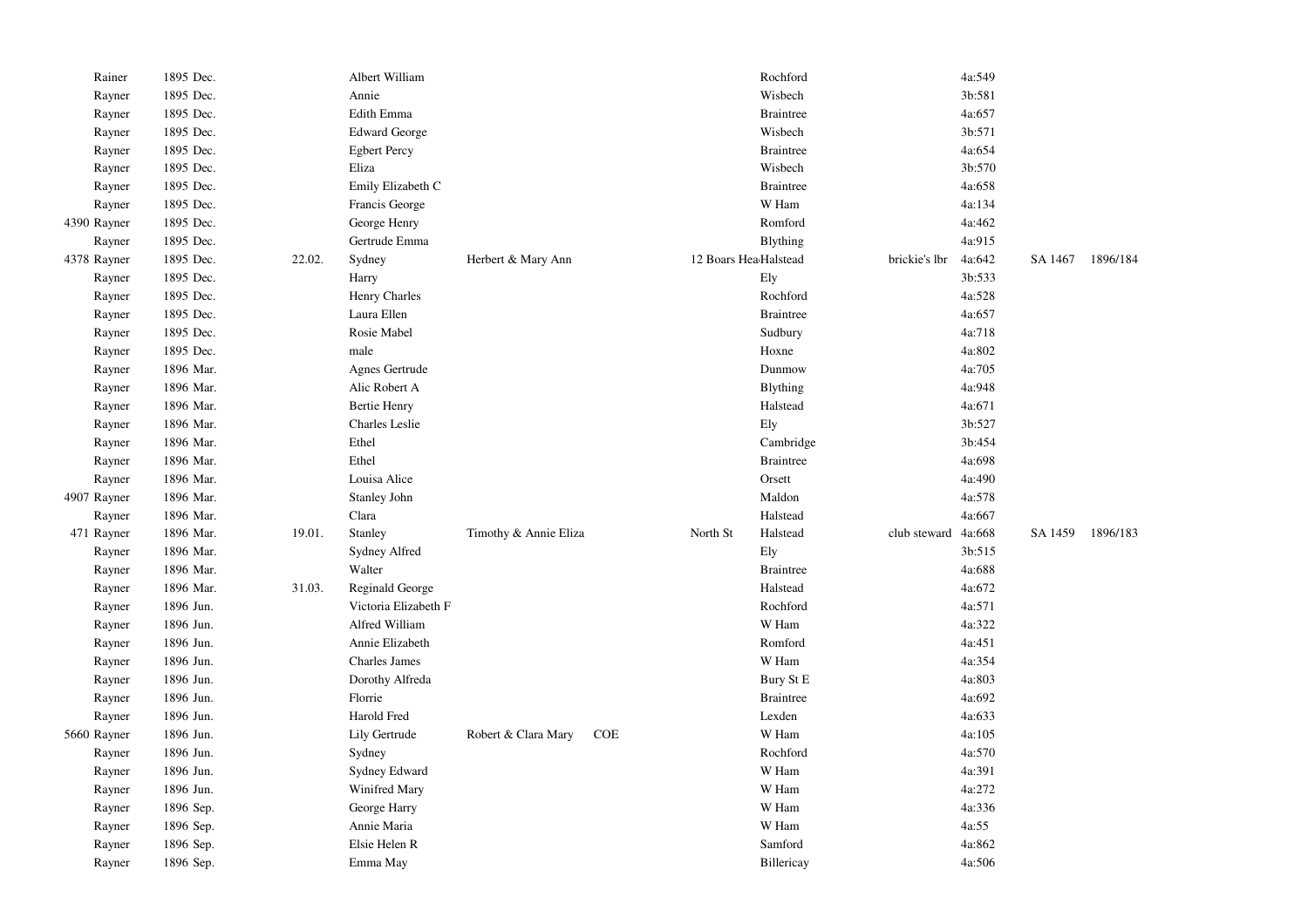| Rayner      | 1896 Sep. |                   |        | Jane Eleanor           |                                        |               |                       | W Ham             | 4a:329              |               |
|-------------|-----------|-------------------|--------|------------------------|----------------------------------------|---------------|-----------------------|-------------------|---------------------|---------------|
| Rayner      | 1896 Sep. |                   |        | Leslie Harold T        |                                        |               |                       | W Ham             | 4a:228              |               |
| Rayner      | 1896 Sep. |                   |        | Mabel Ethel            |                                        |               |                       | Bury St E         | 4a:794              |               |
| Rayner      | 1896 Sep. |                   |        | William Reginald       |                                        |               |                       | Rochford          | 4a:560              |               |
| Rayner      | 1896 Sep. |                   |        | Winifred Helen         |                                        |               |                       | Colchester        | 4a:650              |               |
| Rayner      | 1896 Sep. |                   |        | Arthur George          |                                        |               |                       | Halstead          | 4a:673              |               |
| Rayner      | 1896 Dec. |                   |        | <b>Alfred Charles</b>  |                                        |               |                       | Samford           | 4a:893              |               |
| Rayner      | 1896 Dec. |                   |        | Dora Annie             |                                        |               |                       | Thingoe           | 4a:809              |               |
| Rayner      | 1896 Dec. |                   |        | Edmund                 |                                        |               |                       | Halstead          | 4a:704              |               |
| Rayner      | 1896 Dec. |                   |        | Emma Harriet           |                                        |               |                       | Cambridge         | 3b:484              |               |
| Rayner      | 1896 Dec. |                   |        | George Arthur          |                                        |               |                       | Ipswich           | 4a:904              |               |
| Rayner      | 1896 Dec. |                   |        | George William         |                                        |               |                       | Stow <sub>S</sub> | 4a:849              |               |
| Rayner      | 1896 Dec. |                   |        | Grace Mary             |                                        |               |                       | Colchester        | 4a:670              |               |
| Rayner      | 1896 Dec. |                   |        | James Elijah           |                                        |               |                       | Mutford           | 4a:1009             |               |
| Rayner      | 1896 Dec. |                   |        | Mabel                  |                                        |               |                       | Mildenhall        | 4a:830              |               |
| Rayner      | 1896 Dec. |                   |        | Percy George W         |                                        |               |                       | Cambridge         | 3b:476              |               |
| Rayner      | 1896 Dec. |                   |        | Thomas Edward          |                                        |               |                       | Colchester        | 4a:671              |               |
| Rayner      | 1896 Dec. |                   |        | Thomas William         |                                        |               |                       | Halstead          | 4a:704              |               |
| Rayner      | 1896 Dec. |                   | 08.10. | Agnes Sarah            | Emma Alice                             |               | Chapel Hill           | Halstead          | single woman 4a:696 | <b>HT 700</b> |
| Rayner      | 1897 Mar. |                   |        | Alfred William         |                                        |               |                       | Mildenhall        | 4a:842              |               |
| 5950 Rayner | 1897 Mar. |                   |        | Alice Ethel L          | George & Emma                          | <b>RAYNER</b> |                       | Orsett            | 4a:532              |               |
| Rayner      | 1897 Mar. |                   |        | Charlotte Eliza        |                                        |               |                       | Stow <sub>S</sub> | 4a:859              |               |
| Rayner      | 1897 Mar. |                   |        | Florence Mabel         |                                        |               |                       | Rochford          | 4a:589              |               |
| Rayner      | 1897 Mar. |                   |        | James Henry            |                                        |               |                       | W Ham             | 4a:233              |               |
| 475 Rayner  | 1897 Mar. | 28.01.97 06.02.   |        |                        | Henry Thomas Herbert George & Mary Ann |               | 14 Chapel HilHalstead |                   | 4a:717              | HT 758        |
| Rayner      | 1897 Mar. |                   |        | Kate Mary              |                                        |               |                       | Maldon            | 4a:675              |               |
| Rayner      | 1897 Mar. |                   | 28.01. | John Henry             |                                        |               |                       | Lexden            | 4a:699              |               |
| Rayner      | 1897 Mar. |                   |        | Mary                   |                                        |               |                       | Rochford          | 4a:603              |               |
| Rayner      | 1897 Mar. |                   |        | Percy Cecil            |                                        |               |                       | Dunmow            | 4a:745              |               |
| Rayner      | 1897 Mar. | 31.12.96 31.12.96 |        | Percy Ronald           |                                        |               |                       | Halstead          | 4a:715              |               |
| Rayner      | 1897 Mar. |                   |        | Robert                 |                                        |               |                       | Mutford           | 4a:1017             |               |
| Rayner      | 1897 Jun. |                   |        | Charles                |                                        |               |                       | W Ham             | 4a:214              |               |
| Rayner      | 1897 Jun. |                   |        | Dorothy                |                                        |               |                       | Wisbech           | 3b:583              |               |
| Rayner      | 1897 Jun. |                   |        | Ellen Mildred          |                                        |               |                       | W Ham             | 4a:285              |               |
| Rayner      | 1897 Jun. |                   |        | James Harry            |                                        |               |                       | Ely               | 3b:537              |               |
| Rayner      | 1897 Jun. |                   |        | Leonard Arthur         |                                        |               |                       | Rochford          | 4a:571              |               |
| Rayner      | 1897 Jun. |                   |        | Martha Ellen           |                                        |               |                       | Colchester        | 4a:651              |               |
| Rayner      | 1897 Jun. |                   |        | Rosina Amelia          |                                        |               |                       | W Ham             | 4a:171              |               |
| Rayner      | 1897 Jun. |                   |        | Sidney John            |                                        |               |                       | Blything          | 4a:967              |               |
| 4899 Rayner | 1897 Jun. |                   |        | <b>Stanley Charles</b> |                                        |               |                       | Chelmsford        | 4a:531              |               |
| Rainer      | 1897 Sep. |                   |        | Helen Frances          |                                        |               |                       | W Ham             | 4a:403              |               |
| 2425 Rayner | 1897 Sep. |                   |        | Annie Victoria         |                                        |               |                       | <b>Braintree</b>  | 4a:725              |               |
| Rayner      | 1897 Sep. |                   |        | Olive Annie            |                                        |               |                       | Sudbury           | 4a:783              |               |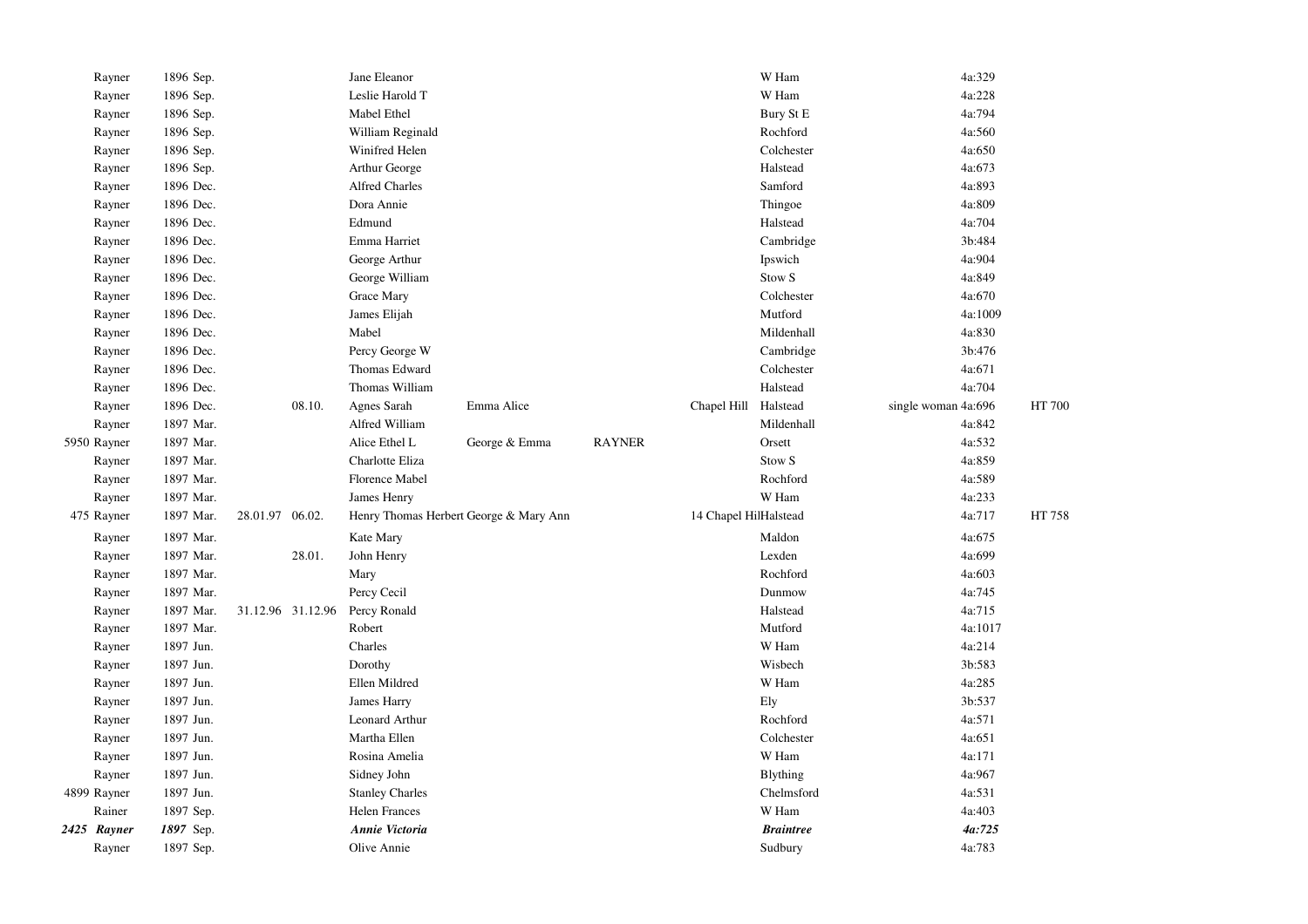| 4169 Rayner | 1897 Sep. |        |                  | Robert Charles Victor  |                              |                             | W Ham            |                      | 4a:6               |             |        |
|-------------|-----------|--------|------------------|------------------------|------------------------------|-----------------------------|------------------|----------------------|--------------------|-------------|--------|
| Rayner      | 1897 Sep. |        |                  | Violet Pheobe M        |                              |                             | <b>Blything</b>  |                      | 4a:983             |             |        |
| Rayner      | 1897 Sep. |        |                  | male                   |                              |                             | Maldon           |                      | 4a:618             |             |        |
| Rainer      | 1897 Sep. |        |                  | Elsie Maud             |                              |                             | W Ham            |                      | 4a:208             |             |        |
| Rainer      | 1897 Sep. |        |                  | Ivy Florence           |                              |                             | W Ham            |                      | 4a:201             |             |        |
| Rayner      | 1897 Sep. |        |                  | Alice Muriel           |                              |                             | Ely              |                      | 3b:526             |             |        |
| Rayner      | 1897 Sep. |        |                  | Arthur Harry W         |                              |                             | <b>Braintree</b> |                      | 4a:721             |             |        |
| Rayner      | 1897 Sep. | 12.11. | 08.10.98         | Bertha                 | Herbert & Mary Anne          | <b>Boars Head YHalstead</b> |                  | bricklayer           | 4a:706             | SA 62       | 1898/8 |
| Rayner      | 1897 Dec. |        |                  | <b>Frederick Percy</b> |                              |                             | Thingoe          |                      | 4a:805             |             |        |
| Rayner      | 1897 Dec. |        |                  | George Charles W       |                              |                             | W Ham            |                      | 4a:97              |             |        |
| Rayner      | 1897 Dec. |        |                  | George William         |                              |                             | Hoxne            |                      | 4a:856             |             |        |
| Rayner      | 1897 Dec. |        |                  | Grace Parthania M      |                              |                             | Wisbech          |                      | 3b:577             |             |        |
| Rayner      | 1897 Dec. |        |                  | Hannah Dorothy J       |                              |                             | W Ham            |                      | 4a:290             |             |        |
| Rayner      | 1897 Dec. |        |                  | Hilda Evelyn           |                              |                             | W Ham            |                      | 4a:274             |             |        |
| Rayner      | 1897 Dec. |        |                  | Owen Rupert            |                              |                             | Sudbury          |                      | 4a:775             |             |        |
| Rayner      | 1897 Dec. |        |                  | <b>Robert Ernest</b>   |                              |                             | W Ham            |                      | 4a:163             |             |        |
| Rayner      | 1897 Dec. |        |                  | Rosa                   |                              |                             | Bury St E        |                      | 4a:816             |             |        |
| Rayner      | 1897 Dec. |        |                  | Victor                 |                              |                             | Mildenhall       |                      | 4a:830             |             |        |
| Rayner      | 1897 Dec. |        |                  | Violet May             |                              |                             | Cosford          |                      | 4a:797             |             |        |
| Rayner      | 1897 Dec. |        | 18.12.           | <b>Edith Emily</b>     | Herbert & Emily Mary         | North Str                   | Halstead         | brickie's lbr 4a 703 |                    | <b>SA11</b> | 1897/2 |
| Rayner      | 1897 Dec. |        |                  | Clara                  |                              | Query reg                   | Halstead         |                      | 4a:301             |             |        |
| Rayner      | 1897 Dec. | 12.11. | 08.10.1898Bertha |                        | Herbert & Mary Anne          | <b>Boars Head YHalstead</b> |                  | brickie              | $\overline{\cdot}$ | SA 62       | 1898/8 |
| Rayner      | 1898 Mar. |        |                  | <b>Agnes Mary</b>      |                              |                             | W Ham            |                      | 4a:36              |             |        |
| Rayner      | 1898 Mar. |        |                  | <b>Beatrice May</b>    |                              |                             | Erpingham        |                      | 4b:82              |             |        |
| Rayner      | 1898 Mar. |        |                  | <b>Bertie William</b>  |                              |                             | St Faiths        |                      | 4b:97              |             |        |
| Rayner      | 1898 Mar. |        |                  | Caroline May           |                              |                             | <b>Braintree</b> |                      | 4a:733             |             |        |
| Rayner      | 1898 Mar. |        |                  | Cecil Claude E         |                              |                             | Yarmouth         |                      | 4b:16              |             |        |
| Rayner      | 1898 Mar. |        |                  | Donald Duncan          |                              |                             | Lambeth          |                      | 1d:638             |             |        |
| Rayner      | 1898 Mar. |        |                  | Elsie Maud             |                              |                             | W Ham            |                      | 4a:36              |             |        |
| Rayner      | 1898 Mar. |        |                  | Emily                  |                              |                             | Mildenhall       |                      | 4a:843             |             |        |
| Rayner      | 1898 Mar. |        |                  | Gladys Edith           |                              |                             | Chelmsford       |                      | 4a:572             |             |        |
| Rayner      | 1898 Mar. |        |                  | Henry Thomas H         |                              |                             | Halstead         |                      | 4a:717             |             |        |
| Rayner      | 1898 Mar. |        |                  | Herbert George         |                              |                             | Mitford          |                      | 4b:271             |             |        |
| Rayner      | 1898 Mar. |        |                  | Julia                  |                              |                             | Cambridge        |                      | 3b:484             |             |        |
| Rayner      | 1898 Mar. |        |                  | Kathleen Marjorie      |                              |                             | W Ham            |                      | 4a:120             |             |        |
| Rayner      | 1898 Mar. |        |                  | Lawrence George        |                              |                             | Rochford         |                      | 4a:607             |             |        |
| Rayner      | 1898 Mar. |        |                  | Lilian Kate            |                              |                             | Chelmsford       |                      | 4a:575             |             |        |
| Rayner      | 1898 Mar. |        |                  | Mabel Grace            |                              |                             | W Ham            |                      | 4a:321             |             |        |
| Rayner      | 1898 Mar. |        |                  | Ralph                  |                              |                             | W Ham            |                      | 4a:306             |             |        |
| Rayner      | 1898 Mar. |        |                  | Ruth                   |                              |                             | Romford          |                      | 4a:500             |             |        |
| Rayner      | 1898 Mar. |        |                  | Ruth Mabel             |                              |                             | Thetford         |                      | 4b:377             |             |        |
| Rayner      | 1898 Mar. |        |                  | Victor George          |                              |                             | Ely              |                      | 3b:545             |             |        |
| Raynor      | 1898 Mar. |        |                  | Mary Elizabeth         |                              |                             | Guilteross       |                      | 4b:260             |             |        |
| 561 Rayner  | 1898      |        | 19.03.           | Gladys                 | Charles Henry & Fanny CARTER | 8 Mt Pleasant Halstead      |                  | bricklayer           |                    | HT 770      |        |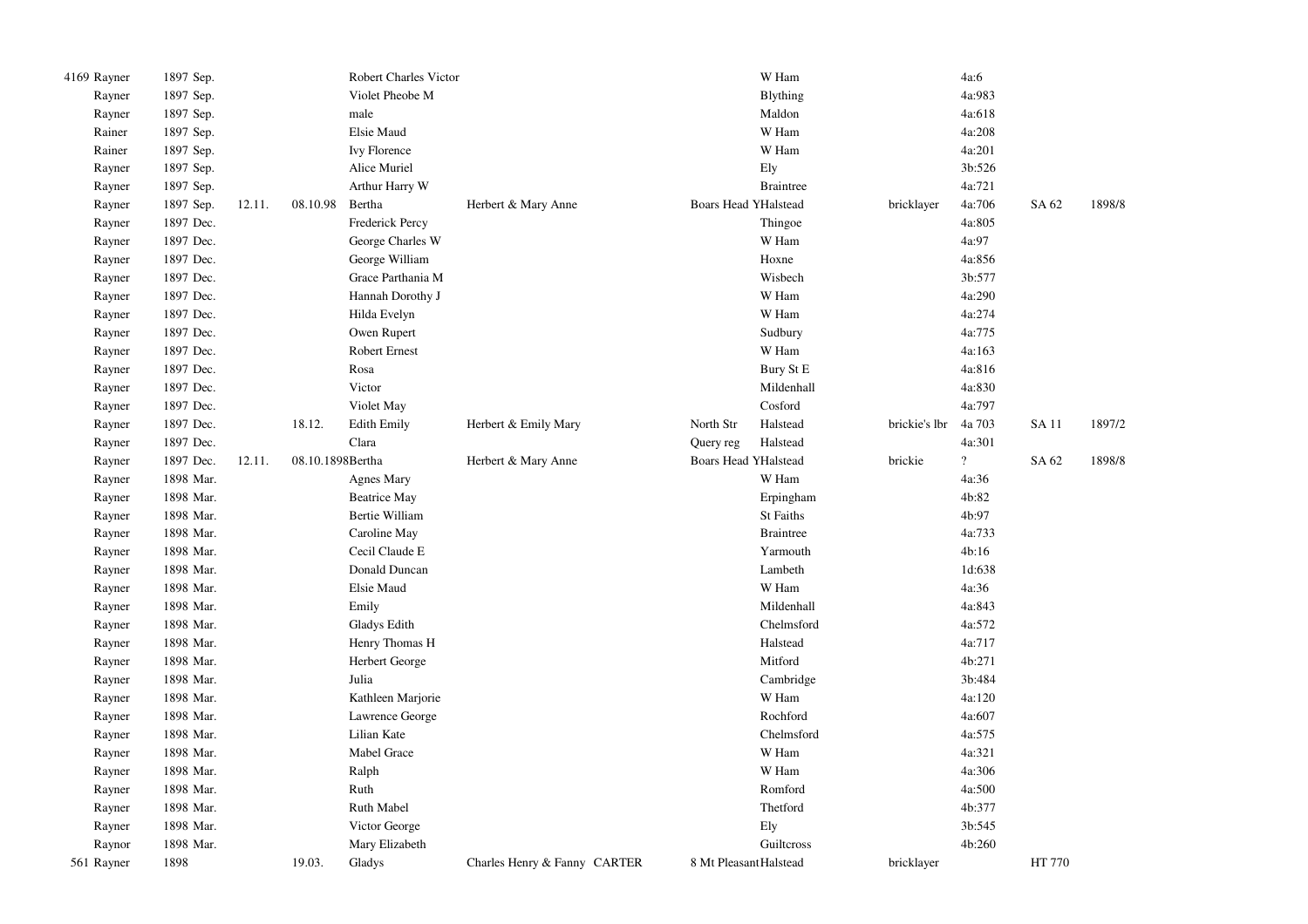| Rayner      | 1898 Jun. |        |          | Alfred                 |                              |               |                              | Rochford          |               | 4a:581         |        |         |
|-------------|-----------|--------|----------|------------------------|------------------------------|---------------|------------------------------|-------------------|---------------|----------------|--------|---------|
| Rayner      | 1898 Jun. |        |          | Alice Mary             |                              |               |                              | Billericay        |               | 4a:529         |        |         |
| Rayner      | 1898 Jun. |        |          | Charles                |                              |               |                              | Stow <sub>S</sub> |               | 4a:845         |        |         |
| Rayner      | 1898 Jun. |        |          | <b>Charles Stanley</b> |                              |               |                              | Lexden            |               | 4a:685         |        |         |
| Rayner      | 1898 Jun. |        |          | Constance May          |                              |               |                              | <b>Braintree</b>  |               | 4a:711         |        |         |
| Rayner      | 1898 Jun. |        |          | Dora Lilian            |                              |               |                              | Ely               |               | 3b:549         |        |         |
| Rayner      | 1898 Jun. |        |          | Elsie Florence E       |                              |               |                              | Chelmsford        |               | 4a:544         |        |         |
| Rayner      | 1898 Jun. |        |          | Gertrude Maud          |                              |               |                              | W Ham             |               | 4a:390         |        |         |
| Rayner      | 1898 Jun. |        |          | Maud                   |                              |               |                              | Thingoe           |               | 4a:409         |        |         |
| Rayner      | 1898 Jun. |        |          | Percy                  |                              |               |                              | Rochford          |               | 4a:503         |        |         |
| Rayner      | 1898 Jun. |        |          | William Charles        |                              |               |                              | Stow <sub>S</sub> |               | 4a:489         |        |         |
| Rayner      | 1898 Jun. |        |          | William Henry          |                              |               |                              | W Ham             |               | 4a:356         |        |         |
| Rayner      | 1898 Jun. |        |          | William Thom           |                              |               |                              | W Ham             |               | 4a:254         |        |         |
| Raynor      | 1898 Jun. |        |          | Phyllis Gertrude       |                              |               |                              | Ipswich           |               | 4a:917         |        |         |
| Rayner      | 1898 Jun. |        | 26.03.   | Lily Maud              | Decimus & Emily Mary         |               | 65 Mt PleasarHalstead        |                   | bricklayer    | 4a:693         | HT 175 |         |
| Rayner      | 1898 Jun. |        |          | Edith May              |                              |               |                              | Halstead          |               | 4a:696         |        |         |
| Rayner      | 1898 Sep. |        |          | Charlotte Martha       |                              |               |                              | Romford           |               | 4a:468         |        |         |
| Rayner      | 1898 Sep. |        |          | Ernest                 |                              |               |                              | Thingoe           |               | 4a:827         |        |         |
| Rayner      | 1898 Sep. |        |          | Florence Ethel         |                              |               |                              | Colchester        |               | 4a:698         |        |         |
| Rayner      | 1898 Sep. |        |          | <b>Gladys Mary</b>     |                              |               |                              | <b>Braintree</b>  |               | 4a:745         |        |         |
| 4717 Rayner | 1898 Sep. |        |          | Hilda                  | David & Matilda Emma CASWELL |               |                              | Romford           |               | 4a:496         |        |         |
| Rayner      | 1898 Sep. |        |          | James William          |                              |               |                              | <b>Braintree</b>  |               | 4a:740         |        |         |
| Rayner      | 1898 Sep. |        |          | Leonard Charles J      |                              |               |                              | Bury St E         |               | 4a:848         |        |         |
| Rayner      | 1898 Sep. |        |          | Nellie Jame            |                              |               |                              | Dunmow            |               | 4a:725         |        |         |
| Rayner      | 1898 Sep. |        |          | Richard Albert         |                              |               |                              | W Ham             |               | 4a:202         |        |         |
| Rayner      | 1898 Sep. |        |          | Robert                 |                              |               |                              | Wisbech           |               | 3b:584         |        |         |
| Rayner      | 1898 Sep. |        |          | Arthur Leonard         |                              |               |                              | Halstead          |               | 4a:726         |        |         |
| 10 Rayner   | 1898 Sep. |        | 24.08.01 | <b>Maud</b>            | Henry & Eliza                | <b>ELSDON</b> | <b>Box Mill lan Halstead</b> |                   |               | 4a:727         | SA 196 | 1901/23 |
| Rayner      | 1898 Sep. |        |          | David                  |                              |               |                              | Halstead          |               | 4a:291         |        |         |
| Rayner      | 1898 Sep. |        |          | Emily                  |                              |               |                              | Halstead          |               | 4a:297         |        |         |
| Rayner      | 1898 Sep. |        |          | Florence               |                              |               |                              | Halstead          |               | 4a:298         |        |         |
| Rayner      | 1898 Sep. |        |          | Harriet                |                              |               |                              | Halstead          |               | 4a:299         |        |         |
|             | 1898 Dec. |        |          | Bertha                 |                              |               |                              | Halstead          |               | $\overline{?}$ | SA 62  | 1898/8  |
| Rayner      | 1898 Dec. |        |          | <b>Ernest George</b>   |                              |               |                              | <b>Braintree</b>  |               | 4a:743         |        |         |
| Rayner      | 1898 Dec. |        |          | Florence Ethel         |                              |               |                              | Orsett            |               | 4a:543         |        |         |
| Rayner      | 1898 Dec. |        |          | George Richard         |                              |               |                              | Samford           |               | 4a:893         |        |         |
| Rayner      | 1898 Dec. |        |          | George William F       |                              |               |                              | Mutford           |               | 4a:1015        |        |         |
| Rayner      | 1898 Dec. |        |          | Herbert                |                              |               |                              | Ely               |               | 3b:520         |        |         |
| Rayner      | 1898 Dec. |        |          | Horace                 |                              |               |                              | Wisbech           |               | 3b:553         |        |         |
| Rayner      | 1898 Dec. |        |          | Margaret               |                              |               |                              | W Ham             |               | 4a:392         |        |         |
| Rayner      | 1898 Dec. |        |          | Maud                   |                              |               |                              | W Ham             |               | 4a:357         |        |         |
| Rayner      | 1899 Mar. |        |          | <b>Bertie Henry</b>    |                              |               |                              | Halstead          |               | 4a:763         |        |         |
| Rayner      | 1899 Mar. |        |          | Amelia                 |                              |               |                              | Rochford          |               | 4a:653         |        |         |
| 1950 Rayner | 1899 Jun. | 11.06. | 06.12.   | George Albert          | Herbert & Emily Mary         |               | 81 North Str Halstead        |                   | brickie's lbr | 4a:736         | SA 109 | 1899/14 |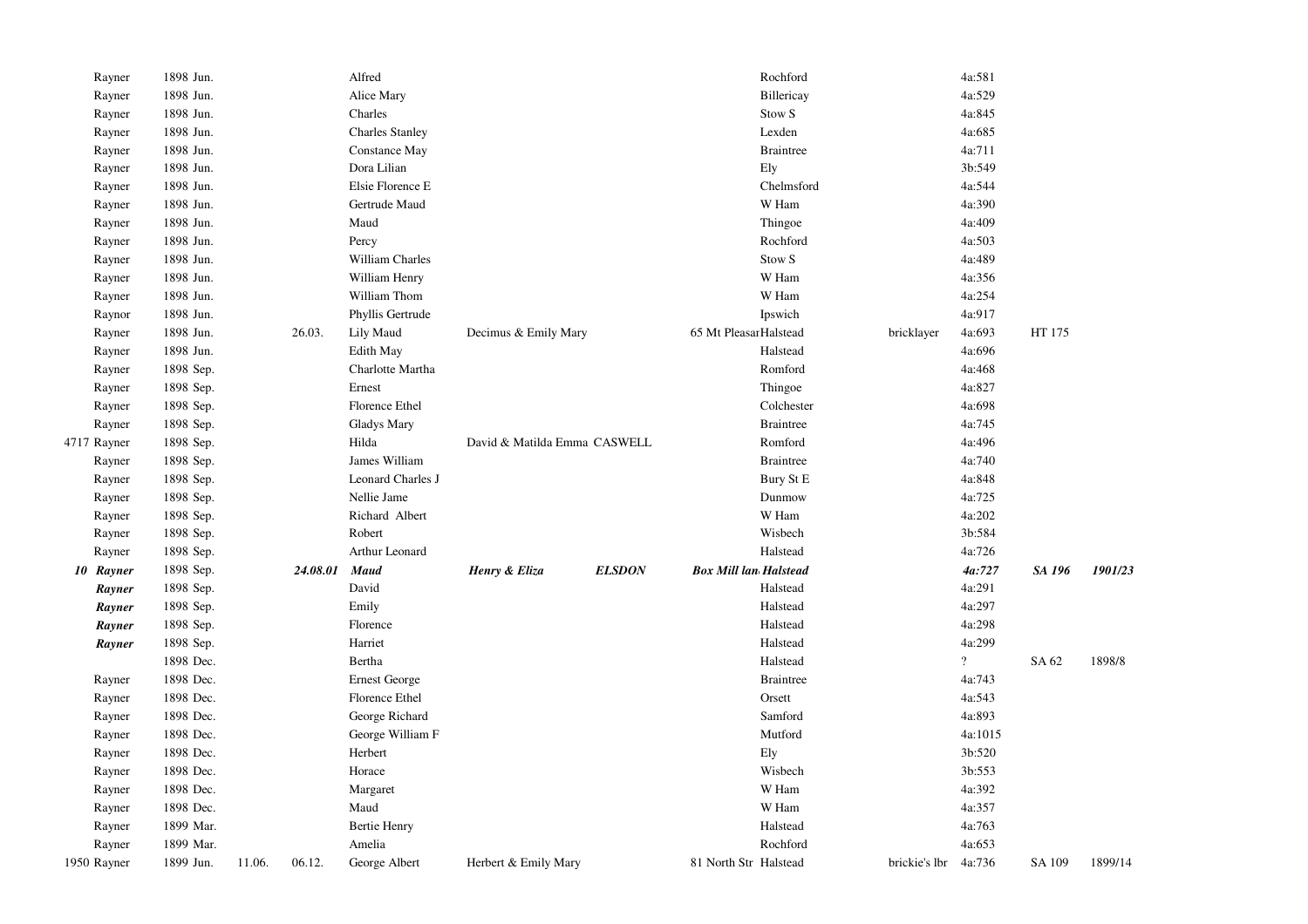| Rayner      | 1899 Mar. |        | Gertie              |                              |            |                        | Mildenhall       |                          | 4a:885  |        |         |
|-------------|-----------|--------|---------------------|------------------------------|------------|------------------------|------------------|--------------------------|---------|--------|---------|
| Rayner      | 1899 Mar. |        | Herbert Broker      |                              |            |                        | Ely              |                          | 3b:528  |        |         |
| Rayner      | 1899 Mar. |        | Martin Henry W      |                              |            |                        | W Ham            |                          | 4a:365  |        |         |
| Rayner      | 1899 Mar. |        | Nellie Matilda      |                              |            |                        | Colchester       |                          | 4a:739  |        |         |
| Rayner      | 1899 Mar. |        | Sidney Edgar        |                              |            |                        | Cambridge        |                          | 3b:465  |        |         |
| Rayner      | 1899 Mar. |        | Susannah            |                              |            |                        | Orsett           |                          | 4a:573  |        |         |
| Rainer      | 1899 Jun. |        | Winifred Ethel      |                              |            |                        | W Ham            |                          | 4a:407  |        |         |
| Rayner      | 1899 Jun. |        | Ada Winifred        |                              |            |                        | Chelmsford       |                          | 4a:606  |        |         |
| Rayner      | 1899 Jun. |        | <b>Bertie Henry</b> |                              |            |                        | Blything         |                          | 4a:1050 |        |         |
| Rayner      | 1899 Jun. |        | Charles Willis      |                              |            |                        | Ipswich          |                          | 4a:963  |        |         |
| Rayner      | 1899 Jun. |        | Clarence Victor J   |                              |            |                        | Blything         |                          | 4a:1052 |        |         |
| Rayner      | 1899 Jun. |        | Emma Alice M        |                              |            |                        | Hoxne            |                          | 4a:924  |        |         |
| Rayner      | 1899 Jun. |        | Frederick Thomas    |                              |            |                        | <b>Braintree</b> |                          | 4a:772  |        |         |
| Rayner      | 1899 Jun. |        | George William      |                              |            |                        | <b>Braintree</b> |                          | 4a:772  |        |         |
| Rayner      | 1899 Jun. |        | Harris Stanley      |                              |            |                        | <b>Braintree</b> |                          | 4a:771  |        |         |
| Rayner      | 1899 Jun. |        | Henry William       |                              |            |                        | Rochford         |                          | 4a:643  |        |         |
| Rayner      | 1899 Jun. |        | Herbert Philip      |                              |            |                        | W Ham            |                          | 4a:66   |        |         |
| Rayner      | 1899 Jun. |        | Hilda               |                              |            |                        | W Ham            |                          | 4a:57   |        |         |
| Rayner      | 1899 Jun. |        | John                |                              |            |                        | Dunmow           |                          | 4a:787  |        |         |
| Rayner      | 1899 Jun. |        | Lilian May          |                              |            |                        | Maldon           |                          | 4a:662  |        |         |
| Rayner      | 1899 Jun. |        | Maurice             |                              |            |                        | Mildenhall       |                          | 4a:884  |        |         |
| Rayner      | 1899 Jun. |        | Percy Richard       |                              |            |                        | W Ham            |                          | 4a:319  |        |         |
| Rayner      | 1899 Jun. |        | Reginald William    |                              |            |                        | Hoxne            |                          | 4a:922  |        |         |
| Rayner      | 1899 Jun. |        | Richard George      |                              |            |                        | W Ham            |                          | 4a:319  |        |         |
| 5661 Rayner | 1899 Jun. |        | Robert Cecil        | Robert & Clara Mary          | <b>COE</b> |                        | W Ham            |                          | 4a:91   |        |         |
| Rayner      | 1899 Sep. |        | Alice Maud          |                              |            |                        | W Ham            |                          | 4a:162  |        |         |
| 2297 Rayner | 1899 Sep. |        | Annie Edith         | Charles & Edith?             | Unknown    |                        | Chelmsford       |                          | 4a:586  |        |         |
| Rayner      | 1899 Sep. |        | Annie Maud M        |                              |            |                        | W Ham            |                          | 4a:299  |        |         |
| Rayner      | 1899 Sep. |        | <b>Bertie Frank</b> |                              |            |                        | <b>Braintree</b> |                          | 4a:758  |        |         |
| Rayner      | 1899 Sep. |        | Ernest Frederick A  |                              |            |                        | W Ham            |                          | 4a:59   |        |         |
| Rayner      | 1899 Sep. |        | George James        |                              |            |                        | Bedford          |                          | 3b:338  |        |         |
| Rayner      | 1899 Sep. |        | Jane Laura          |                              |            |                        | Romford          |                          | 4a:520  |        |         |
| Rayner      | 1899 Sep. |        | Lilian May          |                              |            |                        | Romford          |                          | 4a:516  |        |         |
| Rayner      | 1899 Sep. |        | Mabel               |                              |            |                        | Wisbech          |                          | 3b:586  |        |         |
| Rayner      | 1899 Sep. |        | Mabel Jane          |                              |            |                        | W Ham            |                          | 4a:8    |        |         |
| 4869 Rayner | 1899 Sep. |        | Matilda             | David & Matilda Emma CASWELL |            |                        | Romford          |                          | 4a:513  |        |         |
| Rayner      | 1899 Sep. |        | Percy Albert        |                              |            |                        | <b>Braintree</b> |                          | 4a:751  |        |         |
| Rayner      | 1899 Sep. |        | William John        |                              |            |                        | Chesterton       |                          | 3b:463  |        |         |
| 4342 Rayner | 1899 Sep. | 08.10. | Percy Charles       | Timothy & Annie Eliza        |            | 1 Valley Yd. lHalstead |                  | gardner                  | 4a:471  | SA 99  | 1899/13 |
| Rayner      | 1899 Sep. |        | Ida Florence        |                              |            |                        | Halstead         |                          | 4a:745  |        |         |
| 2642 Rayner | 1899 Sep. | 06.12. | Mildred Gertrude    | Charles Henry & Fanny CARTER |            | Howe Lodge Halstead    |                  | bricklayer               | 4a:754  | SA 110 | 1899/14 |
| Rayner      | 1899 Dec. |        | Harold James        |                              |            |                        | Halstead         |                          | 4a:756  |        |         |
| Rayner      | 1899 Dec. | 31.12. | Albert David        |                              |            |                        | Cambridge        | $\overline{\mathcal{L}}$ |         |        |         |
| Rainer      | 1899 Dec. |        | <b>Arthur Frank</b> |                              |            |                        | W Ham            |                          | 4a:429  |        |         |